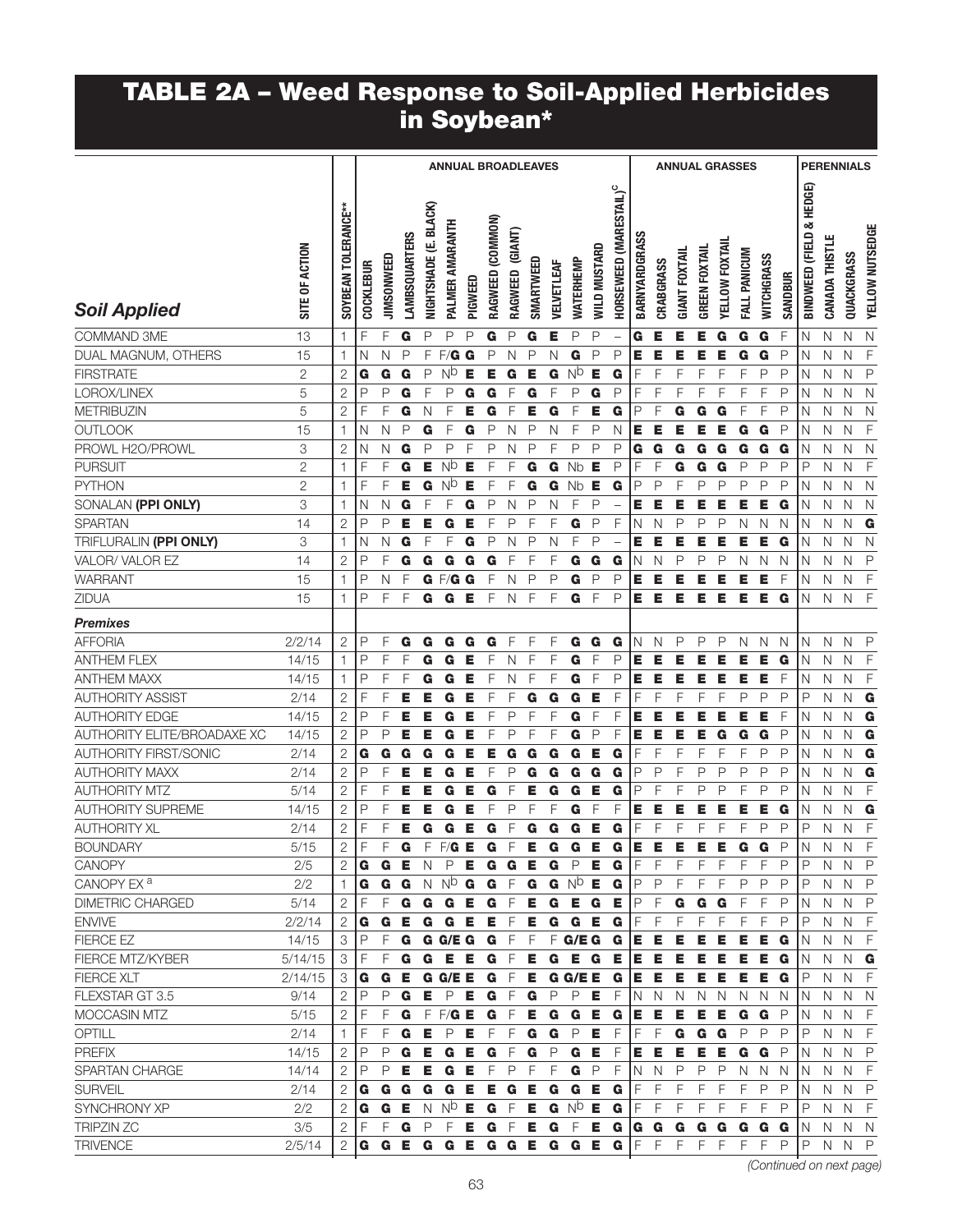## TABLE 2A – Weed Response to Soil-Applied Herbicides in Soybean\* *(continued)*

|                      |                                       |                              |                  |            |              |                              |                    |         | <b>ANNUAL BROADLEAVES</b> |                             |           |                       |           |                          |                                              |               |           | <b>ANNUAL GRASSES</b> |                  |                          |              |            |         |                                 |                          | <b>PERENNIALS</b> |                           |
|----------------------|---------------------------------------|------------------------------|------------------|------------|--------------|------------------------------|--------------------|---------|---------------------------|-----------------------------|-----------|-----------------------|-----------|--------------------------|----------------------------------------------|---------------|-----------|-----------------------|------------------|--------------------------|--------------|------------|---------|---------------------------------|--------------------------|-------------------|---------------------------|
| <b>Soil Applied</b>  | <b>ACTION</b><br>告<br>$\frac{12}{15}$ | <b>TOLERANCE*</b><br>SOYBEAN | <b>COCKLEBUR</b> | JIMSONWEED | AMBSQUARTERS | ξ<br>ळ<br>بيتا<br>NIGHTSHADE | AMARANTH<br>PALMER | PIGWEED | (COMMON)<br>RAGWEED       | <b>ANT)</b><br>ම<br>RAGWEED | SMARTWEED | LEAF<br><b>VELVET</b> | WATERHEMP | <b>MUSTARD</b><br>NILD I | (MARESTAIL) <sup>C</sup><br><b>HORSEWEED</b> | BARNYARDGRASS | CRABGRASS | FOXTAIL<br>GIANT      | FOXTAIL<br>GREEN | <b>FOXTAIL</b><br>VELLOW | PANICUM<br>짍 | WITCHGRASS | SANDBUR | & HED GE)<br>(FIELD<br>BINDWEED | <b>THISTLE</b><br>CANADA | QUACKGRASS        | NUTSEDGE<br><b>YELLOW</b> |
| <b>VALOR XLT</b>     | 2/14                                  | 2                            | G                | G          | Е            | G                            | G                  | Е       | G                         |                             | Е         | G                     | G         | Е                        | G                                            |               |           |                       |                  |                          |              | ⊢          | P       | Р                               | N                        | N                 |                           |
| <b>VERDICT</b>       | 14/15                                 |                              | ₽                | P          | Ρ            | ₽                            | Ρ                  | P       | P                         | P                           | P         | P                     | ₽         | P                        |                                              | P             | P         | ₽                     | P                | P                        | D            | P          | N       | N                               | N                        | N                 | N                         |
| <b>WARRANT ULTRA</b> | 14/15                                 | 2                            | D                | P          | G            | Е                            | G                  | Е       | G                         |                             | G         | P                     | G         | Е                        |                                              | Е             | Е         | Е                     | Е                | Е                        | Е            | Е          |         | N                               | N                        | N                 |                           |
| <b>ZIDUA PRO</b>     | 2/14/15                               | 2                            | F                | E          | G            | Е                            | G                  | Е       |                           |                             | G         | G                     | G         | G                        |                                              | Е             | Е         | F                     | Е                | Е                        | Е            | Е          | G       | P                               | N                        | N                 | F                         |
| <b>ZONE DEFENSE</b>  | 14/14                                 | 2                            | Р                | н.         | Е.           | Е.                           | G                  | Е       | G                         | ⊢                           | н.        | E                     | G         | G                        | G                                            |               | N         |                       | Р                | P                        | N            | ΙN         | N       | N                               | N                        | N                 | H                         |

Herbicide Site of Action: The site of action key is located on pages 15-16. Herbicide Effectiveness: P=Poor; F=Fair; G=Good; E=Excellent; N=None;  $-$  = Not enough information to rank

\* *The above ratings are a relative comparison of herbicide effectiveness. Weather conditions greatly influence the herbicide's effectiveness, and weed control may be better under favorable conditions or poorer under unfavorable conditions.*

\*\*Crop Tolerance: 1=Minimal risk of crop injury; 2=Crop injury can occur under certain conditions (cold, wet); 3=Severe crop injury can occur. Follow precautions under Remarks and Limitations and on the label; 4=Risk of severe crop injury is high.

a For more information on *Canopy EX* applications consult Table 2Q – Weed Management in No-Till Soybean.

b Almost all populations of Palmer amaranth and waterhemp found in Michigan are resistant to the ALS-inhibiting herbicides (Group 2). Refer to the factsheet on "Keys to Managing Multiple-Resistant Palmer amaranth" on pages 221-225

<sup>c</sup> Most horseweed populations in Michigan are resistant to ALS-inhibiting herbicides (Group 2), glyphosate (Group 9), or both herbicide site of action groups. Herbicides that have these site of action groups will not control these resistant horseweed populations. Refer to the "Controlling Horseweed" factsheet on page 226-229.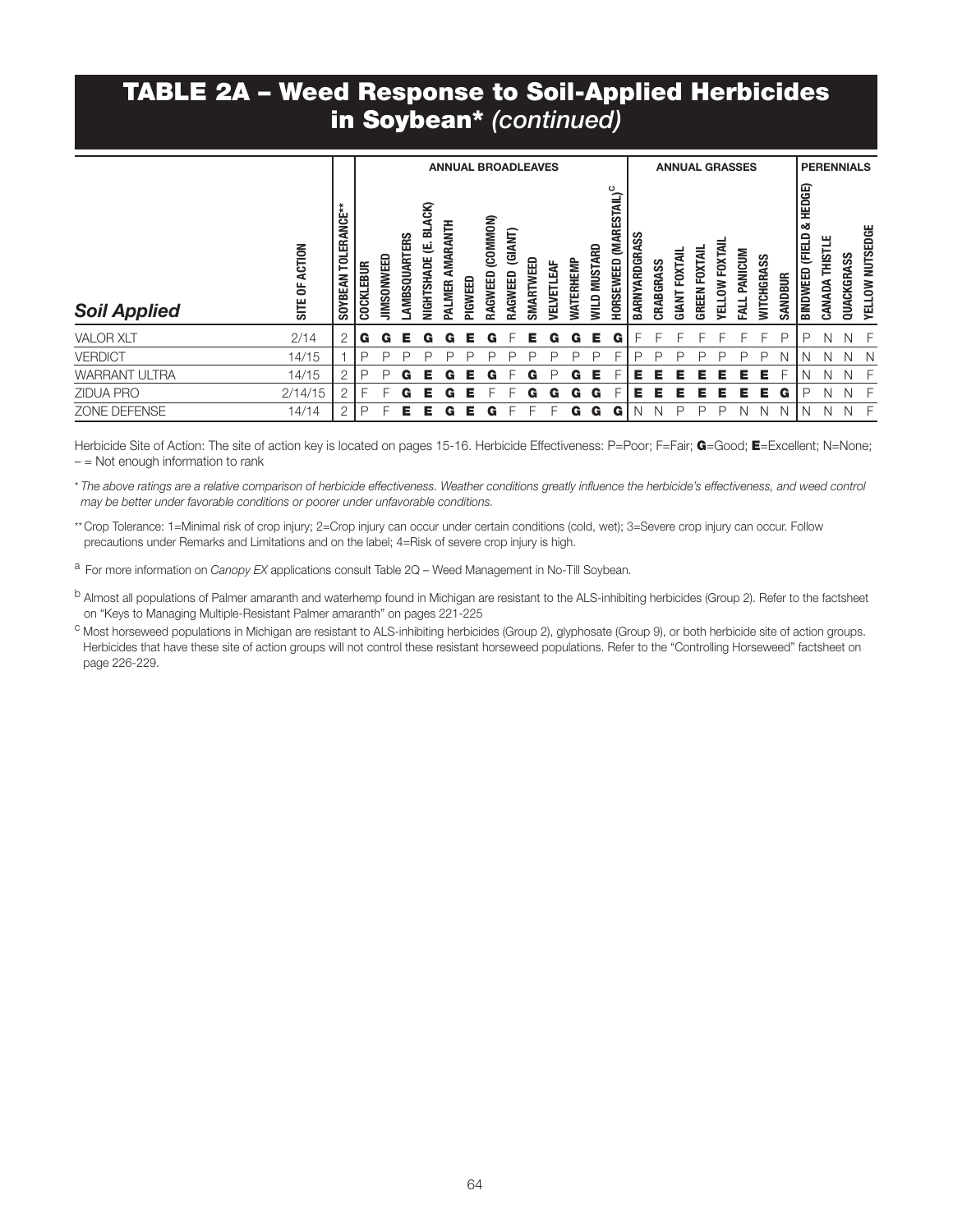## TABLE 2B – Weed Response to Postemergence Herbicides in Soybean\*

|                                     |                |                     |                  |            |                      |                       |                    |         |                  |                    | <b>ANNUAL BROADLEAVES</b>                                        |            |                |              |                         |               |           | <b>ANNUAL GRASSES</b> |                      |                       |              |                   |                |                          |                | PERENNIALS   |                 |
|-------------------------------------|----------------|---------------------|------------------|------------|----------------------|-----------------------|--------------------|---------|------------------|--------------------|------------------------------------------------------------------|------------|----------------|--------------|-------------------------|---------------|-----------|-----------------------|----------------------|-----------------------|--------------|-------------------|----------------|--------------------------|----------------|--------------|-----------------|
| Postemergence                       | SITE OF ACTION | SOYBEAN TOLERANCE** | <b>COCKLEBUR</b> | JIMSONWEED | <b>LAMBSQUARTERS</b> | NIGHTSHADE (E. BLACK) | PALMER AMARANTH    | PIGWEED | RAGWEED (COMMON) | (GIANT)<br>RAGWEED | SMARTWEED                                                        | VELVETLEAF | WATERHEMP      | WILD MUSTARD | HORSEWEED (MARESTAIL)   | BARNYARDGRASS | CRABGRASS | <b>GIANT FOXTAIL</b>  | <b>GREEN FOXTAIL</b> | <b>YELLOW FOXTAIL</b> | FALL PANICUM | <b>NITCHGRASS</b> | <b>SANDBUR</b> | BINDWEED (FIELD & HEDGE) | CANADA THISTLE | QUACKGRASS   | YELLOW NUTSEDGE |
| <b>ANTHEM MAXX</b>                  | 14/15          | $\sqrt{2}$          | Ρ                | G          | F                    | G                     | Ρ                  | G       | Ρ                | P                  | P                                                                | Е          | P              | P            | P                       | Ν             | N         | N                     | N                    | N                     | N            | N                 | N              | Ν                        | N              | N            | N               |
| <b>ASSURE II/TARGA</b>              | 1              | $\mathbf 1$         | N                | N          | N                    | N                     | N                  | N       | Ν                | $\mathsf{N}$       | $\mathbb N$                                                      | N          | $\mathsf{N}$   | $\mathsf{N}$ | N                       | G             | G         | Е                     | Е                    | G                     | E            | E                 | Е              | N                        | N              | E            | $\mathsf{N}$    |
| <b>BASAGRAN</b>                     | 6              | $\overline{c}$      | Е                | G          | G                    | $\mathsf{P}$          | N                  | P       | F                | F                  | Е                                                                | G          | N              | Е            | F                       | N             | Ν         | N                     | N                    | N                     | N            | N                 | N              | N                        | G              | N            | $\overline{F}$  |
| CADET                               | 14             | $\overline{c}$      | P                | G          | F                    | F                     | P                  | G       | P                | P                  | P                                                                | E          | P              | P            | P                       | N             | Ν         | N                     | N                    | $\mathsf{N}$          | N            | Ν                 | N              | N                        | N              | N            | $\mathsf{N}$    |
| <b>CLASSIC</b>                      | $\overline{2}$ | $\overline{c}$      | E                | G          | N                    | N                     | $N^{\overline{a}}$ | Е       | G                | G                  | Е                                                                | G          | N <sup>a</sup> | E            | $\mathbf{G}^{\text{C}}$ | N             | N         | P                     | P                    | P                     | N            | N                 | N              | Ν                        | F              | N            | Е               |
| <b>COBRA</b>                        | 14             | 3                   | G                | G          | P                    | G                     | G                  | Е       | Е                | Е                  | P                                                                | F          | G              | Е            | P                       | N             | Ν         | N                     | N                    | $\mathsf{N}$          | N            | Ν                 | N              | Ν                        | Ν              | Ν            | $\mathsf{N}$    |
| <b>FIRSTRATE</b>                    | $\overline{2}$ | 1                   | E                | Е          | N                    | N                     | N                  | P       | Е                | Е                  | Е                                                                | G          | N              | G            | $\mathbf{G}^{\text{C}}$ | N             | Ν         | N                     | N                    | N                     | N            | N                 | N              | P                        | F              | N            | F               |
| <b>FLEXSTAR</b>                     | 14             | $\overline{c}$      | F                | G          | F                    | G                     | G                  | Е       | Е                | Е                  | G                                                                | F          | G              | Е            | P                       | N             | Ν         | N                     | N                    | N                     | N            | Ν                 | N              | N                        | N              | N            | N               |
| <b>FUSILADE DX</b>                  | 1              | 1                   | Ν                | Ν          | $\mathsf{N}$         | N                     | N                  | N       | N                | N                  | N                                                                | N          | N              | N            | N                       | Е             | G         | Е                     | Е                    | Е                     | Е            | E                 | Е              | N                        | N              | G            | $\mathsf{N}$    |
| <b>HARMONY SG</b>                   | $\overline{2}$ | 3                   | F                | F          | G                    | N                     | N <sup>a</sup>     | Е       | P                | P                  | Е                                                                | G          | N <sup>a</sup> | E            | N                       | N             | Ν         | N                     | N                    | N                     | N            | N                 | N              | N                        | N              | N            | $\mathsf{N}$    |
| <b>MARVEL</b>                       | 14/14          | 3                   | F                | F          | F                    | G                     | F                  | Е       | G                | F                  | F                                                                | Е          | F              | Е            | P                       | N             | N         | N                     | N                    | N                     | N            | N                 | N              | Ν                        | N              | N            | $\mathsf{N}$    |
| <b>PERPETUO</b>                     | 14/15          | $\overline{c}$      | P                | P          | F                    | P                     | P                  | P       | P                | $\mathsf{P}$       | P                                                                | E          | P              | P            | P                       | N             | Ν         | N                     | N                    | N                     | N            | N                 | N              | Ν                        | N              | N            | $\mathsf{N}$    |
| POAST/POAST PLUS                    |                | 1                   | Ν                | N          | N                    | N                     | N                  | N       | N                | N                  | N                                                                | N          | N              | N            | N                       | Е             | G         | Е                     | Е                    | Е                     | Е            | E                 | Е              | Ν                        | N              | F            | $\mathsf{N}$    |
| <b>PREFIX</b>                       | 14/15          | $\overline{c}$      | P                | F          | P                    | G                     | G                  | Е       | G                | G                  | P                                                                | P          | G              | E            | P                       | N             | Ν         | N                     | N                    | N                     | N            | Ν                 | Ν              | N                        | Ν              | Ν            | $\mathsf{N}$    |
| <b>PURSUIT</b>                      | $\overline{2}$ | $\overline{c}$      | E                | F          | $\mathsf{P}$         | Е                     | $N^{\overline{a}}$ | Е       | F                | G                  | G                                                                | G          | N <sup>a</sup> | G            | P                       | F             | F         | G                     | G                    | G                     | F            | F                 | P              | P                        | Ρ              | N            | $\overline{F}$  |
| <b>RAPTOR</b>                       | $\overline{2}$ | $\overline{c}$      | G                | G          | G                    | Е                     | N <sup>a</sup>     | Е       | F                | G                  | G                                                                | G          | N <sup>a</sup> | Е            |                         | F             | F         | Е                     | G                    | G                     | F            | F                 | N              | P                        | F              | N            | $\mathsf{P}$    |
| <b>REFLEX</b>                       | 14             | 1                   | P                | F          | P                    | G                     | G                  | Е       | G                | G                  | P                                                                | P          | G              | Е            | P                       | N             | Ν         | N                     | N                    | $\mathsf{N}$          | N            | N                 | N              | N                        | N              | N            | $\mathsf{N}$    |
| <b>RESOURCE</b>                     | 14             | $\overline{c}$      | P                | P          | F                    | P                     | P                  | P       | P                | P                  | P                                                                | E          | P              | P            | P                       | N             | Ν         | N                     | N                    | N                     | N            | N                 | Ν              | Ν                        | N              | N            | $\mathsf{N}$    |
| SELECT MAX/ ARROW/SELECT            | 1              | 1                   | Ν                | N          | N                    | N                     | N                  | N       | N                | N                  | N                                                                | N          | N              | N            | N                       | E             | G         | Е                     | Е                    | Е                     | Е            | E                 | Е              | Ν                        | N              | G            | $\mathsf{N}$    |
| SYNCHRONY XP                        | 2/2            | $\overline{c}$      | E                | G          | G                    | N                     | N <sup>a</sup>     | Е       | G                | G                  | Е                                                                | G          | N <sup>a</sup> | Е            | $G^C$                   | N             | Ν         | N                     | N                    | N                     | N            | N                 | N              | Ν                        | F              | N            | G               |
| <b>ULTRA BLAZER</b>                 | 14             | $\overline{c}$      | F                | G          | P                    | G                     | F                  | Е       | Е                | F                  | G                                                                | P          | G              | Е            | P                       | Ν             | N         | N                     | N                    | $\mathsf{N}$          | N            | N                 | N              | Ν                        | N              | $\mathsf{N}$ | $\mathsf{N}$    |
| <b>VARISTO</b>                      | 2/6            | $\overline{c}$      | E                | G          | G                    | Е                     | N <sup>a</sup>     | Е       | F                | F                  | G                                                                | G          | N <sup>a</sup> | E            | N                       | P             | P         | F                     | P                    | P                     | P            | P                 | P              | N                        | G              | N            | $\overline{F}$  |
| <b>WARRANT ULTRA</b>                | 14/15          | $\overline{c}$      | P                | F          | $\mathsf{P}$         | G                     | G                  | Е       | G                | $\mathbf G$        | P                                                                | P          | G              | Е            | P                       | Ν             | N         | N                     | N                    | N                     | N            | N                 | N              | Ν                        | N              | $\mathsf{N}$ | $\mathsf{N}$    |
| <b>GLYPHOSATE-RESISTANT (RR/GT)</b> |                |                     |                  |            |                      |                       |                    |         |                  |                    |                                                                  |            |                |              |                         |               |           |                       |                      |                       |              |                   |                |                          |                |              |                 |
| <b>GLYPHOSATE</b>                   | 9              | 1                   | Е                | Е          | G                    | G                     | N <sub>p</sub>     | Е       | G                | G                  | G                                                                | G          | N <sub>p</sub> | G            | $N^{\circ}$             | Е             | Е         | Е                     | Е                    | Е                     | Е            | Е                 | Е              | G                        | G              | Е            | F               |
| <b>EXTREME</b>                      | 2/9            | 2                   | E                | Е          | G                    | Е                     | $N^{\overline{b}}$ | Е       | G                | G                  | G                                                                | G          | N <sup>b</sup> | G            | $N^{\circ}$             | G             | G         |                       |                      |                       | G            | G                 | G              | G                        | G              | E            | F               |
| FLEXSTAR GT 3.5                     | 9/14           | $\mathbf{2}$        | E                | E          | G                    | Е                     | G                  | Е       | Е                | Е                  | G                                                                | G          | G              | G            | $N^{\circ}$             | Е             | Е         | Е                     |                      | Е                     | Е            | E                 | Е              | G                        | G              | Е            | $\overline{F}$  |
| SEQUENCE                            | 9/15           |                     |                  |            |                      |                       |                    |         |                  |                    | E G G N <sup>b</sup> E G G G G N <sup>b</sup> G N <sup>c</sup>   |            |                |              |                         |               |           |                       |                      |                       |              |                   |                |                          |                | G E F        |                 |
| WARRANT + GLYPHOSATE                | 9/15           | $\overline{2}$      |                  |            |                      |                       |                    |         |                  |                    | E E G G N <sup>D</sup> E G G G G N <sup>D</sup> G N <sup>C</sup> |            |                |              |                         | Е,<br>E E     | E         | Е                     | Е                    | Е                     | Þ,<br>Е.     | Þ,<br>Е           | Е<br>E         | G                        |                | G G E F      |                 |
|                                     |                |                     |                  |            |                      |                       |                    |         |                  |                    |                                                                  |            |                |              |                         |               |           |                       |                      |                       |              |                   |                |                          |                |              |                 |
| <b>GLUFOSINATE-RESISTANT (LL)</b>   |                |                     |                  |            |                      |                       |                    |         |                  |                    |                                                                  |            |                |              |                         |               |           |                       |                      |                       |              |                   |                |                          |                |              |                 |
| LIBERTY, OTHERS                     | 10             | 1.                  |                  |            |                      |                       |                    |         |                  |                    | E E G G G G E G G G G E G/E F G G G F                            |            |                |              |                         |               |           |                       |                      |                       |              | G F F             |                | P                        | P              |              | P P             |
| CHEETAH MAX                         | 10/14          | $\overline{2}$      |                  |            |                      |                       |                    |         |                  |                    | $E$ E G G G E E E G G G E G F G G G F                            |            |                |              |                         |               |           |                       |                      |                       |              | G F F             |                | P                        | P              |              | P P             |
| <b>ENLIST E3 SOYBEAN ONLY</b>       |                |                     |                  |            |                      |                       |                    |         |                  |                    |                                                                  |            |                |              |                         |               |           |                       |                      |                       |              |                   |                |                          |                |              |                 |
| <b>ENLIST ONE</b>                   | 4              | 1                   |                  |            |                      |                       |                    |         |                  |                    | G F G G G G G G P F G G G IN N                                   |            |                |              |                         |               |           | $\overline{N}$        |                      | N N                   | N            |                   | N N            | F                        | F.             |              | N N             |
| <b>ENLIST DUO</b>                   | 4/9            | $\mathbf{1}$        |                  |            |                      |                       |                    |         |                  |                    | E E G G G E E E G G G E G                                        |            |                |              |                         |               |           | EEEEE.                |                      |                       |              |                   | E E E          |                          |                | G G E F      |                 |
| <b>RR2 XTEND and XTENDFLEX ONLY</b> |                |                     |                  |            |                      |                       |                    |         |                  |                    |                                                                  |            |                |              |                         |               |           |                       |                      |                       |              |                   |                |                          |                |              |                 |
| <b>ENGENIA</b>                      | 4              | 1.                  |                  |            |                      |                       |                    |         |                  |                    | G G G G G G G E E F G G G/E N N                                  |            |                |              |                         |               |           | $\mathsf{N}$          | N                    | N                     |              | N N N             |                | G                        | - F            | N N          |                 |
| <b>XTENDIMAX</b>                    | 4              | 1                   |                  |            |                      |                       |                    |         |                  |                    | G G G G G G G E E F G G G/E N N                                  |            |                |              |                         |               |           | $\mathbb N$           | N.                   | - N                   | N            |                   | N N            | G                        | F              | N N          |                 |
| <b>TAVIUM</b>                       | 4/15           | 1.                  |                  |            |                      |                       |                    |         |                  |                    | G G G G G G G E E F G G G/E N N                                  |            |                |              |                         |               |           | N                     | N N                  |                       |              | N N N             |                |                          | $G$ $F$        | N N          |                 |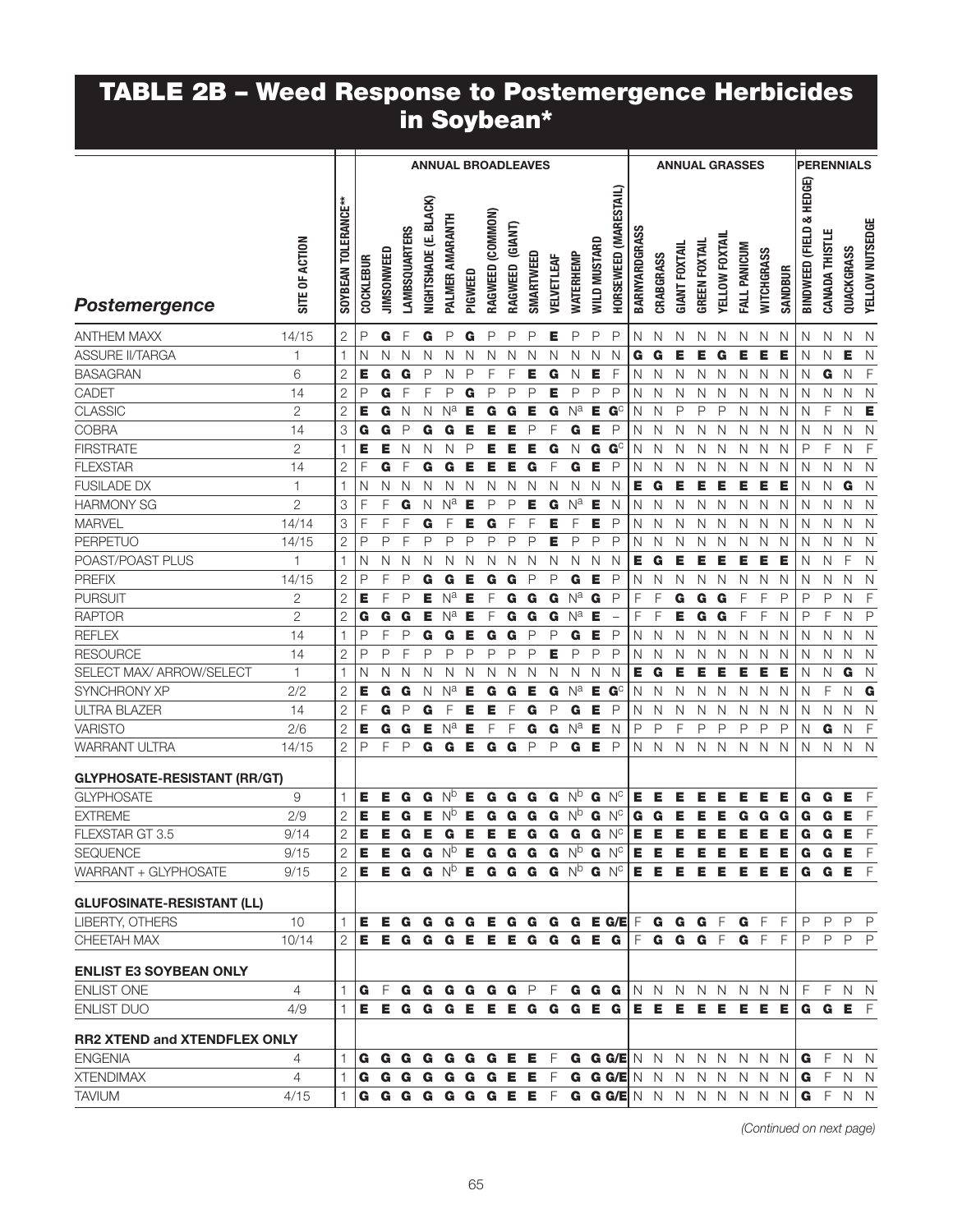## TABLE 2B – Weed Response to Postemergence Herbicides in Soybean\* *(continued)*

Herbicide Site of Action: The site of action key is located on pages 15-16.

Herbicide Effectiveness: P = Poor; F = Fair; G = Good; E = Excellent; N = None; - = Not enough information to rank

- \* *The above ratings are a relative comparison of herbicide effectiveness. Weather conditions greatly influence the herbicide's effectiveness, and weed control may be better under favorable conditions or poorer under unfavorable conditions.*
- \*\* Crop Tolerance: 1=Minimal risk of crop injury; 2=Crop injury can occur under certain conditions (cold, wet); 3=Severe crop injury can occur. Follow precautions under Remarks and Limitations and on the label; 4=Risk of severe crop injury is high.
- a Almost all populations of Palmer amaranth and waterhemp found in Michigan are resistant to the ALS-inhibiting herbicides (Group 2). Refer to the factsheet on "Keys to Managing Multiple-Resistant Palmer amaranth" on pages 221-225.
- <sup>b</sup> Most populations of Palmer amaranth and waterhemp found in Michigan are resistant to glyphosate (Group 9). Refer to the factsheet on "Keys to Managing Multiple-Resistant Palmer amaranth" on pages 221-225.
- <sup>c</sup> Most horseweed populations in Michigan are resistant to ALS-inhibiting herbicides (Group 2), glyphosate (Group 9), or both herbicide site of action groups. Herbicides that have these site of action groups will not control these resistant horseweed populations. Refer to the "Controlling Horseweed" factsheet on page 226-229.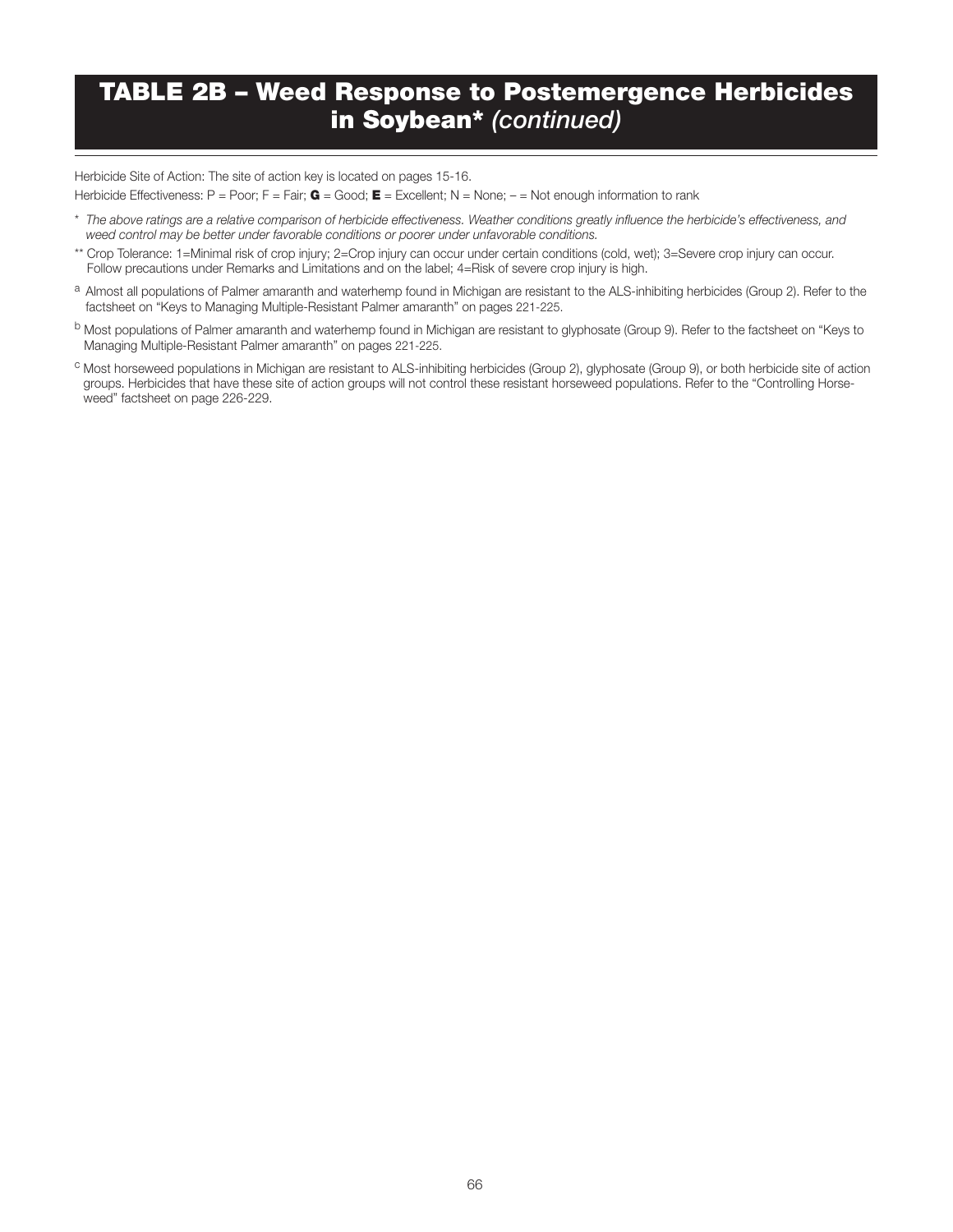# TABLE 2C – Herbicide Premixes in Soybean

| <b>TRADE NAME</b>           | <b>COMPANY</b>            | <b>FORMULATION</b> | <b>TYPICAL</b><br>USE RATE <sup>a</sup> | $=$       | <b>EQUIVALENT RATES</b>                                          |
|-----------------------------|---------------------------|--------------------|-----------------------------------------|-----------|------------------------------------------------------------------|
| Afforia                     | Corteva                   | 50.8WG             | 2.5 oz/A                                | $=$       | 0.25 oz Harmony SG +<br>$0.25$ oz Express +<br>2 oz Valor        |
| Anthem Flex                 | <b>FMC</b>                | 4L                 | 4.5 oz/A                                | $\equiv$  | $0.6$ oz Aim $+$<br>4 oz Zidua SC                                |
| Anthem MAXX                 | <b>FMC</b>                | 4.3SE              | 4 oz/A                                  | $=$       | $0.6$ oz Cadet +<br>3.92 oz Zidua SC                             |
| <b>Authority Assist</b>     | <b>FMC</b>                | 4L                 | 10 oz/A                                 | $=$       | 8.3 oz Spartan +<br>3.34 oz Pursuit L                            |
| <b>Authority Edge</b>       | <b>FMC</b>                | 4.25L              | 9 oz/A                                  | $\equiv$  | 6.1 oz Spartan +<br>3.25 oz Zidua SC                             |
| Authority Elite/BroadAxe XC | FMC/Syngenta              | 7L                 | 32 oz/A                                 | $=$       | 5.6 oz Spartan +<br>1.65 pt Dual Magnum                          |
| Authority First/Sonic       | FMC/Corteva               | 70DF               | $6.4$ oz/A                              | $=$       | 8 oz Spartan +<br>0.6 oz FirstRate                               |
| Authority MAXX              | <b>FMC</b>                | 66WG               | 5 oz/A                                  | $=$       | 6.2 oz Spartan +<br>0.8 oz Classic                               |
| Authority MTZ               | <b>FMC</b>                | 45DF               | 16 oz/A                                 | $\equiv$  | 5.76 oz Spartan +<br>5.76 oz Metribuzin                          |
| <b>Authority Supreme</b>    | <b>FMC</b>                | 4.16SC             | 8 oz/A                                  | $=$       | 4 oz Spartan +<br>4 oz Zidua SC                                  |
| Authority XL                | <b>FMC</b>                | 70WG               | 4 oz/A                                  | $=$       | 5 oz Spartan +<br>1.25 oz Classic                                |
| Autumn Super                | Bayer                     | 51WG               | $0.5$ oz/A                              | $\equiv$  | 0.0019 lb ai iodosulfuron +<br>0.014 lb ai thiencarbazone-methyl |
| Boundary 6.5EC              | Syngenta                  | 6.5EC              | 2 pt/A                                  | $=$       | 1.33 pt Dual Magnum +<br>6.67 oz Metribuzin                      |
| Canopy                      | Corteva                   | 75WG               | 4.5 oz/A                                | $=$       | 1.92 oz Classic $+$<br>3.86 oz Metribuzin                        |
| Canopy EX                   | Corteva                   | 29.5WG             | 2.2 oz/A                                | $=$       | 2 oz Classic +<br>0.3 oz Express SG                              |
| Cheetah Max                 | NuFarm Inc                | 3L                 | $1$ qt/ $A$                             | $\quad =$ | 1 pt Reflex $+$<br>27 oz Cheetah                                 |
| Dimetric Charged            | <b>Winfield Solutions</b> | 3.67L              | 12 oz/A                                 | $\equiv$  | 6 oz Metribuzin +<br>2 oz Valor                                  |
| Enlist Duo <sup>b</sup>     | Corteva                   | 3.33L              | 4.75 pt/A                               | $\quad =$ | 32 oz Enlist One +<br>1 lb a.e. glyphosate                       |
| Envive <sup>c</sup>         | Corteva                   | 41.3WG             | 3.5 oz/A                                | $=$       | 2 oz Valor +<br>1.28 oz Classic +<br>0.192 oz Harmony SG         |
| Extreme                     | <b>BASF</b>               | 2.17L              | 3 pt/A                                  | $\quad =$ | 0.56 lb a.e. glyphosate +<br>4 oz Pursuit L                      |
| Fierce EZ                   | Valent                    | 3.04L              | 6 oz/A                                  | $=$       | 2 oz Valor $+$<br>2.5 oz Zidua SC                                |
| Fierce MTZ/Kyber            | Valent/Coteva             | 2.64L              | 1 pt/ $A$                               | $=$       | 2 oz Valor +<br>4 oz Metribuzin +<br>2.5 oz Zidua SC             |
| Fierce XLT                  | Valent                    | 62.41WG            | 4 oz/A                                  | $=$       | 1 oz Classic +<br>2 oz Valor +<br>2.5 oz Zidua SC                |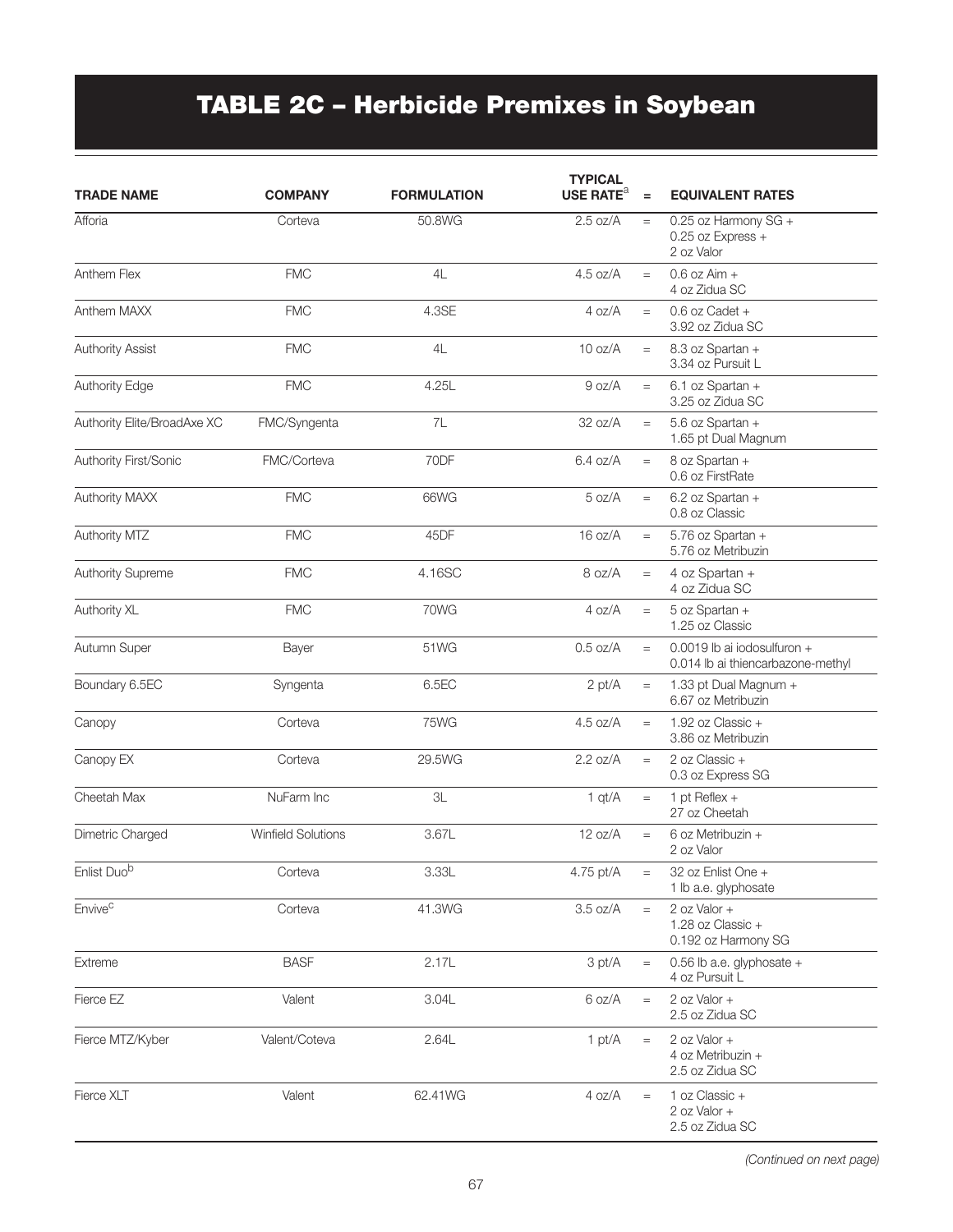## TABLE 2C – Herbicide Premixes in Soybean *(continued)*

| <b>TRADE NAME</b>     | <b>COMPANY</b>          | <b>FORMULATION</b> | <b>TYPICAL</b><br>USE RATE <sup>a</sup> | $=$       | <b>EQUIVALENT RATES</b>                                   |
|-----------------------|-------------------------|--------------------|-----------------------------------------|-----------|-----------------------------------------------------------|
| Flexstar GT 3.5       | Syngenta                | 2.82L              | 3.5 pt/A                                | $=$       | 0.99 lb a.e. glyphosate $+$<br>1 pt Flexstar              |
| Marvel                | <b>FMC</b>              | 3L                 | $7.25$ oz/A                             | $\equiv$  | $0.9$ oz Cadet +<br>11 oz Flexstar                        |
| Moccasin MTZ          | United Phosphorus, Inc. | 4.5L               | $2.5$ pt/A                              | $=$       | 1 pt Moccasin 8EC +<br>7.44 oz Metribuzin                 |
| OpTill                | <b>BASF</b>             | 68WG               | 2 oz/A                                  | $=$       | 1 oz Sharpen +<br>4 oz Pursuit L                          |
| Panoflex              | <b>FMC</b>              | 50WG               | $0.3$ oz/ $A$                           | $=$       | $0.24$ oz Express +<br>0.06 oz Harmony SG                 |
| Perpetuo              | Valent                  | 2.3L               | 6 oz/A                                  | $=$       | 4.12 oz Resource $+$<br>2.46 oz Zidua SC                  |
| Prefix                | Syngenta                | 5.29L              | 2 pt/A                                  | $=$       | 1 pt Dual Magnum +<br>1 pt Reflex                         |
| Sequence              | Syngenta                | 5.25L              | $2.5$ pt/A                              | $=$       | 0.98 pt Dual Magnum +<br>0.7 lb a.e. glyphosate           |
| Spartan Charge        | <b>FMC</b>              | 3.5SC              | 8 oz/A                                  | $=$       | 1.33 oz Aim $+$<br>6.27 oz Spartan                        |
| Surveil               | Corteva                 | 48WG               | 3.5 oz/A                                | $=$       | 2.47 oz Valor $+$<br>0.5 oz FirstRate                     |
| Synchrony XP          | Corteva                 | 28.4WG             | $0.75$ oz/A                             | $=$       | 0.64 oz Classic +<br>0.105 oz Harmony SG                  |
| Tavium <sup>d</sup>   | Syngenta                | 3.4L               | 56.5 oz/A                               | $=$       | 22 oz XtendiMax +<br>1 pt Dual Magnum                     |
| Tripzin ZC            | United Phosphorus, Inc. | 4L                 | 42 oz/A                                 | $=$       | 2.3 pt Prowl $+$<br>7.7 oz Metribuzin                     |
| Trivence <sup>e</sup> | Corteva                 | 61.3WG             | 8 oz/A                                  | $=$       | 1.28 oz Classic $+$<br>4.75 oz Metribuzin +<br>2 oz Valor |
| Valor XLT             | Valent                  | 40.3WG             | 4 oz/A                                  | $=$       | 1.65 oz Classic $+$<br>2.34 oz Valor                      |
| Varisto               | <b>BASF</b>             | 4.18L              | 21 oz/A                                 | $=$       | 4 oz Raptor +<br>16.8 oz Basagran 5L                      |
| Verdict               | <b>BASF</b>             | 5.57L              | 5 oz/A                                  | $=$       | 1 oz Sharpen +<br>4.2 oz Outlook                          |
| Warrant Ultra         | Bayer                   | 3.45CS             | 50 oz/A                                 | $\quad =$ | 3 pt Warrant +<br>1 pt Reflex                             |
| Zidua PRO             | <b>BASF</b>             | 4.09SC             | 6 oz/A                                  | $\quad =$ | 4 oz Pursuit +<br>1 oz Sharpen +<br>3.2 oz Zidua SC       |
| Zone Defense          | Helm                    | 77.2WG             | 5 oz/A                                  | $=$       | 6.2 oz Spartan +<br>1.47 oz Valor                         |

<sup>a</sup> Typical use rates recommended are for medium textured soils with 3% organic matter. Lower rates can be used in planned preemergence followed by postemergence programs in glufosinate or glyphosate-resistant soybeans. These rates can be found in the Remarks and Limitations section for each herbicide.

b Only use in Enlist E3 soybean.

<sup>c</sup> DO NOT apply more than 2.5 oz/A of *Envive* if you are located north of I-96 or have a composite pH between 7.1 and 7.6.

d Only use in Roundup Ready 2 Xtend or XtendFlex soybean.

e DO NOT apply more than 6 oz/A of *Trivence* is you are located north of State Road 46 or have a composite soil pH between 7.1 and 7.6.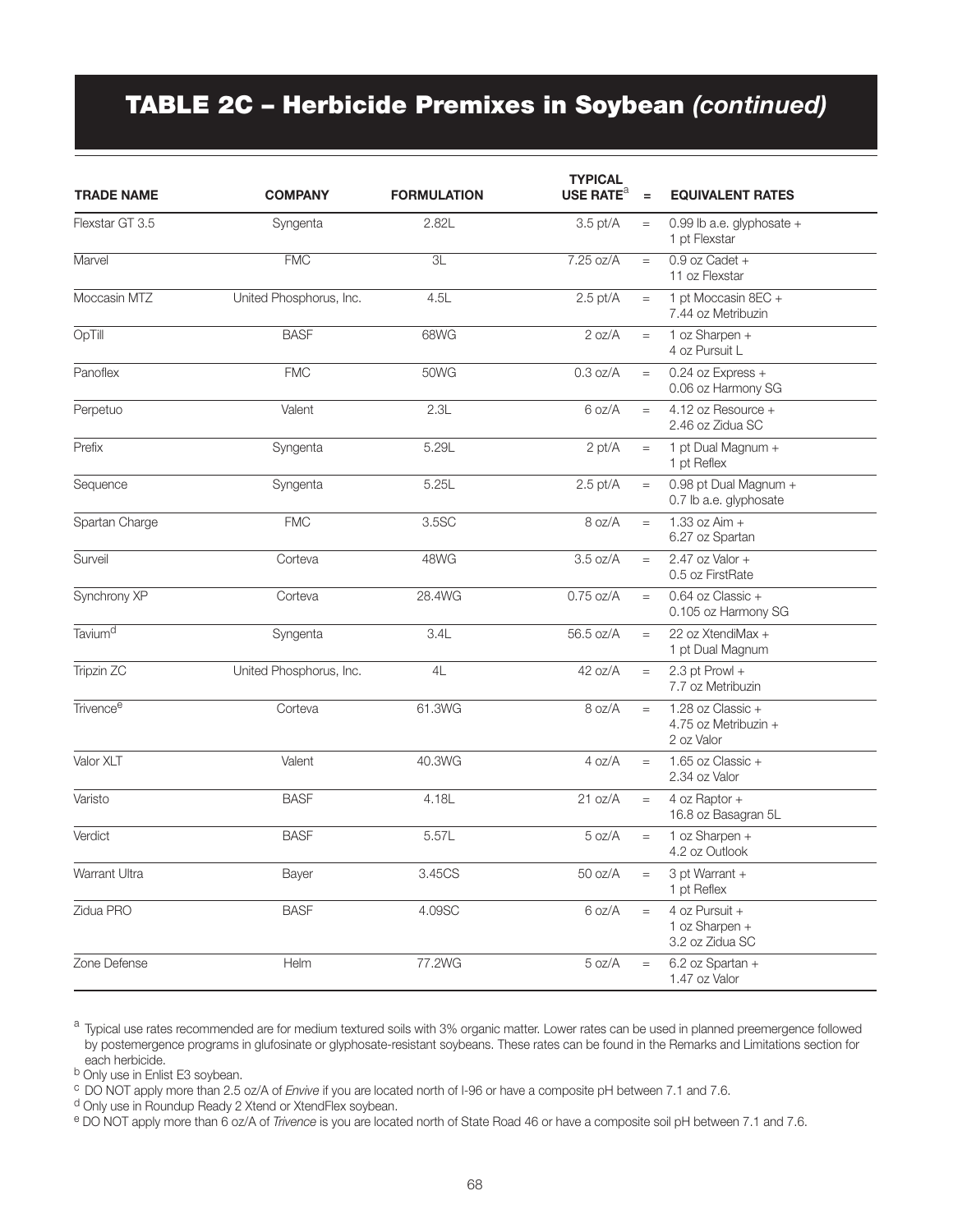# TABLE 2D – Soybean Herbicides – Remarks and Limitations

| <b>Soybean - Preplant Incorporated Only</b> |                                |                   |                      |                                                                                                                                                                                                                                                                                                                                                                                                                                                                                                                                                                                                                           |  |  |  |  |  |
|---------------------------------------------|--------------------------------|-------------------|----------------------|---------------------------------------------------------------------------------------------------------------------------------------------------------------------------------------------------------------------------------------------------------------------------------------------------------------------------------------------------------------------------------------------------------------------------------------------------------------------------------------------------------------------------------------------------------------------------------------------------------------------------|--|--|--|--|--|
| <b>Weed Controlled</b>                      | <b>Herbicide</b>               | Rate lb/A<br>a.i. | <b>Formulation/A</b> | <b>Remarks and Limitations</b>                                                                                                                                                                                                                                                                                                                                                                                                                                                                                                                                                                                            |  |  |  |  |  |
| Annual grasses                              | trifluralin<br>(many)          | 0.75              | 1.5 pt 4EC           | • Refer to Table 2A for weed control and crop tolerance<br>ratings.<br>• Incorporate in top 2 or 3 inches of soil within 24 hr. after<br>application.<br>• On sandy and sandy loam soils low in organic matter, use<br>0.5 lb a.i./A (1 pt/A).<br>• Most effective control if application is made 10 days to<br>2 weeks ahead of planting and field is reworked just prior to<br>planting.<br>• Sugar beets may be planted 12 months after application.<br>Moldboard plowing to a depth of 12 inches is recommended<br>to reduce the risk of crop inury.<br>• Refer to label and Table 12 for crop rotation restrictions. |  |  |  |  |  |
|                                             | ethalfluralin<br>(Sonalan HFP) | 0.9               | 2.5 pt 3EC           | • Refer to Table 2A for weed control and crop tolerance<br>ratings.<br>• Incorporate in top 2 or 3 inches of soil within 2 days of<br>application.<br>• Sugar beets may be planted 8 months after application only<br>if the Sonalan is applied at 3 pt/A or less and the treated soil<br>is moldboard-plowed to a depth of 12 inches.<br>• Refer to label and Table 12 for crop rotation restrictions.                                                                                                                                                                                                                   |  |  |  |  |  |

| Soybean – Soil Applied – All Tillage Systems |  |
|----------------------------------------------|--|
|                                              |  |

| <b>Weed Controlled</b> | <b>Herbicide</b>                                  | Rate Ib/A<br>a.i. | <b>Formulation/A</b>             | <b>Remarks and Limitations</b>                                                                                                                                                                                                                                                                                                                                                                                                                                                                                |
|------------------------|---------------------------------------------------|-------------------|----------------------------------|---------------------------------------------------------------------------------------------------------------------------------------------------------------------------------------------------------------------------------------------------------------------------------------------------------------------------------------------------------------------------------------------------------------------------------------------------------------------------------------------------------------|
| Annual grasses         | s-metolachlor<br>(Dual Magnum,<br>EverpreX)<br>ΟR | 1.27              | 1.33 pt 7.62EC<br>0 <sub>R</sub> | • May be applied preplant, preplant incorporated or<br>preemergence.<br>• Refer to Table 2A for weed control and crop tolerance<br>ratings.                                                                                                                                                                                                                                                                                                                                                                   |
|                        | (Dual II Magnum,<br>Cinch)                        |                   | 1.33 pt 7.64EC                   | • Rates should be increased to 1.66 pt/A for effective<br>nutsedge control.                                                                                                                                                                                                                                                                                                                                                                                                                                   |
|                        | 0 <sub>R</sub>                                    |                   | 0 <sub>R</sub>                   | • Nutsedge control is improved when s-metolachlor is                                                                                                                                                                                                                                                                                                                                                                                                                                                          |
|                        | (Moccasin)                                        |                   | 1.3 pt 8EC                       | incorporated.<br>• DO NOT exceed 3.7 lbs. a.i./A of s-metolachlor per season,<br>and 3 applications per year.<br>• May be applied postemergence on soybeans, but this<br>application will not control emerged weeds. If applied<br>postemergence, the maximum use rate of a single<br>application of Dual Magnum or Dual II Magnum is 2 pt/A,<br>and there is a 75 day preharvest interval. Soybean should<br>not be used for forage or hay.<br>• Refer to label and Table 12 for crop rotation restrictions. |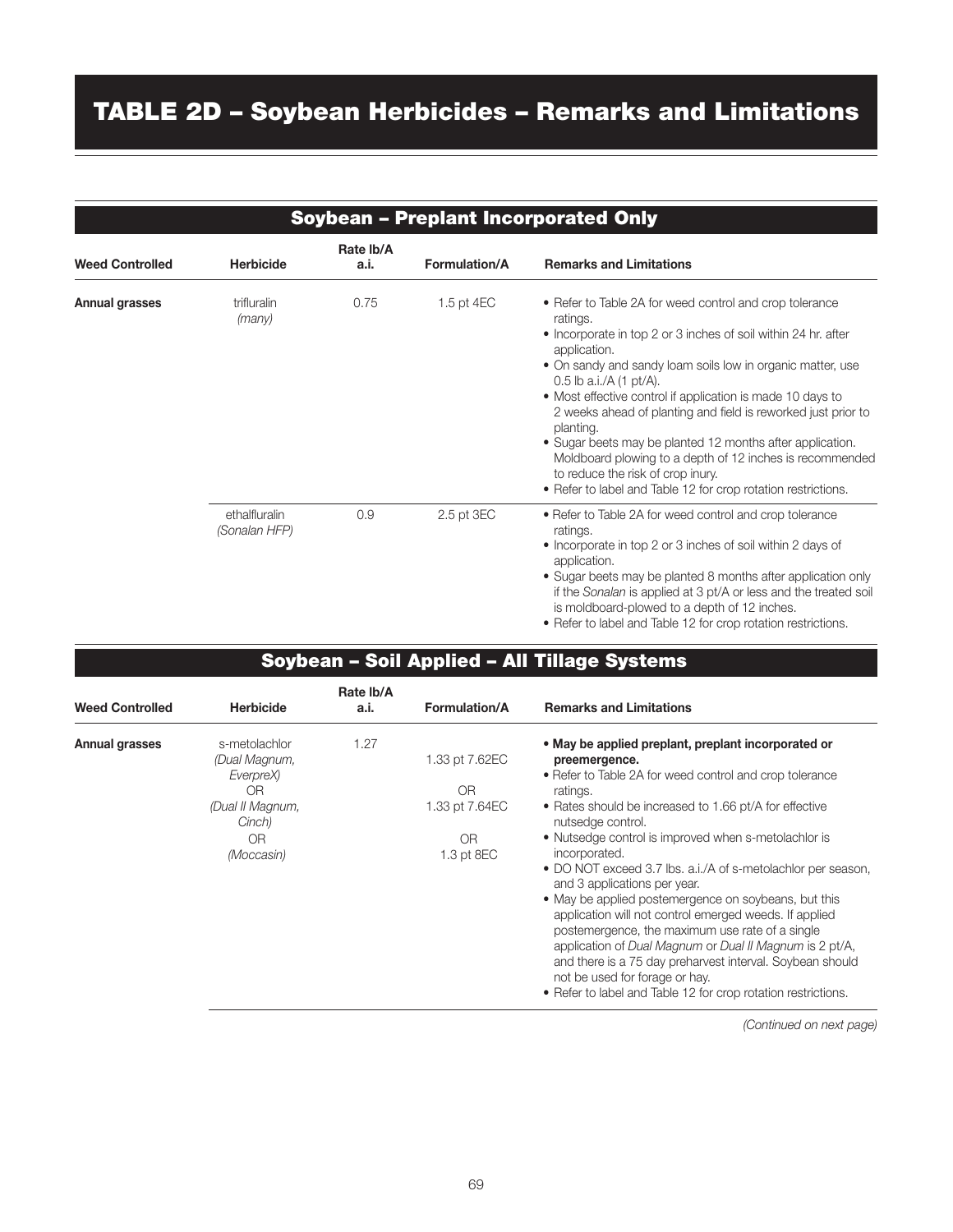|                        |                                                                        |                   |                                                | Soybean - Soil Applied - All Tillage Systems (continued)                                                                                                                                                                                                                                                                                                                                                                                                                                                                                                                                                                                                                                                                                                  |
|------------------------|------------------------------------------------------------------------|-------------------|------------------------------------------------|-----------------------------------------------------------------------------------------------------------------------------------------------------------------------------------------------------------------------------------------------------------------------------------------------------------------------------------------------------------------------------------------------------------------------------------------------------------------------------------------------------------------------------------------------------------------------------------------------------------------------------------------------------------------------------------------------------------------------------------------------------------|
| <b>Weed Controlled</b> | <b>Herbicide</b>                                                       | Rate Ib/A<br>a.i. | Formulation/A                                  | <b>Remarks and Limitations</b>                                                                                                                                                                                                                                                                                                                                                                                                                                                                                                                                                                                                                                                                                                                            |
| (continued)            |                                                                        |                   |                                                |                                                                                                                                                                                                                                                                                                                                                                                                                                                                                                                                                                                                                                                                                                                                                           |
| <b>Annual grasses</b>  | dimethenamid-P<br>(Outlook)                                            | 0.84              | 18 oz 6EC                                      | • May be applied preplant, preplant incorporated or<br>preemergence.<br>• Refer to Table 2A for weed control and crop tolerance<br>ratings.<br>• Outlook rate should be increased to 21 oz/A for effective<br>nutsedge control.<br>• Nutsedge control is improved when Outlook is incorporated.<br>· Outlook rates vary with soil texture and organic matter.<br>· Outlook may be applied early postemergence on soybeans<br>from the first to fifth trifoliate, but this application will not<br>control emerged weeds.<br>• Refer to label and Table 12 for crop rotation restrictions.                                                                                                                                                                 |
|                        | metolachlor<br>(Parallel)<br>0R<br>(Parallel PCS)                      | 1.3               | 1.33 pt 7.8L<br>0R<br>1.33 pt 8.0L             | • May be applied preplant, preplant incorporated or<br>preemergence.<br>• Parallel/Parallel PCS is a mix of the R and S-isomers of<br>metolachlor. Limited research has shown that 1.33 pt/A of<br>these products provide similar activity to s-metolachlor<br>products at 1.33 pt/A. However, Parallel/Parallel PCS may<br>not provide the consistency, length of control or performance<br>on more difficult to control weeds. Rates would need to<br>be increased to 2.0 pt/A to provide the same amount of<br>s-metolachlor (the more active isomer) in the 1.33 pt/A rate<br>of Dual Magnum (s-metolachlor).<br>• Refer to Table 2A for weed control and crop tolerance<br>ratings.<br>• Refer to label and Table 12 for crop rotation restrictions. |
|                        | pendimethalin<br>(Prowl)<br>0 <sub>R</sub><br>(Prowl H <sub>2</sub> O) | 1<br>0.95         | 2.4 pt 3.3EC<br>0 <sub>R</sub><br>2.0 pt 3.8SC | . May be applied preplant, preplant incorporated or<br>preemergence.<br>• Refer to Table 2A for weed control and crop tolerance<br>ratings.<br>• Preemergence applications may be made up to 2 days after<br>planting.<br>• DO NOT apply after soybean cracking or emergence.<br>• Applications close to or after planting may result in soybean<br>injury, including stem swelling and brittleness. Early preplant<br>or preplant incorporated applications reduce the risk of injury.<br>• Refer to label and Table 12 for crop rotation restrictions.                                                                                                                                                                                                  |

*(Continued on next page)*

Ξ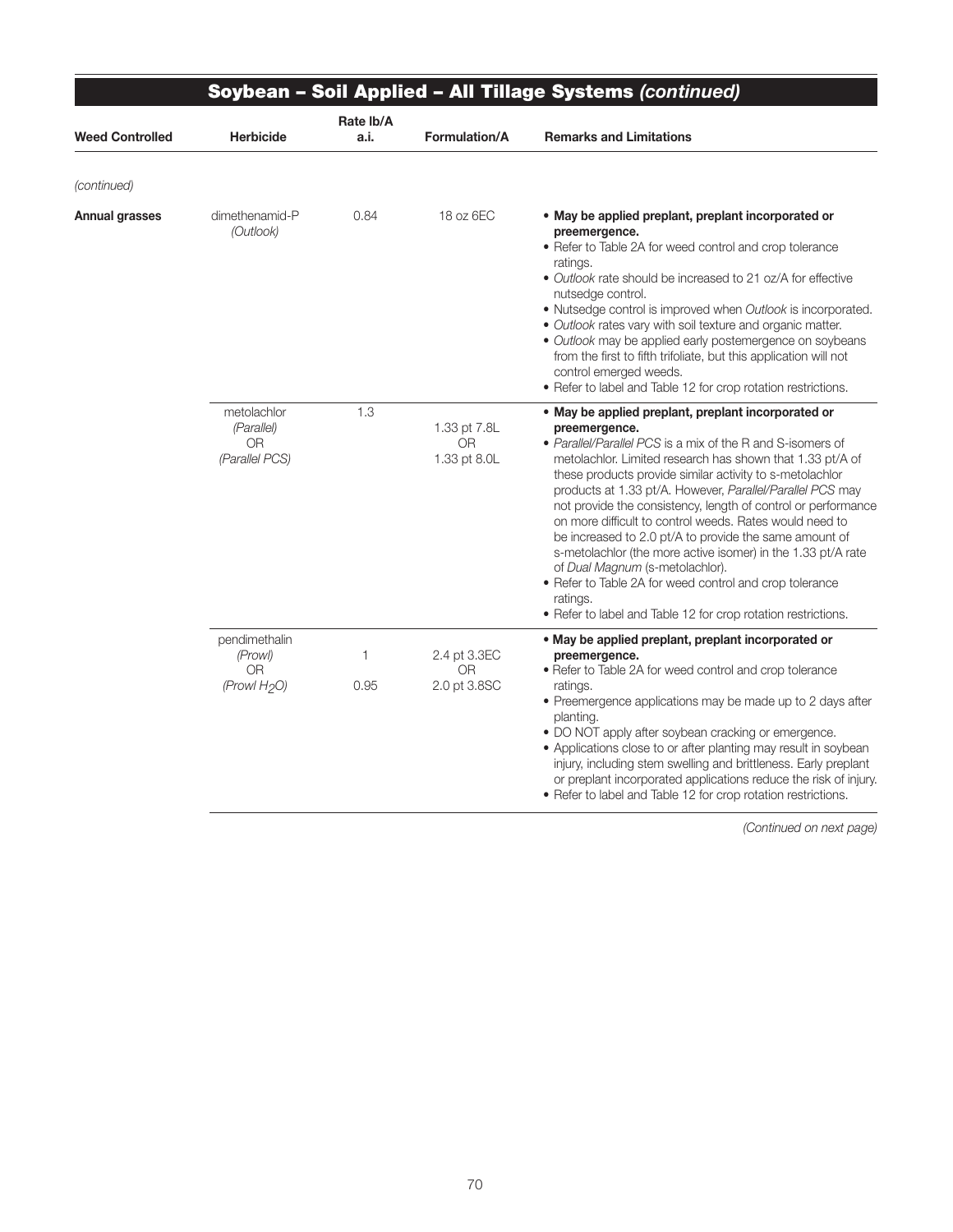|                        |                                               | Rate Ib/A |                      |                                                                                                                                                                                                                                                                                                                                                                                                                                                                                                                                                                                                                                                                                                                                                                                                                                                                                                                                                                                                                                                                                                                                                                                                                                                                                                                                                                                                                                                                                                            |
|------------------------|-----------------------------------------------|-----------|----------------------|------------------------------------------------------------------------------------------------------------------------------------------------------------------------------------------------------------------------------------------------------------------------------------------------------------------------------------------------------------------------------------------------------------------------------------------------------------------------------------------------------------------------------------------------------------------------------------------------------------------------------------------------------------------------------------------------------------------------------------------------------------------------------------------------------------------------------------------------------------------------------------------------------------------------------------------------------------------------------------------------------------------------------------------------------------------------------------------------------------------------------------------------------------------------------------------------------------------------------------------------------------------------------------------------------------------------------------------------------------------------------------------------------------------------------------------------------------------------------------------------------------|
| <b>Weed Controlled</b> | <b>Herbicide</b>                              | a.i.      | <b>Formulation/A</b> | <b>Remarks and Limitations</b>                                                                                                                                                                                                                                                                                                                                                                                                                                                                                                                                                                                                                                                                                                                                                                                                                                                                                                                                                                                                                                                                                                                                                                                                                                                                                                                                                                                                                                                                             |
| (continued)            |                                               |           |                      |                                                                                                                                                                                                                                                                                                                                                                                                                                                                                                                                                                                                                                                                                                                                                                                                                                                                                                                                                                                                                                                                                                                                                                                                                                                                                                                                                                                                                                                                                                            |
| Annual grasses         | saflufenacil +<br>dimethenamid-P<br>(Verdict) | 0.22      | 5 oz 5.57L           | • May be applied preplant or preemergence.<br>• Refer to Table 2A for weed control and crop tolerance<br>ratings.<br>• See Table 2C for individual product rate equivalents for the<br>premix.<br>. The 5 oz/A application rate of Verdict labeled for use in<br>soybean will not provide much residual weed control. This<br>product is best used as part of a burndown program in no-till<br>soybean (see Table 2Q).<br>• For additional residual control and enhanced burndown<br>activity, higher rates of Verdict can be applied. However,<br>longer intervals are required between Verdict application and<br>soybean planting; a minimum of 14 days for 7.5 oz/A and<br>30 days for 10 oz/A of Verdict.<br>• DO NOT apply after soybean emergence or severe crop<br>injury will occur.<br>. DO NOT apply within 30 days of planting if an at-plant<br>organophosphate or carbamate insecticide is planned or<br>severe injury will occur.<br>. DO NOT apply to coarse textured soils with less than 2%<br>organic matter, unless soybean is planted 30 days after<br>application.<br>• DO NOT tank-mix or apply Verdict within 30 days of soil-<br>applied applications of flumioxazin (Valor), sulfentrazone<br>(Authority or Spartan), or fomesafen (Reflex, Flexstar)<br>containing products. However, fomesafen (Flexstar, Reflex)<br>and other POST PPO-inhibiting herbicides can be used<br>14 days after soybean emergence.<br>• Refer to label and Table 12 for crop rotation restrictions. |
|                        | acetochlor<br>(Warrant)                       | 1.125     | 3 pt 3CS             | . May be applied preplant or preemergence.<br>. Refer to Table 2A for weed control and crop tolerance<br>ratings.<br>• Crop injury may result when soil conditions are cold and wet,<br>or waterlogged.<br>. Warrant can be applied postemergence up to R2 soybean;<br>this application will not control emerged weeds.<br>• DO NOT apply more than 4 qt/A of Warrant per season.<br>• Refer to label and Table 12 for crop rotation restrictions.                                                                                                                                                                                                                                                                                                                                                                                                                                                                                                                                                                                                                                                                                                                                                                                                                                                                                                                                                                                                                                                         |

∍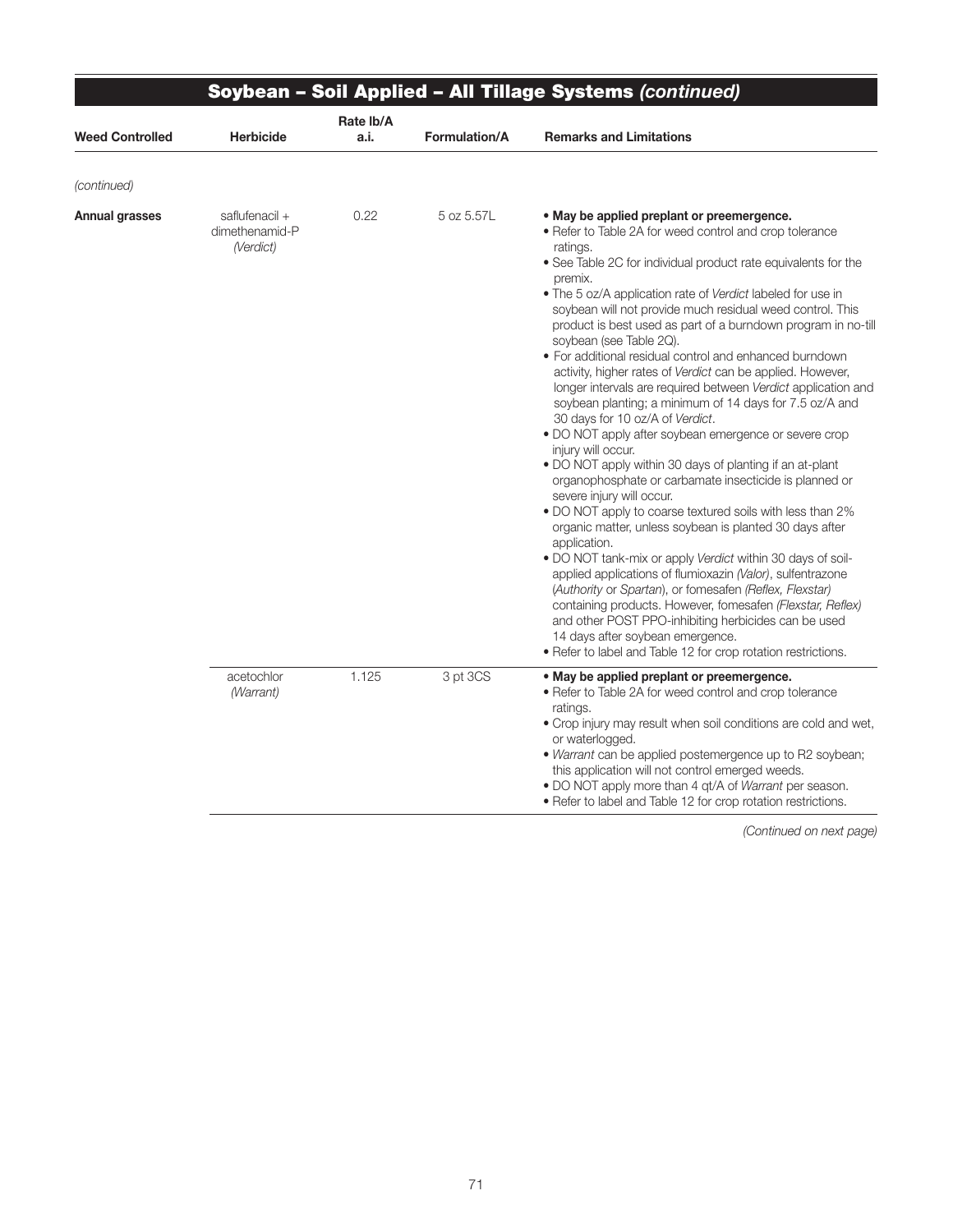|                           |                                                                  |                   |               | Soybean - Soil Applied - All Tillage Systems (continued)                                                                                                                                                                                                                                                                                                                                                                                                                                                                                                                                                                                                                                                                                                                                                                                                                                                                                                                                                                                                    |
|---------------------------|------------------------------------------------------------------|-------------------|---------------|-------------------------------------------------------------------------------------------------------------------------------------------------------------------------------------------------------------------------------------------------------------------------------------------------------------------------------------------------------------------------------------------------------------------------------------------------------------------------------------------------------------------------------------------------------------------------------------------------------------------------------------------------------------------------------------------------------------------------------------------------------------------------------------------------------------------------------------------------------------------------------------------------------------------------------------------------------------------------------------------------------------------------------------------------------------|
| <b>Weed Controlled</b>    | <b>Herbicide</b>                                                 | Rate Ib/A<br>a.i. | Formulation/A | <b>Remarks and Limitations</b>                                                                                                                                                                                                                                                                                                                                                                                                                                                                                                                                                                                                                                                                                                                                                                                                                                                                                                                                                                                                                              |
| (continued)               |                                                                  |                   |               |                                                                                                                                                                                                                                                                                                                                                                                                                                                                                                                                                                                                                                                                                                                                                                                                                                                                                                                                                                                                                                                             |
| <b>Annual grasses</b>     | pyroxasulfone<br>(Zidua SC)                                      | 0.133             | 4 oz 4.17SC   | • May be applied preplant, preplant incorporated or<br>preemergence.<br>• Refer to Table 2A for weed control and crop tolerance ratings.<br>• Application rate varies with soil texture and application timing.<br>• DO NOT apply more than 3.5 oz/A on coarse textured;<br>5 oz/A on medium textured soil; or 5.75 oz/A fine textured<br>soils of Zidua SC.<br>. DO NOT use on peat or muck soils with 10% or more<br>organic matter.<br>• May be applied postemergence from emergence to the<br>sixth trifoliate leaf stage (V6). This application will not control<br>emerged weeds.<br>• The maximum cumulative amount of Zidua SC that can be<br>applied per cropping season is 3.5 oz/A on coarse textured<br>or 5.75 oz/A on all other soils.<br>· Rotation restrictions are dependent on use rate. If Zidua<br>SC is applied at the corn only rate of 6.5 oz/A the rotation<br>restrictions are extended to 4 months for soybean, 6 months<br>for wheat, and 18 months for other small grains. Refer to<br>Table 12 for crop rotation restrictions. |
| <b>Annual broadleaves</b> | thifensulfuron $+$<br>tribenuron $+$<br>flumioxazin<br>(Afforia) | 0.08              | 2.5 oz 50.8WG | • Apply preplant or preemergence; depending on<br>Afforia rate.<br>• Refer to Table 2A for weed control and crop tolerance<br>ratings.<br>• See Table 2C for individual product rate equivalents for the<br>premix.<br>• Afforia at 2.5 oz/A can be applied preemergence up to<br>3 days after planting, but prior to soybean emergence; at<br>rates greater than 2.5 to 3.75 oz/A 7 days is needed prior to<br>planting.<br>• Crop injury may occur from applications made to poorly<br>drained soils under cool, wet conditions.<br>. DO NOT tank mix or apply with metolachlor (Dual),<br>dimethenamid (Outlook), or acetochlor (Warrant) products<br>within 14 days of planting, unless soybeans are planted<br>under no-till or minimum tillage conditions on wheat stubble<br>or no-till field corn stubble or crop injury will occur.<br>• Refer to label and Table 12 for crop rotation restrictions.<br>Rotation restrictions under reduced tillage systems are the<br>longer of the two listed in Table 12.                                       |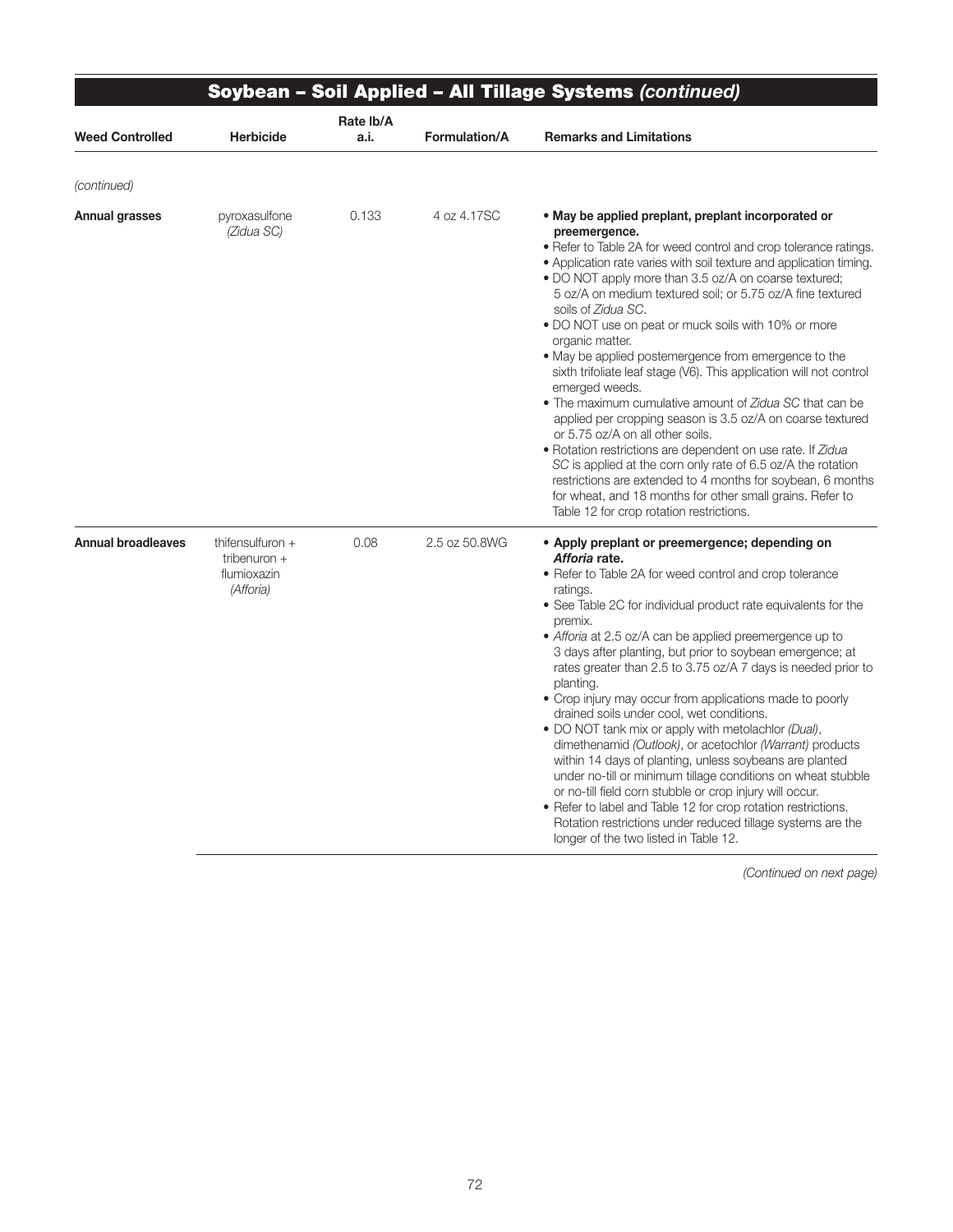|                        |                                                      |                   |                      | Soybean - Soil Applied - All Tillage Systems (continued)                                                                                                                                                                                                                                                                                                                                                                                                                                                                                                                                                                                                                                                                                                                                                                                                                                                                                                                                                                                                                                                                                                                                                                                                                               |
|------------------------|------------------------------------------------------|-------------------|----------------------|----------------------------------------------------------------------------------------------------------------------------------------------------------------------------------------------------------------------------------------------------------------------------------------------------------------------------------------------------------------------------------------------------------------------------------------------------------------------------------------------------------------------------------------------------------------------------------------------------------------------------------------------------------------------------------------------------------------------------------------------------------------------------------------------------------------------------------------------------------------------------------------------------------------------------------------------------------------------------------------------------------------------------------------------------------------------------------------------------------------------------------------------------------------------------------------------------------------------------------------------------------------------------------------|
| <b>Weed Controlled</b> | <b>Herbicide</b>                                     | Rate lb/A<br>a.i. | <b>Formulation/A</b> | <b>Remarks and Limitations</b>                                                                                                                                                                                                                                                                                                                                                                                                                                                                                                                                                                                                                                                                                                                                                                                                                                                                                                                                                                                                                                                                                                                                                                                                                                                         |
| (continued)            |                                                      |                   |                      |                                                                                                                                                                                                                                                                                                                                                                                                                                                                                                                                                                                                                                                                                                                                                                                                                                                                                                                                                                                                                                                                                                                                                                                                                                                                                        |
| Annual broadleaves     | pyroxasulfone +<br>carfentrazone<br>(Anthem Flex)    | 0.14              | 4.5 oz 4SC           | • May be applied preplant, preplant incorporated or<br>preemergence.<br>• Refer to Table 2A for weed control and crop tolerance ratings.<br>• See Table 2C for individual product rate equivalents for the<br>premix.<br>• Application rates vary by soil type and organic matter.<br>Anthem Flex rates range from 2.25 to 6.4 oz/A (4.5 oz/A).<br>• Anthem Flex should be used as part of a planned<br>preemergence followed by postemergence herbicide<br>program.<br>• Ensure that the seed furrow is closed over the seed and<br>seed are planted at least 1 inch deep to avoid risk of<br>soybean injury.<br>• DO NOT apply after soybean emergence - severe injury or<br>death may occur.<br>• Refer to label and Table 12 for crop rotation restrictions.                                                                                                                                                                                                                                                                                                                                                                                                                                                                                                                       |
|                        | pyroxasulfone +<br>fluthiacet<br>(Anthem MAXX)       | 0.134             | 4 oz 4.3SE           | . May be applied preplant, preplant incorporated or<br>preemergence.<br>• Refer to Table 2A for weed control and crop tolerance<br>ratings.<br>• See Table 2C for individual product rate equivalents for the<br>premix.<br>• Application rates vary by soil type and organic matter.<br>Anthem MAXX rates range from 2.5 to 5.5 oz/A (4 oz/A).<br>• Anthem MAXX should be used as part of a planned pre-<br>emergence followed by postemergence herbicide program.<br>• May be applied postemergence. Refer to the postemergence<br>application section for Anthem MAXX.<br>• Refer to Table 12 for crop rotation restrictions.                                                                                                                                                                                                                                                                                                                                                                                                                                                                                                                                                                                                                                                       |
|                        | sulfentrazone +<br>imazethapyr<br>(Authority Assist) | 0.312             | 10 oz 4L             | • May be applied preplant, preplant incorporated or<br>preemergence.<br>• Refer to Table 2A for weed control and crop tolerance ratings.<br>• See Table 2C for individual product rate equivalents for the<br>premix.<br>• Authority Assist use rates are based on soil texture, organic<br>matter, and pH. Authority Assist rates range from 6 to 12<br>oz/A (10 oz/A). Reduced rates ranging from 4 to 6 oz/A<br>(5 oz/A) can be applied as part of a 2-pass program in<br>glufosinate or glyphosate-resistant soybean, unless resistant<br>weeds are present.<br>• DO NOT apply more than 3 days after planting - soybean<br>injury may occur.<br>• DO NOT apply to sands with less than 1% organic matter.<br>• Soybean stunting may occur if excessive rainfall occurs after<br>application but before soybean emergence, especially at<br>higher rates.<br>• Soybean varieties vary in their tolerance to sulfentrazone.<br>Consult your local seed dealer for more information.<br>• Tank mixtures or sequential herbicide programs are needed<br>to increase the spectrum of weed control.<br>• Forty months and a successful bioassay are required prior to<br>planting sugar beets, cucumbers and tomatoes.<br>• Refer to label and Table 12 for crop rotation restrictions. |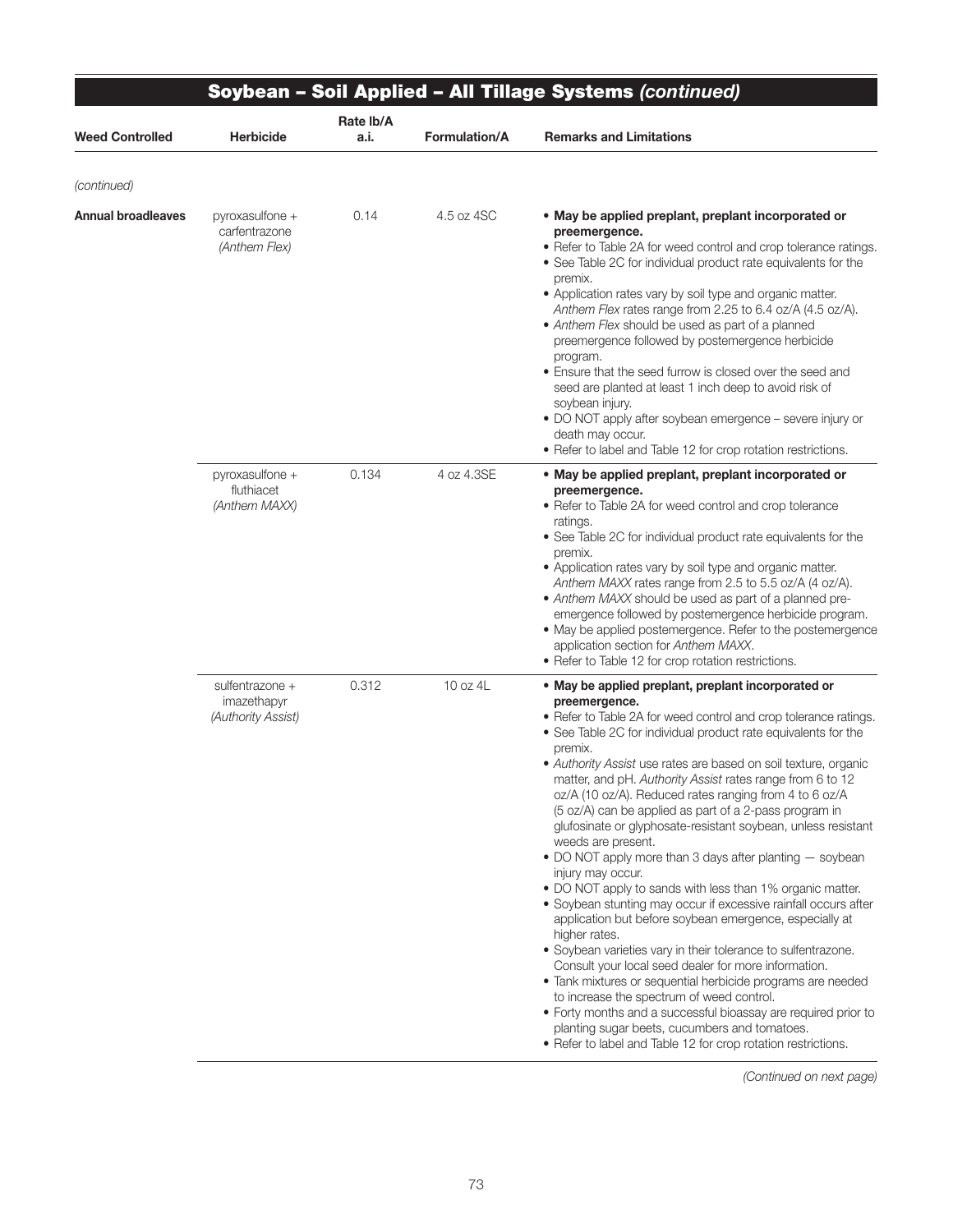|                           | Soybean - Soil Applied - All Tillage Systems (continued)         |                   |                      |                                                                                                                                                                                                                                                                                                                                                                                                                                                                                                                                                                                                                                                                                                                                                                                                                                                                                                                                                                                                                                                                                                                                               |  |  |  |
|---------------------------|------------------------------------------------------------------|-------------------|----------------------|-----------------------------------------------------------------------------------------------------------------------------------------------------------------------------------------------------------------------------------------------------------------------------------------------------------------------------------------------------------------------------------------------------------------------------------------------------------------------------------------------------------------------------------------------------------------------------------------------------------------------------------------------------------------------------------------------------------------------------------------------------------------------------------------------------------------------------------------------------------------------------------------------------------------------------------------------------------------------------------------------------------------------------------------------------------------------------------------------------------------------------------------------|--|--|--|
| <b>Weed Controlled</b>    | <b>Herbicide</b>                                                 | Rate Ib/A<br>a.i. | <b>Formulation/A</b> | <b>Remarks and Limitations</b>                                                                                                                                                                                                                                                                                                                                                                                                                                                                                                                                                                                                                                                                                                                                                                                                                                                                                                                                                                                                                                                                                                                |  |  |  |
| (continued)               |                                                                  |                   |                      |                                                                                                                                                                                                                                                                                                                                                                                                                                                                                                                                                                                                                                                                                                                                                                                                                                                                                                                                                                                                                                                                                                                                               |  |  |  |
| <b>Annual broadleaves</b> | sulfentrazone +<br>cloransulam-methyl<br>(Authority First/Sonic) | 0.26              | 6.4 oz 70DF          | • May be applied preplant, preplant incorporated or<br>preemergence.<br>• Refer to Table 2A for weed control and crop tolerance ratings.<br>• See Table 2C for individual product rate equivalents for the<br>premix.<br>• Apply Authority First/Sonic at 6.4 oz/A. Reduced rates<br>ranging from 3.2 to 6 oz/A (4 oz/A) can be applied as part<br>of a 2-pass program in glufosinate or glyphosate-resistant<br>soybean, unless resistant weeds are present.<br>• DO NOT apply after soybean emergence or death or severe<br>injury may occur.<br>• DO NOT apply to sands with less than 1% organic matter.<br>• Soybean stunting may occur if excessive rainfall occurs after<br>application but before soybean emergence.<br>• Soybean varieties vary in their tolerance to sulfentrazone.<br>Consult you local seed dealer for more information.<br>• Tank mixtures or sequential herbicide programs can be used<br>to improve the weed control spectrum.<br>• Rotation to sugar beets, cucumbers, and tomatoes requires<br>30 months and a successful bioassay.<br>• Refer to label and Table 12 for crop rotation restrictions.         |  |  |  |
|                           | sulfentrazone +<br>chlorimuron<br>(Authority MAXX)               | 0.206             | 5 oz 66WG            | • May be applied preplant, preplant incorporated or<br>preemergence.<br>• Refer to Table 2A for weed control and crop tolerance ratings.<br>• See Table 2C for individual product rate equivalents for the<br>premix.<br>• Apply Authority MAXX at 5 oz/A as part of a 2-pass program.<br>Higher rates lengthen the crop rotation restrictions.<br>• DO NOT apply to cracking or emerged soybean - severe<br>injury will occur.<br>. DO NOT apply to soils with pH greater than 7.6.<br>· Soybean stunting may occur if excessive rainfall occurs after<br>application but before soybean emergence.<br>• Soybean varieties vary in their tolerance to sulfentrazone.<br>Consult your local seed dealer for more information.<br>• DO NOT tank-mix or follow with another chlorimuron<br>containing product in the same season.<br>· Tank mixtures or sequential herbicide programs are needed<br>to increase the spectrum of weed control.<br>• Soil pH strongly affects crop rotation. Corn can be planted<br>10 months after Authority MAXX application if the soil pH<br>is $\leq$ 6.8. Refer to Table 12 for crop rotation restrictions. |  |  |  |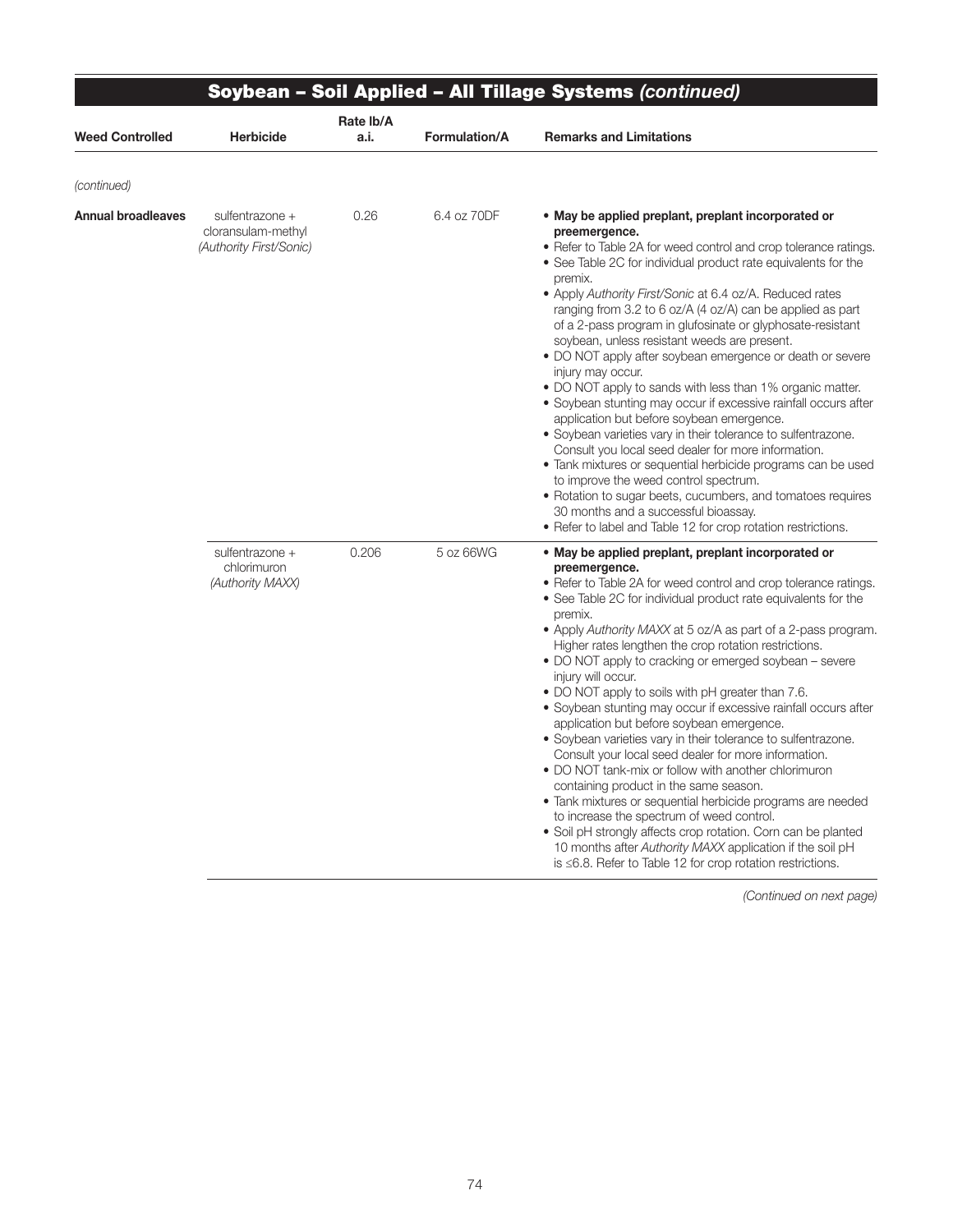|                           |                                                        |                   |               | Soybean - Soil Applied - All Tillage Systems (continued)                                                                                                                                                                                                                                                                                                                                                                                                                                                                                                                                                                                                                                                                                                                                                                                                                                                                                                                                                                                                                                                                                                                                                                                                                                                                                              |
|---------------------------|--------------------------------------------------------|-------------------|---------------|-------------------------------------------------------------------------------------------------------------------------------------------------------------------------------------------------------------------------------------------------------------------------------------------------------------------------------------------------------------------------------------------------------------------------------------------------------------------------------------------------------------------------------------------------------------------------------------------------------------------------------------------------------------------------------------------------------------------------------------------------------------------------------------------------------------------------------------------------------------------------------------------------------------------------------------------------------------------------------------------------------------------------------------------------------------------------------------------------------------------------------------------------------------------------------------------------------------------------------------------------------------------------------------------------------------------------------------------------------|
| <b>Weed Controlled</b>    | <b>Herbicide</b>                                       | Rate Ib/A<br>a.i. | Formulation/A | <b>Remarks and Limitations</b>                                                                                                                                                                                                                                                                                                                                                                                                                                                                                                                                                                                                                                                                                                                                                                                                                                                                                                                                                                                                                                                                                                                                                                                                                                                                                                                        |
| (continued)               |                                                        |                   |               |                                                                                                                                                                                                                                                                                                                                                                                                                                                                                                                                                                                                                                                                                                                                                                                                                                                                                                                                                                                                                                                                                                                                                                                                                                                                                                                                                       |
| <b>Annual broadleaves</b> | sulfentrazone +<br>metribuzin<br>(Authority MTZ)       | 0.45              | 16 oz 45DF    | • May be applied preplant, preplant incorporated or<br>preemergence.<br>• Refer to Table 2A for weed control and crop tolerance<br>ratings.<br>• See Table 2C for individual product rate equivalents for the<br>premix.<br>• Authority MTZ use rates are based on soil texture, organic<br>matter, and pH. Authority MTZ rates range from 12 to 20<br>oz/A (16 oz/A). Reduced rates ranging from 8 to 14 oz/A<br>(12 oz/A) can be applied as part of a 2-pass program in<br>glufosinate or glyphosate-resistant soybean, unless resistant<br>weeds are present.<br>. DO NOT apply Authority MTZ at rates greater than 12 oz/A<br>if the soil pH is greater than 7.5.<br>· DO NOT apply after soybean emergence or death or severe<br>injury may occur.<br>. DO NOT apply to sands with less than 1% organic matter.<br>• Soybean varieties vary in their tolerance to sulfentrazone<br>and metribuzin. Consult your local seed dealer for more<br>information.<br>• Tank mixtures or sequential herbicide programs are needed<br>to increase the spectrum of weed control.<br>• Corn may be replanted 4 months after Authority MTZ if the<br>application rate is less than 14 oz/A.<br>• The rotation interval to sugarbeets is 24 months if a<br>successful bioassay is completed.<br>• Refer to label and Table 12 for crop rotation restrictions. |
|                           | sulfentrazone +<br>chlorimuron-ethyl<br>(Authority XL) | 0.175             | 4 oz 70WG     | • May be applied preplant, preplant incorporated or<br>preemergence.<br>• Refer to Table 2A for weed control and crop tolerance<br>ratings.<br>• See Table 2C for individual product rate equivalents for the<br>premix.<br>• Apply Authority XL at 3 to 5 oz/A as part of a 2-pass<br>program.<br>• DO NOT apply more than 3 days after planting as soybean<br>injury may occur.<br>. DO NOT apply to soils with pH greater than 7.6.<br>· Soybean stunting may occur if excessive rainfall occurs after<br>application but before soybean emergence, especially at<br>higher rates.<br>· Soybean varieties vary in their tolerance to sulfentrazone.<br>Consult your local seed dealer for more information.<br>. DO NOT tank-mix or apply within 14 days of an<br>organophosphate insecticide.<br>. Tank mixtures or sequential herbicide programs are needed<br>to increase the spectrum of weed control.<br>· Soil pH strongly affects crop rotation restrictions. Rotation<br>restrictions are lengthened to 18 months for all crops, except<br>small grains and those with rotation restrictions of<br>36 months, if the soil pH is greater than 6.8. Refer to label<br>and Table 12 for additional crop rotation restrictions.                                                                                                                |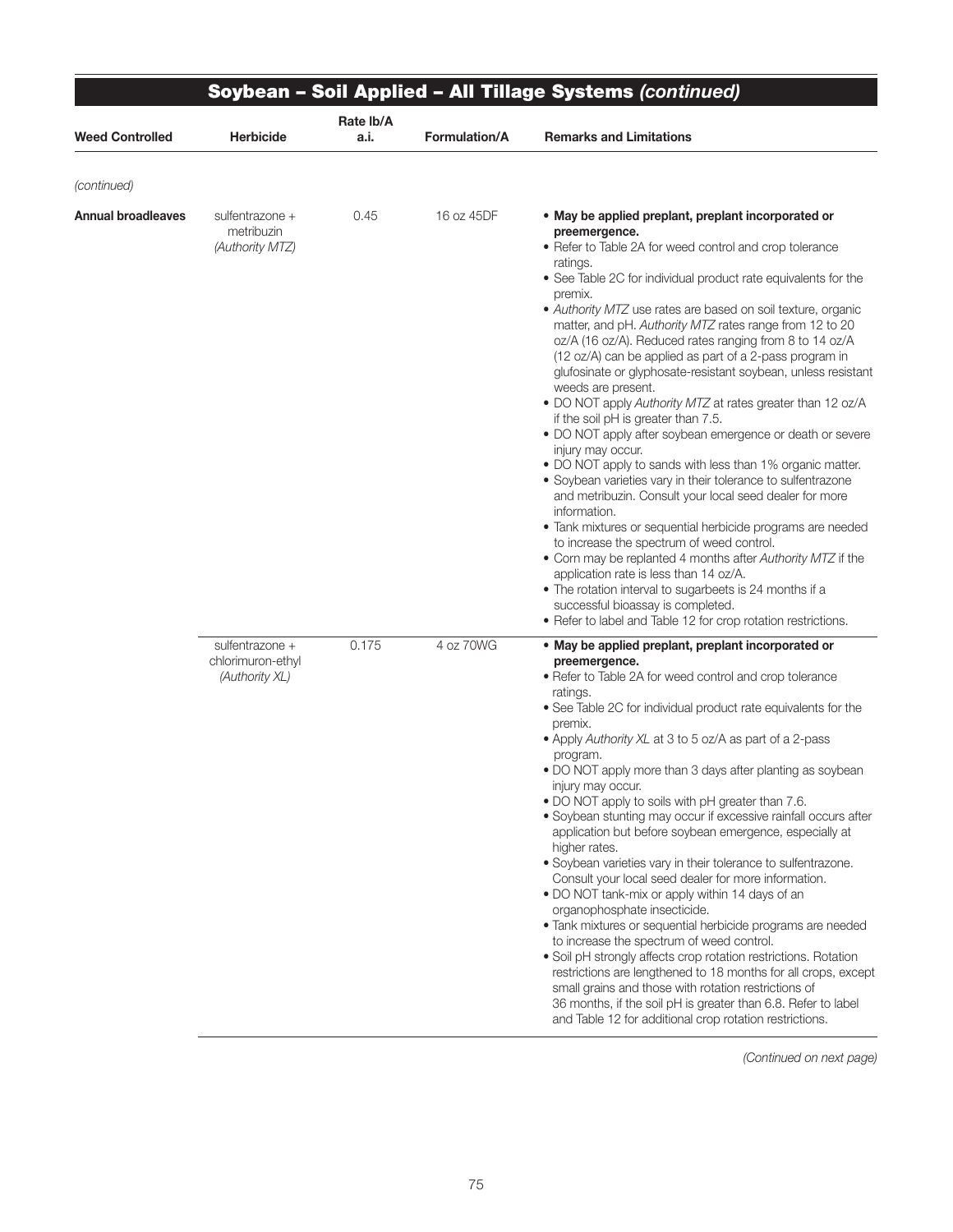| <b>Weed Controlled</b>    | <b>Herbicide</b>                                  | Rate lb/A<br>a.i. | Formulation/A | <b>Remarks and Limitations</b>                                                                                                                                                                                                                                                                                                                                                                                                                                                                                                                                                                                                                                                                                                                                                                                                                                                                                                                                                                                                                                                                                                                                                                                                                                                                                                |
|---------------------------|---------------------------------------------------|-------------------|---------------|-------------------------------------------------------------------------------------------------------------------------------------------------------------------------------------------------------------------------------------------------------------------------------------------------------------------------------------------------------------------------------------------------------------------------------------------------------------------------------------------------------------------------------------------------------------------------------------------------------------------------------------------------------------------------------------------------------------------------------------------------------------------------------------------------------------------------------------------------------------------------------------------------------------------------------------------------------------------------------------------------------------------------------------------------------------------------------------------------------------------------------------------------------------------------------------------------------------------------------------------------------------------------------------------------------------------------------|
| (continued)               |                                                   |                   |               |                                                                                                                                                                                                                                                                                                                                                                                                                                                                                                                                                                                                                                                                                                                                                                                                                                                                                                                                                                                                                                                                                                                                                                                                                                                                                                                               |
| <b>Annual broadleaves</b> | chlorimuron-ethyl +<br>metribuzin<br>(Canopy)     | 0.21              | 4.5 oz 75WG   | • May be applied preplant, preplant incorporated or<br>preemergence.<br>• Refer to Table 2A for weed control and crop tolerance<br>ratings.<br>• See Table 2C for individual product rate equivalents for the<br>premix.<br>• Canopy use rates are based on soil texture, organic matter,<br>and pH. Canopy rates range from 4 to 7 oz/A (4.5 oz/A).<br>Reduced rates ranging from 2.25 to 4 oz/A (3 oz/A) can<br>be applied as part of a 2-pass program in glufosinate or<br>glyphosate-resistant soybean, unless resistant weeds are<br>present.<br>• DO NOT apply Canopy at rates greater than 2.25 oz/A to<br>soils with a composite pH greater than 7.0; use of higher<br>rates may result in unacceptable injury to this year's crop and<br>the following crop.<br>• DO NOT apply Canopy to soils with a composite pH<br>exceeding 7.6.<br>• Tank mixtures or sequential herbicide programs are needed<br>to increase the spectrum of weed control.<br>• Tomatoes may be transplanted 10 months after Canopy<br>application.<br>• Rotation intervals are dependent on soil pH and rate. Refer<br>to label and Table 12 for crop rotation restrictions.                                                                                                                                                                  |
|                           | metribuzin +<br>flumioxazin<br>(Dimetric Charged) | 0.34              | 12 oz 3.67L   | • May be applied preplant or preemergence.<br>• Refer to Table 2A for weed control and crop tolerance ratings.<br>• See Table 2C for individual product rate equivalents for the<br>premix.<br>· Dimetric Charged use rates are based on soil texture,<br>organic matter, and pH. Use rates are 12 oz/A for coarse<br>textured soils or calcareous soils; 15 to 18 oz/A for medium<br>textured soils; and 18 oz/A for fine textured soils. For soils<br>with pH of 7.5 or higher use a maximum of 12 oz/A.<br>• DO NOT apply on coarse soils with less than 2% organic<br>matter or soils with less than 1% organic matter.<br>• Crop injury may occur from applications made to poorly<br>drained soils, under cool, wet conditions.<br>· DO NOT apply after soybean emergence - severe injury or<br>death may occur.<br>• Some soybean varieties are sensitive to flumioxazin and<br>metribuzin. Consult your local seed dealer for information.<br>• DO NOT tank mix or apply with metolachlor (Dual),<br>dimethenamid (Outlook), or acetochlor (Warrant) products<br>within 14 days of planting, unless soybeans are planted<br>under no-till or minimum tillage conditions on wheat stubble<br>or no-till field corn stubble or crop injury will occur.<br>• Refer to label and Table 12 for crop rotation restrictions. |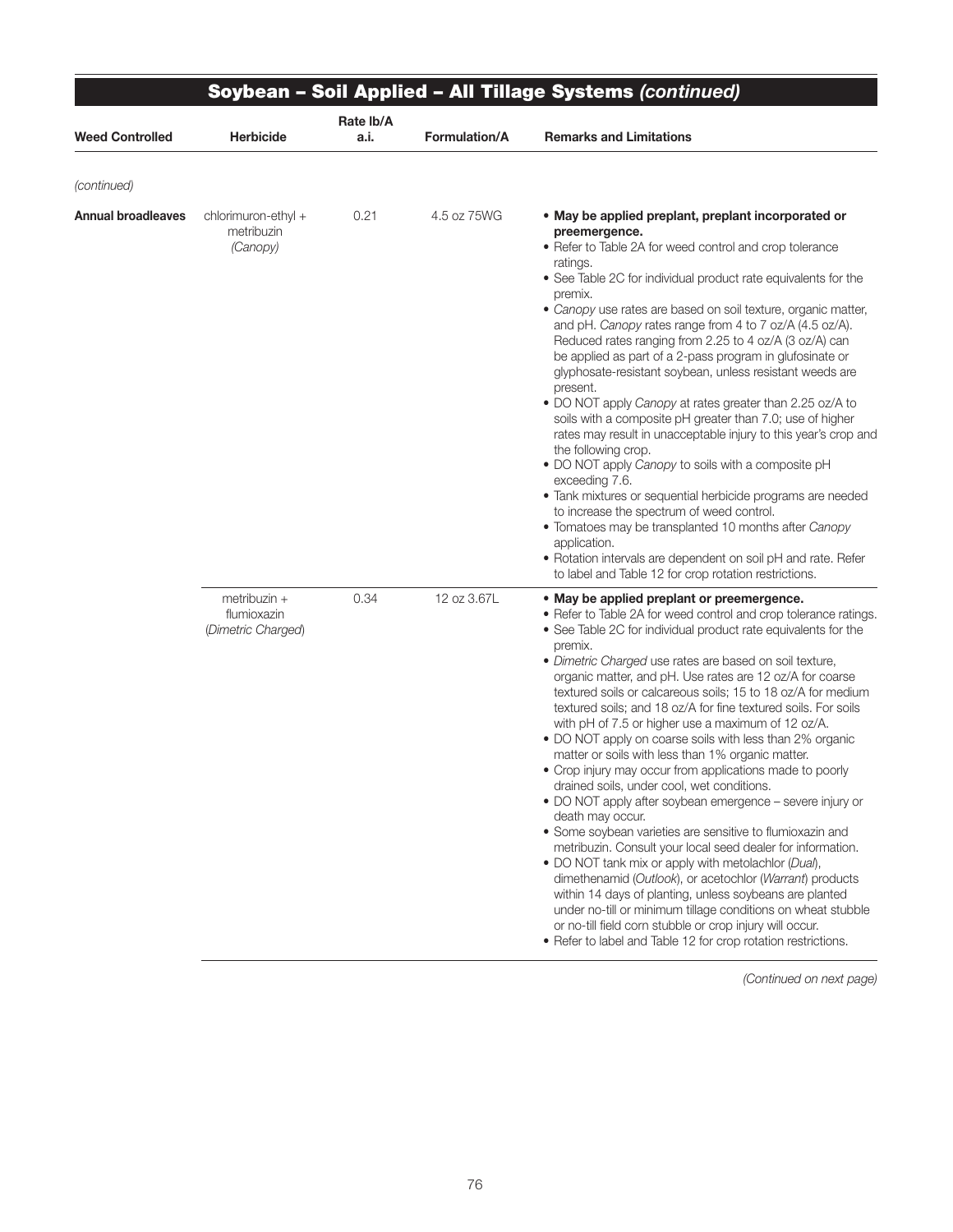| <b>Weed Controlled</b> | <b>Herbicide</b>                                                            | Rate Ib/A<br>a.i. | <b>Formulation/A</b>                  | <b>Remarks and Limitations</b>                                                                                                                                                                                                                                                                                                                                                                                                                                                                                                                                                                                                                                                                                                                                                                                                                                                                                                                                                                                                                                                                                                                                                                                |
|------------------------|-----------------------------------------------------------------------------|-------------------|---------------------------------------|---------------------------------------------------------------------------------------------------------------------------------------------------------------------------------------------------------------------------------------------------------------------------------------------------------------------------------------------------------------------------------------------------------------------------------------------------------------------------------------------------------------------------------------------------------------------------------------------------------------------------------------------------------------------------------------------------------------------------------------------------------------------------------------------------------------------------------------------------------------------------------------------------------------------------------------------------------------------------------------------------------------------------------------------------------------------------------------------------------------------------------------------------------------------------------------------------------------|
|                        |                                                                             |                   |                                       |                                                                                                                                                                                                                                                                                                                                                                                                                                                                                                                                                                                                                                                                                                                                                                                                                                                                                                                                                                                                                                                                                                                                                                                                               |
| (continued)            |                                                                             |                   |                                       |                                                                                                                                                                                                                                                                                                                                                                                                                                                                                                                                                                                                                                                                                                                                                                                                                                                                                                                                                                                                                                                                                                                                                                                                               |
| Annual broadleaves     | flumioxazin $+$<br>chlorimuron-ethyl +<br>thifensulfuron-methyl<br>(Envive) | 0.09              | 3.5 oz 41.3WG                         | . May be applied preplant or preemergence.<br>• Refer to Table 2A for weed control and crop tolerance ratings.<br>• See Table 2C for individual product rate equivalents for the<br>premix.<br>• Envive use rates range between 2.5 and 5.3 oz/A for<br>portions of Michigan south of highway I-96. The maximum<br>use rate of <i>Envive</i> for portions of the Michigan north of I-96 is<br>$2.5 \text{ oz/A}.$<br>. DO NOT apply Envive at rates greater than 2.5 oz/A to soils<br>with a composite pH between 7.1 and 7.6.<br>• DO NOT apply to soils with a composite pH exceeding 7.6.<br>• DO NOT apply after soybean emergence or death or severe<br>injury may occur.<br>• DO NOT tank mix with Group 15 herbicides such as<br>metolachlor (Dual), dimethenamid (Outlook) or acetochlor<br>(Warrant) products within 14 days of planting, unless<br>soybeans are planted under no-till or minimum till conditions<br>on wheat stubble or no-till field corn stubble.<br>• Envive can be tank mixed with pendimethalin (Prowl) for<br>annual grass control.<br>• Tomatoes may be transplanted 12 months after Envive<br>application.<br>• Refer to label and Table 12 for crop rotation restrictions. |
|                        | cloransulam-methyl<br>(FirstRate)                                           | 0.031             | 0.6 oz 84WG                           | . May be applied preplant, preplant incorporated or<br>preemergence.<br>• Refer to Table 2A for weed control and crop tolerance<br>ratings.<br>• Excellent common and giant ragweed control.<br>• Product rate depends on soil organic matter. If soil organic<br>matter is greater than 3.0%, FirstRate can be applied at<br>$0.75 \text{ oz/A}.$<br>• The cumulative application rate may not exceed 1.05 oz/A<br>per season.<br>· Tank mixtures or prepackaged herbicide mixes are needed<br>for eastern black nightshade and annual grass control.<br>· FirstRate will not control ALS-resistant weed species.<br>• Thirty months and a successful bioassay are required prior to<br>planting sugar beets, cucumbers, and tomatoes.<br>• Refer to label and Table 12 for crop rotation restrictions.                                                                                                                                                                                                                                                                                                                                                                                                      |
|                        | linuron<br>(Lorox DF)<br><b>OR</b><br>(Linex)                               | 0.75              | 1.5 lb 50DF<br><b>OR</b><br>1.5 pt 4L | . May be applied preplant or preemergence.<br>• Refer to Table 2A for weed control and crop tolerance ratings<br>• If heavy rainfall occurs soon after application, injury to the<br>crop may result.<br>• DO NOT use on coarse-textured sandy or sandy loam soils<br>or on soils with less than 1% organic matter.<br>• Plant soybeans at least 1.75 inches deep.<br>• Tank mixtures or sequential herbicide programs are needed<br>to increase the spectrum of weed control.<br>• Refer to label and Table 12 for crop rotation restrictions.                                                                                                                                                                                                                                                                                                                                                                                                                                                                                                                                                                                                                                                               |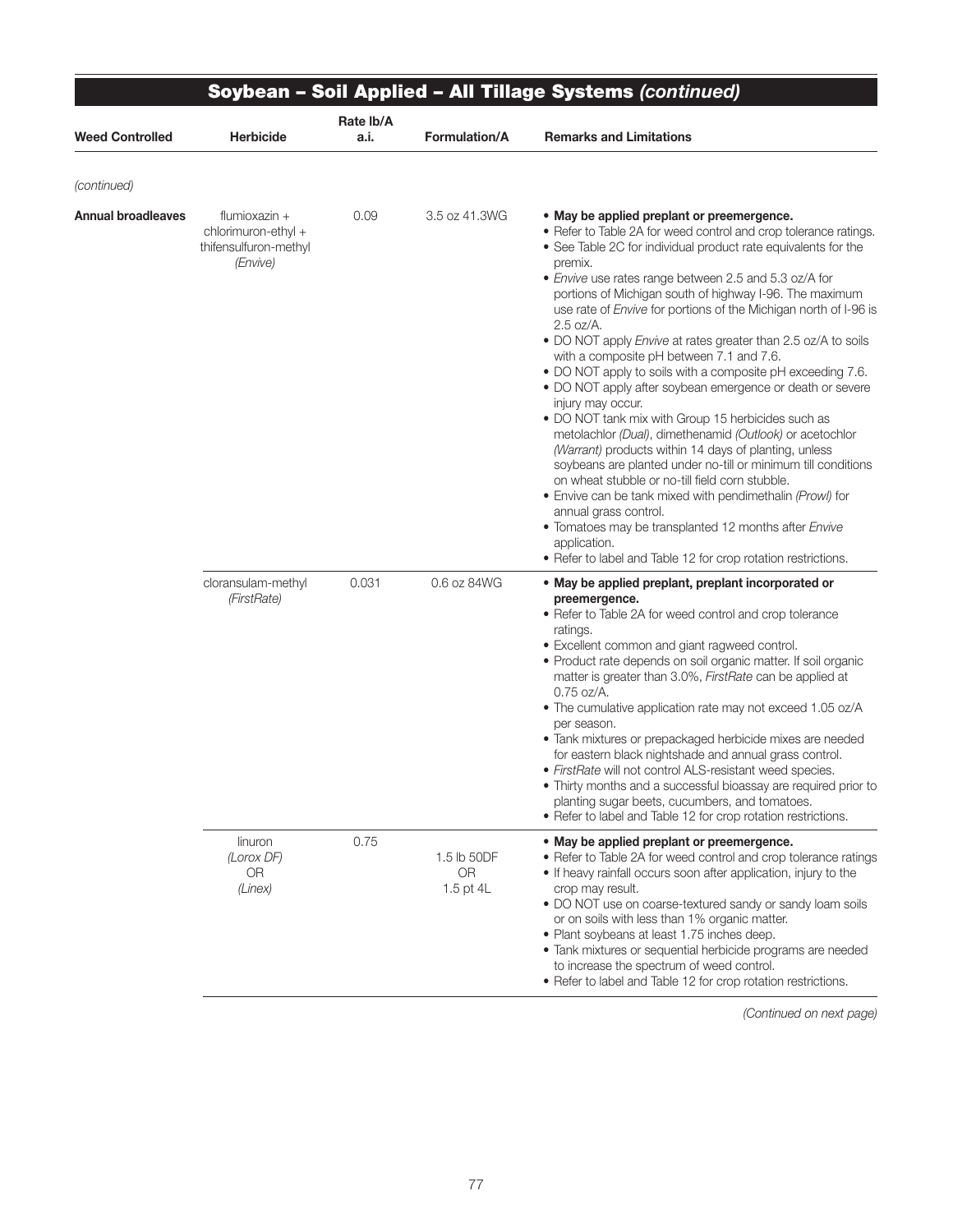|                    |                                           | Rate Ib/A |               | Soybean - Soil Applied - All Tillage Systems (continued)                                                                                                                                                                                                                                                                                                                                                                                                                                                                                                                                                                                                                                                                                                                                                                                                                                                                                                                                                                                                                                                                                                                                                                                                                             |
|--------------------|-------------------------------------------|-----------|---------------|--------------------------------------------------------------------------------------------------------------------------------------------------------------------------------------------------------------------------------------------------------------------------------------------------------------------------------------------------------------------------------------------------------------------------------------------------------------------------------------------------------------------------------------------------------------------------------------------------------------------------------------------------------------------------------------------------------------------------------------------------------------------------------------------------------------------------------------------------------------------------------------------------------------------------------------------------------------------------------------------------------------------------------------------------------------------------------------------------------------------------------------------------------------------------------------------------------------------------------------------------------------------------------------|
| Weed Controlled    | Herbicide                                 | a.i.      | Formulation/A | <b>Remarks and Limitations</b>                                                                                                                                                                                                                                                                                                                                                                                                                                                                                                                                                                                                                                                                                                                                                                                                                                                                                                                                                                                                                                                                                                                                                                                                                                                       |
| (continued)        |                                           |           |               |                                                                                                                                                                                                                                                                                                                                                                                                                                                                                                                                                                                                                                                                                                                                                                                                                                                                                                                                                                                                                                                                                                                                                                                                                                                                                      |
| Annual broadleaves | metribuzin<br>(Metribuzin, others)        | 0.375     | 8 oz 75DF     | • May be applied preplant, preplant incorporated or<br>preemergence.<br>• Refer to Table 2A for weed control and crop tolerance<br>ratings.<br>• Metribuzin use rates are dependent on soil texture, organic<br>matter, and pH. A lower rate of 5.33 oz/A can be applied in<br>tank mixtures or as part of a 2-pass program in glufosinate<br>or glyphosate-resistant soybean.<br>• DO NOT use if soil pH is greater than 7.5, or if soil organic<br>matter is less than 0.5%, or on coarse textured soils with<br>less than 2% organic matter.<br>• Some soybean varieties have low tolerance to metribuzin<br>and should not be planted. Consult product labels, MSUE or<br>agribusiness for a listing of varieties.<br>· Tank mixtures or prepackaged herbicide mixes are needed<br>for eastern black nightshade and annual grass control.<br>· Metribuzin will not control triazine-resistant weed species.<br>• Refer to label and Table 12 for crop rotation restrictions.                                                                                                                                                                                                                                                                                                     |
|                    | saflufenacil +<br>imazethapyr<br>(OpTill) | 0.085     | 2 oz 68WG     | . May be applied preplant or preemergence.<br>• Refer to Table 2A for weed control and crop tolerance ratings.<br>• See Table 2C for individual product rate equivalents for the<br>premix.<br>• DO NOT apply after soybean emergence or severe crop<br>injury will occur.<br>• Tank mixtures with organophosphate or carbamate<br>insecticides can cause temporary injury.<br>• DO NOT apply to coarse-textured soils with less than 2%<br>organic matter unless soybean is planted 1 month after<br>application.<br>• DO NOT tank mix or apply OpTill within 30 days of products<br>containing flumioxazin (Valor), sulfentrazone (Authority or<br>Spartan) or fomesafen (Reflex).<br>• DO NOT tank mix with products containing clomazone<br>(Command).<br>• Tank mixtures or sequential herbicide programs are needed<br>to increase the spectrum of weed control.<br>• Applying a full rate of products containing chlorimuron,<br>chloransulam, flumetsulam, imazaquin or imazethapyr<br>the same year as OpTill may increase the risk of injury to<br>sensitive follow crops.<br>• Forty months and a successful bioassay are required before<br>planting sugar beets, cucumbers and tomatoes.<br>• Refer to label and Table 12 for additional crop rotation<br>restrictions. |
|                    | imazethapyr<br>(Pursuit)                  | 0.063     | 4 oz 2L       | . May be applied preplant, preplant incorporated or<br>preemergence.<br>• Refer to Table 2A for weed control and crop tolerance ratings.<br>• Common ragweed may only be suppressed; tank mixtures<br>or a sequential herbicide program is needed to improve<br>ragweed control.<br>• Pursuit will not control ALS-resistant weed species.<br>• Pursuit is very persistent and can limit rotational crops.<br>• Forty months and a successful bioassay are required prior to<br>planting sugar beets, cucumbers, and tomatoes.<br>• Refer to label and Table 12 for crop rotation restrictions.                                                                                                                                                                                                                                                                                                                                                                                                                                                                                                                                                                                                                                                                                      |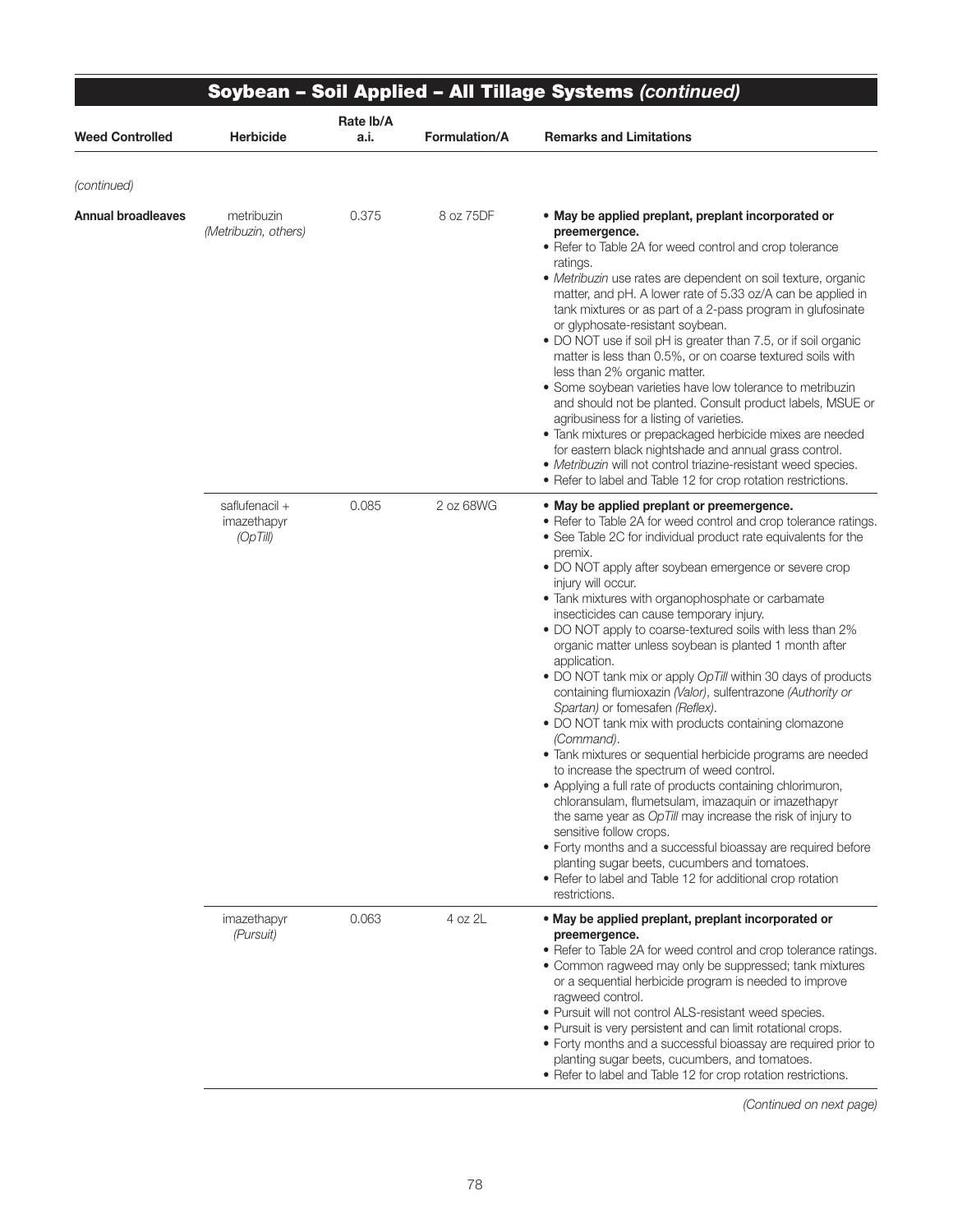|                        |                                                      |                   |               | Soybean - Soil Applied - All Tillage Systems (continued)                                                                                                                                                                                                                                                                                                                                                                                                                                                                                                                                                                                                                                                                                                                                                                                                                                                                                                                                                                                                                                                                                                                                                                                               |
|------------------------|------------------------------------------------------|-------------------|---------------|--------------------------------------------------------------------------------------------------------------------------------------------------------------------------------------------------------------------------------------------------------------------------------------------------------------------------------------------------------------------------------------------------------------------------------------------------------------------------------------------------------------------------------------------------------------------------------------------------------------------------------------------------------------------------------------------------------------------------------------------------------------------------------------------------------------------------------------------------------------------------------------------------------------------------------------------------------------------------------------------------------------------------------------------------------------------------------------------------------------------------------------------------------------------------------------------------------------------------------------------------------|
| <b>Weed Controlled</b> | <b>Herbicide</b>                                     | Rate lb/A<br>a.i. | Formulation/A | <b>Remarks and Limitations</b>                                                                                                                                                                                                                                                                                                                                                                                                                                                                                                                                                                                                                                                                                                                                                                                                                                                                                                                                                                                                                                                                                                                                                                                                                         |
| (continued)            |                                                      |                   |               |                                                                                                                                                                                                                                                                                                                                                                                                                                                                                                                                                                                                                                                                                                                                                                                                                                                                                                                                                                                                                                                                                                                                                                                                                                                        |
| Annual broadleaves     | flumetsulam<br>(Python)                              | 0.057             | 1.14 oz 80WG  | • May be applied preplant, preplant incorporated or<br>preemergence.<br>• Refer to Table 2A for weed control and crop tolerance<br>ratings.<br>• Adjust application rate according to soil type and organic<br>matter.<br>. DO NOT apply to areas where soil pH is greater than 7.8<br>or to soils with greater than 5% organic matter and pH less<br>than $5.9$ .<br>• Tank mixtures or sequential herbicide programs are needed<br>to improve control of ragweed, cocklebur and jimsonweed.<br>· Python will not control ALS-resistant weed species.<br>• Refer to label and Table 12 for crop rotation restrictions.                                                                                                                                                                                                                                                                                                                                                                                                                                                                                                                                                                                                                                |
|                        | sulfentrazone<br>(Spartan)                           | 0.25              | 8 oz 4L       | • May be applied preplant, preplant incorporated or<br>preemergence.<br>• Refer to Table 2A for weed control and crop tolerance<br>ratings.<br>• Spartan use rates are based on soil texture, organic matter,<br>and pH. Spartan rates range from 4.5 to 12 oz/A (8 oz/A).<br>Reduced rates of 4.5 to 6 oz/A can be applied as part of<br>a 2-pass program in glufosinate or glyphosate-resistant<br>soybean, unless resistant weeds are present.<br>• Apply within 3 days of planting. DO NOT apply after soybean<br>cracking or emergence - severe injury or death may occur.<br>· Soybean stunting may occur if excessive rainfall occurs after<br>application but before soybeans emerge.<br>• Some soybean varieties are sensitive to sulfentrazone.<br>Consult your local seed dealer for information.<br>• DO NOT apply to soils with pH of 7.5 or greater or on sands<br>with less than 1% organic matter.<br>· Tank mixtures or sequential herbicide programs can be used<br>to improve the weed control spectrum.<br>• Refer to label and Table 12 for crop rotation restrictions.                                                                                                                                                           |
|                        | carfentrazone +<br>sulfentrazone<br>(Spartan Charge) | 0.22              | 8 oz 3.5SC    | • May be applied preplant, preplant incorporated or<br>preemergence.<br>• Refer to Table 2A for weed control and crop tolerance<br>ratings.<br>• See Table 2C for individual product rate equivalents for<br>the premix.<br>• Spartan Charge use rates are based on soil texture, organic<br>matter, and pH. Spartan Charge rates range from 5.75 to<br>8.5 oz/A (8 oz/A). A reduced rate of 6 oz/A can be applied<br>as part of a 2-pass program in glufosinate or glyphosate-<br>resistant soybean, unless resistant weeds are present.<br>• This product is best used as part of burndown program in<br>no-till soybean (see Table 2Q).<br>. DO NOT apply after soybean cracking or emergence -<br>severe injury or death may occur.<br>• DO NOT apply to soils with pH of 7.5 or greater or on sands<br>with less than 1% organic matter.<br>· Soybean stunting may occur if excessive rainfall occurs after<br>application but before soybean emergence.<br>• Some soybean varieties are sensitive to sulfentrazone.<br>Consult your local seed dealer for information.<br>· Tank mixtures or sequential herbicide programs can be used<br>to improve the weed control spectrum.<br>• Refer to label and Table 12 for crop rotation restrictions. |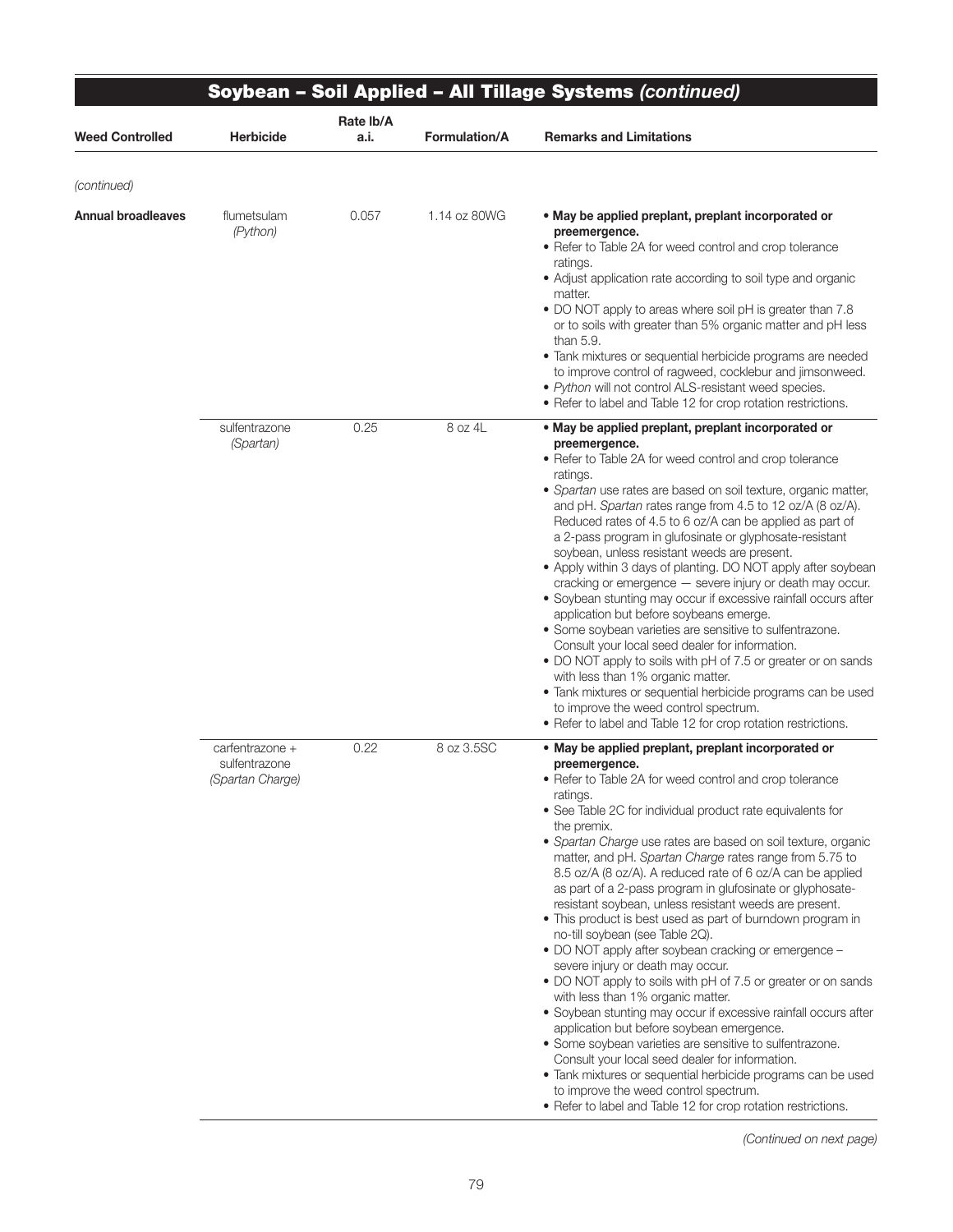| Soybean - Soil Applied - All Tillage Systems (continued) |                                                                |                   |               |                                                                                                                                                                                                                                                                                                                                                                                                                                                                                                                                                                                                                                                                                                                                                                                                                                                                                                                                                                                                                                                                                                                                                                                    |
|----------------------------------------------------------|----------------------------------------------------------------|-------------------|---------------|------------------------------------------------------------------------------------------------------------------------------------------------------------------------------------------------------------------------------------------------------------------------------------------------------------------------------------------------------------------------------------------------------------------------------------------------------------------------------------------------------------------------------------------------------------------------------------------------------------------------------------------------------------------------------------------------------------------------------------------------------------------------------------------------------------------------------------------------------------------------------------------------------------------------------------------------------------------------------------------------------------------------------------------------------------------------------------------------------------------------------------------------------------------------------------|
| <b>Weed Controlled</b>                                   | <b>Herbicide</b>                                               | Rate Ib/A<br>a.i. | Formulation/A | <b>Remarks and Limitations</b>                                                                                                                                                                                                                                                                                                                                                                                                                                                                                                                                                                                                                                                                                                                                                                                                                                                                                                                                                                                                                                                                                                                                                     |
| (continued)                                              |                                                                |                   |               |                                                                                                                                                                                                                                                                                                                                                                                                                                                                                                                                                                                                                                                                                                                                                                                                                                                                                                                                                                                                                                                                                                                                                                                    |
| Annual broadleaves                                       | flumioxazin $+$<br>cloransulam-methyl<br>(Surveil)             | 0.105             | 3.5 oz 48WG   | • May be applied preplant or preemergence.<br>• Refer to Table 2A for weed control and crop tolerance<br>ratings.<br>• See Table 2C for individual product rate equivalents for the<br>premix.<br>· Surveil use rates range from 2.1-4.2 oz/A. A lower rate of<br>2.8 oz/A can be applied as part of a 2-pass program in<br>glufosinate or glyphosate-resistant soybean, unless resistant<br>weeds are present.<br>• Apply within 3 days of planting. DO NOT apply after soybean<br>cracking or emergence - severe injury or stand reduction<br>may occur.<br>• Sequential herbicide programs are needed to increase the<br>spectrum of weed control and for season-long control.<br>• Crop injury may occur when applied to poorly drained soils<br>and/or under cool, wet conditions.<br>• DO NOT tank mix with Group 15 herbicides such as<br>metolachlor (Dual), dimethenamid (Outlook), acetochlor<br>(Warrant), or pyroxasulfone (Zidua) products within 14 days<br>of planting, unless soybeans are planted under no-till or<br>minimum till conditions on wheat stubble or no-till field corn<br>stubble.<br>• Refer to label and Table 12 for crop rotation restrictions. |
|                                                          | chlorimuron-ethyl +<br>thifensulfuron-methyl<br>(Synchrony XP) | 0.027             | 1.5 oz 28.4WG | • May be applied preplant, preplant incorporated or<br>preemergence.<br>• Refer to Table 2A for weed control and crop tolerance ratings.<br>• See Table 2C for individual product rate equivalents for the<br>premix.<br>• Synchrony XP use rates range between 1 and 3 oz/A; use a<br>minimum of 1.25 oz/A for residual control or suppression of<br>labeled weeds.<br>. DO NOT apply Synchrony XP at rates greater than 1 oz/A to<br>soils with a composite pH between 7.1 and 7.6; use of higher<br>rates may result in unacceptable injury to the following crop.<br>• DO NOT apply to soils with a composite pH exceeding 7.6.<br>• Tank mixtures or sequential herbicide programs are needed<br>to increase the spectrum of weed control.<br>· Synchrony XP will not control ALS-resistant weed species.<br>• Rotation intervals are dependent on soil pH and rate. Refer<br>to label and Table 12 for crop rotation restrictions.                                                                                                                                                                                                                                           |
|                                                          | chlorimuron +<br>flumioxazin $+$<br>metribuzin<br>(Trivence)   | 0.31              | 8 oz 61.3WG   | • May be applied preplant or preemergence.<br>• Refer to Table 2A for weed control and crop tolerance ratings.<br>• See Table 2C for individual product rate equivalents for the<br>premix.<br>• Trivence use rates range between 6 and 8 oz/A for portions<br>of Michigan south of State Road 46. The maximum use rate<br>of Trivence for portions north of State Road 46 is 6 oz/A.<br>• If soil pH is greater than 7, do not exceed 6 oz/A of Trivence.<br>· DO NOT use Trivence if soil pH exceeds 7.6.<br>• Crop injury may occur from applications made to poorly<br>drained soils under cool, wet conditions.<br>• DO NOT apply after soybean emergence or death or severe<br>injury may occur.<br>. DO NOT tank mix or apply with metolachlor (Dual),<br>dimethenamid (Outlook) or acetochlor (Warrant) products<br>within 14 days of planting, unless soybeans are planted<br>under no-till or minimum tillage conditions on wheat stubble<br>or no-till field corn stubble or crop injury will occur.<br>• Refer to label and Table 12 for crop rotation restrictions.                                                                                                   |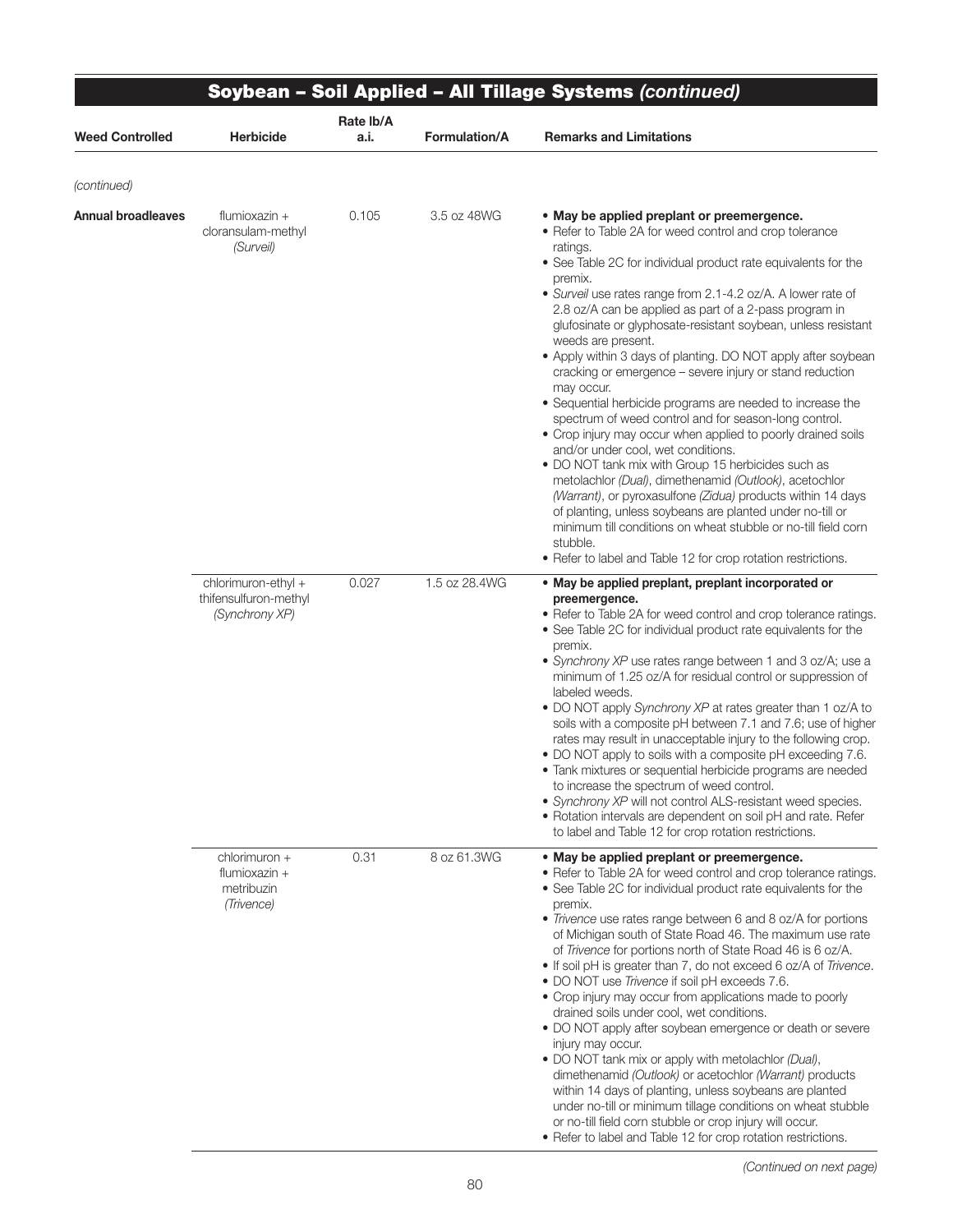|                           |                                                   |                   |                                       | Soybean - Soil Applied - All Tillage Systems (continued)                                                                                                                                                                                                                                                                                                                                                                                                                                                                                                                                                                                                                                                                                                                                                                                                                                                                                                                                                                                                                                                                                                                                                                                                                                                                                                                                                                                                                                                                                                                                                                                                                                                                             |
|---------------------------|---------------------------------------------------|-------------------|---------------------------------------|--------------------------------------------------------------------------------------------------------------------------------------------------------------------------------------------------------------------------------------------------------------------------------------------------------------------------------------------------------------------------------------------------------------------------------------------------------------------------------------------------------------------------------------------------------------------------------------------------------------------------------------------------------------------------------------------------------------------------------------------------------------------------------------------------------------------------------------------------------------------------------------------------------------------------------------------------------------------------------------------------------------------------------------------------------------------------------------------------------------------------------------------------------------------------------------------------------------------------------------------------------------------------------------------------------------------------------------------------------------------------------------------------------------------------------------------------------------------------------------------------------------------------------------------------------------------------------------------------------------------------------------------------------------------------------------------------------------------------------------|
| <b>Weed Controlled</b>    | Herbicide                                         | Rate Ib/A<br>a.i. | <b>Formulation/A</b>                  | <b>Remarks and Limitations</b>                                                                                                                                                                                                                                                                                                                                                                                                                                                                                                                                                                                                                                                                                                                                                                                                                                                                                                                                                                                                                                                                                                                                                                                                                                                                                                                                                                                                                                                                                                                                                                                                                                                                                                       |
| (continued)               |                                                   |                   |                                       |                                                                                                                                                                                                                                                                                                                                                                                                                                                                                                                                                                                                                                                                                                                                                                                                                                                                                                                                                                                                                                                                                                                                                                                                                                                                                                                                                                                                                                                                                                                                                                                                                                                                                                                                      |
| <b>Annual broadleaves</b> | flumioxazin<br>(Valor)<br><b>OR</b><br>(Valor EZ) | 0.08              | 2.5 oz 51WG<br><b>OR</b><br>2.5 oz 4L | . May be applied preplant or preemergence.<br>• Refer to Table 2A for weed control and crop tolerance ratings.<br>• Valor/Valor EZ use rates range from 2 to 3 oz/A (2.5 oz/A).<br>A reduced rate of 2 oz/A can be applied as part of a 2-pass<br>program in glufosinate or glyphosate-resistant soybean,<br>unless resistant weeds are present.<br>· Soils with high organic matter and/or high clay content may<br>require 3 oz/A.<br>• Apply within 3 days of planting. DO NOT apply after soybean<br>cracking or emergence - severe injury or death may occur.<br>• Crop injury may occur when applied to poorly drained soils<br>and/or under cool, wet conditions.<br>. DO NOT tank mix or apply with metolachlor (Dual),<br>dimethenamid (Outlook) or acetochlor (Warrant) products -<br>crop injury will occur. Under no-till or reduced till conditions<br>these tank mixtures can be made if there is 14 days between<br>application and planting or if there is 14 days between<br>application of Valor/Valor EZ and applications of these other<br>products.<br>• Can be tank mixed with pendimethalin (Prowl) for annual<br>grass control.<br>• Crop rotation restrictions are dependent on rainfall, use rate<br>and tillage.<br>• Rotation restrictions for 2 oz or less are 1 month with 1 inch<br>of rain for corn and winter wheat. Dry bean and barley may<br>be planted after 3 months, and alfalfa, oats and sugar beets<br>may be planted after 4 months if the ground is tilled prior to<br>planting or 8 months if no tillage is performed.<br>• Rotation restrictions for the higher use rates (3 oz or less)<br>can be found in Table 12.<br>• Refer to label and Table 12 for crop rotation restrictions. |
|                           | flumioxazin +<br>chlorimuron-ethyl<br>(Valor XLT) | 0.1               | 4 oz 40.3WG                           | . May be applied preplant or preemergence.<br>• Refer to Table 2A for weed control and crop tolerance<br>ratings.<br>• See Table 2C for individual product rate equivalents for the<br>premix.<br>· Valor XLT use rates range from 3 to 5 oz/A (4 oz/A). A<br>reduced rate of 3 oz/A can be applied as part of a 2-pass<br>program in glufosinate or glyphosate-resistant soybean,<br>unless resistant weeds are present.<br>• DO NOT apply at rates greater than 2.5 oz/A to soils with<br>a composite pH greater than 6.8. Weeds will only be<br>suppressed at this rate.<br>. DO NOT apply to soils with a composite pH exceeding 7.6.<br>. DO NOT apply after soybean emergence or death or severe<br>injury may occur.<br>. DO NOT tank mix or apply with metolachlor (Dual),<br>dimethenamid (Outlook) or acetochlor (Warrant) products -<br>crop injury will occur. Under no-till or reduced till conditions<br>these tank mixtures can be made if there is 14 days between<br>application and planting or if there is 14 days between<br>application of Valor XLT and applications of these other<br>products.<br>• Can be tank mixed with pendimethalin (Prowl) for annual<br>grass control.<br>. Tomatoes may be transplanted 12 months after Valor XLT<br>application.<br>• Refer to label and Table 12 for crop rotation restrictions.                                                                                                                                                                                                                                                                                                                                                                                   |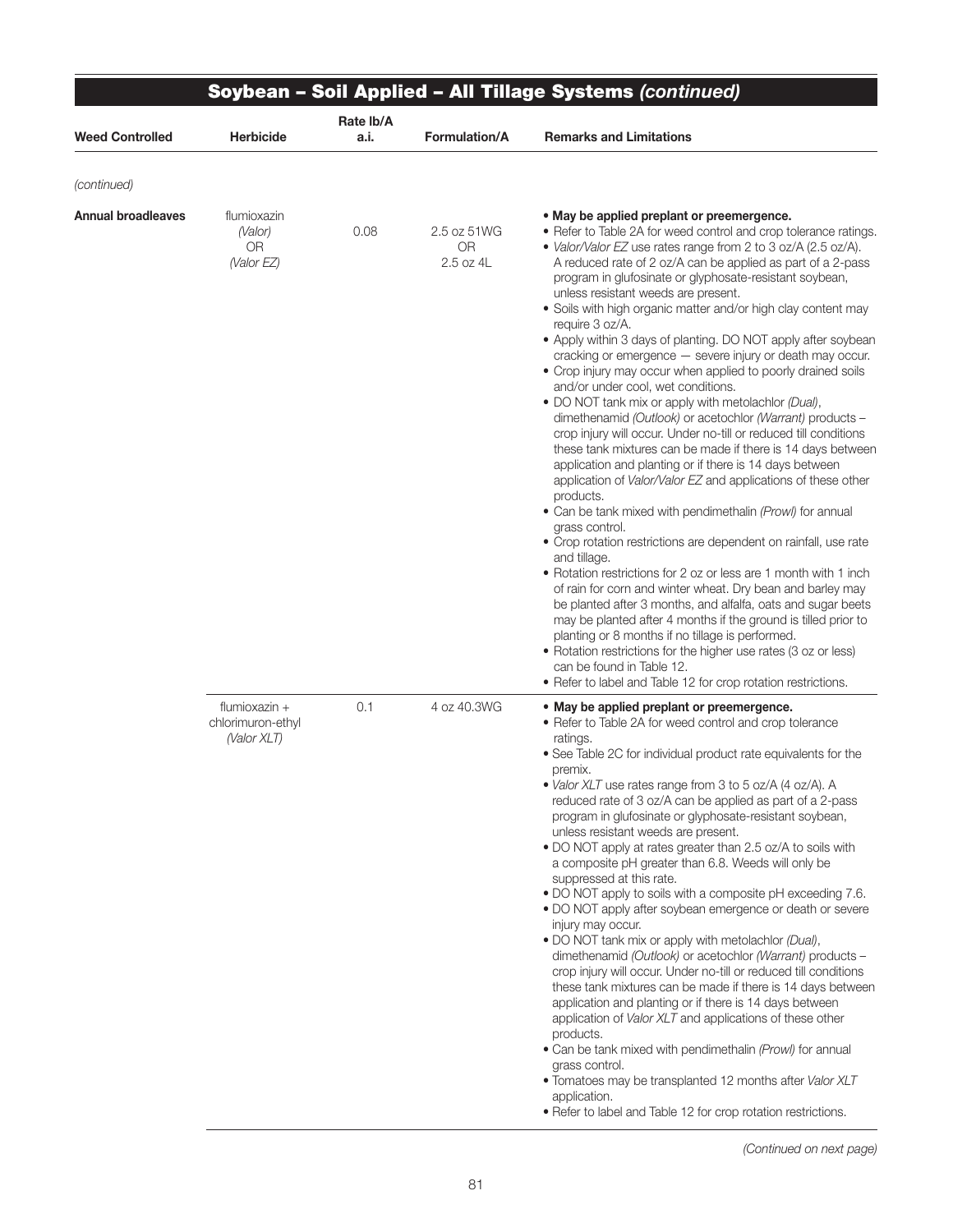|                                                    |                                                      |                   |               | Soybean - Soil Applied - All Tillage Systems (continued)                                                                                                                                                                                                                                                                                                                                                                                                                                                                                                                                                                                                                                                                                                                                                                                                                                                                                                                                                                                                                                                                                                                                                                                                                                                                                                                                                                                                                                                                                                      |
|----------------------------------------------------|------------------------------------------------------|-------------------|---------------|---------------------------------------------------------------------------------------------------------------------------------------------------------------------------------------------------------------------------------------------------------------------------------------------------------------------------------------------------------------------------------------------------------------------------------------------------------------------------------------------------------------------------------------------------------------------------------------------------------------------------------------------------------------------------------------------------------------------------------------------------------------------------------------------------------------------------------------------------------------------------------------------------------------------------------------------------------------------------------------------------------------------------------------------------------------------------------------------------------------------------------------------------------------------------------------------------------------------------------------------------------------------------------------------------------------------------------------------------------------------------------------------------------------------------------------------------------------------------------------------------------------------------------------------------------------|
| <b>Weed Controlled</b>                             | <b>Herbicide</b>                                     | Rate Ib/A<br>a.i. | Formulation/A | <b>Remarks and Limitations</b>                                                                                                                                                                                                                                                                                                                                                                                                                                                                                                                                                                                                                                                                                                                                                                                                                                                                                                                                                                                                                                                                                                                                                                                                                                                                                                                                                                                                                                                                                                                                |
| (continued)                                        |                                                      |                   |               |                                                                                                                                                                                                                                                                                                                                                                                                                                                                                                                                                                                                                                                                                                                                                                                                                                                                                                                                                                                                                                                                                                                                                                                                                                                                                                                                                                                                                                                                                                                                                               |
| <b>Annual broadleaves</b>                          | flumioxazin $+$<br>sulfentrazone<br>(Zone Defense)   | 0.24              | 5 oz 77.2WG   | • May be applied preplant or preemergence.<br>• Refer to Table 2A for weed control and crop tolerance ratings.<br>• See Table 2C for individual product rate equivalents for the<br>premix.<br>· Zone Defense use rates are based on soil texture, organic<br>matter, and pH. Use rates range from 3.5 to 5 oz/A for course<br>textured soils; 4.5 to 6 oz/A for medium textured soils; and 5<br>to 6.6 oz/A for fine textured soils. For soils with less than 2%<br>organic matter use the lowest rate for that specific soil texture.<br>• DO NOT use on coarse soils classified as sand which have less<br>than 1% organic matter.<br>• Ensure that the seed furrow is closed over the seed and seeds<br>are planted at least 1 inch deep to avoid risk of soybean injury.<br>• Apply within 3 days of soybean planting. DO NOT apply after<br>soybean cracking or emergence - severe injury or death may<br>occur.<br>• Some soybean varieties are sensitive to sulfentrazone. Consult<br>your local seed dealer for information.<br>• DO NOT tank-mix or apply with dimethenamid (Outlook) or<br>acetochlor (Warrant) products - crop injury will occur. Can be<br>tank-mixed with metolachlor (Dual) products as long as no<br>more than 5 oz/A of Zone Defense is used.<br>• Tank mixtures or sequential herbicide programs are needed to<br>increase the spectrum of weed control.<br>• Refer to label and Table 12 for crop rotation restrictions. DO<br>NOT use on soils that exceed 6.8 or unacceptable injury to the<br>following crop may occur. |
| <b>Annual grasses</b><br><b>Annual broadleaves</b> | pyroxasulfone +<br>sulfentrazone<br>(Authority Edge) | 0.30              | 9 oz 4.25SC   | • May be applied preplant, preplant incorporated or<br>preemergence.<br>• Refer to Table 2A for weed control and crop tolerance ratings.<br>• See Table 2C for individual product rate equivalents for the<br>premix.<br>· Authority Edge use rates are based on soil texture, organic<br>matter, and pH. Use rates range from 5.9 to 9.4 oz/A for course<br>textured soils; 7 to 12 oz/A for medium textured soils; and 9 to<br>15.7 oz/A for fine textured soils. For soils with pH greater than<br>7.2 use the lowest rate for that specific soil texture and organic<br>matter.<br>• Ensure that the seed furrow is closed over the seed and<br>seed are planted at least 1 inch deep to avoid risk of<br>soybean injury.<br>• Apply within 3 days of soybean planting. DO NOT apply after<br>soybean cracking or emergence - severe injury or death may<br>occur.<br>• Some soybean varieties are sensitive to sulfentrazone.<br>Consult your local seed dealer for information.<br>• Tank mixtures or sequential herbicide programs are needed<br>to increase the spectrum of weed control.<br>• Refer to label and Table 12 for crop rotation restrictions. For<br>rates higher than 9.8 oz use the longer rotation restriction<br>listed in Table 12.                                                                                                                                                                                                                                                                                                 |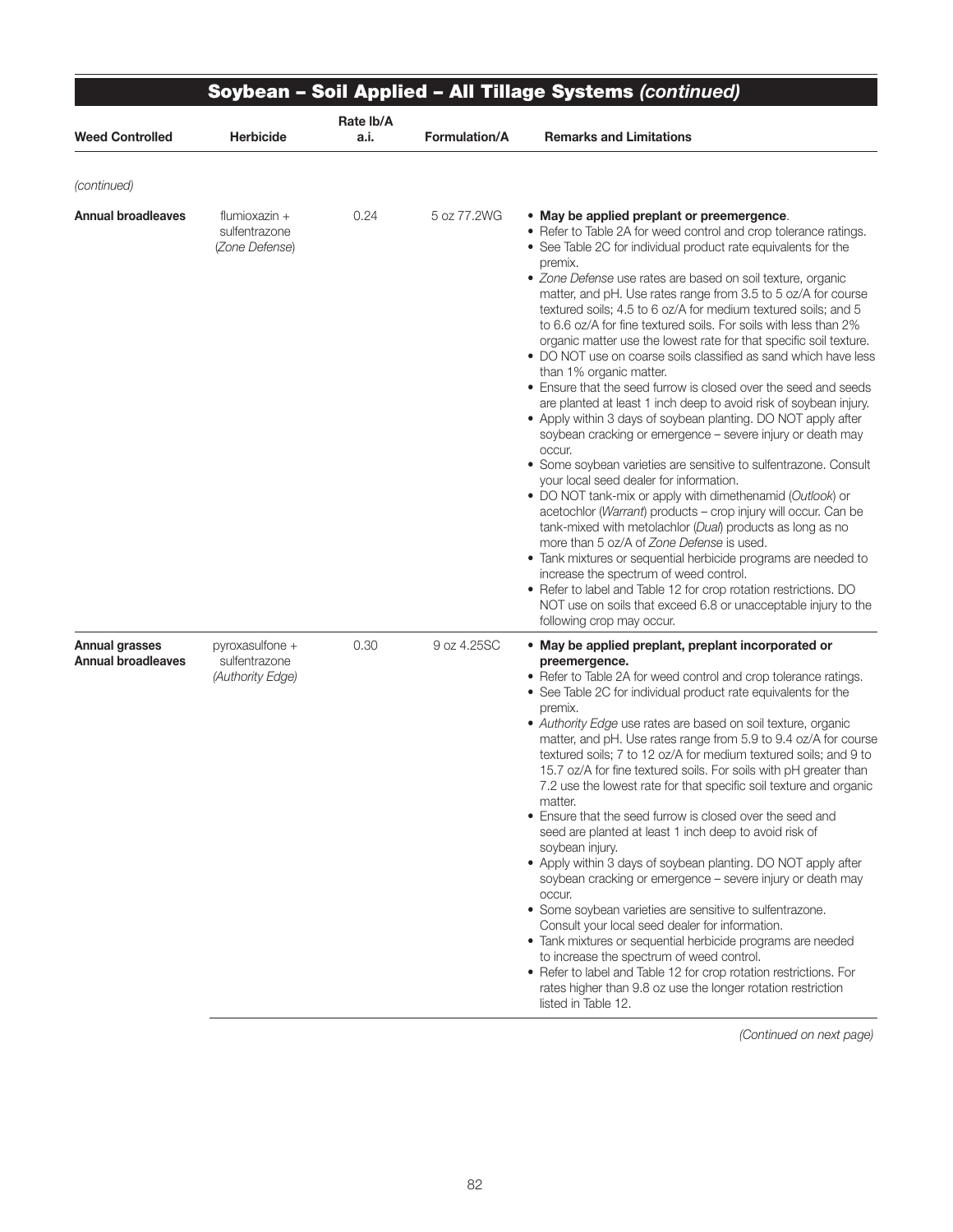| <b>Weed Controlled</b>                             | Herbicide                                                         | Rate Ib/A<br>a.i. | <b>Formulation/A</b> | <b>Remarks and Limitations</b>                                                                                                                                                                                                                                                                                                                                                                                                                                                                                                                                                                                                                                                                                                                                                                                                                                                                                                                                                                                                                                                                                                                                                                                                                                                                                                                                                            |
|----------------------------------------------------|-------------------------------------------------------------------|-------------------|----------------------|-------------------------------------------------------------------------------------------------------------------------------------------------------------------------------------------------------------------------------------------------------------------------------------------------------------------------------------------------------------------------------------------------------------------------------------------------------------------------------------------------------------------------------------------------------------------------------------------------------------------------------------------------------------------------------------------------------------------------------------------------------------------------------------------------------------------------------------------------------------------------------------------------------------------------------------------------------------------------------------------------------------------------------------------------------------------------------------------------------------------------------------------------------------------------------------------------------------------------------------------------------------------------------------------------------------------------------------------------------------------------------------------|
|                                                    |                                                                   |                   |                      |                                                                                                                                                                                                                                                                                                                                                                                                                                                                                                                                                                                                                                                                                                                                                                                                                                                                                                                                                                                                                                                                                                                                                                                                                                                                                                                                                                                           |
| (continued)                                        |                                                                   |                   |                      |                                                                                                                                                                                                                                                                                                                                                                                                                                                                                                                                                                                                                                                                                                                                                                                                                                                                                                                                                                                                                                                                                                                                                                                                                                                                                                                                                                                           |
| <b>Annual grasses</b><br><b>Annual broadleaves</b> | s-metolachlor +<br>sulfentrazone<br>(Authority Elite/BroadAxe XC) | 1.75              | 32 oz 7L             | • May be applied preplant, preplant incorporated or<br>preemergence.<br>• Refer to Table 2A for weed control and crop tolerance<br>ratings.<br>• See Table 2C for individual product rate equivalents for the<br>premix.<br>• Authority Elite/BroadAxe XC use rates are based on soil<br>texture, organic matter, and pH. Use rates range from 19 to<br>25 oz/A for coarse textured soils; 25 to 32 oz/A for medium<br>textured soils; and 25 to 38.7 oz/A for fine textured soils. For<br>soils with pH greater than 7.2 use the lowest rate for that<br>specific soil texture and organic matter.<br>• DO NOT apply on soils classified as sands, which have less<br>than 1% organic matter.<br>• Apply within 3 days of soybean planting. DO NOT apply after<br>soybean cracking or emergence - severe injury or death may<br>occur.<br>• Some soybean varieties are sensitive to sulfentrazone.<br>Consult your local seed dealer for information.<br>• Tank mixtures or sequential herbicide programs are needed<br>to increase the spectrum of weed control.<br>• Authority Elite/BroadAxe XC can be tank-mixed with 1 oz/A<br>of Sharpen in reduced and no-till soybean if it is applied 14<br>days prior to planting. DO NOT apply this tank-mixture to<br>coarse textured soils with 2% organic matter or less.<br>• Refer to label and Table 12 for crop rotation restrictions. |
|                                                    | pyroxasulfone +<br>sulfentrazone<br>(Authority Supreme)           | 0.26              | 8 oz 4.16SC          | • May be applied preplant, preplant incorporated or<br>preemergence.<br>• Refer to Table 2A for weed control and crop tolerance<br>ratings.<br>• See Table 2C for individual product rate equivalents for the<br>premix.<br>• Authority Supreme use rates are based on soil texture,<br>organic matter, and pH. Use rates range from 6 to 6.9 oz/A<br>for coarse textured soils; 6 to 9.8 oz/A for medium textured<br>soils; and 7 to 11.5 oz/A for fine textured soils. For soils with<br>pH greater than 7.2 use the lowest rate for that specific soil<br>texture and organic matter.<br>• DO NOT apply on soils classified as sands, which have less<br>than 1% organic matter.<br>• Ensure that the seed furrow is closed over the seed and<br>seed are planted at least 1 inch deep to avoid risk of<br>soybean injury.<br>• Apply within 3 days of soybean planting. DO NOT apply after<br>soybean cracking or emergence - severe injury or death may<br>occur.<br>• Some soybean varieties are sensitive to sulfentrazone.<br>Consult your local seed dealer for information.<br>• Tank mixtures or sequential herbicide programs are needed<br>to increase the spectrum of weed control.<br>• Refer to label and Table 12 for crop rotation restrictions. For<br>rates higher than 9.8 oz use the longer rotation restriction<br>listed in Table 12.                             |

Ξ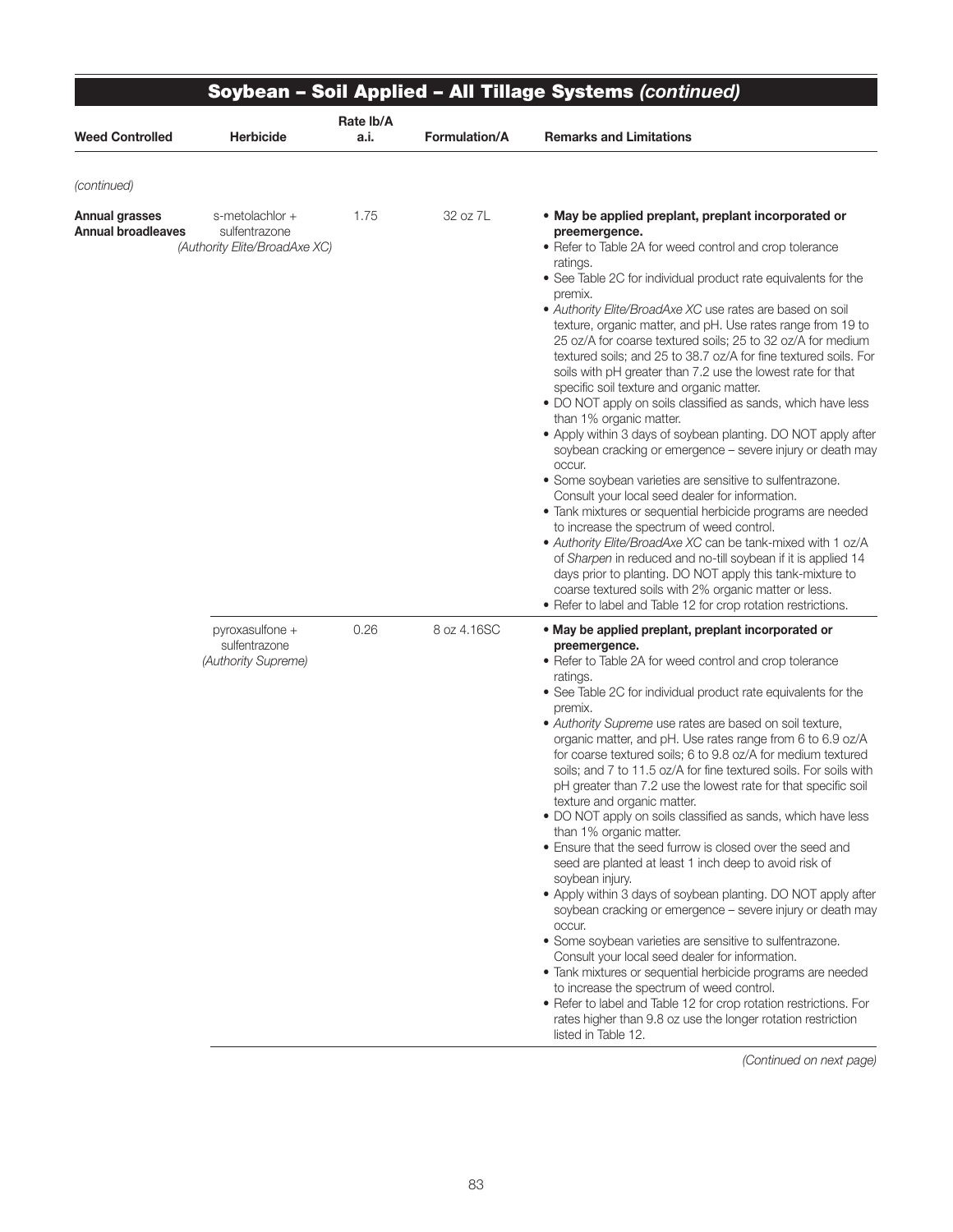|                                             |                                                   |                   |                      | Soybean - Soil Applied - All Tillage Systems (continued)                                                                                                                                                                                                                                                                                                                                                                                                                                                                                                                                                                                                                                                                                                                                                                                                                                                                                                                                                                                                                                                                                                                                                                                                                        |
|---------------------------------------------|---------------------------------------------------|-------------------|----------------------|---------------------------------------------------------------------------------------------------------------------------------------------------------------------------------------------------------------------------------------------------------------------------------------------------------------------------------------------------------------------------------------------------------------------------------------------------------------------------------------------------------------------------------------------------------------------------------------------------------------------------------------------------------------------------------------------------------------------------------------------------------------------------------------------------------------------------------------------------------------------------------------------------------------------------------------------------------------------------------------------------------------------------------------------------------------------------------------------------------------------------------------------------------------------------------------------------------------------------------------------------------------------------------|
| <b>Weed Controlled</b>                      | <b>Herbicide</b>                                  | Rate lb/A<br>a.i. | <b>Formulation/A</b> | <b>Remarks and Limitations</b>                                                                                                                                                                                                                                                                                                                                                                                                                                                                                                                                                                                                                                                                                                                                                                                                                                                                                                                                                                                                                                                                                                                                                                                                                                                  |
| (continued)                                 |                                                   |                   |                      |                                                                                                                                                                                                                                                                                                                                                                                                                                                                                                                                                                                                                                                                                                                                                                                                                                                                                                                                                                                                                                                                                                                                                                                                                                                                                 |
| Annual grasses<br><b>Annual broadleaves</b> | s-metolachlor +<br>metribuzin<br>(Boundary 6.5EC) | 1.625             | 2 pt 6.5EC           | • May be applied preplant, preplant incorporated or<br>preemergence.<br>• Refer to Table 2A for weed control and crop tolerance ratings.<br>• See Table 2C for individual product rate equivalents for the<br>premix.<br>• Boundary 6.5EC use rates are based on soil texture, organic<br>matter, and pH. Boundary 6.5EC rates range from 1.2 to 2.4<br>pt/A (2 pt/A). A reduced rate of 1.5 pt/A can be applied as<br>part of a 2-pass program in glufosinate or glyphosate-resistant<br>soybean, unless resistant weeds are present.<br>• DO NOT use Boundary 6.5EC at rates greater than 1.5 pt/A on<br>soils with pH above 7.<br>• DO NOT use on sands or soils with less than 0.5% organic<br>matter. DO NOT use on loamy sand soils with less than 2%<br>organic matter.<br>• Some soybean varieties have low tolerance to metribuzin<br>and should not be planted. Consult product labels, MSUE, or<br>agribusiness for a listing of varieties.<br>• Boundary will provide 3-6 weeks of weed control. Increase<br>application rate, use tank mixtures or use in a sequential<br>herbicide program to increase the length of control.<br>• DO NOT apply more than 3.7 lb ai/A of s-metolachlor per year.<br>• Refer to label and Table 12 for crop rotation restrictions. |
|                                             | clomazone<br>(Command 3ME)                        | 0.75              | 2 pt 3ME             | . May be applied preplant or preemergence.<br>• Refer to Table 2A for weed control and crop tolerance ratings.<br>• Poor weed control will result if Command 3ME is incorporated.<br>• Several ornamental, horticultural and agronomic crops are<br>sensitive to Command spray drift and volatilization.<br>• Precautions should be taken to avoid spray drift.<br>• DO NOT apply Command within 1,200 ft. of housing<br>developments, commercial fruit and vegetable production, and<br>greenhouses.<br>• DO NOT apply in winds above 10 mph or at pressures above<br>30 PSI.<br>• Special precaution: A special sprayer clean-out procedure is<br>required for Command 3ME. See label for specific instructions.<br>• Tomatoes may be transplanted 9 months after Command<br>application, but the rotation restriction for tomatoes grown from<br>seed is 12 months.<br>• Refer to label and Table 12 for crop rotation restrictions.                                                                                                                                                                                                                                                                                                                                         |
|                                             | pyroxasulfone +<br>flumioxazin<br>(Fierce EZ)     | 0.1425            | 6 oz 3.04L           | • May be applied preplant or preemergence.<br>• Refer to Table 2A for weed control and crop tolerance ratings.<br>• See Table 2C for individual product rate equivalents for the<br>premix.<br>• Apply Fierce EZ at 6 to 7.5 oz/A, depending on soil type and<br>application timing.<br>• DO NOT apply after soybean cracking or emergence - severe<br>injury or death may occur.<br>• Crop injury may occur when Fierce is applied to poorly drained<br>soils and/or under cool, wet conditions.<br>• DO NOT tank mix or apply with metolachlor (Dual),<br>dimethenamid (Outlook), or acetochor (Warrant) products -<br>crop injury will occur.<br>• The rotation restriction for field corn is based on tillage system.<br>Corn can be planted 7 days after application of Fierce EZ at<br>6 oz/A under reduced tillage systems. Otherwise corn can<br>be planted 30 days after application. Refer to Table 12 for<br>additional crop rotation restrictions.                                                                                                                                                                                                                                                                                                                  |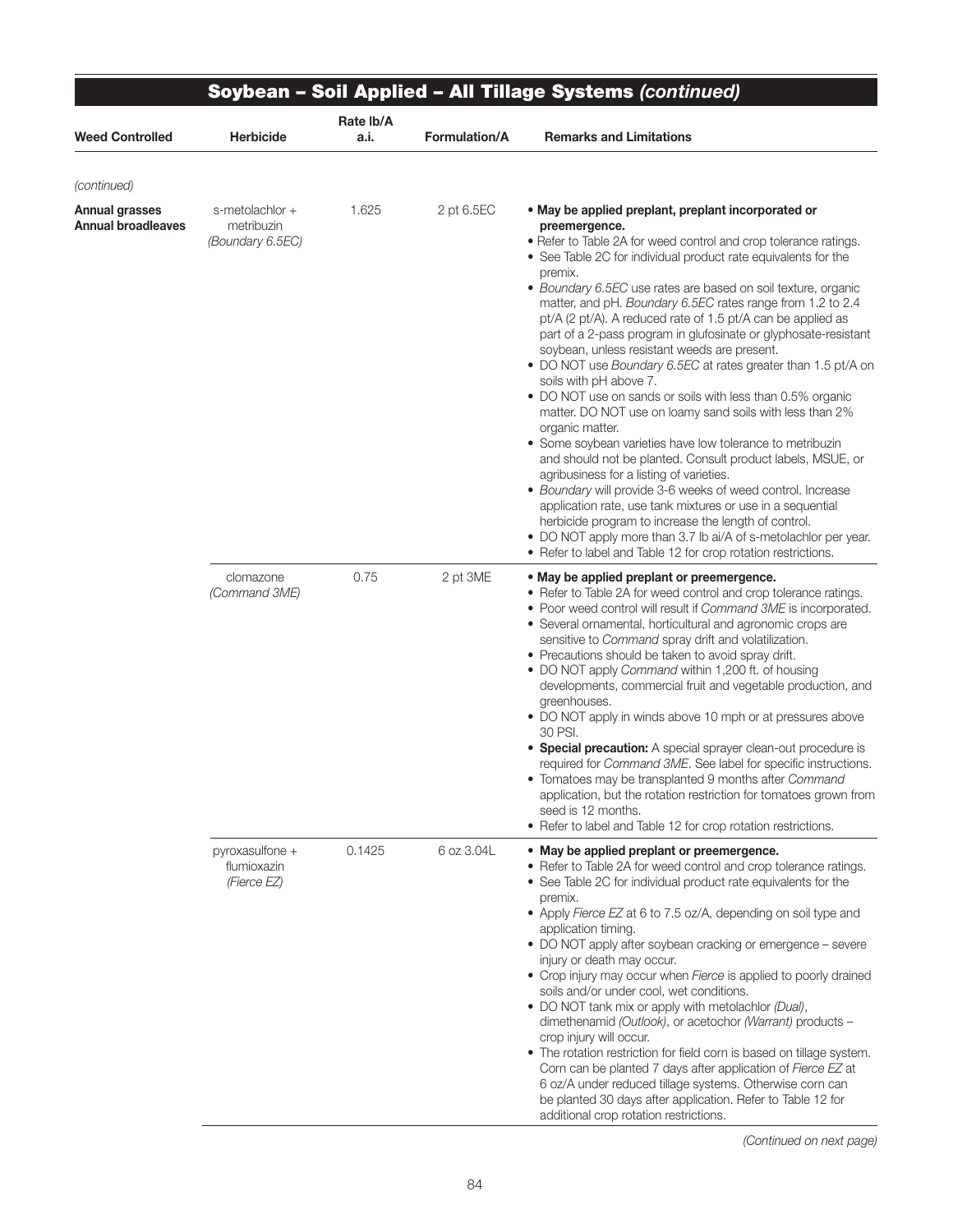| <b>Weed Controlled</b>                             | <b>Herbicide</b>                                                       | Rate Ib/A<br>a.i. | <b>Formulation/A</b> | <b>Remarks and Limitations</b>                                                                                                                                                                                                                                                                                                                                                                                                                                                                                                                                                                                                                                                                                                                                                                                                                                                                                                                                                                                                                                                                                                                                                                         |
|----------------------------------------------------|------------------------------------------------------------------------|-------------------|----------------------|--------------------------------------------------------------------------------------------------------------------------------------------------------------------------------------------------------------------------------------------------------------------------------------------------------------------------------------------------------------------------------------------------------------------------------------------------------------------------------------------------------------------------------------------------------------------------------------------------------------------------------------------------------------------------------------------------------------------------------------------------------------------------------------------------------------------------------------------------------------------------------------------------------------------------------------------------------------------------------------------------------------------------------------------------------------------------------------------------------------------------------------------------------------------------------------------------------|
| (continued)                                        |                                                                        |                   |                      |                                                                                                                                                                                                                                                                                                                                                                                                                                                                                                                                                                                                                                                                                                                                                                                                                                                                                                                                                                                                                                                                                                                                                                                                        |
| <b>Annual grasses</b><br><b>Annual broadleaves</b> | flumioxazin $+$<br>metribuzin +<br>pyroxasulfone<br>(Fierce MTZ/Kyber) | 0.33              | 1 pt 2.64L           | • May be applied preplant or preemergence.<br>• Refer to Table 2A for weed control and crop tolerance ratings.<br>• See Table 2C for individual product rate equivalents for the<br>premix.<br>• Fierce MTZ / Kyber can be used at 1 to 1.5 pt/A, depending on<br>soil type and organic matter.<br>• DO NOT apply on coarse soils with less than 2% organic<br>matter or soils with less than 1% organic matter.<br>• Crop injury may occur from applications made to poorly drained<br>soils, under cool, wet conditions or when soils with a pH of 7.5<br>or higher.<br>• DO NOT apply after soybean emergence - severe injury or<br>death may occur.<br>• Some soybean varieties are sensitive to flumioxazin and<br>metribuzin. Consult your local seed dealer for information.<br>• DO NOT tank mix or apply with metolachlor (Dual),<br>dimethenamid (Outlook), or acetochlor (Warrant) products -<br>crop injury will occur.<br>• Refer to label and Table 12 for crop rotation restrictions.                                                                                                                                                                                                   |
|                                                    | chlorimuron +<br>flumioxazin +<br>pyroxasulfone<br>(Fierce XLT)        | 0.16              | 4 oz 62,41WG         | • May be applied preplant or preemergence.<br>• Refer to Table 2A for weed control and crop tolerance ratings.<br>• See Table 2C for individual product rate equivalents for the<br>premix.<br>• Apply Fierce XLT at 4 oz/A as part of a 2-pass program.<br>• DO NOT apply Fierce XLT to soils with a composite pH greater<br>than $6.8$ .<br>• DO NOT apply after soybean cracking or emergence - severe<br>injury or death may occur.<br>• Crop injury may occur when Fierce XLT is applied to poorly<br>drained soils and/or under cool, wet conditions.<br>• DO NOT tank mix or apply with metolachlor (Dual) or<br>dimethenamid (Outlook) products - crop injury will occur.<br>• Refer to Table 12 for crop rotation restrictions.                                                                                                                                                                                                                                                                                                                                                                                                                                                               |
|                                                    | s-metolachlor +<br>metribuzin<br>(Moccasin MTZ)                        | 1.48              | 42 oz 4.5L           | • May be applied preplant, preplant incorporated or<br>preemergence.<br>• Refer to Table 2A for weed control and croptolerance ratings.<br>• See Table 2C for individual product rate equivalents for the<br>premix.<br>• Moccasin MTZ use rates are based on soil texture and organic<br>matter. Use 1.75 to 2.67 pt/A on coarse and medium textured<br>soils with soil organic matter from 0.5 to 3% and 2.67 to 3 pt/A<br>with soil organic matter >3%. On fine textured soils rates range<br>from 3 to 3.8 pt/A for soils with organic matter from 0.5 to 3%<br>and 3.56 to 4.56 pt/A with soil organic matter >3%.<br>• DO NOT use if soil pH 7.5 or greater; if organic matter is<br><0.5%; or if soils are classified as sands; or loamy sand soils<br>with less than 2% organic matter.<br>Plant soybean at least 1.5 inches deep.<br>• Some soybean varieties are sensitive to metribuzin. Consult<br>your local seed dealer for information.<br>• Moccasin MTZ will provide 3-6 weeks of weed control. Tank<br>mixtures or sequential herbicide programs are needed to<br>increase the length and spectrum of weed control.<br>• Refer to label and Table 12 for crop rotation restrictions. |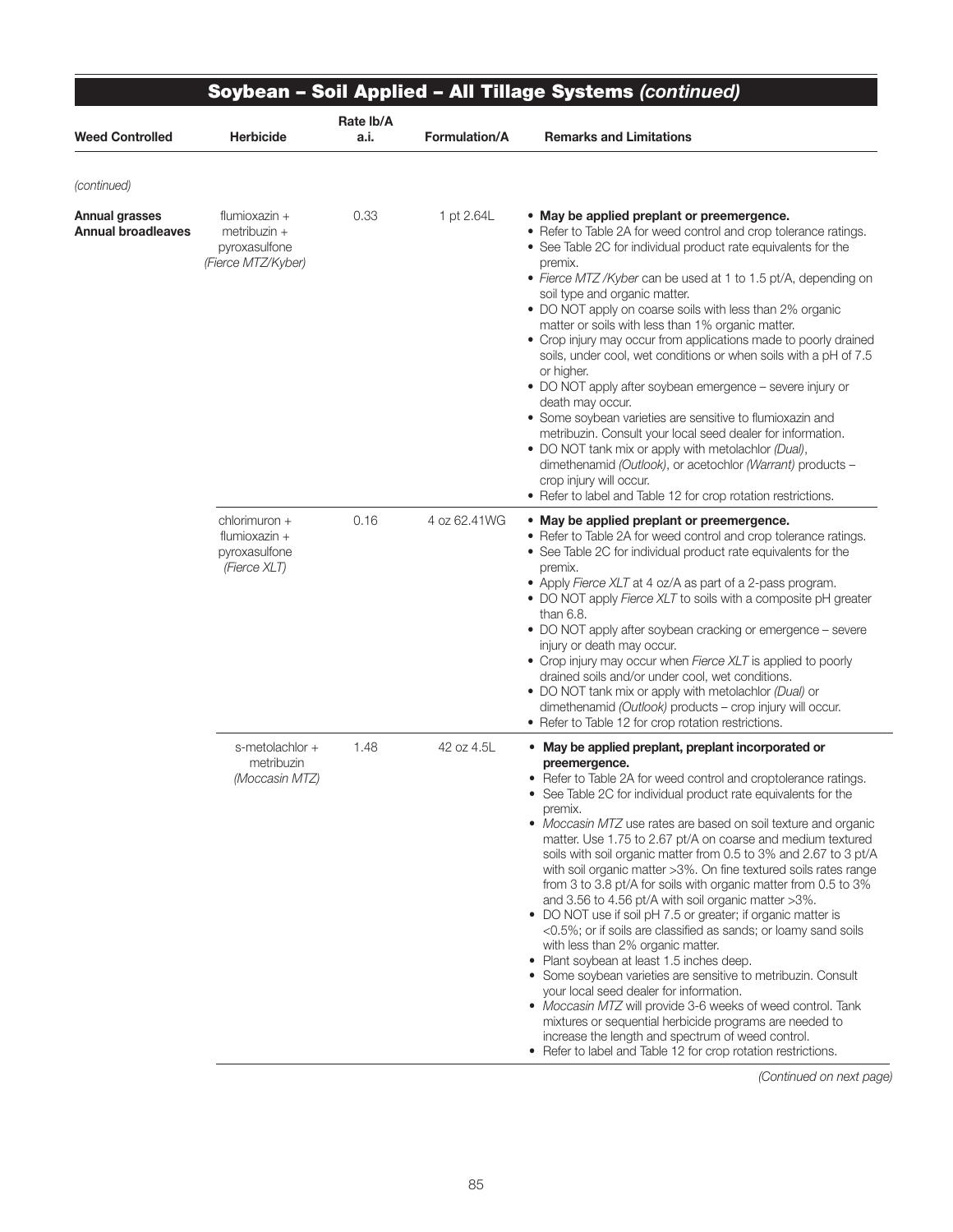|                                             |                                               |                   |               | Soybean - Soil Applied - All Tillage Systems (continued)                                                                                                                                                                                                                                                                                                                                                                                                                                                                                                                                                                                                                                                                                                                                                                                                                                                                                                                                                                                                                                                                                                                                                                                                                                                                                     |  |  |
|---------------------------------------------|-----------------------------------------------|-------------------|---------------|----------------------------------------------------------------------------------------------------------------------------------------------------------------------------------------------------------------------------------------------------------------------------------------------------------------------------------------------------------------------------------------------------------------------------------------------------------------------------------------------------------------------------------------------------------------------------------------------------------------------------------------------------------------------------------------------------------------------------------------------------------------------------------------------------------------------------------------------------------------------------------------------------------------------------------------------------------------------------------------------------------------------------------------------------------------------------------------------------------------------------------------------------------------------------------------------------------------------------------------------------------------------------------------------------------------------------------------------|--|--|
| <b>Weed Controlled</b>                      | Herbicide                                     | Rate lb/A<br>a.i. | Formulation/A | <b>Remarks and Limitations</b>                                                                                                                                                                                                                                                                                                                                                                                                                                                                                                                                                                                                                                                                                                                                                                                                                                                                                                                                                                                                                                                                                                                                                                                                                                                                                                               |  |  |
| (continued)                                 |                                               |                   |               |                                                                                                                                                                                                                                                                                                                                                                                                                                                                                                                                                                                                                                                                                                                                                                                                                                                                                                                                                                                                                                                                                                                                                                                                                                                                                                                                              |  |  |
| Annual grasses<br><b>Annual broadleaves</b> | s-metolachlor +<br>fomesafen<br>(Prefix)      | 1.32              | 2 pt 5.29L    | • May be applied preplant, preplant incorporated or<br>preemergence.<br>• Refer to Table 2A for weed control and crop tolerance ratings.<br>• See Table 2C for individual product rate equivalents for the premix.<br>• Prefix will provide 4-5 weeks of control and/or suppression of<br>both broadleaf and grass weeds.<br>• Sequential herbicide programs are needed to increase the<br>spectrum of weed control and for season-long control.<br>• May be applied postemergence on soybeans, but there<br>is a 90 day preharvest interval. Refer to Table 2B and the<br>postemergence application section for more information.<br>• DO NOT apply more than 0.24 lb ai/A of fomesafen (from any<br>fomesafen containing product) (i.e., 1 pt/A of Reflex) to the<br>same field in CONSECUTIVE years.<br>. DO NOT apply more than 3.7 lb ai/A of s-metolachlor per year.<br>• Refer to Table 12 for crop rotation restrictions.                                                                                                                                                                                                                                                                                                                                                                                                            |  |  |
|                                             | pendimethalin +<br>metribuzin<br>(Tripzin ZC) | 1.25              | 40 oz 4ZC     | • May be applied preplant, preplant incorporated or<br>preemergence.<br>• Refer to Table 2A for weed control and crop tolerance ratings.<br>• See Table 2C for individual product rate equivalents for the premix.<br>• Tripzin ZC use rates are based on soil texture, and organic matter.<br>Use 29 oz/A on coarse textured soils; 29 to 44 oz/A on medium<br>and fine textured soils with soil organic matter from 0.5 to 3%; and<br>44 oz/A on medium and 44 to 58 oz/A on fine textured soils with<br>organic matter >3%.<br>• DO NOT use if soil pH 7.5 or greater, or if soils are classified as<br>sands; or loamy sand or sandy loam soils that have less than 1%<br>organic matter.<br>• Preemergence applications may be made up to 2 days after<br>planting.<br>• Applications close to or after planting may result in soybean injury,<br>including stem swelling and brittleness. Early preplant or preplant<br>incorporated applications reduce the risk of injury.<br>• Some soybean varieties are sensitive to metribuzin. Consult your<br>local seed dealer for information.<br>. Tripzin ZC will provide 3-6 weeks of weed control. Tank mixtures<br>or sequential herbicide programs are needed to increase the<br>length and spectrum of weed control.<br>• Refer to label and Table 12 for crop rotation restrictions. |  |  |
|                                             | acetochlor +<br>fomesafen<br>(Warrant Ultra)  | 1.3               | 50 oz 3.45CS  | . May be applied preplant or preemergence.<br>• Refer to Table 2A for weed control and crop tolerance ratings.<br>• See Table 2C for individual product rate equivalents for the premix.<br>• Warrant Ultra will provide 4-5 weeks of control and/or suppression<br>of both broadleaf and/or suppression of both broadleaf and grass<br>weeds.<br>• Sequential herbicide programs are needed to increase the<br>spectrum of weed control and for season-long control.<br>• Crop injury may result when soil conditions are cold and wet, or<br>waterlogged.<br>• Warrant Ultra can be applied postemergence up to R2 soybean.<br>Refer to Table 2B and the postemergence application section for<br>more information.<br>• DO NOT apply more than 3 lb ai/A of acetochlor (i.e., 4 qt/A of<br>Warrant) per season.<br>• DO NOT apply more than 0.24 lb ai/A of fomesafen (from any<br>fomesafen containing product) (i.e., 1 pt/A of Reflex) to the same<br>field in CONSECUTIVE years.<br>• Refer to label and Table 12 for crop rotation restrictions.                                                                                                                                                                                                                                                                                     |  |  |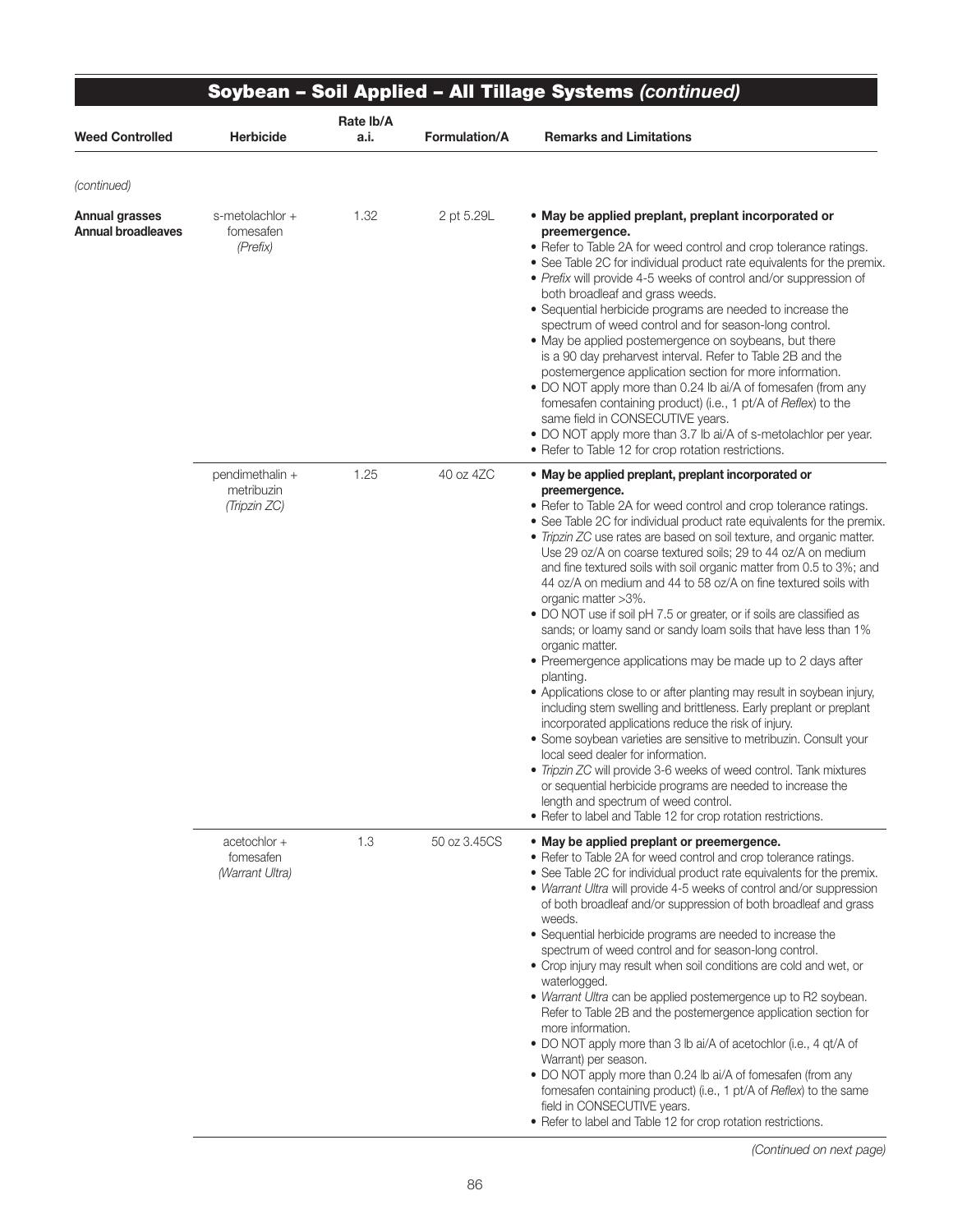|                                                    |                                                                            |                   |                      | Soybean - Soil Applied - All Tillage Systems (continued)                                                                                                                                                                                                                                                                                                                                                                                                                                                                                                                                                                                                                                                                                                                                                                                                                                                                                                                                                                                   |
|----------------------------------------------------|----------------------------------------------------------------------------|-------------------|----------------------|--------------------------------------------------------------------------------------------------------------------------------------------------------------------------------------------------------------------------------------------------------------------------------------------------------------------------------------------------------------------------------------------------------------------------------------------------------------------------------------------------------------------------------------------------------------------------------------------------------------------------------------------------------------------------------------------------------------------------------------------------------------------------------------------------------------------------------------------------------------------------------------------------------------------------------------------------------------------------------------------------------------------------------------------|
| <b>Weed Controlled</b>                             | <b>Herbicide</b>                                                           | Rate Ib/A<br>a.i. | <b>Formulation/A</b> | <b>Remarks and Limitations</b>                                                                                                                                                                                                                                                                                                                                                                                                                                                                                                                                                                                                                                                                                                                                                                                                                                                                                                                                                                                                             |
| (continued)                                        |                                                                            |                   |                      |                                                                                                                                                                                                                                                                                                                                                                                                                                                                                                                                                                                                                                                                                                                                                                                                                                                                                                                                                                                                                                            |
| <b>Annual grasses</b><br><b>Annual broadleaves</b> | saflufenacil $+$<br>$\text{imazethapur} +$<br>pyroxasulfone<br>(Zidua PRO) | 0.19              | 6 oz 4.09SC          | • May be applied preplant or preemergence.<br>• Refer to Table 2A for weed control and crop tolerance ratings.<br>• See Table 2C for individual product rate equivalents for the<br>premix.<br>• Zidua PRO can be applied at rates from 4.5 to 6 oz/A.<br>• DO NOT apply on coarse textured soils with $\leq$ 2% organic<br>matter, unless soybean is planting 1 month after application.<br>• DO NOT apply after soybean emergence or severe crop injury<br>will occur.<br>• DO NOT tank-mix or apply Zidua PRO within 30 days of<br>flumioxazin (Valor), sulfentrazone (Authority or Spartan), or<br>fomesafen (Reflex) containing products.<br>• Applying a full rate of products containing chlorimuron,<br>cloransulam, flumetsulam, imazaquin, or imazethapyr the same<br>year as Zidua PRO may increase the risk of injury to sensitive<br>follow crops.<br>• Forty months and a successful bioassay are required prior to<br>planting sugar beets, cucumbers, and tomatoes.<br>• Refer to Table 12 for crop rotation restrictions. |

### Soybean — Postemergence Grass and Volunteer Corn Control

| <b>Weed Controlled</b>           | <b>Herbicide</b>                                                | Rate Ib/A<br>a.i. | <b>Formulation/A</b>       | <b>Remarks and Limitations</b>                                                                                                                                                                                                                                                                                                                                                                                                                                                                                                                                                                                                                                                                                                                                                                                                                                                                                                                                                                                                                                                                                                                                                                                                                                                                                                                                                                                                                                                                                                                                                               |
|----------------------------------|-----------------------------------------------------------------|-------------------|----------------------------|----------------------------------------------------------------------------------------------------------------------------------------------------------------------------------------------------------------------------------------------------------------------------------------------------------------------------------------------------------------------------------------------------------------------------------------------------------------------------------------------------------------------------------------------------------------------------------------------------------------------------------------------------------------------------------------------------------------------------------------------------------------------------------------------------------------------------------------------------------------------------------------------------------------------------------------------------------------------------------------------------------------------------------------------------------------------------------------------------------------------------------------------------------------------------------------------------------------------------------------------------------------------------------------------------------------------------------------------------------------------------------------------------------------------------------------------------------------------------------------------------------------------------------------------------------------------------------------------|
| Grasses<br><b>Volunteer corn</b> | quizalofop-P-ethyl<br>(Assure II/Targa)<br>crop oil concentrate | 0.044             | 7 oz 0.88L<br>$^{+}$<br>1% | • Refer to Table 2B for weed control and crop tolerance<br>ratings.<br>• Refer to Table 2N for application rates and maximum weed<br>sizes.<br>• Apply with crop oil concentrate (1% v/v) for best results.<br>• A non-ionic surfactant (0.25% v/v) may be used to replace<br>crop oil concentrate with certain tank mixes.<br>• Allow 80 days between application and soybean harvest.<br>• For perennial grass control, higher rates and sequential<br>applications may be needed (Table 2N).<br>. Tank mix 5 oz/A of Assure II/Targa with glyphosate products<br>(Table 10) to control glyphosate-resistant corn in glyphosate-<br>resistant soybean. Include ammonium sulfate (17 lb/100 gal)<br>and a minimum of 0.125% v/v of non-ionic surfactant with<br>glyphosate products with built-in adjuvant systems.<br>• Refer to Table 20 and the label for rates and additives<br>for tank mixes with various postemergence broadleaf<br>herbicides.<br>• Tank mixes with Pursuit and Raptor are not recommended -<br>grass antagonism will occur.<br>• Grass antagonism can occur with tank mixes of<br>postemergence broadleaf herbicides. Increasing the rate<br>by 2 oz/A will improve grass control in certain tank mixes.<br>Sequential applications are more effective. Apply the<br>postemergence grass herbicide 1 day prior to the broadleaf<br>herbicide(s) $-$ if the broadleaf herbicide is applied first,<br>wait 7 days or until the grasses are actively growing before<br>applying the grass herbicide.<br>• Refer to label and Table 12 for crop rotation restrictions. |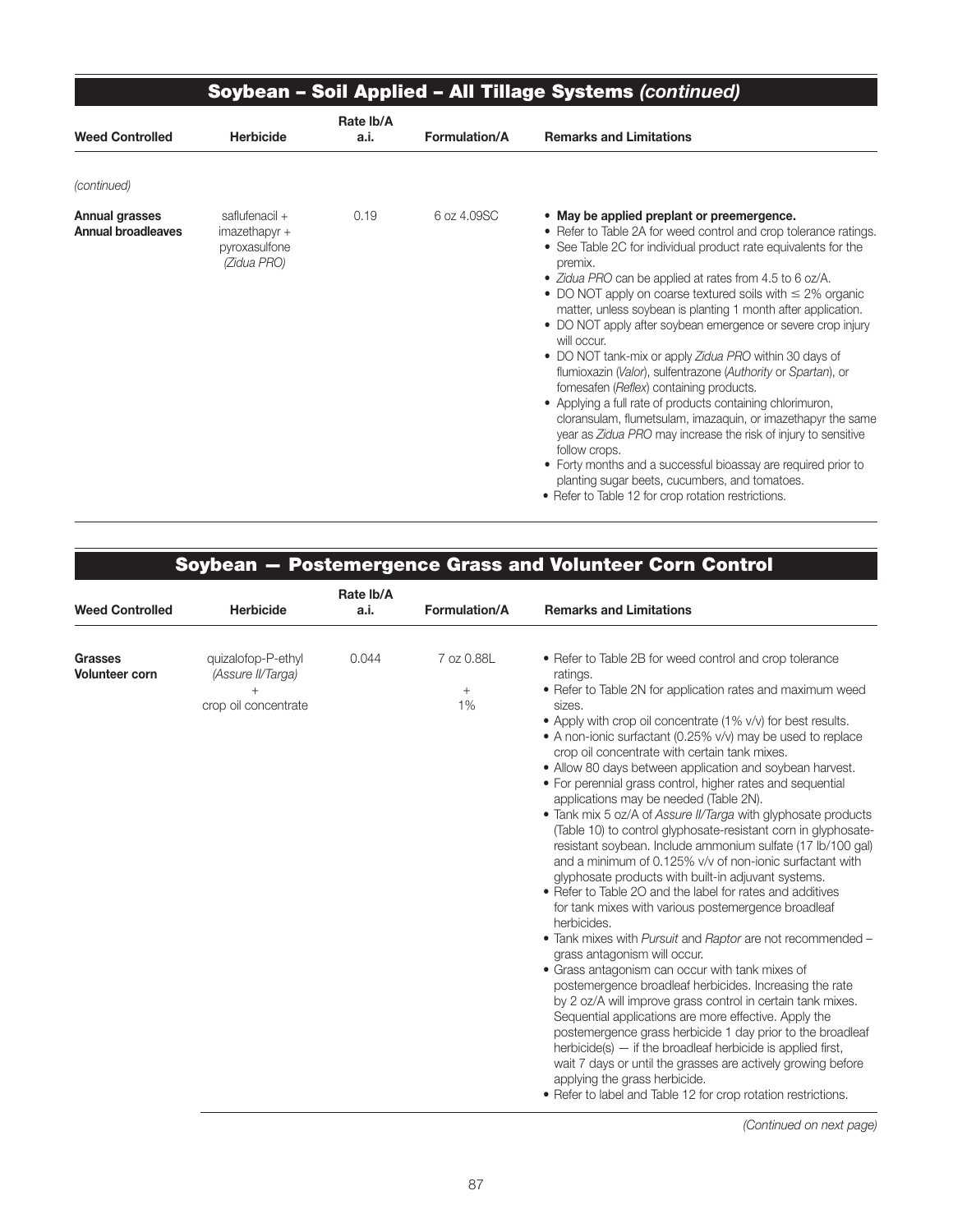| <b>Weed Controlled</b>           | <b>Herbicide</b>                                                                               | Rate lb/A<br>a.i. | Formulation/A                                                                | <b>Remarks and Limitations</b>                                                                                                                                                                                                                                                                                                                                                                                                                                                                                                                                                                                                                                                                                                                                                                                                                                                                                                                                                                                                                                                                                                                                                                                                                                             |
|----------------------------------|------------------------------------------------------------------------------------------------|-------------------|------------------------------------------------------------------------------|----------------------------------------------------------------------------------------------------------------------------------------------------------------------------------------------------------------------------------------------------------------------------------------------------------------------------------------------------------------------------------------------------------------------------------------------------------------------------------------------------------------------------------------------------------------------------------------------------------------------------------------------------------------------------------------------------------------------------------------------------------------------------------------------------------------------------------------------------------------------------------------------------------------------------------------------------------------------------------------------------------------------------------------------------------------------------------------------------------------------------------------------------------------------------------------------------------------------------------------------------------------------------|
| (continued)                      |                                                                                                |                   |                                                                              |                                                                                                                                                                                                                                                                                                                                                                                                                                                                                                                                                                                                                                                                                                                                                                                                                                                                                                                                                                                                                                                                                                                                                                                                                                                                            |
| Grasses<br><b>Volunteer corn</b> | fluazifop-P-butyl<br>(Fusilade DX)<br>$+$<br>crop oil concentrate                              | 0.188             | 12 oz 2L<br>$+$<br>$0.5 - 1%$                                                | • Refer to Table 2B for weed control and crop tolerance<br>ratings.<br>• Refer to Table 2N for application rates and maximum<br>weed sizes.<br>• Tank mix 4-6 oz/A of Fusilade DX with glyphosate products<br>(Table 10) to control glyphosate-resistant corn in glyphosate-<br>resistant soybean. Include ammonium sulfate (17 lb/100 gal).<br>DO NOT add crop oil concentrate.<br>. DO NOT apply more than 24 oz/A to soybeans prebloom or<br>6 oz/A from bloom through post-bloom.<br>• Two applications 7-14 days apart are usually needed for<br>control of perennial grasses.<br>• Refer to Table 20 and the label for rates and additives<br>for tank mixes with various postemergence broadleaf<br>herbicides.<br>• Tank mixes with Pursuit and Raptor are not recommended<br>- grass antagonism will occur.<br>• Grass antagonism can occur with tank mixes with post-<br>emergence broadleaf herbicides. Sequential applications are<br>more effective. Apply the postemergence grass herbicide<br>3 days prior to the broadleaf herbicide(s) $-$ if the broadleaf<br>herbicide is applied first, wait 7 days or until the grasses are<br>actively growing before applying the grass herbicide.<br>• Refer to label and Table 12 for crop rotation restrictions. |
|                                  | sethoxydim<br>(Poast)<br>0R<br>(Poast Plus)<br>crop oil concentrate<br>$+$<br>ammonium sulfate | 0.19              | 16 oz 1.5SC<br>0R<br>24 oz 1SC<br>$^{+}$<br>1 qt<br>$+$<br>2.5 <sub>lb</sub> | • Refer to Table 2B for weed control and crop tolerance<br>ratings.<br>• Refer to Table 2N for application rates and maximum weed<br>sizes.<br>• Allow 75 days between application and soybean harvest.<br>• Poast and Poast Plus are not as effective for control of<br>volunteer corn or perennial grasses as the other post-<br>emergence grass herbicides.<br>• Two applications 7-14 days apart are usually needed for<br>control of perennial grasses.<br>• Refer to Table 20 and the label for rates and additives<br>for tank mixes with various postemergence broadleaf<br>herbicides.<br>• Tank mixes with Pursuit and Raptor are not recommended<br>- grass antagonism will occur.<br>• Grass antagonism can occur with tank mixes with post-<br>emergence broadleaf herbicides. Sequential applications are<br>more effective. Apply the postemergence grass herbicide<br>1 day prior to the broadleaf herbicide(s) $-$ if the broadleaf<br>herbicide is applied first, wait 7 days or until the grasses are<br>actively growing before applying the grass herbicide.<br>• Refer to label and Table 12 for crop rotation restrictions.                                                                                                                         |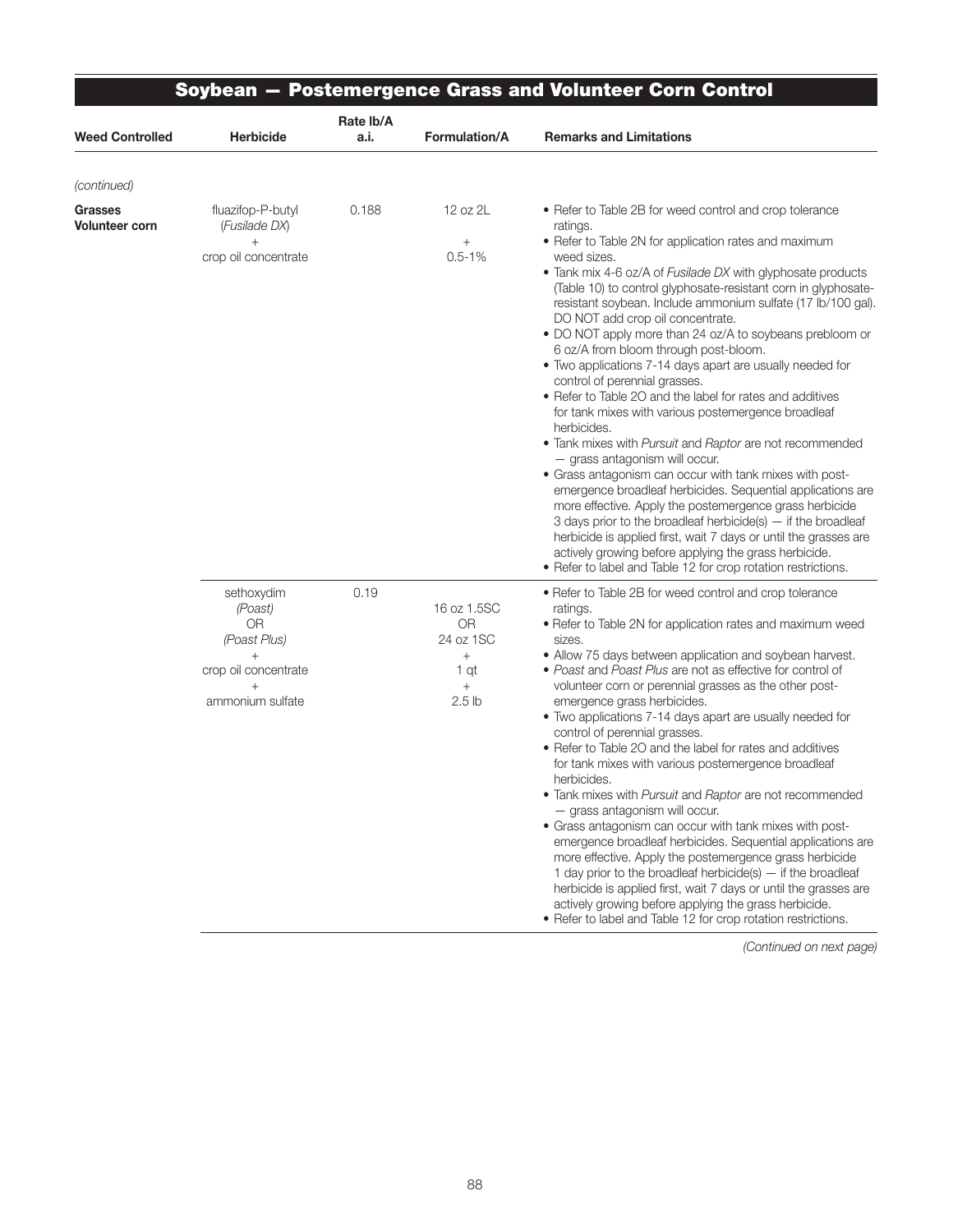| <b>Weed Controlled</b>                  | <b>Herbicide</b>                                                                                                                              | Rate Ib/A<br>a.i. | Formulation/A                                                                                    | <b>Remarks and Limitations</b>                                                                                                                                                                                                                                                                                                                                                                                                                                                                                                                                                                                                                                                                                                                                                                                                                                                                                                                                                                                                                                                                                                                                                                                                                                                                                                                                                                                                                                                                                                                                                                                                                                                                                                                                                                                                                                                                                                                                      |
|-----------------------------------------|-----------------------------------------------------------------------------------------------------------------------------------------------|-------------------|--------------------------------------------------------------------------------------------------|---------------------------------------------------------------------------------------------------------------------------------------------------------------------------------------------------------------------------------------------------------------------------------------------------------------------------------------------------------------------------------------------------------------------------------------------------------------------------------------------------------------------------------------------------------------------------------------------------------------------------------------------------------------------------------------------------------------------------------------------------------------------------------------------------------------------------------------------------------------------------------------------------------------------------------------------------------------------------------------------------------------------------------------------------------------------------------------------------------------------------------------------------------------------------------------------------------------------------------------------------------------------------------------------------------------------------------------------------------------------------------------------------------------------------------------------------------------------------------------------------------------------------------------------------------------------------------------------------------------------------------------------------------------------------------------------------------------------------------------------------------------------------------------------------------------------------------------------------------------------------------------------------------------------------------------------------------------------|
|                                         |                                                                                                                                               |                   |                                                                                                  |                                                                                                                                                                                                                                                                                                                                                                                                                                                                                                                                                                                                                                                                                                                                                                                                                                                                                                                                                                                                                                                                                                                                                                                                                                                                                                                                                                                                                                                                                                                                                                                                                                                                                                                                                                                                                                                                                                                                                                     |
| (continued)                             |                                                                                                                                               |                   |                                                                                                  |                                                                                                                                                                                                                                                                                                                                                                                                                                                                                                                                                                                                                                                                                                                                                                                                                                                                                                                                                                                                                                                                                                                                                                                                                                                                                                                                                                                                                                                                                                                                                                                                                                                                                                                                                                                                                                                                                                                                                                     |
| <b>Grasses</b><br><b>Volunteer corn</b> | clethodim<br>(Select/Arrow)<br>$^{+}$<br>crop oil concentrate<br><b>OR</b><br>(Select Max)<br>$+$<br>surfactant<br>$^{+}$<br>ammonium sulfate | 0.094<br>0.068    | 6 oz 2EC<br>$+$<br>1%<br><b>OR</b><br>9 oz 0.97EC<br>$\! +$<br>0.25%<br>$+$<br>2.5 <sub>lb</sub> | • Refer to Table 2B for weed control and crop tolerance ratings.<br>• Refer to Table 2N for application rates and maximum weed<br>sizes.<br>. Use only crop oil concentrate with applications of Select/Arrow.<br>• Allow 60 days between application and soybean harvest.<br>• For perennial grass control, higher rates and sequential<br>applications may be needed (Table 2N).<br>• Tank mix 4 oz/A of Select/Arrow or 6 oz/A of SelectMax<br>with glyphosate products (Table 10) to control glyphosate-<br>resistant corn in glyphosate-resistant soybean. Include<br>ammonium sulfate (17 lb/100 gal).<br>• Refer to Table 20 and the label for rates and additives<br>for tank mixes with various postemergence broadleaf<br>herbicides.<br>• Tank mixes with Pursuit and Raptor are not recommended<br>- grass antagonism will occur.<br>• Grass antagonism can occur with tank mixes of<br>postemergence broadleaf herbicides. Sequential applications<br>are more effective. Apply the postemergence grass herbicide<br>1 day prior to the broadleaf herbicide(s) $-$ if the broadleaf<br>herbicide is applied first, wait 7 days or until the grasses are<br>actively growing before applying the grass herbicide.<br>• Tank mixes with Warrant have also resulted in reduced<br>volunteer corn and grass control. To overcome this<br>antagonism: always add AMS, increase the Select Max rate<br>by 33%, apply with a crop oil concentrate, and add an<br>acidifying agent (i.e., LI-700 or FS Transform). If Select Max is<br>to be tank mixed with <i>Warrant</i> and a dicamba product (i.e.,<br>XtendiMax or Engenia), it is best to separate the applications<br>by 3 days. However, if tank-mixed together, increase the<br>Select Max rate by 33%, add a crop oil concentrate, and<br>limit the Warrant rate to 2 pt/A, since AMS or an acidifying<br>agent cannot be applied.<br>• Refer to label and Table 12 for crop rotation restrictions. |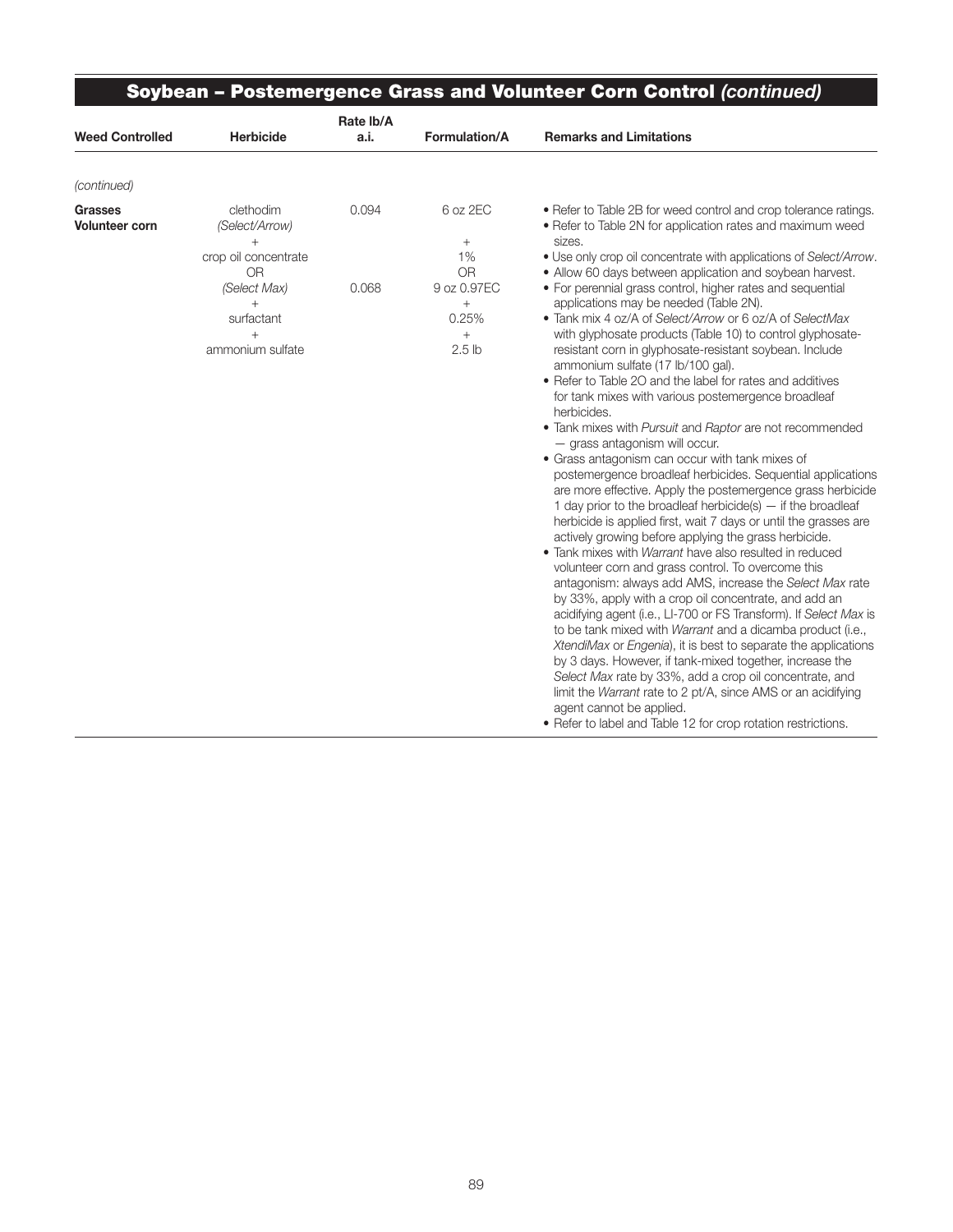| <b>Weed Controlled</b>    | <b>Herbicide</b>                                                                                             | Rate Ib/A<br>a.i. | Formulation/A                                                                                       | <b>Remarks and Limitations</b>                                                                                                                                                                                                                                                                                                                                                                                                                                                                                                                                                                                                                                                                                                                                                                                                                                                                                                                                                                                                                                                                                                                                                                                                                                                                                                                                                                                                                                                   |
|---------------------------|--------------------------------------------------------------------------------------------------------------|-------------------|-----------------------------------------------------------------------------------------------------|----------------------------------------------------------------------------------------------------------------------------------------------------------------------------------------------------------------------------------------------------------------------------------------------------------------------------------------------------------------------------------------------------------------------------------------------------------------------------------------------------------------------------------------------------------------------------------------------------------------------------------------------------------------------------------------------------------------------------------------------------------------------------------------------------------------------------------------------------------------------------------------------------------------------------------------------------------------------------------------------------------------------------------------------------------------------------------------------------------------------------------------------------------------------------------------------------------------------------------------------------------------------------------------------------------------------------------------------------------------------------------------------------------------------------------------------------------------------------------|
| <b>Annual broadleaves</b> | pyroxasulfone +<br>fluthiacet<br>(Anthem MAXX)<br>$^{+}$<br>crop oil concentrate                             | 0.1               | 3 oz 4.3SE<br>$+$<br>1%                                                                             | • Refer to Table 2B for weed control and crop tolerance<br>ratings.<br>• See Table 2C for individual product rate equivalents for the<br>premix.<br>• Apply from planting through the V6 (6 trifoliate) stage.<br>• Application rates vary by soil type. Anthem MAXX rates<br>range from 2 to 5.5 oz/A (3 oz/A).<br>• Refer to Table 2K for maximum weed sizes for Anthem<br>MAXX.<br>• 28% liquid nitrogen (1-2 gt/A) or ammonium sulfate (2-2.5<br>$\vert$ b/A) may be added to crop oil concentrate (1% v/v) to<br>enhance weed control (Table 2L).<br>. The pyroxasulfone component of Anthem MAXX will provide<br>residual control of grass and small seeded broadleaf weeds.<br>• Tank mixtures with other herbicides will be needed to<br>broaden the spectrum of weed control.<br>• Refer to Table 12 for crop rotation restrictions.                                                                                                                                                                                                                                                                                                                                                                                                                                                                                                                                                                                                                                    |
|                           | bentazon<br>(Basagran)<br>0R<br>Basagran 5L<br>$^{+}$<br>crop oil concentrate<br>$+$ /OR<br>ammonium sulfate | $\mathbf{1}$      | $2$ pt $4L$<br><b>OR</b><br>1.6 pt $5L$<br>$\boldsymbol{+}$<br>1 at<br>$+$ /OR<br>2.5 <sub>lb</sub> | • Refer to Table 2B for weed control and crop tolerance<br>ratings.<br>• Most effective on small weeds. Rate can be reduced to<br>1.5 pt/A (4L) or 1.2 pt/A (5L) if weeds are smaller than<br>maximum growth stage (Table 2K).<br>• 3 pt/A (4L) can suppress cocklebur up to 24 inches and<br>velvetleaf up to 12 inches.<br>• Use a minimum of 20 gal. water/A for adequate coverage.<br>• DO NOT apply if soybeans are under stress from herbicide<br>injury, cold or dry weather, or hail damage.<br>· For improved velvetleaf control, 28% liquid nitrogen (2-4<br>qt/A) or ammonium sulfate (2.5 lb/A) can be used INSTEAD<br>OF crop oil concentrate. However, if common ragweed and<br>common lambsquarters are present, a crop oil concentrate<br>must also be included (Table 2L).<br>• Split applications of 1.5 pt + 1.5 pt (4L) or 1.2 pt + 1.2 pt<br>(5L) plus crop oil concentrate (1 $qt + 1 qt$ ) can be used to<br>control yellow nutsedge and Canada thistle. Applications<br>should be made approximately 10 days apart. For improved<br>Canada thistle control, increase rate to 2 pt (4L) or 1.6 pt (5L)<br>for each application.<br>• Allow 30 days between application and soybean harvest.<br>• Can be tank mixed with many postemergence soybean<br>herbicides for additional broadleaf weed control (Table 2M).<br>• Can be tank mixed for postemergence grass control<br>(Table 20).<br>• Refer to label and Table 12 for crop rotation restrictions. |

#### Soybean – Postemergence for Broadleaf Weeds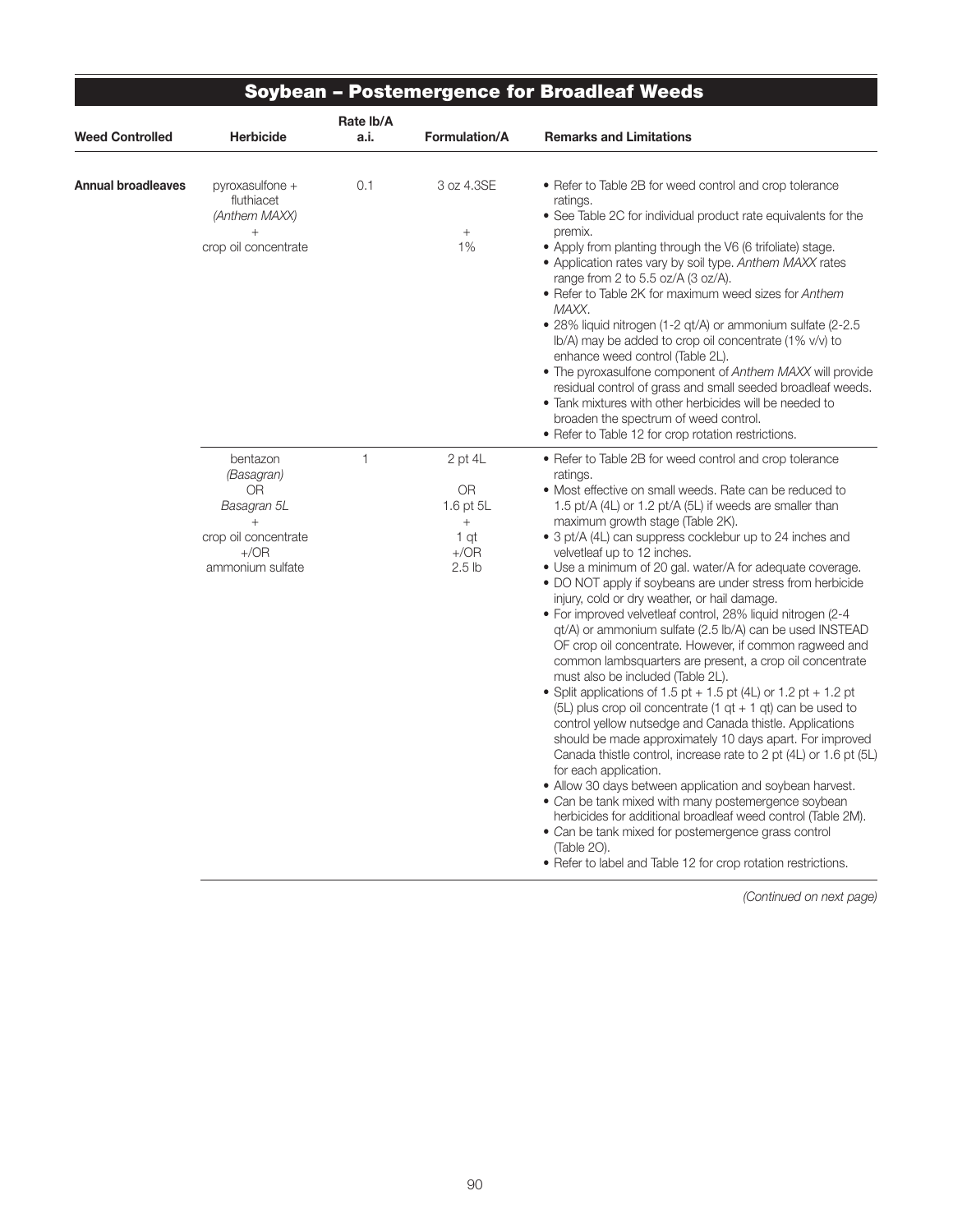| <b>Weed Controlled</b>    | <b>Herbicide</b>                                                                               | Rate lb/A<br>a.i. | Formulation/A                                   | <b>Remarks and Limitations</b>                                                                                                                                                                                                                                                                                                                                                                                                                                                                                                                                                                                                                                                                                                                                                                                                                                                                                                                                                                                                                                                                                                                                                                                                                                                                                                                                                                                                                                                                                                                                                                                                                                                                                                                                                                           |
|---------------------------|------------------------------------------------------------------------------------------------|-------------------|-------------------------------------------------|----------------------------------------------------------------------------------------------------------------------------------------------------------------------------------------------------------------------------------------------------------------------------------------------------------------------------------------------------------------------------------------------------------------------------------------------------------------------------------------------------------------------------------------------------------------------------------------------------------------------------------------------------------------------------------------------------------------------------------------------------------------------------------------------------------------------------------------------------------------------------------------------------------------------------------------------------------------------------------------------------------------------------------------------------------------------------------------------------------------------------------------------------------------------------------------------------------------------------------------------------------------------------------------------------------------------------------------------------------------------------------------------------------------------------------------------------------------------------------------------------------------------------------------------------------------------------------------------------------------------------------------------------------------------------------------------------------------------------------------------------------------------------------------------------------|
|                           |                                                                                                |                   |                                                 |                                                                                                                                                                                                                                                                                                                                                                                                                                                                                                                                                                                                                                                                                                                                                                                                                                                                                                                                                                                                                                                                                                                                                                                                                                                                                                                                                                                                                                                                                                                                                                                                                                                                                                                                                                                                          |
| (continued)               |                                                                                                |                   |                                                 |                                                                                                                                                                                                                                                                                                                                                                                                                                                                                                                                                                                                                                                                                                                                                                                                                                                                                                                                                                                                                                                                                                                                                                                                                                                                                                                                                                                                                                                                                                                                                                                                                                                                                                                                                                                                          |
| <b>Annual broadleaves</b> | fluthiacet-methyl<br>(Cadet)<br>$^{+}$<br>crop oil concentrate                                 | 0.0065            | 0.9 oz 0.91EC<br>$+$<br>1%                      | • Refer to Table 2B for weed control and crop tolerance<br>ratings.<br>• Refer to Table 2K for maximum weed sizes.<br>• 28% liquid nitrogen (1-2 qt/A) or ammonium sulfate<br>(2-2.5 lb/A) may be added to crop oil concentrate (1% v/v)<br>to enhance weed control (Table 2L).<br>• Cadet can be applied to soybean only between the first<br>trifoliate and full flowering.<br>• Cadet can be tank-mixed at 0.5 oz/A with other herbicides<br>for sensitive weeds such as velvetleaf.<br>• DO NOT apply more than 1.25 oz/A of Cadet per cropping<br>season.<br>• Allow 60 days between Cadet application and soybean<br>harvest.<br>• Cadet can be tank mixed for postemergence grass control<br>(Table 20).<br>• Refer to label and Table 12 for crop rotation restrictions.                                                                                                                                                                                                                                                                                                                                                                                                                                                                                                                                                                                                                                                                                                                                                                                                                                                                                                                                                                                                                         |
|                           | chlorimuron-ethyl<br>(Classic)<br>$^{+}$<br>crop oil concentrate<br>$^{+}$<br>ammonium sulfate | 0.0106            | 0.67 oz 25WG<br>$+$<br>1%<br>$^{+}$<br>$2-4$ lb | • Refer to Table 2B for weed control and crop tolerance<br>ratings.<br>• Labeled rates of 0.5-0.75 oz/A are most effective on<br>small weeds (Table 2K).<br>• For optimal rotational flexibility on soils with pH greater than<br>7.0, apply no more than 1 oz/A of Classic per season. On<br>soils with a pH of 7.0 or less, a maximum of 1.5 oz/A of<br>Classic can be applied during the growing season. When<br>the rate of Classic is 0.33 oz/A or less, shorter rotation<br>restrictions for alfalfa, cucumber, and watermelon are<br>available.<br>• Classic can be applied at 0.25 or 0.33 oz/A when tank<br>mixed with Harmony or glyphosate.<br>• Apply after the first trifoliate leaf of soybean has fully<br>expanded.<br>• Apply with crop oil concentrate (1% v/v) or non-ionic<br>surfactant (0.125-0.25% v/v) plus 28% liquid nitrogen<br>(2-4 qt/A) or ammonium sulfate (2-4 lb/A).<br>• Crop oil concentrate provides better control under hot<br>conditions. However, increased injury may result (Table 2L).<br>• DO NOT apply to soybeans or weeds under stress from<br>herbicide injury or cold or dry weather - crop injury or poor<br>weed control may result. Delay application until the stress<br>passes.<br>• 0.75 oz/A is required for Jerusalem artichoke control.<br>• Allow 60 days between Classic application and soybean<br>harvest.<br>• Classic will not control ALS-resistant weed species.<br>• Classic can be tank mixed with many postemergence<br>soybean herbicides for additional broadleaf weed control<br>(Table 2M).<br>• Classic can be tank mixed for postemergence grass control<br>(Table 20).<br>• Soil pH and Classic use rates are critical for rotational crops<br>(see label).<br>• Refer to label and Table 12 for crop rotation restrictions. |

∍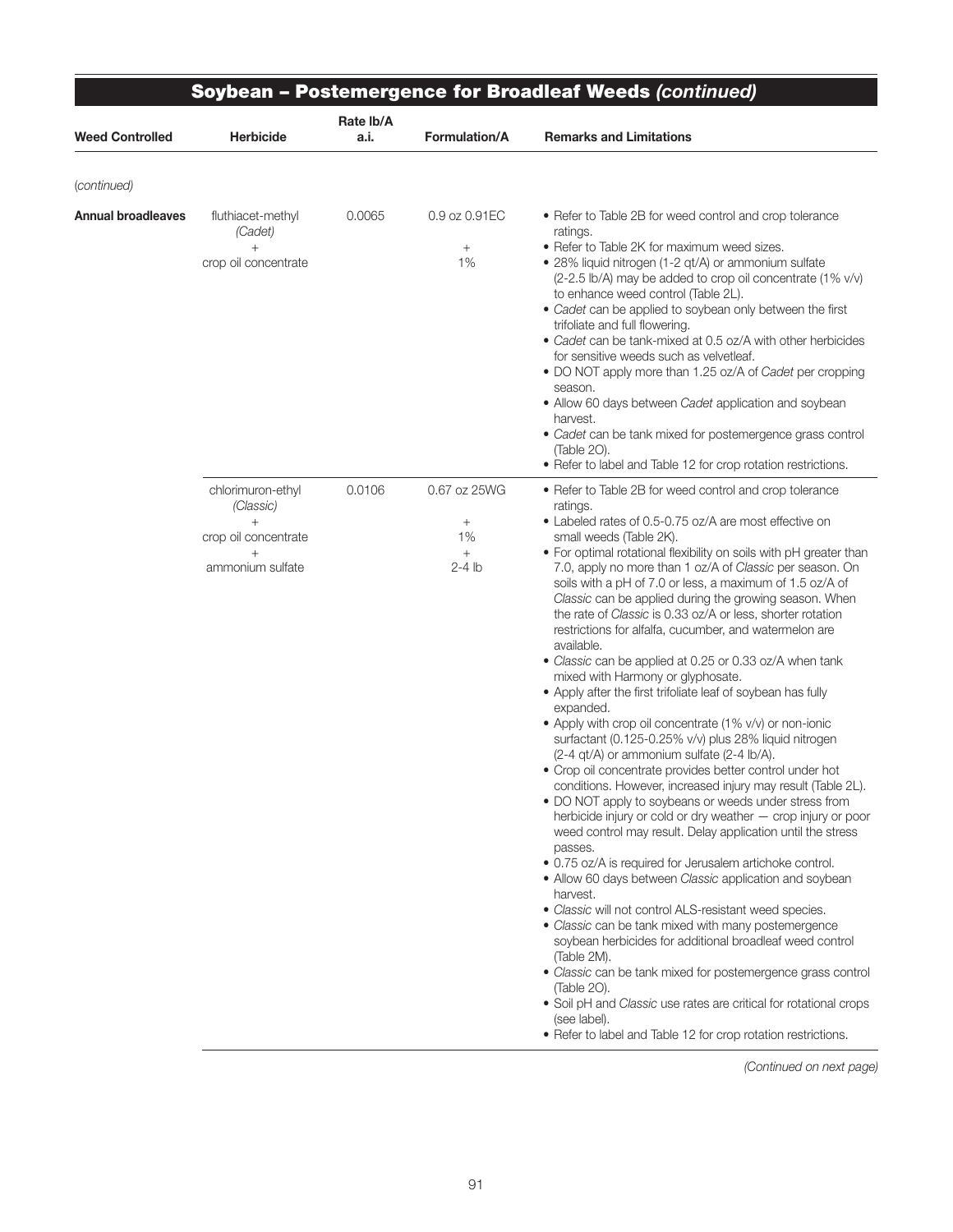| <b>Weed Controlled</b> | <b>Herbicide</b>                            | Rate lb/A<br>a.i. | Formulation/A                        | <b>Remarks and Limitations</b>                                                                                                                                                                                                                                                                                                                                                                                                                                                                                                                                                                                                                                                                                                                                                                                                                                                                                                                                                                                                                                                                                                                                                                                                                                                                                                                                                                                                                                               |
|------------------------|---------------------------------------------|-------------------|--------------------------------------|------------------------------------------------------------------------------------------------------------------------------------------------------------------------------------------------------------------------------------------------------------------------------------------------------------------------------------------------------------------------------------------------------------------------------------------------------------------------------------------------------------------------------------------------------------------------------------------------------------------------------------------------------------------------------------------------------------------------------------------------------------------------------------------------------------------------------------------------------------------------------------------------------------------------------------------------------------------------------------------------------------------------------------------------------------------------------------------------------------------------------------------------------------------------------------------------------------------------------------------------------------------------------------------------------------------------------------------------------------------------------------------------------------------------------------------------------------------------------|
| (continued)            |                                             |                   |                                      |                                                                                                                                                                                                                                                                                                                                                                                                                                                                                                                                                                                                                                                                                                                                                                                                                                                                                                                                                                                                                                                                                                                                                                                                                                                                                                                                                                                                                                                                              |
| Annual broadleaves     | lactofen<br>(Cobra)                         | 0.125             | 8 oz 2EC                             | • Refer to Table 2B for weed control and crop tolerance<br>ratings.                                                                                                                                                                                                                                                                                                                                                                                                                                                                                                                                                                                                                                                                                                                                                                                                                                                                                                                                                                                                                                                                                                                                                                                                                                                                                                                                                                                                          |
|                        | $+$<br>crop oil concentrate                 |                   | $^{+}$<br>0.5%                       | • Cobra can be applied at 8-12.5 oz/A when tank mixed with<br>other herbicides or when applied alone. Refer to Table 2K<br>for maximum weed sizes.<br>• Higher rates of Cobra 10 to 12.5 fl oz/A is needed to control<br>common ragweed, and herbicide-resistant Palmer amaranth<br>and common waterhemp.<br>• Apply at a minimum of 20 gal. water/A at 40 psi.<br>. DO NOT apply to soybeans in the cotyledon stage.<br>. DO NOT apply to soybeans or weeds under stress from<br>herbicide injury, cold or dry weather, or hail damage - crop<br>injury or poor weed control may result. Delay application until<br>the stress passes.<br>• Cobra causes more soybean leaf burn than other post-<br>emergence herbicides.<br>• For best results, apply with crop oil concentrate (0.25-1.0%<br>v/v), depending on environmental conditions (see label).<br>Surfactant (0.25% v/v), may be substituted for crop oil<br>concentrate when weeds are actively growing under high<br>temperature, high humidity and high soil moisture conditions<br>(Table 2L).<br>• Allow 45 days between Cobra application and soybean<br>harvest.<br>• Cobra can be tank mixed with many postemergence<br>soybean herbicides for additional broadleaf weed control.<br>Follow label directions closely regarding spray additives<br>(Table 2M).<br>• Cobra can be tank mixed for postemergence grass control<br>(Table 20).<br>• Refer to label and Table 12 for crop rotation restrictions. |
|                        | cloransulam-methyl<br>(FirstRate)<br>$^{+}$ | 0.016             | 0.3 oz 84WG<br>$^{+}$                | • Refer to Table 2B for weed control and crop tolerance<br>ratings.<br>• Refer to Table 2K for maximum weed sizes.                                                                                                                                                                                                                                                                                                                                                                                                                                                                                                                                                                                                                                                                                                                                                                                                                                                                                                                                                                                                                                                                                                                                                                                                                                                                                                                                                           |
|                        | surfactant<br>$^{+}$<br>ammonium sulfate    |                   | 0.25%<br>$^{+}$<br>8.5-17 lb/100 gal | • FirstRate use rates range from 0.3-0.6 oz/A.<br>• Applications prior to first trifoliate stage may cause<br>temporary yellowing.                                                                                                                                                                                                                                                                                                                                                                                                                                                                                                                                                                                                                                                                                                                                                                                                                                                                                                                                                                                                                                                                                                                                                                                                                                                                                                                                           |
|                        |                                             |                   |                                      | • Apply before soybean reach the R2 growth stage.<br>• Apply with non-ionic surfactant (0.125-0.25% v/v) plus<br>28% nitrogen liquid (2.5% v/v) or ammonium sulfate<br>(8.5-17 lb/100 gal). Apply with crop oil concentrate (1.2%<br>v/v) when weeds are stressed by hot and dry conditions;<br>soybean injury will be more severe (Table 2L).<br>• 28% liquid nitrogen or ammonium sulfate must be added for<br>velvetleaf control.<br>• Allow 70 days between FirstRate application and soybean<br>harvest or 25 days if soybean is used for forage or hay.<br>· FirstRate will not control ALS-resistant weed species.<br>• FirstRate can be tank mixed with many postemergence<br>soybean herbicides for additional broadleaf weed control.<br>Follow label directions closely regarding spray additives<br>(Table 2M).<br>• FirstRate can be tank mixed for postemergence grass<br>control (Table 20). However, grass antagonism may occur<br>under certain conditions.<br>• Refer to label and Table 12 for crop rotation restrictions.                                                                                                                                                                                                                                                                                                                                                                                                                                |

Ξ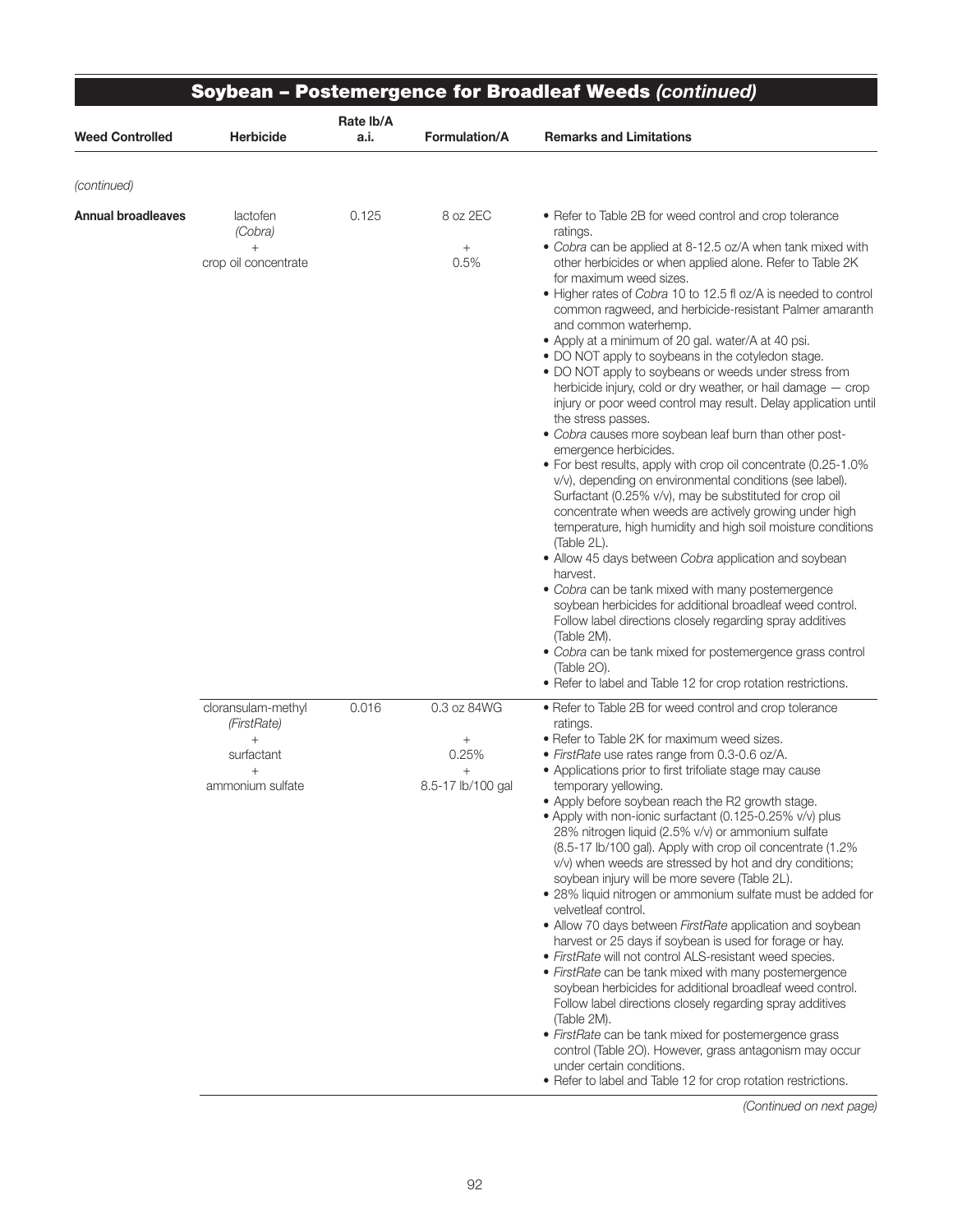| <b>Herbicide</b>                                                                         | Rate lb/A<br>a.i. | Formulation/A                                            | <b>Remarks and Limitations</b>                                                                                                                                                                                                                                                                                                                                                                                                                                                                                                                                                                                                                                                                                                                                                                                                                                                                                                                                                                                                                                                                                                                                                                                                                                                                                                                                                                                                                                                                  |
|------------------------------------------------------------------------------------------|-------------------|----------------------------------------------------------|-------------------------------------------------------------------------------------------------------------------------------------------------------------------------------------------------------------------------------------------------------------------------------------------------------------------------------------------------------------------------------------------------------------------------------------------------------------------------------------------------------------------------------------------------------------------------------------------------------------------------------------------------------------------------------------------------------------------------------------------------------------------------------------------------------------------------------------------------------------------------------------------------------------------------------------------------------------------------------------------------------------------------------------------------------------------------------------------------------------------------------------------------------------------------------------------------------------------------------------------------------------------------------------------------------------------------------------------------------------------------------------------------------------------------------------------------------------------------------------------------|
|                                                                                          |                   |                                                          |                                                                                                                                                                                                                                                                                                                                                                                                                                                                                                                                                                                                                                                                                                                                                                                                                                                                                                                                                                                                                                                                                                                                                                                                                                                                                                                                                                                                                                                                                                 |
| fomesafen<br>(Flexstar)                                                                  | 0.25              | 1 pt 1.88L                                               | • Refer to Table 2B for weed control and crop tolerance<br>ratings.<br>• Flexstar can be applied only in the lower peninsula of                                                                                                                                                                                                                                                                                                                                                                                                                                                                                                                                                                                                                                                                                                                                                                                                                                                                                                                                                                                                                                                                                                                                                                                                                                                                                                                                                                 |
| crop oil concentrate                                                                     |                   | $0.5 - 1.0%$                                             | Michigan.<br>. DO NOT apply Flexstar or other fomesafen products to the                                                                                                                                                                                                                                                                                                                                                                                                                                                                                                                                                                                                                                                                                                                                                                                                                                                                                                                                                                                                                                                                                                                                                                                                                                                                                                                                                                                                                         |
| ammonium sulfate                                                                         |                   | 8.5 lb/100 gal                                           | same field in CONSECUTIVE years.<br>• Flexstar is Reflex formulated with additional surfactants.<br>• Flexstar is most effective when weeds are small (Table 2K).<br>• Flexstar can be reduced to 0.75 pt/A to control certain<br>smaller weeds (Table 2K).<br>• Apply with crop oil concentrate (0.5-1.0% v/v) or non-ionic<br>surfactant (0.25-0.5% v/v). 28% liquid nitrogen (2.5% v/v) or<br>ammonium sulfate (8.5 lb/100 gal) can be added to either<br>crop oil concentrate or surfactant for improved weed control<br>(Table 2L).<br>• Apply at 10-20 gal. water/A at 30-60 psi.<br>• Flexstar can be tank mixed with many postemergence<br>soybean herbicides for additional broadleaf weed control.<br>Follow label directions closely regarding spray additives<br>(Table 2M).<br>• Flexstar can be tank mixed for postemergence grass control<br>(Table 20).<br>• Refer to label and Table 12 for crop rotation restrictions.                                                                                                                                                                                                                                                                                                                                                                                                                                                                                                                                                        |
| thifensulfuron-methyl<br>(Harmony SG)<br>$+$<br>surfactant<br>$^{+}$<br>ammonium sulfate | 0.004             | 0.125 50WG<br>$+$<br>0.125-0.25%<br>$^{+}$<br>$2 - 4$ lb | • Refer to Table 2B for weed control and crop tolerance<br>ratings.<br>• Harmony is most effective on small weeds (Table 2K).<br>• Apply after the first trifoliate leaf of soybeans has fully<br>expanded.<br>• Applications of Harmony may cause temporary wilting,<br>leaf yellowing, and stunting.<br>• DO NOT apply to soybeans or weeds under stress from<br>weed control may result. Delay application until the stress<br>passes.<br>• Allow 60 days between Harmony application and soybean<br>harvest.<br>• Apply with non-ionic surfactant (0.125-0.25% v/v) or crop<br>oil concentrate (1% v/v) plus 28% liquid nitrogen (2-4 qt/A)<br>or ammonium sulfate (2-4 lb/A). The addition of a nitrogen<br>source is required for velvetleaf control.<br>• Under dry conditions, Harmony can be applied with crop oil<br>concentrate, but soybean injury is likely to be more severe.<br>· Use a minimum of 10 gal. water/A. For heavy weed<br>pressure, increase volume to 15 gal/A.<br>• Harmony will not control ALS-resistant weed species.<br>• Harmony can be tank mixed with many postemergence<br>soybean herbicides for additional broadleaf weed control.<br>Follow label directions closely regarding spray additives<br>(Table 2M).<br>• Harmony can be tank mixed for postemergence grass<br>control (Table 20).<br>• Special precaution: A special sprayer clean-out procedure<br>is required (see label).<br>• Refer to label and Table 12 for crop rotation restrictions. |
|                                                                                          | $^{+}$<br>$^{+}$  |                                                          | Soybean - Postemergence for Broadleaf Weeds (continued)<br>$^{+}$<br>$+$                                                                                                                                                                                                                                                                                                                                                                                                                                                                                                                                                                                                                                                                                                                                                                                                                                                                                                                                                                                                                                                                                                                                                                                                                                                                                                                                                                                                                        |

Ξ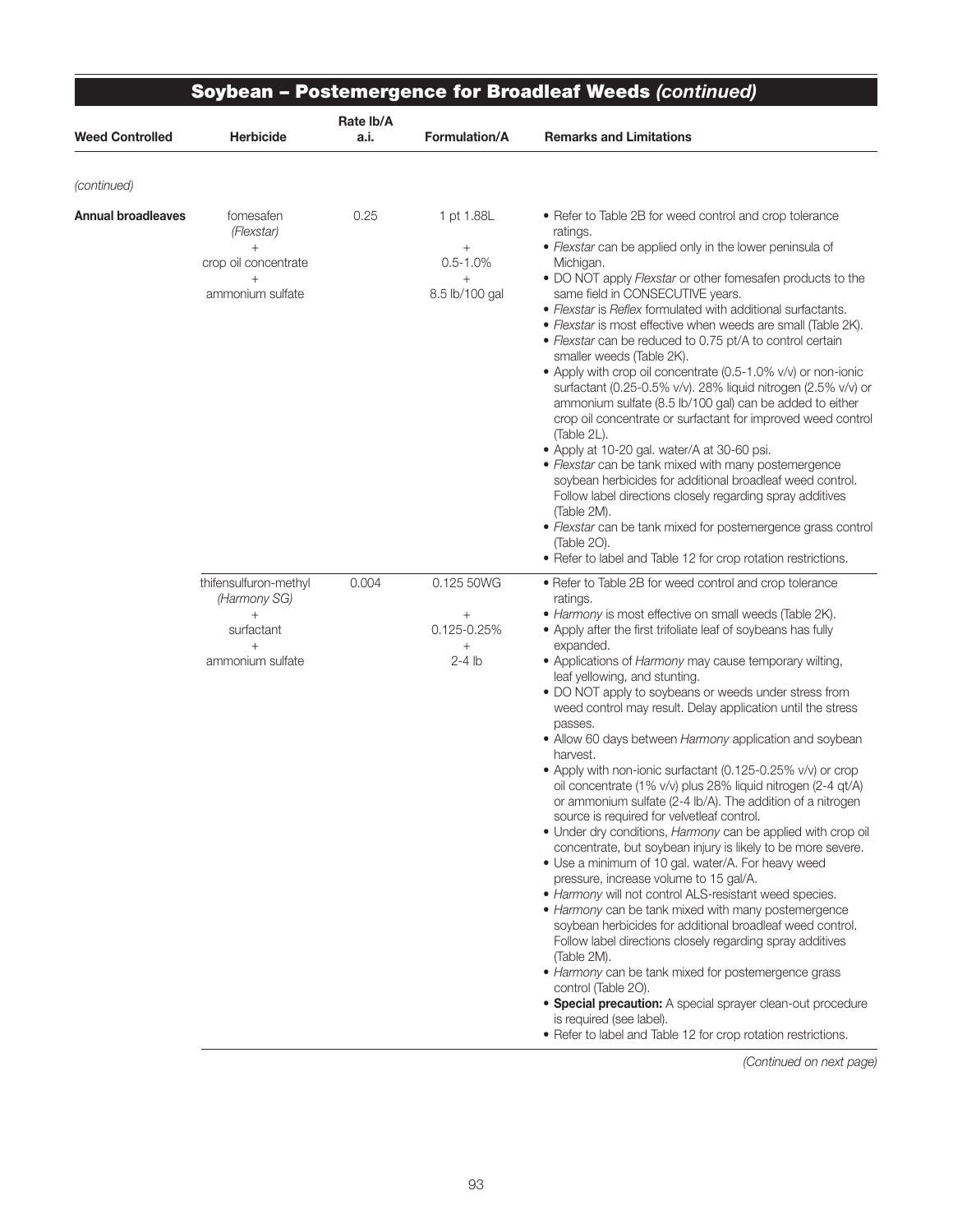| <b>Weed Controlled</b>    | <b>Herbicide</b>                                                                             | Rate lb/A<br>a.i. | Formulation/A                                | <b>Remarks and Limitations</b>                                                                                                                                                                                                                                                                                                                                                                                                                                                                                                                                                                                                                                                                                                                                                                                                                                                                               |
|---------------------------|----------------------------------------------------------------------------------------------|-------------------|----------------------------------------------|--------------------------------------------------------------------------------------------------------------------------------------------------------------------------------------------------------------------------------------------------------------------------------------------------------------------------------------------------------------------------------------------------------------------------------------------------------------------------------------------------------------------------------------------------------------------------------------------------------------------------------------------------------------------------------------------------------------------------------------------------------------------------------------------------------------------------------------------------------------------------------------------------------------|
| (continued)               |                                                                                              |                   |                                              |                                                                                                                                                                                                                                                                                                                                                                                                                                                                                                                                                                                                                                                                                                                                                                                                                                                                                                              |
| <b>Annual broadleaves</b> | fluthiacet $+$<br>fomesafen<br>(Marvel)<br>$^{+}$<br>crop oil concentrate                    | 0.17              | 7.25 fl oz 3L<br>$^{+}$<br>1%                | • Refer to Table 2A for weed control and crop tolerance ratings.<br>• See Table 2C for individual product rate equivalents for the<br>premix.<br>· 28% liquid nitrogen (1-2 qt/A) or ammonium sulfate (2.5 lb/A)<br>may be added to enhance weed control.<br>• Apply Marvel from the first trifoliate through full flower (prior<br>to R3 stage).<br>• Allow 60 days between Marvel application and soybean<br>harvest.<br>• Marvel can be tank mixed for postemergence grass control<br>(Table 20).<br>• DO NOT apply more than 0.24 lb ai/A of fomesafen (from<br>any fomesafen containing product) (i.e., 1 pt/A of Reflex) to<br>the same field in CONSECUTIVE years.<br>• Refer to Table 12 for crop rotation restrictions.                                                                                                                                                                             |
|                           | pyroxasulfone +<br>flumiclorac<br>(Perpetuo)<br>crop oil concentrate<br>$^{+}$<br><b>AMS</b> | 0.11              | 6 oz 2.3L<br>$^{+}$<br>1%<br>$+$<br>$2.5$ lb | • Refer to Table 2B for weed control and crop tolerance ratings.<br>• See Table 2C for individual product rate equivalents for the<br>premix.<br>• DO NOT apply after V6 (6 trifoliate) soybean.<br>· Perpetuo use rates range from 6 to 10 oz/A. DO NOT<br>apply more than 8 oz/A on coarse textured soils.<br>• Refer to Table 2K for maximum weed sizes for Perpetuo.<br>• The pyroxasulfone component of Perpetuo will provide<br>residual control of grass and small seeded broadleaf weeds.<br>. Tank mixtures with other herbicides will be needed to<br>broaden the spectrum of weed control. Please refer to<br>tank-mix partner adjuvant requirements.<br>• Refer to label and Table 12 for crop rotation restrictions.                                                                                                                                                                            |
|                           | s-metolachlor +<br>fomesafen<br>(Prefix)<br>$^{+}$<br>surfactant                             | 1.32              | 2 pt 5.29L<br>$^{+}$<br>0.25%                | • Refer to Table 2B for weed control and crop tolerance<br>ratings.<br>• See Table 2C for individual product rate equivalents for the<br>premix.<br>• Apply from planting up until 90 day prior to harvest.<br>· Postemergence applications may cause temporary leaf<br>bronzing and crinkling.<br>• Refer to Table 2K for maximum weed sizes for Prefix.<br>• Include 0.25% v/v of a non-ionic surfactant unless applied<br>with glyphosate with a built-in adjuvant. DO NOT use crop oil<br>concentrate or soybean injury will be increased (Table 2L).<br>• The s-metolachlor component of Prefix will provide residual<br>control of grass and small seeded broadleaf weeds.<br>. DO NOT apply more than 0.24 lb ai/A of fomesafen (from<br>any fomesafen containing product) (i.e., 1 pt/A of Reflex) to<br>the same field in CONSECUTIVE years.<br>• Refer to Table 12 for crop rotation restrictions. |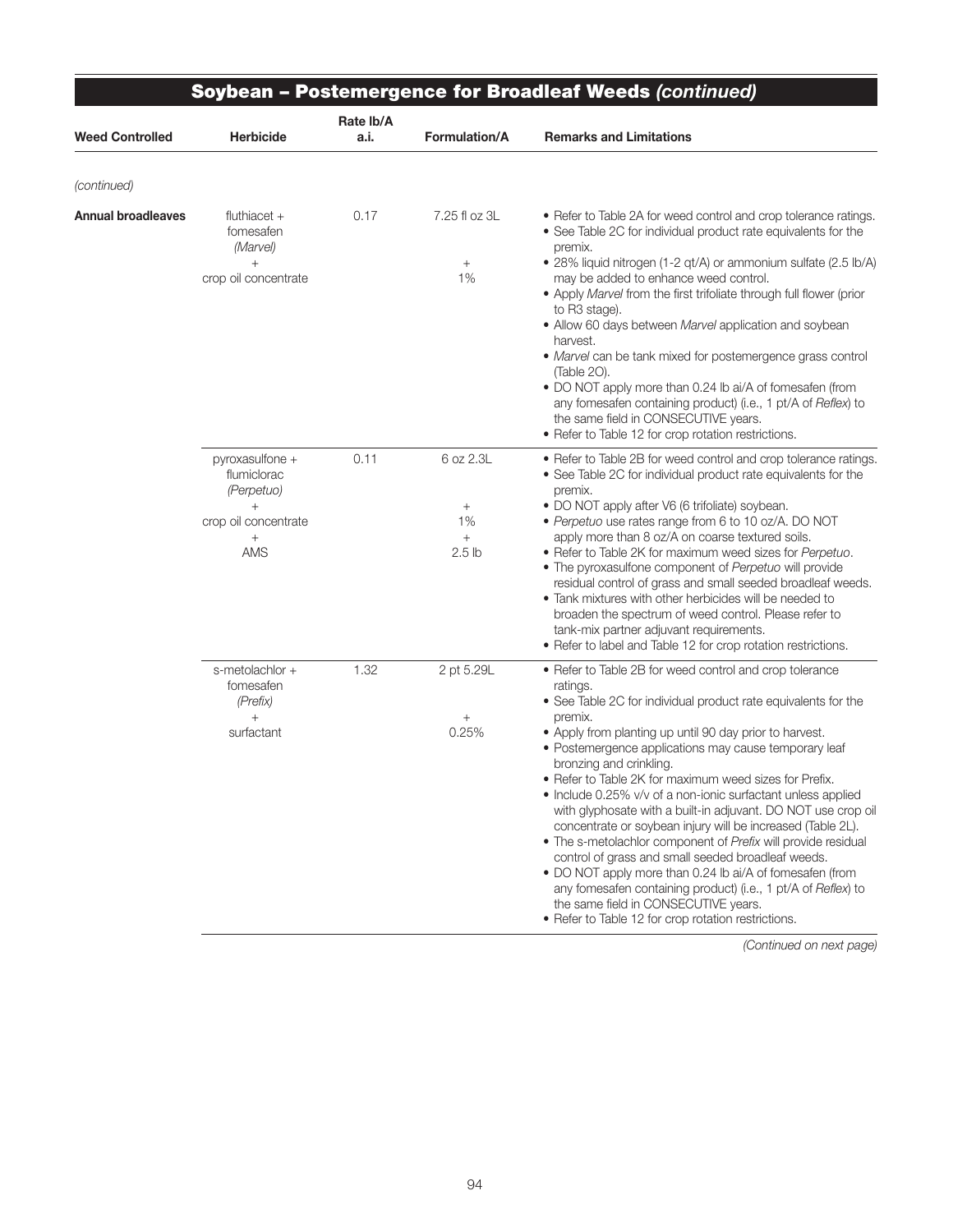| <b>Weed Controlled</b>    | <b>Herbicide</b>                                                                         | Rate Ib/A<br>a.i. | Formulation/A                                      | <b>Remarks and Limitations</b>                                                                                                                                                                                                                                                                                                                                                                                                                                                                                                                                                                                                                                                                                                                                                                                                                                                                                                                                                                                                                                                                                                                                                                        |
|---------------------------|------------------------------------------------------------------------------------------|-------------------|----------------------------------------------------|-------------------------------------------------------------------------------------------------------------------------------------------------------------------------------------------------------------------------------------------------------------------------------------------------------------------------------------------------------------------------------------------------------------------------------------------------------------------------------------------------------------------------------------------------------------------------------------------------------------------------------------------------------------------------------------------------------------------------------------------------------------------------------------------------------------------------------------------------------------------------------------------------------------------------------------------------------------------------------------------------------------------------------------------------------------------------------------------------------------------------------------------------------------------------------------------------------|
| (continued)               |                                                                                          |                   |                                                    |                                                                                                                                                                                                                                                                                                                                                                                                                                                                                                                                                                                                                                                                                                                                                                                                                                                                                                                                                                                                                                                                                                                                                                                                       |
| <b>Annual broadleaves</b> | imazethapyr<br>(Pursuit)<br>$^{+}$<br>crop oil concentrate<br>$^{+}$<br>ammonium sulfate | 0.063             | 4 oz 2L<br>1%<br>$+$<br>12-15 lb/100 gal           | • Refer to Table 2B for weed control and crop tolerance ratings.<br>• Refer to Table 2K for maximum weed sizes.<br>• Apply with crop oil concentrate (1% v/v) or non-ionic<br>surfactant (0.25% v/v) plus 28% liquid nitrogen (2.5% v/v)<br>or ammonium sulfate (12-15 lb/100 gal) (Table 2L).<br>• Will control yellow and green foxtails, barnyardgrass and<br>crabgrass up to 3 inches tall, and giant foxtail up to<br>6 inches tall.<br>• Apply after the first trifoliate leaf of soybeans has fully<br>expanded.<br>• Allow 85 days between Pursuit application and soybean<br>harvest.<br>• Pursuit will not control ALS-resistant weed species.<br>• Pursuit can be tank mixed with many postemergence<br>soybean herbicides for additional broadleaf weed control.<br>Follow label directions closely regarding spray additives<br>(Table 2M).<br>• Pursuit can be tank mixed with postemergence grass<br>herbicides for volunteer corn control only (Table 20).<br>• Pursuit is very persistent and can limit rotational crops. Refer<br>to label and Table 12 for crop rotation restrictions.                                                                                             |
|                           | imazamox<br>(Raptor)<br>$^{+}$<br>crop oil concentrate<br>$^{+}$<br>ammonium sulfate     | 0.04              | 5 oz 1L<br>$^{+}$<br>1%<br>$+$<br>12-15 lb/100 gal | • Refer to Table 2B for weed control and crop tolerance<br>ratings.<br>· Refer to Table 2K for maximum weed sizes.<br>• Apply with crop oil concentrate (1% v/v) or non-ionic<br>surfactant (0.25% v/v) plus 28% liquid nitrogen (2.5% v/v)<br>or ammonium sulfate (12-15 lb/100 gal) (Table 2L).<br>• Apply after the first trifoliate leaf of soybeans has fully<br>expanded but before soybean bloom.<br>. Will control barnyardgrass, foxtails and panicum but ONLY<br>SUPPRESS crabgrass.<br>• Application rate must be 5 oz/A for annual grass<br>and common lambsquarters control OR apply Prowl<br>preemergence for control of these weeds.<br>• Common ragweed less than 3 inches will be suppressed.<br>• Increase common ragweed control by tank mixing with<br>Cobra (4-6 oz/A), Ultra Blazer (8-16 oz/A), or Flexstar (6-8<br>oz/A). Higher rates can cause grass antagonism (Table 2M).<br>· Raptor will not control ALS-resistant weed species.<br>• DO NOT tank mix with postemergence grass herbicides<br>unless for volunteer corn $-$ antagonism will occur and grass<br>control will equal that of Raptor alone.<br>• Refer to label and Table 12 for crop rotation restrictions. |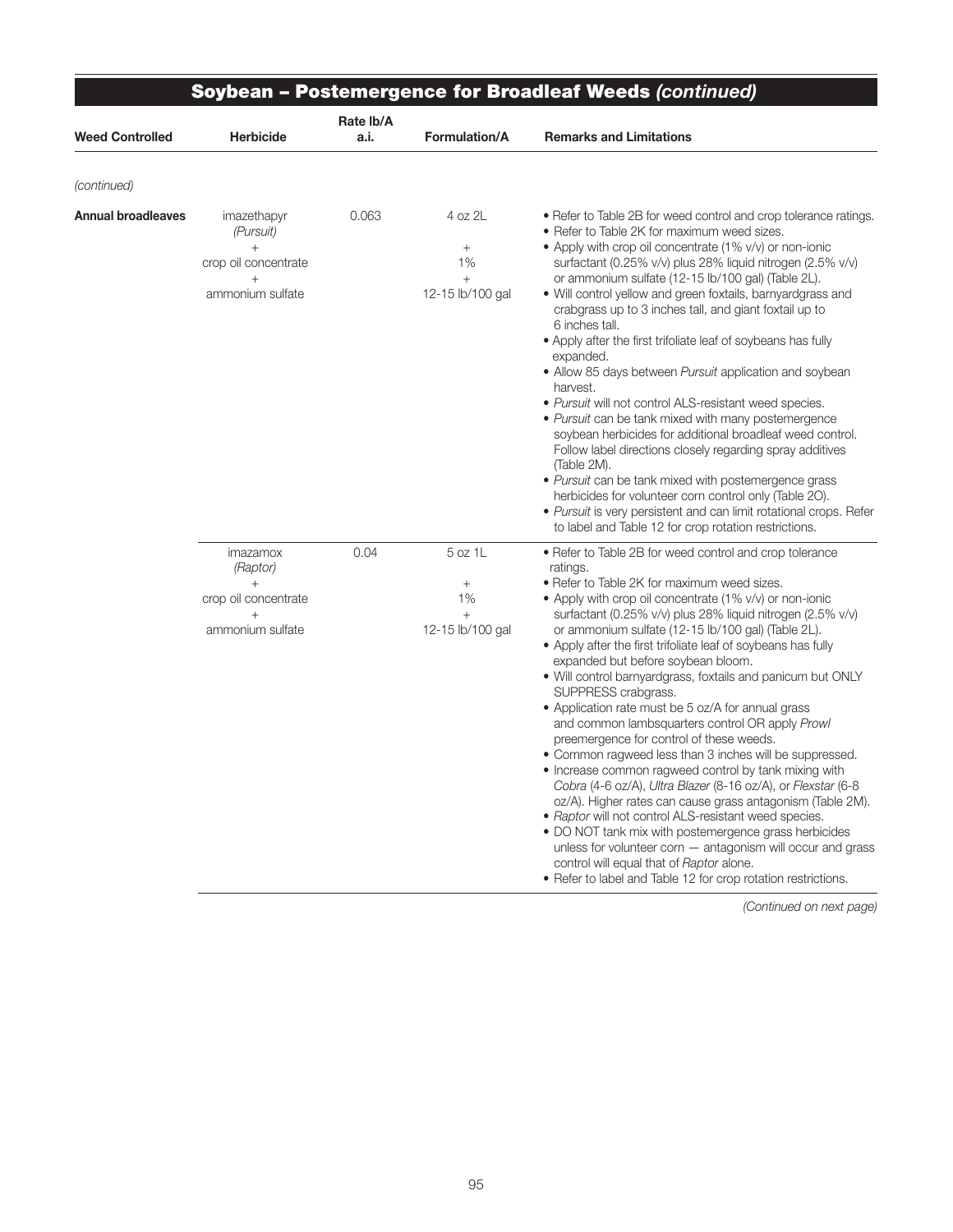| <b>Weed Controlled</b>    | <b>Herbicide</b>                                                                                                     | Rate lb/A<br>a.i. | <b>Formulation/A</b>                                                 | <b>Remarks and Limitations</b>                                                                                                                                                                                                                                                                                                                                                                                                                                                                                                                                                                                                                                                                                                                                                                                                                                                                                                                                                                                                                                                                                                                                                                                                                                                                                                                                                    |
|---------------------------|----------------------------------------------------------------------------------------------------------------------|-------------------|----------------------------------------------------------------------|-----------------------------------------------------------------------------------------------------------------------------------------------------------------------------------------------------------------------------------------------------------------------------------------------------------------------------------------------------------------------------------------------------------------------------------------------------------------------------------------------------------------------------------------------------------------------------------------------------------------------------------------------------------------------------------------------------------------------------------------------------------------------------------------------------------------------------------------------------------------------------------------------------------------------------------------------------------------------------------------------------------------------------------------------------------------------------------------------------------------------------------------------------------------------------------------------------------------------------------------------------------------------------------------------------------------------------------------------------------------------------------|
|                           |                                                                                                                      |                   |                                                                      |                                                                                                                                                                                                                                                                                                                                                                                                                                                                                                                                                                                                                                                                                                                                                                                                                                                                                                                                                                                                                                                                                                                                                                                                                                                                                                                                                                                   |
| (continued)               |                                                                                                                      |                   |                                                                      |                                                                                                                                                                                                                                                                                                                                                                                                                                                                                                                                                                                                                                                                                                                                                                                                                                                                                                                                                                                                                                                                                                                                                                                                                                                                                                                                                                                   |
| <b>Annual broadleaves</b> | fomesafen<br>(Reflex)<br>crop oil concentrate<br>ammonium sulfate                                                    | 0.25              | $1$ pt $2L$<br>$\! + \!\!\!\!$<br>1%<br>$+$<br>10 lb/100 gal         | • Refer to Table 2B for weed control and crop tolerance ratings.<br>• Reflex can be applied only in the lower peninsula of Michigan.<br>• DO NOT apply Reflex or other fomesafen products to the<br>same field in CONSECUTIVE years.<br>• Reflex is most effective when weed are small (Table 2K).<br>• Reflex can be reduced to 0.75 pt/A to control certain smaller<br>weeds (Table 2K).<br>• Apply with crop oil concentrate (0.5-1.0% v/v) or non-ionic<br>surfactant (0.25-0.5% v/v). 28% liquid nitrogen (2.5% v/v) or<br>ammonium sulfate (10 lb/100 gal) can be added to either crop<br>oil concentrate or surfactant for improved weed control (Table<br>$2L$ ).<br>• Apply at 10-20 gal. water/A at 30-60 psi.<br>• Reflex can be tank mixed with many postemergence soybean<br>herbicides for additional broadleaf weed control. Follow label<br>directions closely regarding spray additives (Table 2M).<br>• Reflex can be tank mixed for postemergence grass control<br>(Table 20).<br>• Refer to label and Table 12 for crop rotation restrictions.                                                                                                                                                                                                                                                                                                                |
|                           | flumiclorac<br>(Resource)<br>$+$<br>crop oil concentrate                                                             | 0.041             | 6 oz 0.86L<br>$\! + \!\!\!\!$<br>1 qt                                | • Refer to Table 2B for weed control and crop tolerance ratings.<br>• Refer to Table 2K for maximum weed sizes.<br>.28% liquid nitrogen (1-2 qt/A) or ammonium sulfate (2-2.5 lb/A)<br>may be added to crop oil concentrate (1 qt/A) to enhance<br>weed control.<br>• Resource can be applied at 2-4 oz/A when tank mixed with<br>other herbicides for additional broadleaf weed control (Table 2M).<br>• Allow 60 days between Resource application and soybean<br>harvest.<br>• Resource can be tank mixed for postemergence grass control<br>(Table 20).<br>• Refer to label and Table 12 for crop rotation restrictions.                                                                                                                                                                                                                                                                                                                                                                                                                                                                                                                                                                                                                                                                                                                                                      |
|                           | chlorimuron-ethyl +<br>thifensulfuron-methyl<br>(Synchrony XP)<br>$^{+}$<br>crop oil concentrate<br>ammonium sulfate | 0.013             | 0.75 oz 28.4WG<br>$^{+}$<br>1%<br>$\! + \!\!\!\!$<br>2 <sub>lb</sub> | • Refer to Table 2B for weed control and crop tolerance ratings.<br>• Refer to Table 2K for maximum weed sizes.<br>• ONLY apply 0.75 oz/A of Synchrony XP to STS SOYBEANS.<br>• Synchrony XP at 0.375 oz/A can be applied to NON-STS<br>soybeans. DO NOT use crop oil concentrate. Instead,<br>use a non-ionic surfactant at 0.25% v/v.<br>• See Table 2C for individual product rate equivalents for the<br>premix.<br>• Apply after the first trifoliate leaf of soybeans has fully<br>expanded.<br>· For eastern black nightshade control, add Cobra (4-6 oz/A) or<br>Reflex or Flexstar (1 pt/A) or Ultra Blazer (1 pt/A) or Pursuit (2<br>oz/A). Reduce the rate of crop oil concentrate to 0.5% if tank<br>mixed with Cobra. DO NOT use crop oil concentrate if Pursuit<br>or Ultra Blazer is tank mixed for nightshade control (Table 2M).<br>• Allow 60 days between Synchrony XP application and<br>soybean harvest.<br>• Synchrony XP will not control ALS-resistant weed species.<br>• Synchrony XP will suppress pokeweed, perennial sowthistle,<br>and dandelion.<br>• Synchrony XP can be tank mixed for control of some grasses<br>(Table 20).<br>• Soil pH and Synchrony XP use rates are critical for rotational<br>crops (see label).<br>• Rotation intervals are dependent on soil pH and rate. Refer to<br>label and Table 12 for crop rotation restrictions. |

*<sup>(</sup>Continued on next page)*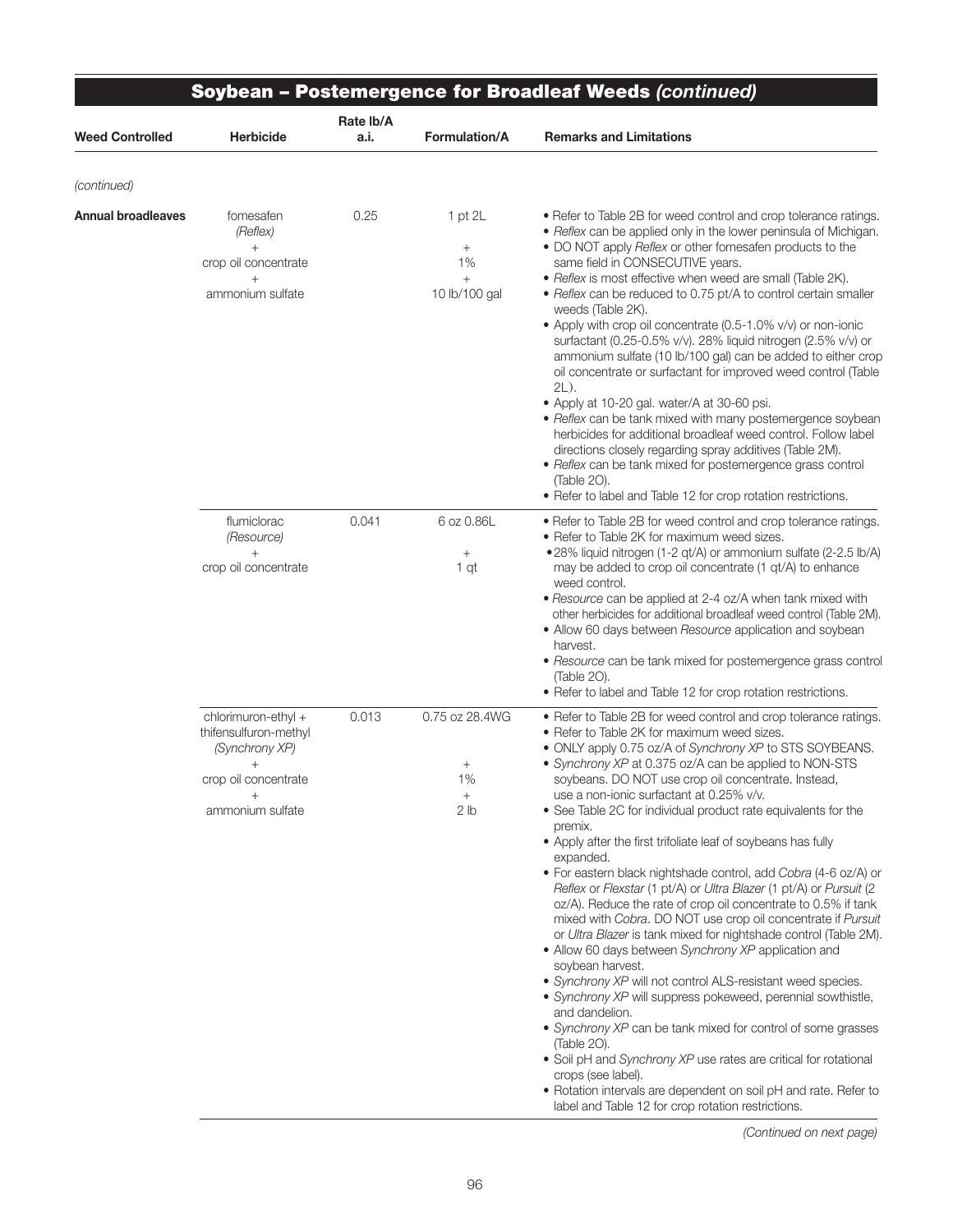|                           | <b>Soybean - Postemergence for Broadleaf Weeds (continued)</b>                                      |                   |                                                                    |                                                                                                                                                                                                                                                                                                                                                                                                                                                                                                                                                                                                                                                                                                                                                                                                                                                                                                                                                    |  |  |
|---------------------------|-----------------------------------------------------------------------------------------------------|-------------------|--------------------------------------------------------------------|----------------------------------------------------------------------------------------------------------------------------------------------------------------------------------------------------------------------------------------------------------------------------------------------------------------------------------------------------------------------------------------------------------------------------------------------------------------------------------------------------------------------------------------------------------------------------------------------------------------------------------------------------------------------------------------------------------------------------------------------------------------------------------------------------------------------------------------------------------------------------------------------------------------------------------------------------|--|--|
| <b>Weed Controlled</b>    | <b>Herbicide</b>                                                                                    | Rate lb/A<br>a.i. | <b>Formulation/A</b>                                               | <b>Remarks and Limitations</b>                                                                                                                                                                                                                                                                                                                                                                                                                                                                                                                                                                                                                                                                                                                                                                                                                                                                                                                     |  |  |
| (continued)               |                                                                                                     |                   |                                                                    |                                                                                                                                                                                                                                                                                                                                                                                                                                                                                                                                                                                                                                                                                                                                                                                                                                                                                                                                                    |  |  |
| <b>Annual broadleaves</b> | acifluorfen<br>(Ultra Blazer)<br>$^{+}$<br>surfactant<br>0R<br>ammonium sulfate                     | 0.38              | 1.5 pt 2SC<br>$\! + \!\!\!\!$<br>0.25%<br>OR.<br>2.5 <sub>lb</sub> | • Refer to Table 2B for weed control and crop tolerance<br>ratings.<br>• Most effective on small weeds (Table 2K).<br>• Use a minimum of 20 gal. water/A for adequate<br>coverage.<br>• DO NOT apply if soybeans are under stress from herbicide<br>injury, cold or dry weather, or hail damage.<br>· 28% liquid nitrogen (2-4 qt/A) or ammonium sulfate<br>(2.5 lb/A) may be added INSTEAD OF surfactant for<br>improved weed control.<br>• Allow 50 days between Ultra Blazer application and soybean<br>harvest.<br>. Ultra Blazer can be tank mixed with most postemergence<br>soybean herbicides for additional broadleaf weed control<br>(Table 2M).<br>· Ultra Blazer can be tank mixed for postemergence grass<br>control (Table 20).<br>• Refer to label and Table 12 for crop rotation restrictions.                                                                                                                                     |  |  |
|                           | basagran +<br>imazamox<br>(Varisto)<br>$^{+}$<br>crop oil concentrate<br>$^{+}$<br>ammonium sulfate | 0.68              | 21 oz 4.18L<br>$^{+}$<br>1%<br>$^{+}$<br>12-15 lb/100 gal          | • Refer to Table 2B for weed control and crop tolerance<br>ratings.<br>• See Table 2C for individual product rate equivalents for the<br>premix.<br>• Varisto can be applied at rates from 21 to 27 fl oz/A.<br>• Refer to Table 2K for maximum weed sizes.<br>• Apply with crop oil concentrate (1% v/v), methylated seed oil<br>(1% v/v), or non-ionic surfactant (0.25% v/v) plus 28% liquid<br>nitrogen (2.5% v/v) or ammonium sulfate (12-15 lb/100 gal).<br>. DO NOT apply if soybeans have begun to flower.<br>. DO NOT tank-mix with postemergence grass herbicides<br>unless for volunteer corn - grass antagonism will occur.<br>. DO NOT make more than one application of Varisto per<br>season or apply more than 27 fl oz/A per season.<br>. DO NOT graze or cut treated soybean fields for forage or hay<br>for at least 30 days after application.<br>. Refer to label and Table 12 for crop rotation restrictions.                |  |  |
|                           | $acetochlor +$<br>fomesafen<br>(Warrant Ultra)<br>$^{+}$<br>surfactant                              | 1.3               | 50 oz 3.45CS<br>$^+$<br>0.25%                                      | • Refer to Table 2B for weed control and crop tolerance<br>ratings.<br>• See Table 2C for individual product rate equivalents for the<br>premix.<br>• Apply before soybean reach the R2 growth stage.<br>• Postemergence applications may cause temporary leaf<br>bronzing and crinkling.<br>• Refer to Table 2K for maximum weed sizes for Warrant Ultra.<br>• Include 0.25-0.5% v/v of a non-ionic surfactant unless<br>applied with glyphosate with a built-in adjuvant. Crop oil<br>concentrate or a methylated seed oil may be used, however<br>soybean injury will be increased (Table 2L).<br>• The acetochlor component of Warrant will provide residual<br>control of grass and small seeded broadleaf weeds.<br>• DO NOT apply more than 0.24 lb ai/A of fomesafen (from<br>any fomesafen containing product) (i.e., 1 pt/A of Reflex) to<br>the same field in CONSECUTIVE years.<br>• Refer to Table 12 for crop rotation restrictions. |  |  |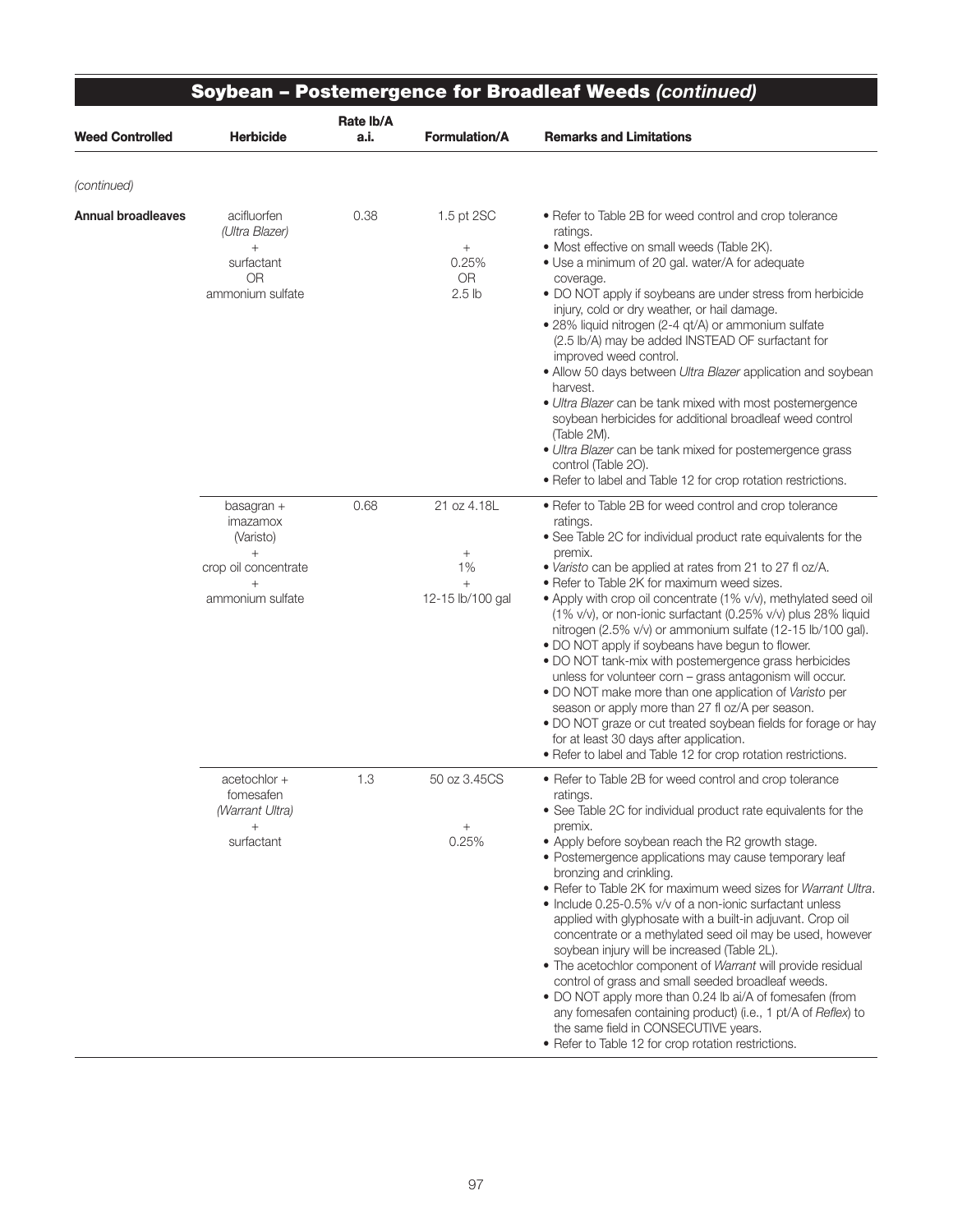## TABLE 2E – Weed Control in Glyphosate-Resistant Soybean (RR/GT)

RECOMMENDATIONS: One application of glyphosate alone will not consistently provide season-long weed control. One of the following strategies is recommended:

- 1) Soil-applied residual herbicide applied preemergence followed by glyphosate postemergence. a) Preemergence herbicide options can be found in Table 2A.
	- b) Glyphosate should be applied when weeds are 4 inches tall.
- 2) Postemergence tank-mixtures with glyphosate when weeds are 2-4 inches tall.
	- a) Several soil-applied residual herbicides can be tank-mixed with glyphosate and applied postemergence. Tank-mixtures with some residual herbicides may cause temporary burn or discoloration.
	- b) There are many postemergence products that can be tank-mixed with glyphosate for additional weed control. Refer to Table 2B for options.
	- c) There are several premixtures containing glyphosate that can be applied postemergence to glyphosate-resistant soybean. Refer to Table 2B and the following section for options.

| • APPLY TO GLYPHOSATE-RESISTANT SOYBEANS ONLY.<br>• See above recommendations for appropriate use of<br>glyphosate in glyphosate-resistant soybean.<br>• Refer to Table 2B for weed control and crop tolerance ratings.<br>• Many glyphosate products are registered for application to<br>glyphosate-resistant soybeans. Read the label and see Table<br>10 to determine application rates and additives needed for                                                                                                                                                                                                                                                                                                                                                                                                                                                                                                                                                                                                                                                                                                                                                                                                                                                                                                                                                                                                                                                                                                                                                                                                                                                                                                                                                                                                            |
|---------------------------------------------------------------------------------------------------------------------------------------------------------------------------------------------------------------------------------------------------------------------------------------------------------------------------------------------------------------------------------------------------------------------------------------------------------------------------------------------------------------------------------------------------------------------------------------------------------------------------------------------------------------------------------------------------------------------------------------------------------------------------------------------------------------------------------------------------------------------------------------------------------------------------------------------------------------------------------------------------------------------------------------------------------------------------------------------------------------------------------------------------------------------------------------------------------------------------------------------------------------------------------------------------------------------------------------------------------------------------------------------------------------------------------------------------------------------------------------------------------------------------------------------------------------------------------------------------------------------------------------------------------------------------------------------------------------------------------------------------------------------------------------------------------------------------------|
| different products.<br>. For best results apply glyphosate at 1.13 lb a.e./A. DO NOT<br>apply below a minimum rate of 0.75 lb a.e./A.<br>• Higher rates of glyphosate (1.5 lb a.e./A) can be applied<br>for perennial weed control and to control larger weeds and<br>weeds under stress.<br>• Addition of ammonium sulfate (17 lb/100 gal) will minimize<br>antagonism from hard water and improve weed control if<br>weeds are under stress or large.<br>• Glyphosate should be applied before annual weeds are<br>4 inches tall to reduce weed competition and maximize<br>soybean yield.<br>• Use extreme caution to avoid spray drift to sensitive crops.<br>• Apply from soybean cracking through full flower (R2 soybean).<br>• DO NOT apply more than 2.25 lb a.e./A in-crop per season.<br>• For VOLUNTEER GLYPHOSATE-RESISTANT CORN control,<br>tank mix glyphosate (Table 10) with Assure II/Targa, Fusilade<br>DX, Select/Arrow or Select Max (Table 2N). Consult product<br>remarks and limitations in E0434 and labels for additive<br>choices and rates.<br>• Control of PERENNIAL BROADLEAVES will be improved with<br>a second application of glyphosate prior to soybean full flower.<br>• For QUACKGRASS control, treat when quackgrass is 6-8<br>inches tall.<br>• For YELLOW NUTSEDGE suppression, apply glyphosate<br>when nutsedge is 3-4 inches tall. Adding Classic at 0.75<br>oz/A OR making a second glyphosate application 2-3 weeks<br>later will improve suppression.<br>• The addition of micronutrient fertilizers (e.g., manganese)<br>can antagonize glyphosate, resulting in a reduction in weed<br>control. Avoid antagonisms by making separate herbicide<br>and fertilizer applications or using a full-chelated form of the<br>fertilizer and including ammonium sulfate to minimize the |
| antagonism.                                                                                                                                                                                                                                                                                                                                                                                                                                                                                                                                                                                                                                                                                                                                                                                                                                                                                                                                                                                                                                                                                                                                                                                                                                                                                                                                                                                                                                                                                                                                                                                                                                                                                                                                                                                                                     |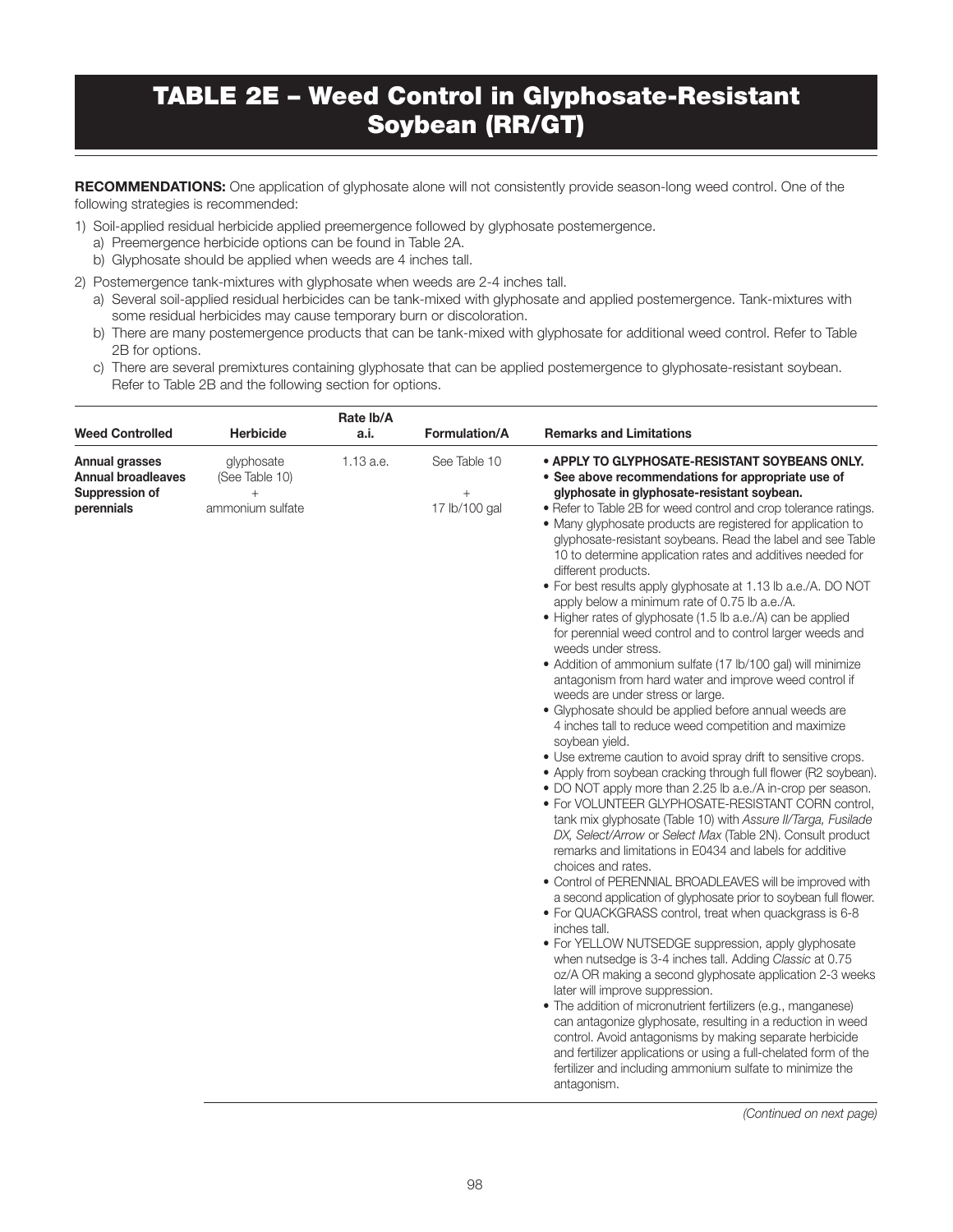| <b>Weed Controlled</b>                                               | <b>Herbicide</b>                                                                                     | Rate Ib/A<br>a.i. | <b>Formulation/A</b>                                     | <b>Remarks and Limitations</b>                                                                                                                                                                                                                                                                                                                                                                                                                                                                                                                                                                                                                                                                                                           |
|----------------------------------------------------------------------|------------------------------------------------------------------------------------------------------|-------------------|----------------------------------------------------------|------------------------------------------------------------------------------------------------------------------------------------------------------------------------------------------------------------------------------------------------------------------------------------------------------------------------------------------------------------------------------------------------------------------------------------------------------------------------------------------------------------------------------------------------------------------------------------------------------------------------------------------------------------------------------------------------------------------------------------------|
|                                                                      |                                                                                                      |                   |                                                          |                                                                                                                                                                                                                                                                                                                                                                                                                                                                                                                                                                                                                                                                                                                                          |
| (continued)                                                          |                                                                                                      |                   |                                                          |                                                                                                                                                                                                                                                                                                                                                                                                                                                                                                                                                                                                                                                                                                                                          |
| Annual grasses<br>Annual broadleaves<br>Suppression of<br>perennials | $q$ lyphosate +<br>imazethapyr<br>(Extreme)<br>$+$<br>surfactant<br>$^{+}$<br>ammonium sulfate       | 0.81              | 3 pt 2.17L<br>$^{+}$<br>0.25%<br>$^{+}$<br>17 lb/100 gal | • APPLY TO GLYPHOSATE-RESISTANT SOYBEANS ONLY.<br>• Refer to Table 2B for weed control and crop tolerance<br>ratings.<br>• Extreme is a premix of Pursuit + glyphosate. See Table 2C<br>for individual product rate equivalents for the premix.<br>• Apply to weeds up to 4 inches tall.<br>• Apply after the first trifoliate leaf of soybean has fully<br>expanded up to soybean bloom.<br>• Addition of ammonium sulfate will minimize antagonism from<br>hard water and improve weed control if weeds are under<br>stress or large.<br>• Use extreme caution to avoid spray drift to sensitive crops.<br>• Pursuit is very persistent and can limit rotational crops. Refer<br>to label and Table 12 for crop rotation restrictions. |
|                                                                      | glyphosate +<br>fomesafen<br>(Flexstar GT 3.5)<br>$^{+}$<br>surfactant<br>$^{+}$<br>ammonium sulfate | 1.23              | 3.5 pt 2.82L<br>$^{+}$<br>0.25%<br>$+$<br>17 lb/100 gal  | • APPLY TO GLYPHOSATE-RESISTANT SOYBEANS ONLY.<br>• Refer to Table 2B for weed control and crop tolerance<br>ratings.<br>• Flexstar GT is a premix of Flexstar and glyphosate. See<br>Table 2C for individual product rate equivalents for the<br>premix.<br>• DO NOT apply products containing fomesafen (Flexstar,<br>Flexstar GT 3.5, Prefix, Reflex, or Warrant Ultra) to the same<br>field in CONSECUTIVE years.<br>• Some cosmetic bronzing and leaf crinkling can occur after<br>application.<br>• Best if applied when weeds are 4 inches tall or less.<br>• Apply in 15 to 20 gal. water/A.<br>. DO NOT apply within 45 days of soybean harvest.<br>• Refer to label and Table 12 for additional crop rotation.                 |
|                                                                      | glyphosate +<br>s-metolachlor<br>(Sequence)<br>$^{+}$<br>ammonium sulfate                            | 1.64              | 2.5 pt 5.25L<br>$^{+}$<br>17 lb/100gal                   | • APPLY TO GLYPHOSATE-RESISTANT SOYBEANS ONLY.<br>• Refer to Table 2B for weed control and crop tolerance<br>ratings.<br>• Sequence is a premix of Dual Magnum + glyphosate. See<br>Table 2C for individual product rate equivalents for the<br>premix.<br>• Apply from soybean cracking through full flower (R2 soybean).<br>DO NOT apply within 75 days prior to harvest (PHI).<br>• Cosmetic leaf crinkling or necrotic spots may occur under<br>certain conditions.<br>• The maximum single use rate of Sequence preemergence or<br>postemergence is 4.5 pt/A. DO NOT apply more than 3.7 lb<br>ai/A of s-metolachlor or 9.8 pt/A of Sequence per year.<br>• Refer to label and Table 12 for crop rotation restrictions.             |
|                                                                      | acetochlor<br>(Warrant)<br>$^{+}$                                                                    | 1.125             | 3 pt 3CS<br>$+$                                          | • APPLY TO GLYPHOSATE-RESISTANT SOYBEAN WHEN<br>TANK-MIXED WITH GLYPHOSATE.<br>• Refer to Table 2B for weed control and crop tolerance                                                                                                                                                                                                                                                                                                                                                                                                                                                                                                                                                                                                   |
|                                                                      | glyphosate<br>$+$                                                                                    | 1.13 a.e.         | See Table 10<br>$+$                                      | ratings.                                                                                                                                                                                                                                                                                                                                                                                                                                                                                                                                                                                                                                                                                                                                 |
|                                                                      | ammonium sulfate                                                                                     |                   | 17 lb/100 gal                                            | • Apply from emergence up to R2 soybean.<br>• Warrant applied alone will not control emerged weeds, but<br>will provide residual control of annual grasses and some<br>small seeded weed species, e.g., pigweed and nightshade.<br>Therefore, it is recommended Warrant be applied with<br>postemergence weed control products (e.g., glyphosate).<br>• Tank-mixtures with glyphosate should be applied when<br>weeds are 2 to 4 inches tall.<br>• Cosmetic soybean leaf crinkling may occur under certain<br>conditions.<br>• DO NOT apply more than 4 qt/A of Warrant per season.<br>• Refer to label and Table 12 for crop rotation restrictions.                                                                                     |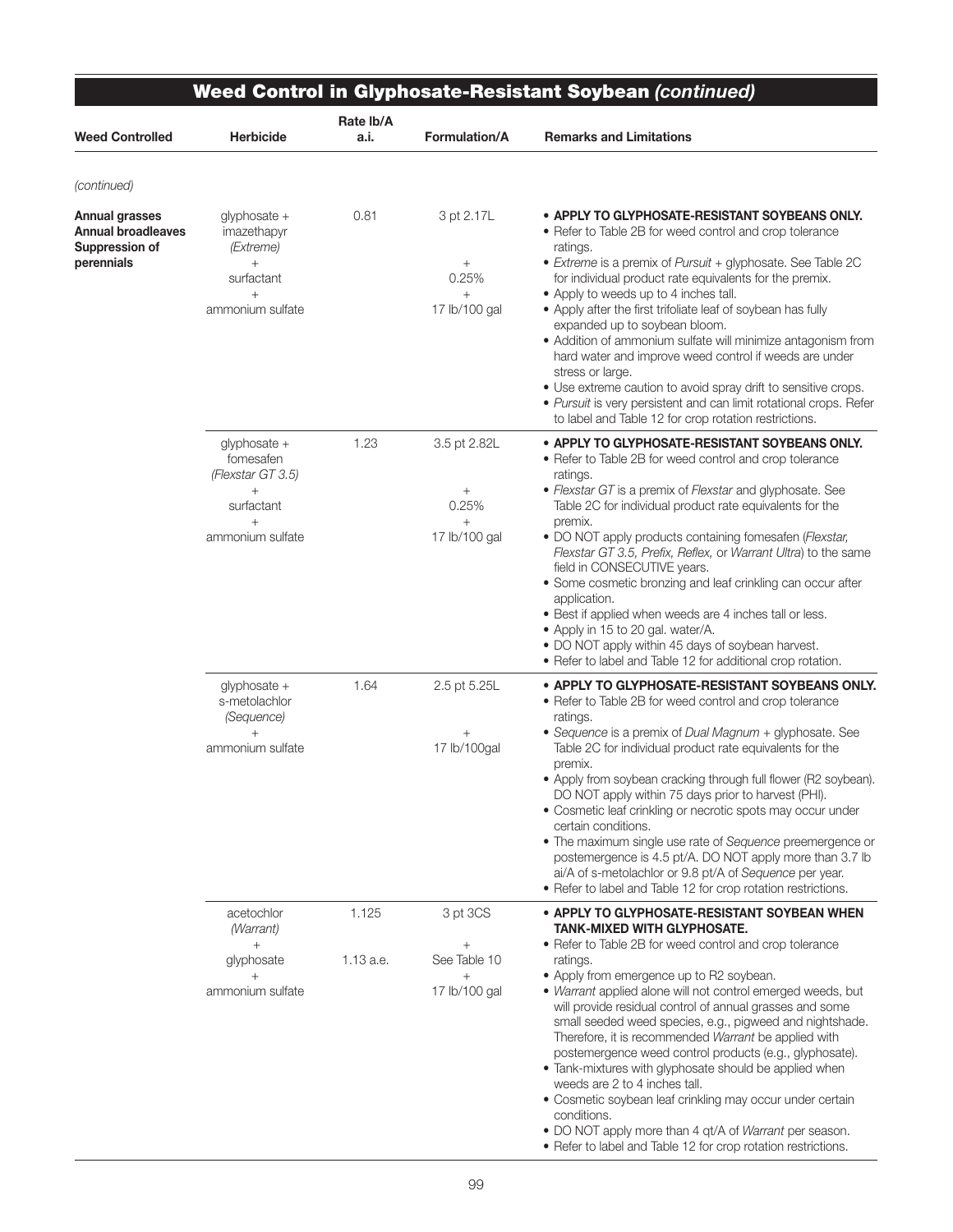## TABLE 2F – Weed Control in Glufosinate-Resistant (LibertyLink) Soybean

RECOMMENDATIONS: One application of *Liberty* (glufosinate) alone will not consistently provide season-long weed control. The following strategy is recommended:

- 1) Soil-applied residual herbicide applied preemergence followed by *Liberty* postemergence.
	- a) Preemergence herbicide options can be found in Table 2A.
	- b) *Liberty* should be applied when weeds are 2-3 inches tall.
	- c) Early canopy closure from planting narrow row soybean will help improve season-long weed control.
	- d) Several soil-applied residual herbicides can be tank-mixed with *Liberty* and applied postemergence. Tank-mixtures with some residual herbicides may cause some temporary burn or discoloration.
	- e) An additional application of *Liberty* can be applied if needed.

| <b>Weed Controlled</b>                             | <b>Herbicide</b>         | Rate Ib/A<br>a.i. | <b>Formulation/A</b>                                  | <b>Remarks and Limitations</b>                                                                                                                                                                                                                                                                                                                                                                 |
|----------------------------------------------------|--------------------------|-------------------|-------------------------------------------------------|------------------------------------------------------------------------------------------------------------------------------------------------------------------------------------------------------------------------------------------------------------------------------------------------------------------------------------------------------------------------------------------------|
| <b>Annual grasses</b><br><b>Annual broadleaves</b> | qlufosinate<br>(Liberty) | 0.58              | 32 oz 2.34L                                           | • APPLY TO GLUFOSINATE-RESISTANT (LIBERTYLINK)<br><b>SOYBEANS ONLY.</b>                                                                                                                                                                                                                                                                                                                        |
|                                                    | ammonium sulfate         |                   | $+$<br>8.5 lb/100 gal<br>specific labels.<br>ratings. | • See above recommendations for appropriate use of<br>Liberty in LibertyLink soybean.<br>• There are other glufosinate products (i.e., Cheetah, Interline,<br>Noventa) registered for use in LibertyLink soybean, consult<br>• Refer to Table 2B for weed control and crop tolerance                                                                                                           |
|                                                    |                          |                   |                                                       | • Refer to Table 2K for application rates and maximum broad-<br>leaf weed sizes.<br>• Always add ammonium sulfate (8.5-17 lb/100 gal). If<br>conditions are hot and humid, the ammonium sulfate rate<br>should be 8.5 lb/100 gal.<br>• Apply from soybean emergence up to but not including the<br>bloom stage (R1 soybean).<br>• Reduced weed control can occur if Liberty is applied 2 hours |
|                                                    |                          |                   |                                                       | before sunset or later.<br>• Liberty can be applied at rates ranging 32 – 43 oz/A de-<br>pending on weed species and size.<br>• If required, a second application of 32 – 43 oz/A of Liberty<br>can be applied up to a yearly maximum of 87 oz/A.<br>• Allow 70 days between Liberty application and soybean<br>harvest.                                                                       |
|                                                    |                          |                   |                                                       | • Use a minimum carrier volume of 15 gallons per acre.<br>• The use of drift control agents that reduce spray coverage<br>will result in reduced weed control from Liberty.<br>• Refer to label and Table 12 for crop rotation restrictions.                                                                                                                                                   |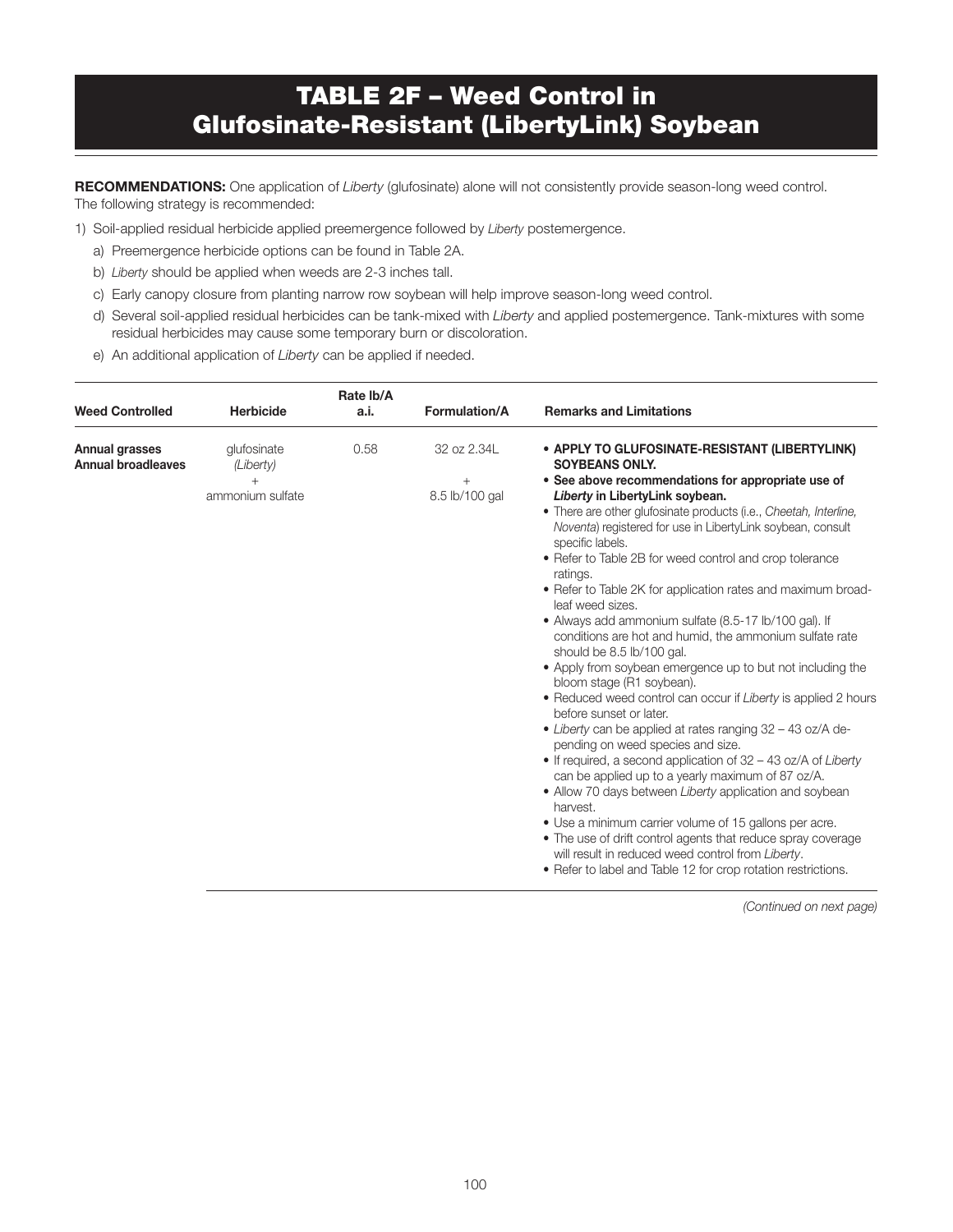| <b>Weed Controlled</b>                             | <b>Herbicide</b>                               | Rate Ib/A<br>a.i. | Formulation/A        | <b>Remarks and Limitations</b>                                                                                                                                                                                                                                                                                                                        |
|----------------------------------------------------|------------------------------------------------|-------------------|----------------------|-------------------------------------------------------------------------------------------------------------------------------------------------------------------------------------------------------------------------------------------------------------------------------------------------------------------------------------------------------|
| (continued)                                        |                                                |                   |                      |                                                                                                                                                                                                                                                                                                                                                       |
| <b>Annual grasses</b><br><b>Annual broadleaves</b> | $glu$ fosinate +<br>fomesafen<br>(Cheetah Max) | 0.75              | $1$ qt $3L$          | • APPLY TO LIBERTYLINK (glufosinate-resistant)<br><b>SOYBEANS ONLY.</b><br>• Refer to Table 2B for weed control and crop tolerance                                                                                                                                                                                                                    |
|                                                    | $+$<br>ammonium sulfate                        |                   | $+$<br>17 lb/100 gal | ratings.<br>• See Table 2C for individual product rate equivalents for the<br>premix.<br>• Always add ammonium sulfate (8.5-17 lb/100 gal). If<br>conditions are hot and humid, the ammonium sulfate rate                                                                                                                                             |
|                                                    |                                                |                   |                      | should be 8.5 lb/100 gal.<br>• No additional surfactant is needed with tank mixtures. Tank<br>mixtures with EC formulations can increase crop injury.<br>• Apply from soybean emergence up to but not including the<br>bloom stage (R1 soybean).                                                                                                      |
|                                                    |                                                |                   |                      | • Postemergence applications may cause temporary leaf<br>bronzing and crinkling.<br>• Refer to Table 2K for maximum weed sizes for Cheetah Max.<br>• DO NOT apply make more than one application of Cheetah<br>Max or apply more than 0.24 lb ai/A of fomesafen (from<br>any fomesafen containing product) to the same field in<br>CONSECUTIVE years. |
|                                                    |                                                |                   |                      | • Liberty or other glufosinate products can be applied as long<br>as no more than 87 oz/A of Liberty is applied per year.<br>• Allow 70 days between Cheetah Max application and soy-<br>bean harvest.<br>• Refer to Table 12 for crop rotation restrictions.                                                                                         |

⋾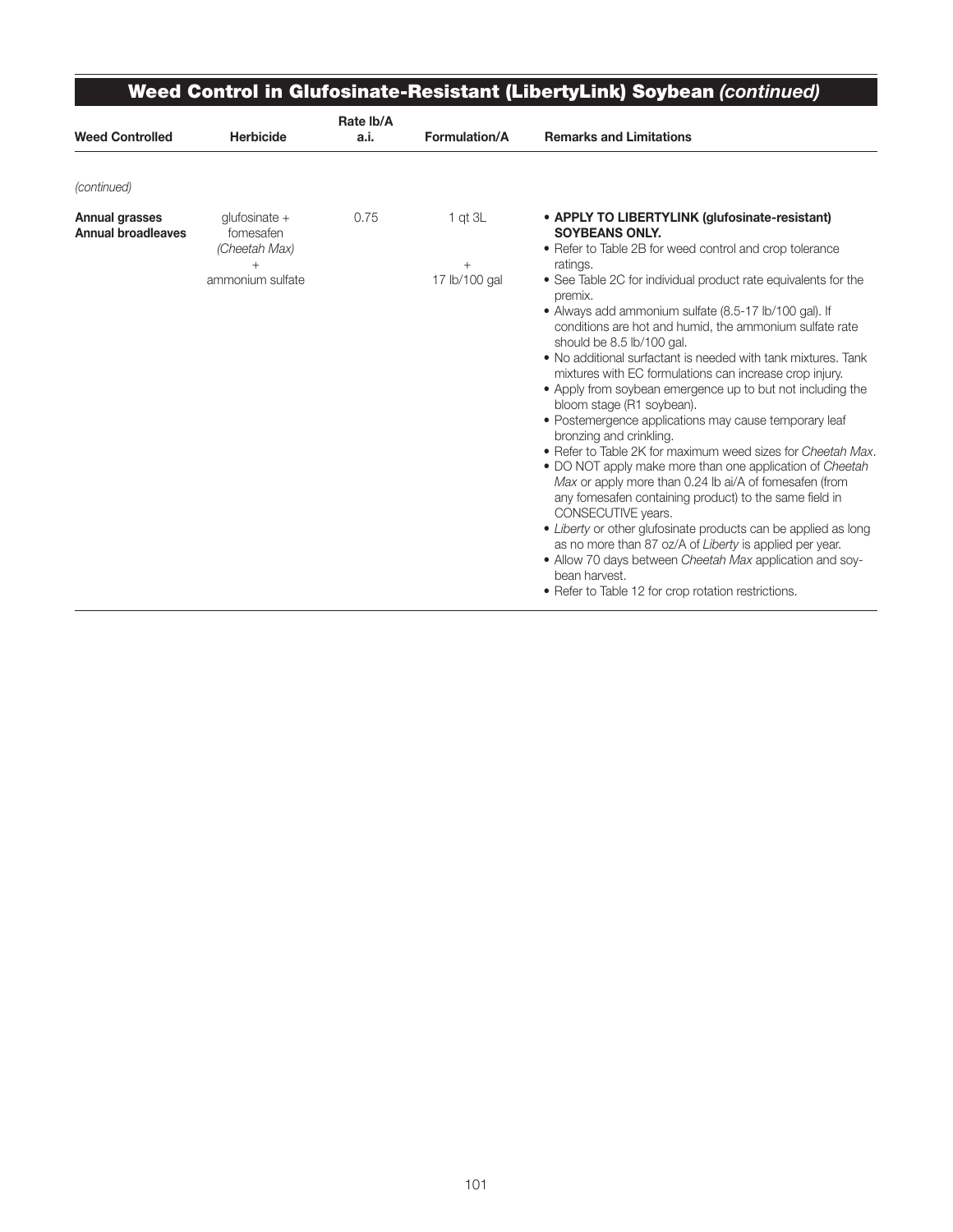## TABLE 2G – Weed Control in LibertyLink GT27 (Glufosinate and Glyphosate-Resistant) Soybean

RECOMMENDATIONS: One application of *Liberty* (glufosinate) or glyphosate alone will not consistently provide season-long weed control. The following strategy is recommended:

- 1) Soil-applied residual herbicide applied preemergence followed by *Liberty* (glufosinate) or glyphosate postemergence.
	- a) Preemergence herbicide options can be found in Table 2A.
	- b) If using *Liberty* (glufosinate) postemergence, apply when weeds are 2-3 inches tall.
	- c) If using glyphosate postemergence, apply when weeds are less than 4 inches tall. Glyphosate will not control glyphosate (Group 9)-resistant weeds.
	- d) Early canopy closure from planting soybean in narrow rows will help improve season-long weed control.
	- e) In addition, several soil-applied residual herbicides can be tank-mixed with either *Liberty* (glufosinate) or glyphosate and applied postemergence for extended residual control. Check the remarks and limitations of residual herbicides to determine which ones can be used postemergence. Tank-mixtures with some residual herbicides may cause temporary burn or discoloration.
	- f) An additional application of *Liberty* (glufosinate) or glyphosate can be applied if needed.

| <b>Weed Controlled</b>                                                      | <b>Herbicide</b>                                                                            | Rate Ib/A<br>a.i.       | <b>Formulation/A</b>                                                  | <b>Remarks and Limitations</b>                                                                                                                                                                                                                                                                                                                                                                                                                                                                                                                                                                                                                                                                                                                                                                                                                                                                                                                                                                                                                                               |
|-----------------------------------------------------------------------------|---------------------------------------------------------------------------------------------|-------------------------|-----------------------------------------------------------------------|------------------------------------------------------------------------------------------------------------------------------------------------------------------------------------------------------------------------------------------------------------------------------------------------------------------------------------------------------------------------------------------------------------------------------------------------------------------------------------------------------------------------------------------------------------------------------------------------------------------------------------------------------------------------------------------------------------------------------------------------------------------------------------------------------------------------------------------------------------------------------------------------------------------------------------------------------------------------------------------------------------------------------------------------------------------------------|
| Annual grasses<br><b>Annual broadleaves</b>                                 | glufosinate<br>(Liberty)                                                                    | 0.58                    | 32 oz 2.34L<br>$^{+}$                                                 | • LibertyLink GT27 soybean are resistant to both<br>glufosinate and glyphosate.<br>• Glufosinate and glyphosate products can be applied over-                                                                                                                                                                                                                                                                                                                                                                                                                                                                                                                                                                                                                                                                                                                                                                                                                                                                                                                                |
| Annual grasses<br><b>Annual broadleaves</b><br>Suppression of<br>perennials | ammonium sulfate<br><b>OR</b><br>glyphosate<br>(See Table 10)<br>$^{+}$<br>ammonium sulfate | <b>OR</b><br>$1.13$ a.e | 8.5 lb/100 gal<br><b>OR</b><br>See Table 10<br>$^{+}$<br>17 lb/100gal | the-top (postemergence) of LibertyLink soybean.<br>• There are several glufosinate and glyphosate products that<br>are registered for use in LibertyLink GT27 soybean,<br>consult specific labels.<br>• Refer to Table 2E for specific information and restrictions on<br>the use of postemergence applications of glyphosate.<br>• Refer to Table 2F for specific information and restrictions on<br>the use of postemergence applications of Liberty<br>(glufosinate).<br>. The use of Liberty (glufosinate) will control most glyphosate-<br>resistant weeds found in Michigan.<br>• Tank-mixtures of Liberty (glufosinate) and glyphosate have<br>provided mixed results. In some cases, these combinations<br>have resulted in slight antagonisms of certain weed species,<br>especially grasses and perennials. However, in the case of<br>controlling glyphosate-resistant species, in particular glypho-<br>sate-resistant Palmer amaranth and waterhemp, the addition<br>of glyphosate does not appear to antagonize glufosinate<br>effectiveness on these species. |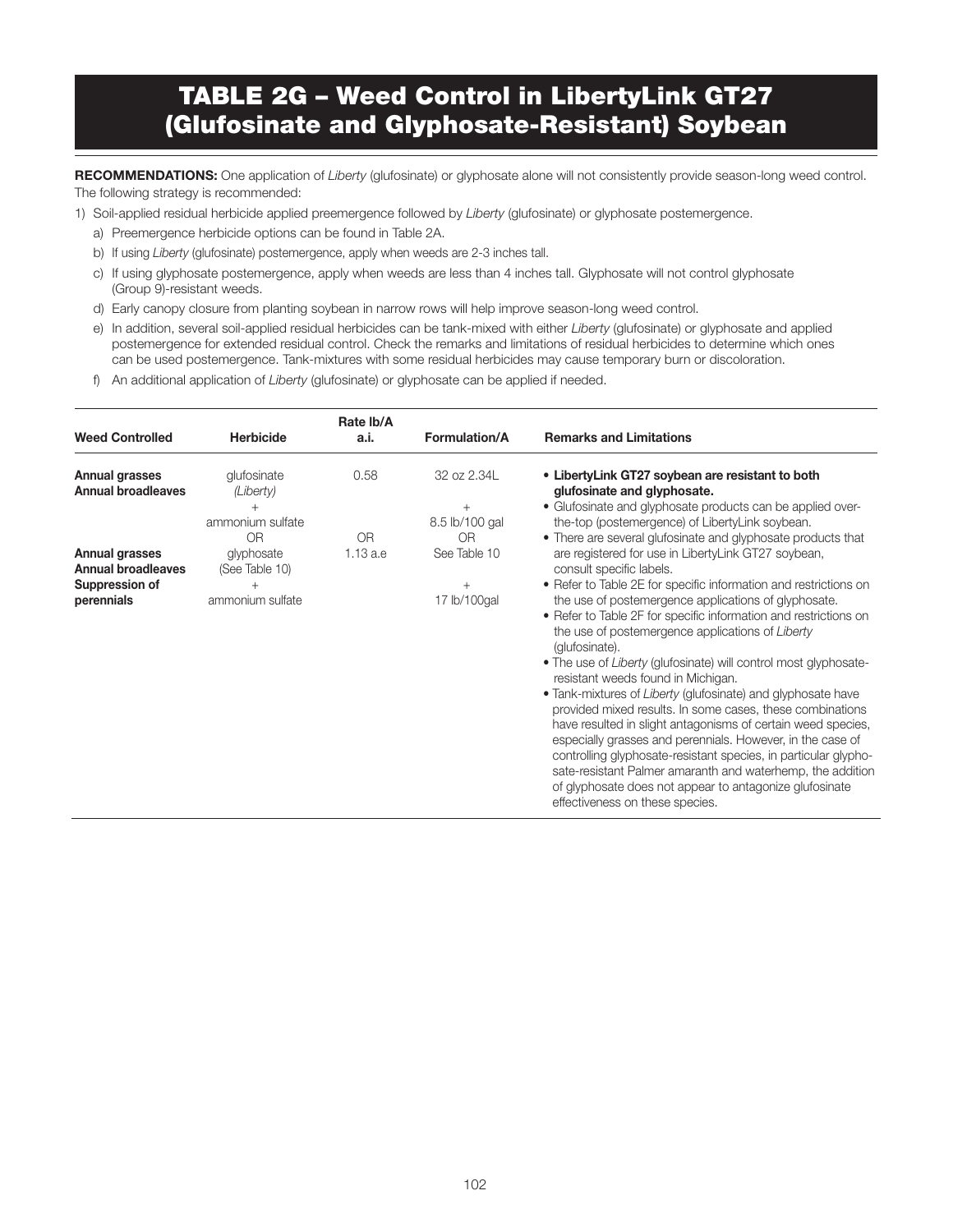# TABLE 2H – Weed Control in Enlist E3 (2,4-D Choline, Glufosinate, and Glyphosate-Resistant) Soybean

RECOMMENDATIONS: One application of *Enlist Duo* (2,4-D choline + glyphosate), glufosinate (i.e., *Liberty*) or glyphosate alone will not consistently provide season-long weed control. The following strategy is recommended:

- 1) Soil-applied residual herbicide applied preemergence followed by glufosinate (i.e., *Liberty*), glyphosate, *Enlist One* + glufosinate, *Enlist One* + glyphosate, or *Enlist Duo* postemergence. In no-till situations, *Enlist One* or *Enlist Duo* can be included in the burndown. Refer to Table 2Q for more information.
	- a) Preemergence herbicide options can be found in Table 2A.
	- b) If using glufosinate (i.e., *Liberty*) postemergence, refer to Table 2F for specific information and restrictions.
	- c) If using glyphosate postemergence, refer to Table 2E for specific information and restrictions. Remember, glyphosate will not control glyphosate (Group 9)-resistant weeds.
	- d) If using *Enlist One* or *Enlist Duo* postemergence, refer to specific information and restrictions below.
	- e) Early canopy closure from planting soybean in narrow rows will help improve season-long weed control.
	- f) In addition, several soil-applied residual herbicides can be tank-mixed with postemergence herbicide applications for extended residual control. Check the remarks and limitations of residual herbicides to determine which ones can be used postemergence. Tank-mixtures with some residual herbicides may cause temporary burn or discoloration.
	- g) An additional application of glufosinate (i.e., *Liberty*), glyphosate, *Enlist One*, or *Enlist Duo* can be applied if needed.

|                                        |                               | Rate Ib/A |               |                                                                                                                                                                                                                                                                                                                                                                                                                                                                                                                                                                                                                                                                                                                                                                                                                                                                                                                                                                                                                                                                                                                                                                                                                                                                                                                                                                                                                                                                                                                                                                                                                                                                                                                                                                                            |  |
|----------------------------------------|-------------------------------|-----------|---------------|--------------------------------------------------------------------------------------------------------------------------------------------------------------------------------------------------------------------------------------------------------------------------------------------------------------------------------------------------------------------------------------------------------------------------------------------------------------------------------------------------------------------------------------------------------------------------------------------------------------------------------------------------------------------------------------------------------------------------------------------------------------------------------------------------------------------------------------------------------------------------------------------------------------------------------------------------------------------------------------------------------------------------------------------------------------------------------------------------------------------------------------------------------------------------------------------------------------------------------------------------------------------------------------------------------------------------------------------------------------------------------------------------------------------------------------------------------------------------------------------------------------------------------------------------------------------------------------------------------------------------------------------------------------------------------------------------------------------------------------------------------------------------------------------|--|
| <b>Weed Controlled</b>                 | <b>Herbicide</b>              | a.i.      | Formulation/A | <b>Remarks and Limitations</b>                                                                                                                                                                                                                                                                                                                                                                                                                                                                                                                                                                                                                                                                                                                                                                                                                                                                                                                                                                                                                                                                                                                                                                                                                                                                                                                                                                                                                                                                                                                                                                                                                                                                                                                                                             |  |
| Annual and<br>perennial<br>broadleaves | 2,4-D choline<br>(Enlist One) | 0.95      | 2 pt 3.8L     | • APPLY TO ENLIST E3 (2,4-D-resistant) SOYBEANS ONLY.<br>• Enlist E3 soybean are resistant to 2,4-D choline, glufosinate,<br>and glyphosate.<br>• The 2,4-D choline formulation in <i>Enlist One</i> is the only<br>registered 2,4-D formulation for use in Enlist E3 soybeans.<br>• Can be applied <b>preplant</b> , <b>preemergence</b> , or<br><b>postemergence</b> (no later than R2 soybean).<br>• Apply 1.5 to 2 pt/A of Enlist One. Use the higher rate to<br>control less susceptible species, weeds 6 inches tall or<br>larger, and perennials.<br>• Refer to Table 2B for postemergence weed control and crop<br>tolerance ratings.<br>• Refer to Table 2Q for information on preplant and<br>preemergence burndown uses in no-till Enlist E3 soybean.<br>• DO NOT apply more than one preemergence and no more<br>than two postemergence applications of Enlist One per<br>season.<br>• DO NOT exceed 2 pt/A of <i>Enlist One</i> per application or 6<br>pt/A per season.<br>• DO NOT mix with any other herbicide or additive without<br>first consulting <b>EnlistTankmix.com</b> within 7 days prior to<br>application for the approved list of tank mix partners.<br>• Several broadleaf plants including non-Enlist soybean are<br>extremely susceptible to 2,4-D.<br>• CAUTION should be taken to avoid spray system<br>contamination, vapor and/or spray particle drift.<br>• Specific guidelines for use are <b>required</b> when applying<br>Enlist One to Enlist E3 soybeans. Information on application<br>guidelines and stewardship to reduce potential off-target<br>movement of Enlist One can be found in the following<br>section, "Guidelines and Precautions for 2,4-D Use in<br>Enlist E3 Soybean".<br>• Refer to Table 12 for crop rotation restrictions. |  |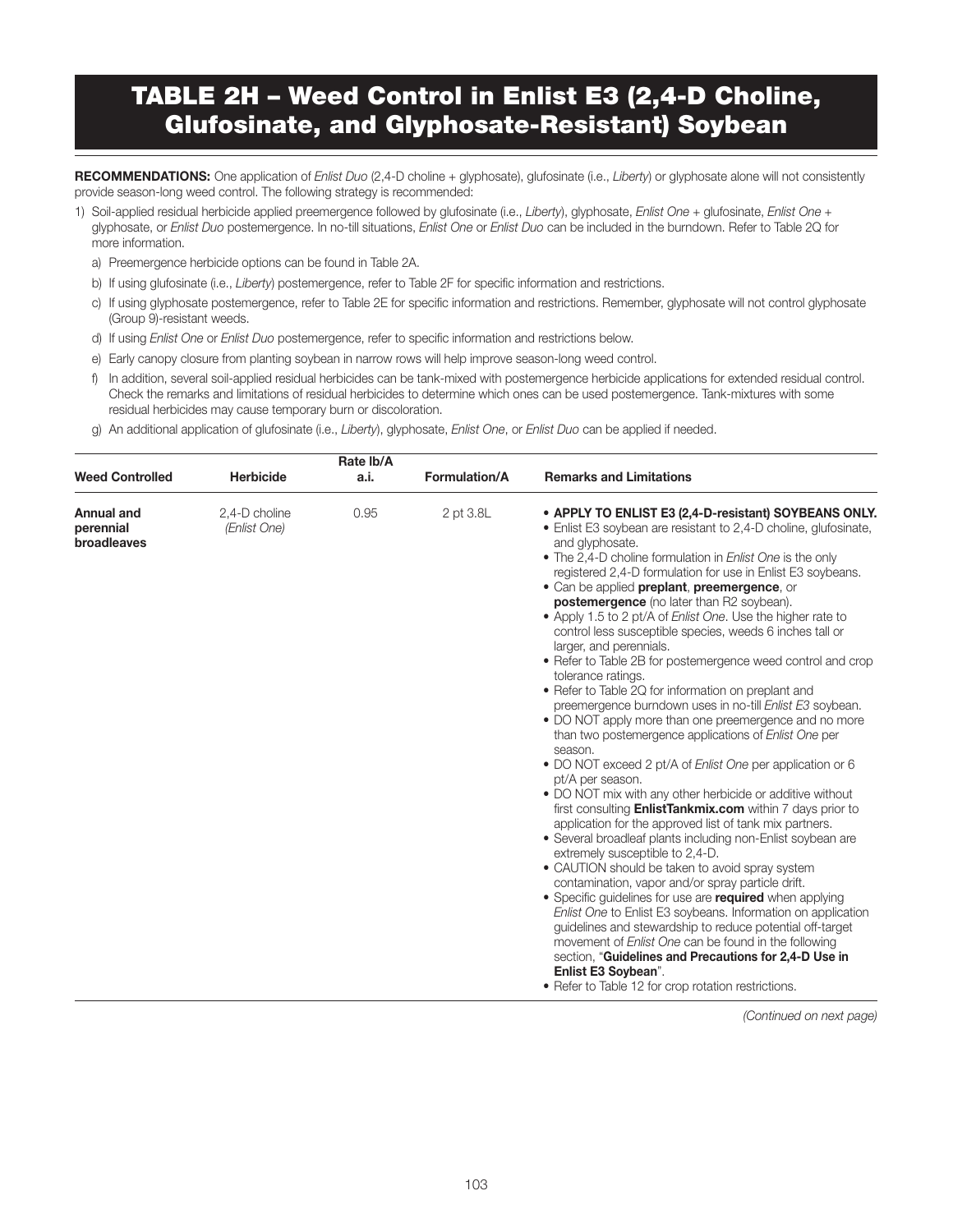|                                                                  |                                             | Rate Ib/A |               |                                                                                                                                                                                                                                                                                                                                                                                                                                                                                                                                                                                                                                                                                                                                                                                                                                                                                                                                                                                                                                                                                                                                                                                                                                                                                                                                                                                                                                                                                                                                 |
|------------------------------------------------------------------|---------------------------------------------|-----------|---------------|---------------------------------------------------------------------------------------------------------------------------------------------------------------------------------------------------------------------------------------------------------------------------------------------------------------------------------------------------------------------------------------------------------------------------------------------------------------------------------------------------------------------------------------------------------------------------------------------------------------------------------------------------------------------------------------------------------------------------------------------------------------------------------------------------------------------------------------------------------------------------------------------------------------------------------------------------------------------------------------------------------------------------------------------------------------------------------------------------------------------------------------------------------------------------------------------------------------------------------------------------------------------------------------------------------------------------------------------------------------------------------------------------------------------------------------------------------------------------------------------------------------------------------|
| <b>Weed Controlled</b>                                           | <b>Herbicide</b>                            | a.i.      | Formulation/A | <b>Remarks and Limitations</b>                                                                                                                                                                                                                                                                                                                                                                                                                                                                                                                                                                                                                                                                                                                                                                                                                                                                                                                                                                                                                                                                                                                                                                                                                                                                                                                                                                                                                                                                                                  |
| Annual grasses<br><b>Annual broadleaves</b><br><b>Perennials</b> | 2,4-D choline<br>glyphosate<br>(Enlist Duo) | 1.98      | 4.75 pt 3.33L | • APPLY TO ENLIST E3 (2,4-D-resistant) SOYBEANS ONLY.<br>• See Table 2C for individual product rate equivalents for the<br>premix.<br>• Can be applied preplant, preemergence, or<br><b>postemergence</b> (no later than R2 soybean).<br>• Apply 3.5 to 4.75 pt/A of Enlist Duo. Use the higher rate<br>to control less susceptible species, weeds 6 inches tall or<br>larger, and perennials.<br>• Refer to Table 2B for postemergence weed control and crop<br>tolerance ratings.<br>• Refer to Table 2Q for information on preplant and<br>preemergence burndown uses in no-till Enlist E3 soybean.<br>• DO NOT apply more than one preemergence and no more<br>than two postemergence applications of Enlist Duo per<br>season.<br>• DO NOT exceed 4.75 pt/A of <i>Enlist Duo</i> per application or<br>14.25 pt/A per season.<br>• DO NOT mix with any other herbicide or additive without<br>first consulting <b>EnlistTankmix.com</b> within 7 days prior to<br>application for the approved list of tank mix partners.<br>• Several broadleaf plants including non-Enlist soybean are<br>extremely susceptible to 2,4-D.<br>• Specific quidelines for use are <b>required</b> when applying<br>Enlist Duo to Enlist E3 soybeans. Information on application<br>guidelines and stewardship to reduce potential off-target<br>movement of Enlist Duo can be found in the following<br>section, "Guidelines and Precautions for 2,4-D Use in<br>Enlist E3 Soybean".<br>• Refer to Table 12 for crop rotation restrictions. |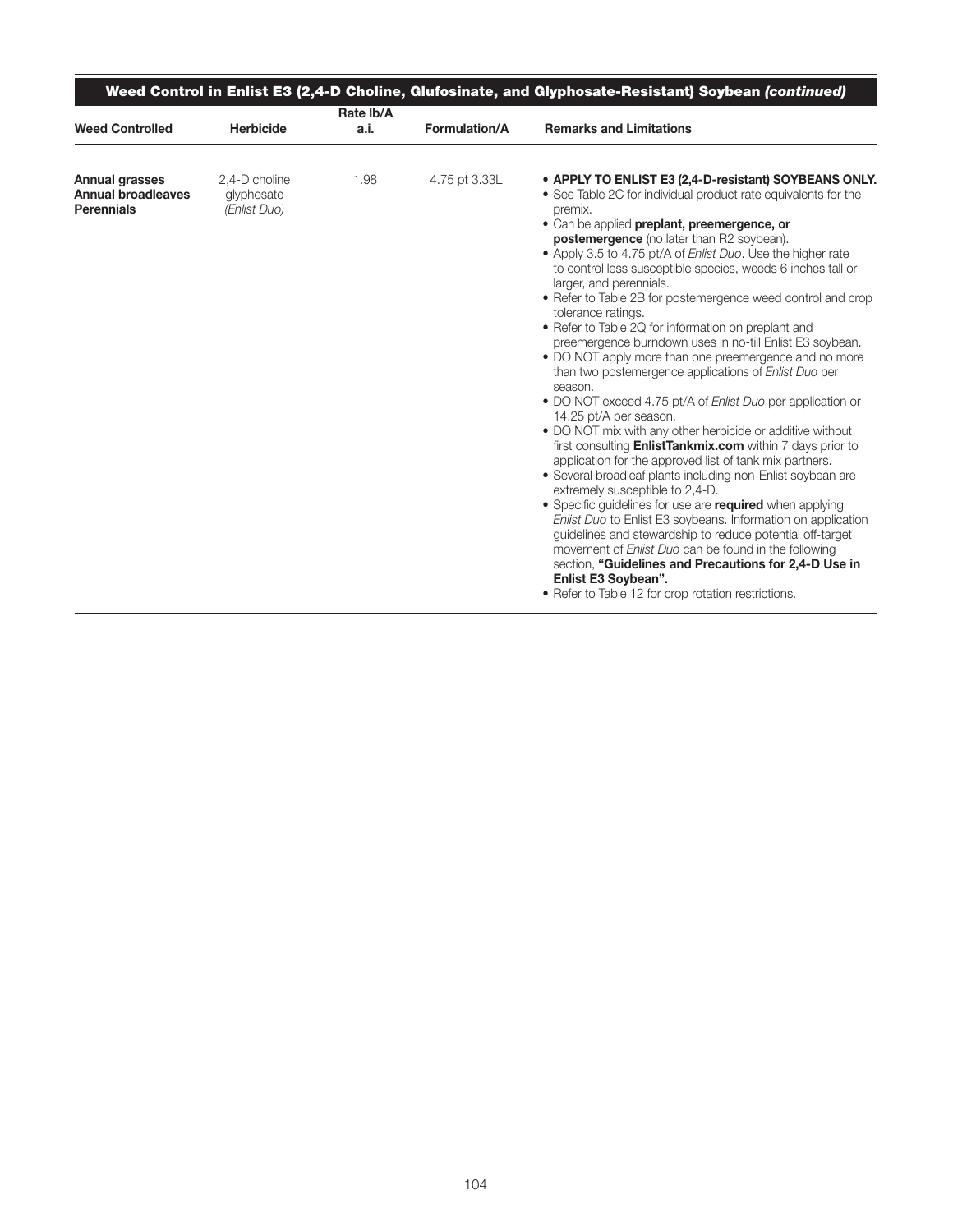Guidelines and Precautions for 2,4-D Use in Enlist E3 Soybean

The Enlist system in soybean was developed as a tool to help manage herbicide-resistant weeds. This system enables growers to apply registered 2,4-D choline formulations to soybean designated as Enlist E3. In addition to 2,4-D resistance, these soybeans are also resistant to glufosinate (i.e., *Liberty*) and glyphosate. Making this the first soybean technology where three different herbicide active ingredients that could not previously be used together in soybean, now an option. The 2,4-D resistance in Enlist E3 soybeans also allows farmers to apply registered 2,4-D choline products in burndown herbicide applications right up to and after planting of Enlist E3 soybean without a plant-back window. The glufosinate resistance in the Enlist E3 soybean also provides an additional herbicide site of action that growers can use to manage glyphosate- and multiple-resistant weed species. The use of both 2,4-D and glufosinate together provides the use of multiple herbicide sites of action to help manage glyphosate and multiple-resistant weeds in Michigan, including horseweed (marestail), Palmer amaranth, and waterhemp. However, as with any herbicide system it is important to keep in mind that every application of either glufosinate or 2,4-D increases the selection for herbicide resistance. If a grower decides to use this technology it will be important to use an integrated approach to control problematic and resistant weeds. An overreliance on any one of these herbicides will lead to the development of additional herbicide resistances.

There are several plant species across the landscape that are susceptible to 2,4-D. Off-target movement of 2,4-D to susceptible plants can be a concern with postemergence 2,4-D use. The recent development of the lower volatility 2,4-D choline formulation registered for use in Enlist E3 soybean greatly reduces this risk. However, to help ensure that susceptible species are not damaged by 2,4-D exposure, there are several label guidelines that need to be followed. Below is a synopsis of some of the label guidelines and restrictions that must be followed if a grower decides to use 2,4-D choline in Enlist E3 soybean. Remember it is the responsibility of the applicator to protect sensitive areas and susceptible crops from 2,4-D injury.

#### Label Guidelines and Restrictions:

- 1. Use only approved 2,4-D products. Currently, *Enlist*  **One** and **Enlist Duo** (2,4-D choline + glyphosate) are the only 2,4-D products registered for preplant, preemergence, or postemergence use in Enlist E3 soybean. Use of other 2,4-D formulations is a violation of state and federal law.
- **2.** Wind direction. There is a strict requirement on the approved *Enlist One* and *Enlist Duo* labels that states that 2,4-D should not be applied if the wind is blowing towards adjacent commercially grown tomatoes and other fruiting vegetables (EPA crop group 8), cucurbits (EPA crop group 9), and grapes. In fact, there are certain townships

in Michigan's grape growing region that restrict 2,4-D use, due to grape sensitivity. Also **DO NOT** apply where spray drift may occur to food, forage, or other plantings that might be damaged or rendered unfit for sale, use or consumption. Additionally, there are sensitive crop registries, such as **DriftWatch.org**, that applicators may consult.

- **3. Buffer requirements.** Downwind buffers are required when making applications near sensitive areas. Applicators must maintain a 30 foot downwind buffer from any area, except roads, planted agricultural fields that don't include susceptible plants, fields that have been prepared for planting, and areas covered by a footprint of a building. Downwind buffers must be maintained until the wind is blowing away from the sensitive area.
- 4. Wind speed. The label states do not apply when wind speeds are greater than 15 mph, ideally applications would be made when the wind speed is below 10 mph.
- **5. Temperature inversions.** The labels clearly states DO NOT apply during a temperature inversion. Under a temperature inversion the atmosphere is very stable and vertical air mixing is restricted. Herbicide particles can be trapped in the stable air and then move unpredictably when wind movement finally occurs. Temperature inversions occur when the air temperature at the earth's surface begins to cool and warmer air is trapped above it. Temperature inversions often begin at sunset and continue into morning. Ground fog is often a good indicator of a temperature inversion, however fog is not always present during an inversion. New phone apps, such as Pocket Spray Smart, can be used to determine if a temperature inversion exists.
- **6. Rain free interval.** Additional label restrictions include: DO NOT apply *Enlist One* and *Enlist Duo* when rain is expected within 24 hours of application. This also includes the use of irrigation within 24 hours after application. This restriction is to help prevent the movement of 2,4-D in runoff water after heavy rainfall events.
- 7. Tank-mixtures and spray additives. Only approved spray additives and herbicides can be tank mixed with *Enlist One* and *Enlist Duo*. The list of these approved products are found at **EnlistTankmix.com**. This website is part of the label and should be read within 7 days prior to making the application. Tank mixing any products not listed on the website is a direct violation of the label.

 Mixing compatibility issues have occurred when *Enlist One*  or *Enlist Duo* have been tank mixed with the potassium salt of glyphosate (i.e., *Roundup PowerMAX 3*). These issues have occurred when both products have been poured into sprayer inductor tanks or have been mixed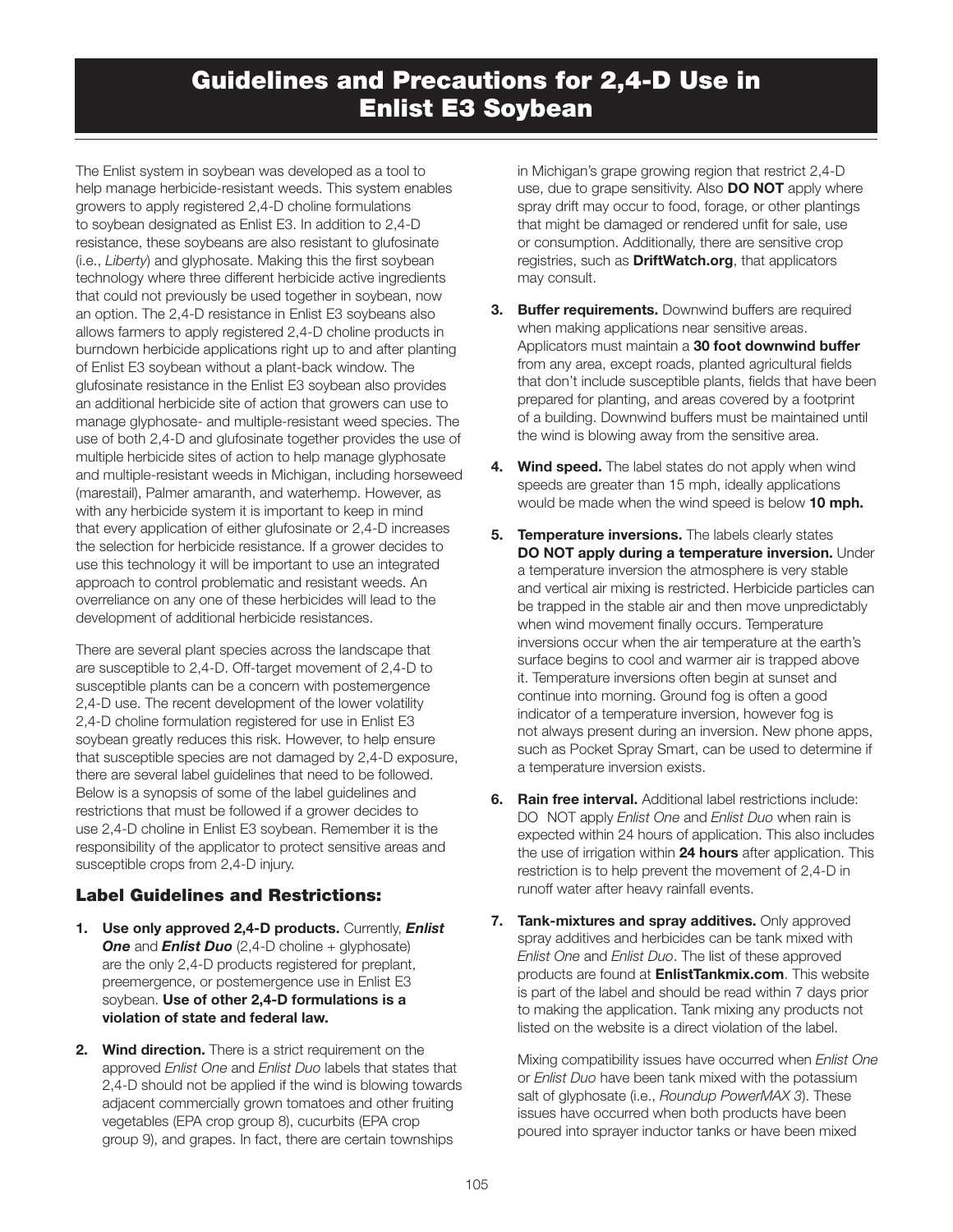with low volumes of water. To overcome these mixing issues higher volumes of water (15 GPA) should be used to get the products into solution.

#### 8. Sprayer application requirements.

- Nozzles: Nozzle section is based on reducing off-target movement by lowering the amount of fines from the spray droplet spectrum. Only approved nozzles can be used. Consult the *Enlist One* and *Enlist Duo* labels for approved nozzles and spray pressures.
- Spray volume. Applications should be made at a minimum of 10-15 GPA (gallons of spray solution per acre).
- Boom height. There is no requirement for boom height. However, it is important to use the minimum boom height suggested by the manufacturer to reduce the potential for off-target movement. Research has shown by simply reducing the boom height from 48 to

24 inches the travel distance of drift particles can be reduced by 50%. Slower travel speeds will also help keep the boom level at this lower height.

#### Additional Recommendations:

Follow label recommendations. While the above is a synopsis of the label restrictions and guidelines, applicators of these products must read the label and check the respective label websites prior to making *Enlist One* and *Enlist Duo* applications. Violations of any of these restrictions increases the chances for off-target movement and damage to susceptible species. Not following the label is a direct violation of state and federal law. Remember it is the responsibility of the applicator to protect sensitive areas and crops from offtarget movement.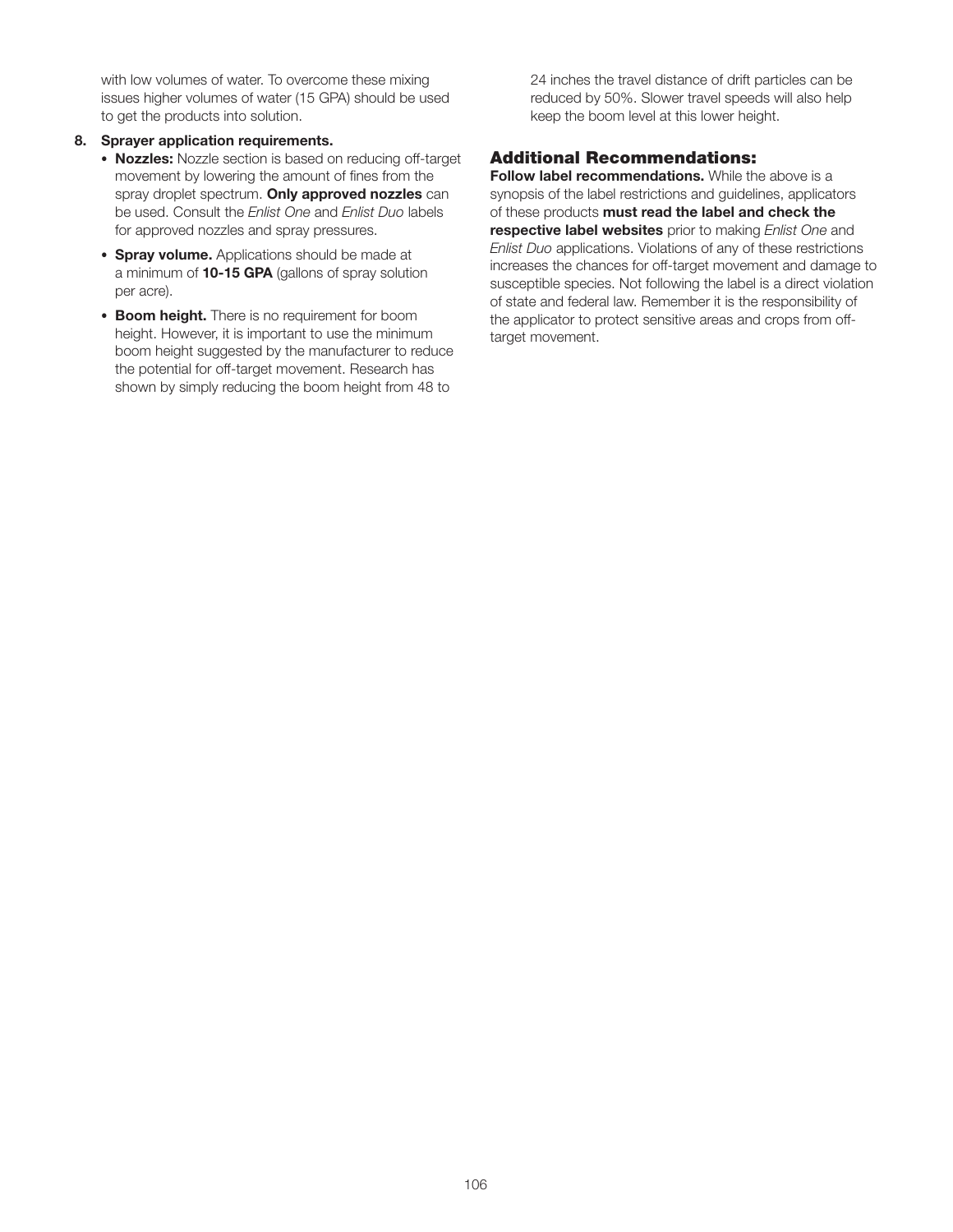# TABLE 2I – Weed Control in Roundup Ready 2 Xtend (Dicamba and Glyphosate-Resistant) and XtendFlex (Dicamba, Glufosinate, and Glyphosate-Resistant) Soybean

ROUNDUP READY 2 XTEND RECOMMENDATIONS: Roundup Ready 2 Xtend soybean varieties can withstand both preemergence and postemergence applications of registered dicamba products and glyphosate. With that being said, one application of a registered dicamba product (*XtendiMax* or *Engenia*), a dicamba premixture (*Tavium* = dicamba + *Dual Magnum*) or glyphosate alone will not consistently provide season-long weed control. When planting Roundup Ready 2 Xtend soybean the following strategy is recommended:

- 1) Soil-applied residual herbicide applied preemergence followed by a registered dicamba product + glyphosate, glyphosate tank-mixed with herbicides that are normally tolerant to soybean, or glyphosate alone applied postemergence. In no-till situations, *XtendiMax, Engenia,* or *Tavium* can be included in the burndown. Refer to Table 2P for more information.
	- a) Preemergence herbicide options can be found in Table 2A.
	- b) If using glyphosate postemergence, refer to Table 2E for specific information and restrictions. Remember, glyphosate will not control glyphosate (Group 9)-resistant weeds.
	- c) If using *XtendiMax, Engenia*, or *Tavium* postemergence, refer to specific information and restrictions below and on the following factsheet, "*Guidelines and Precautions for Dicamba Use in Roundup Ready 2 Xtend and XtendFlex Soybean*".
	- d) Early canopy closure from planting soybean in narrow rows will help improve season-long weed control.
	- e) In addition, several soil-applied residual herbicides can be tank-mixed with postemergence herbicide applications for extended residual control. Check the remarks and limitations of residual herbicides to determine which ones can be used postemergence. Tank-mixtures with some residual herbicides may cause temporary burn or discoloration.

XTENDFLEX RECOMMENDATIONS: In addition to dicamba and glyphosate resistance, *XtendFlex* soybean are resistant to glufosinate (i.e., *Liberty*). Similar to other herbicide-resistant soybean varieties, one application of a postemergence herbicide will not provide consistent season-long weed control. For improved, more consistent weed control the following strategy is recommended:

- 1) Soil-applied residual herbicide applied preemergence followed by glufosinate (i.e., *Liberty*), glyphosate, a registered dicamba product + glyphosate, or other labeled tank-mixtures applied postemergence. In no-till situations, *XtendiMax*, *Engenia*, or *Tavium* can be included in the burndown. Refer to Table 2P for more information.
	- a) Preemergence herbicide options can be found in Table 2A.
	- b) If using glufosinate (i.e., *Liberty*) postemergence, refer to Table 2F for specific information and restrictions.
	- c) If using glyphosate postemergence, refer to Table 2E for specific information and restrictions. Remember, glyphosate will not control glyphosate (Group 9)-resistant weeds.
	- d) If using *XtendiMax, Engenia,* or *Tavium* postemergence, refer to specific information and restrictions below.
	- e) Early canopy closure from planting soybean in narrow rows will help improve season-long weed control.
	- f) In addition, several soil-applied residual herbicides can be tank-mixed with postemergence herbicide applications for extended residual control. Check the remarks and limitations of residual herbicides to determine which ones can be used postemergence. Tank-mixtures with some residual herbicides may cause temporary burn or discoloration.
	- g) An additional application of glufosinate (i.e., *Liberty*), or glyphosate can be applied if needed.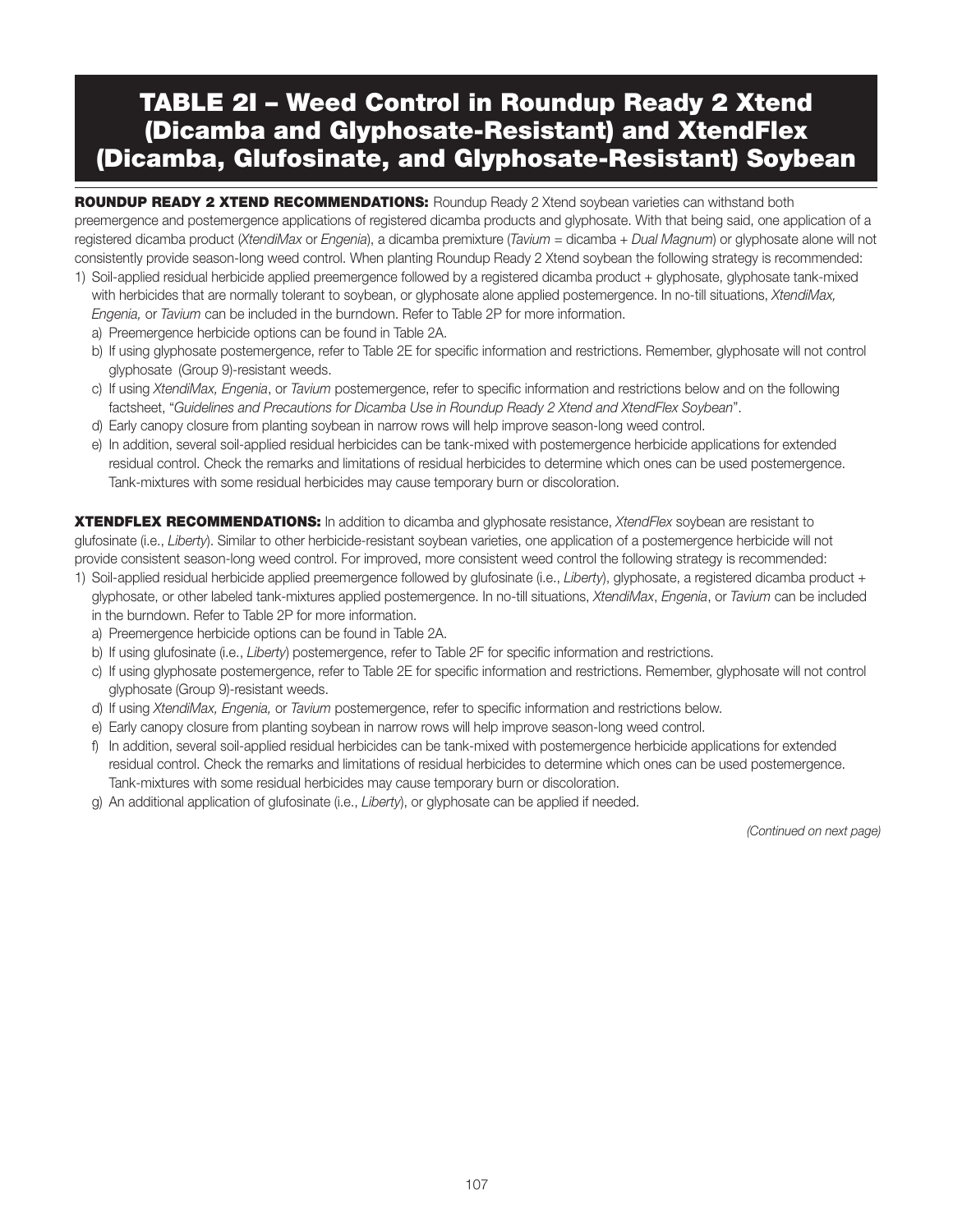| <b>Weed Controlled</b>                 | <b>Herbicide</b>                          | Rate Ib/A<br>a.i. | Formulation/A                         | <b>Remarks and Limitations</b>                                                                                                                                                                                                                                                                                                                                                                                                                                                                                                                                                                                                                                                                                                                                                                                                                                                                                                                                                                                                                                                                                                                                                                                                                                                                                                                                                                                                                                                                                                                                                                                                                                                                                                                                                                                                                                                                                                                                                                                                                                                                                                                                                                                                                                                                                                                                                                                                                         |
|----------------------------------------|-------------------------------------------|-------------------|---------------------------------------|--------------------------------------------------------------------------------------------------------------------------------------------------------------------------------------------------------------------------------------------------------------------------------------------------------------------------------------------------------------------------------------------------------------------------------------------------------------------------------------------------------------------------------------------------------------------------------------------------------------------------------------------------------------------------------------------------------------------------------------------------------------------------------------------------------------------------------------------------------------------------------------------------------------------------------------------------------------------------------------------------------------------------------------------------------------------------------------------------------------------------------------------------------------------------------------------------------------------------------------------------------------------------------------------------------------------------------------------------------------------------------------------------------------------------------------------------------------------------------------------------------------------------------------------------------------------------------------------------------------------------------------------------------------------------------------------------------------------------------------------------------------------------------------------------------------------------------------------------------------------------------------------------------------------------------------------------------------------------------------------------------------------------------------------------------------------------------------------------------------------------------------------------------------------------------------------------------------------------------------------------------------------------------------------------------------------------------------------------------------------------------------------------------------------------------------------------------|
| Annual and<br>perennial<br>broadleaves | dicamba<br>(Engenia)<br>0R<br>(XtendiMax) | $0.5$ a.e.        | 12.8 oz 5L<br><b>OR</b><br>22 oz 2.9L | • APPLY TO ROUNDUP READY 2 XTEND OR<br><b>XTENDFLEX SOYBEAN ONLY.</b><br>• Roundup Ready 2 Xtend soybean are resistant to<br>glyphosate and dicamba. XtendFlex are resistant to<br>glyphosate, glufosinate, and dicamba.<br>• Engenia and XtendiMax are the only dicamba formulations<br>that are registered for use in Roundup Ready Xtend or<br>XtendFlex soybeans and are Restricted Use Pesticides.<br>• Can be applied preplant, preemergence, or post-<br><b>emergence</b> up to and including June 30. XtendiMax<br>applications occurring after R1 are prohibited.<br>• Apply to broadleaf weeds that are less than 4-inches in size.<br>• A short period of residual activity on certain small-seeded<br>broadleaf weeds is possible. However, this is dependent on<br>weather conditions.<br>• Refer to Table 2B for postemergence weed control and crop<br>tolerance ratings.<br>• Refer to Table 2Q for information on preplant and<br>preemergence burndown uses in no-till Roundup Ready 2<br>Xtend and XtendFlex soybean.<br>· Engenia: DO NOT apply more than a total of 25.6 oz/A<br>postemergence, and a total of 51.2 oz/A for all applications.<br>• XtendiMax: DO NOT apply more than 22 oz/A in a single<br>application, or more than a total of 44 oz/A preemergence or<br>postemergence for a total of 88 oz/A for all applications.<br>• DO NOT mix any other herbicides or additives with any of<br>these dicamba products unless they are approved on the<br>following websites:<br>engeniatankmix.com<br>xtendimaxapplicationrequirements.com<br>• The inclusion of a volatility reduction agent (VRA)/buffering<br>agent (pH modifier) and a drift reduction agent (DRA)<br>are required unless otherwise indicated, see application<br>requirement websites.<br>• Several broadleaf plants including non-Xtend soybean are<br>extremely susceptible to dicamba.<br>• CAUTION should be taken to avoid spray system<br>contamination, vapor and/or spray particle drift.<br>• Specific guidelines for use are required when applying<br>dicamba to Roundup Ready 2 Xtend or XtendFlex soybeans.<br>Information on application guidelines and stewardship to<br>reduce potential off-target movement of these products<br>can be found in the following section, "Guidelines and<br>Precautions for Dicamba Use in Roundup Ready 2<br>Xtend and XtendFlex Soybean".<br>• Refer to Table 12 for crop rotation restrictions. |

and the state of

г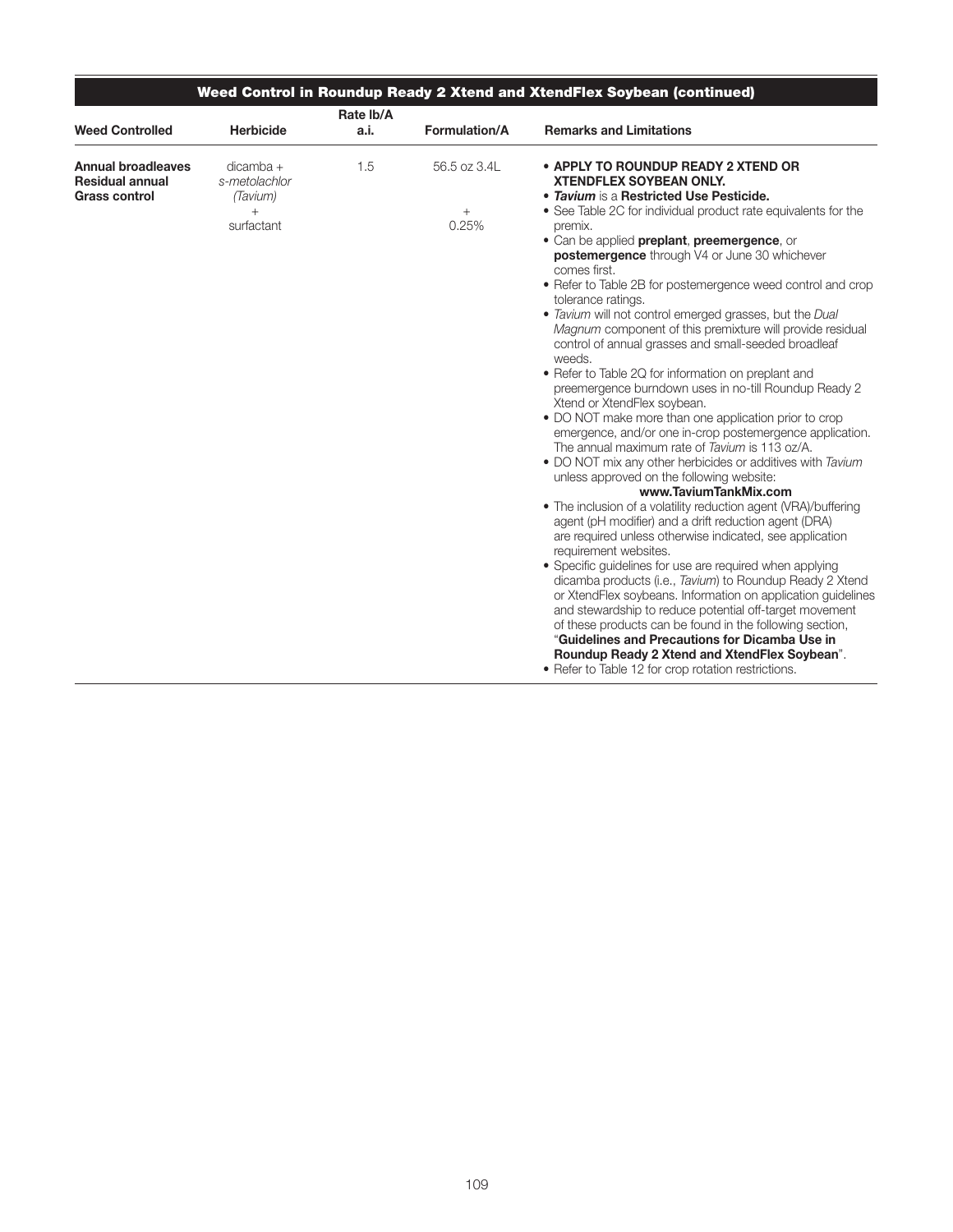## Guidelines and Precautions for Dicamba Use in Roundup Ready 2 Xtend and XtendFlex Soybean

The Roundup Ready 2 Xtend system in soybean was developed as a tool to help manage herbicide-resistant weeds. This system enabled growers to apply registered dicamba formulations to soybean designated as Roundup Ready 2 Xtend. In addition to dicamba resistance these soybeans are also resistant to glyphosate. As glyphosateand multiple-resistant weeds increase in Michigan, growers have the option to use the Roundup Ready 2 Xtend system to manage these resistant weeds. In 2021, the second generation of dicamba-resistant soybean, XtendFlex soybean, was made available. XtendFlex soybean are not only resistant to registered dicamba formulations and glyphosate, but they are also resistant to glufosinate (i.e.*, Liberty*). Regardless of what herbicide is applied, it is important to keep in mind that every application increases the selection for herbicide-resistance. If a grower decides to use either one of these technologies, it will be important to use integrated approaches to control problematic and resistant weeds. An overreliance on any single herbicide site of action will lead to the development of new herbicide-resistant weeds.

Only lower volatility dicamba formulations are registered for used in Roundup Ready 2 Xtend and XtendFlex soybean. The labels of these products are very detailed on how to protect sensitive/susceptible species and crops from offtarget dicamba movement. However, in areas with high use of dicamba in the first five years of the Xtend system there have been complaints of off-target movement that injured susceptible species in the United States. Some of these instances occurred because applicators took some of the label restrictions too lightly and did not follow the label when making applications. Some of these violations included not using the correct nozzles, spraying in too high of winds or during temperature inversions, not following the buffer requirements or tank mixture restrictions, and spraying when the wind was blowing toward susceptible crops. Improper sprayer and tank cleanout also lead to damage of susceptible crops. Other instances included dicamba movement in runoff waters following heavy rains and, in some instances, off-target movement could not easily be explained, leading some to believe dicamba volatility was occurring.

After cancellations in June 2020 of dicamba products registered for use in Xtend soybean, the EPA granted new 5-year registrations on October 27, 2020. These registrations were accompanied by several label changes and clarifications to address potential off-target injury to sensitive surrounding crops and plants.

Below is a synopsis of significant guidelines including new label changes that must be followed if a grower decides to use dicamba in Roundup Ready 2 Xtend or XtendFlex soybean. Remember it is the responsibility of the applicator to protect sensitive areas and susceptible crops from dicamba injury.

#### Label Guidelines and Restrictions:

- 1. Use only approved dicamba products. Currently, *Engenia, Tavium,* and *XtendiMa*x are the only dicamba products registered for preplant, preemergence, or postemergence use in Roundup Ready 2 Xtend or XtendFlex soybean. Use of other dicamba formulations is a violation of state and federal law.
- 2. The dicamba products *Engenia, Tavium,* and *XtendiMax* are Restricted Use Pesticides. Unlike other Restricted Use Pesticides, only certified applicators can purchase and apply dicamba over-thetop of soybean. Those working under a certified applicator can no longer make these applications.
- 3. Dicamba or auxin-specific training is required. As part of the federal labels for *Engenia, Tavium,* and *XtendiMax*, applicators are required to attend dicamba or auxin-specific (Group 4) training prior to using these products. This training is **mandatory** on an **annual basis**.
- 4. Record keeping of all dicamba applications and spray system cleanout is required. Records must be generated within 72 hours of application and kept for 2 years. The full record keeping requirements are listed on the label. Additionally, specific sprayer and tank cleanout procedures are listed on the label.
- **5.** Wind direction. There is a strict requirement on the approved dicamba labels that states that dicamba should not be applied if the wind is blowing towards adjacent susceptible/sensitive crops. What this really means is that if you are in the vicinity of a susceptible/sensitive crop and the wind is blowing toward that crop DO NOT spray dicamba. Susceptible/sensitive crops include, but are not limited to non-dicamba resistant soybean, tomatoes, grapes, dry beans, sugar beets, fruiting trees and vegetables, cucurbits, potatoes, flowers and other broadleaf plants, including greenhouse plants. Currently, there is not an exact distance listed on the label between where the dicamba application is being made in relation to the adjacent susceptible/sensitive crop. However, realistically if you can see the susceptible/sensitive crop or if it is within 0.5 mile and the wind is blowing in that direction DO NOT apply dicamba until the wind is blowing away from that susceptible/sensitive crop. Additionally, there are sensitive crop registries, such as **DriftWatch.org**, that applicators must consult.
- 6. Buffer requirements. The applicator must always maintain a 240-foot downwind buffer between the last treated row and the nearest downwind field edge. The following areas may be included in the buffer distance composition when directly adjacent to the treated field edges: roads, mowed grassy, and bare ground areas. Planted agricultural fields containing corn, dicamba-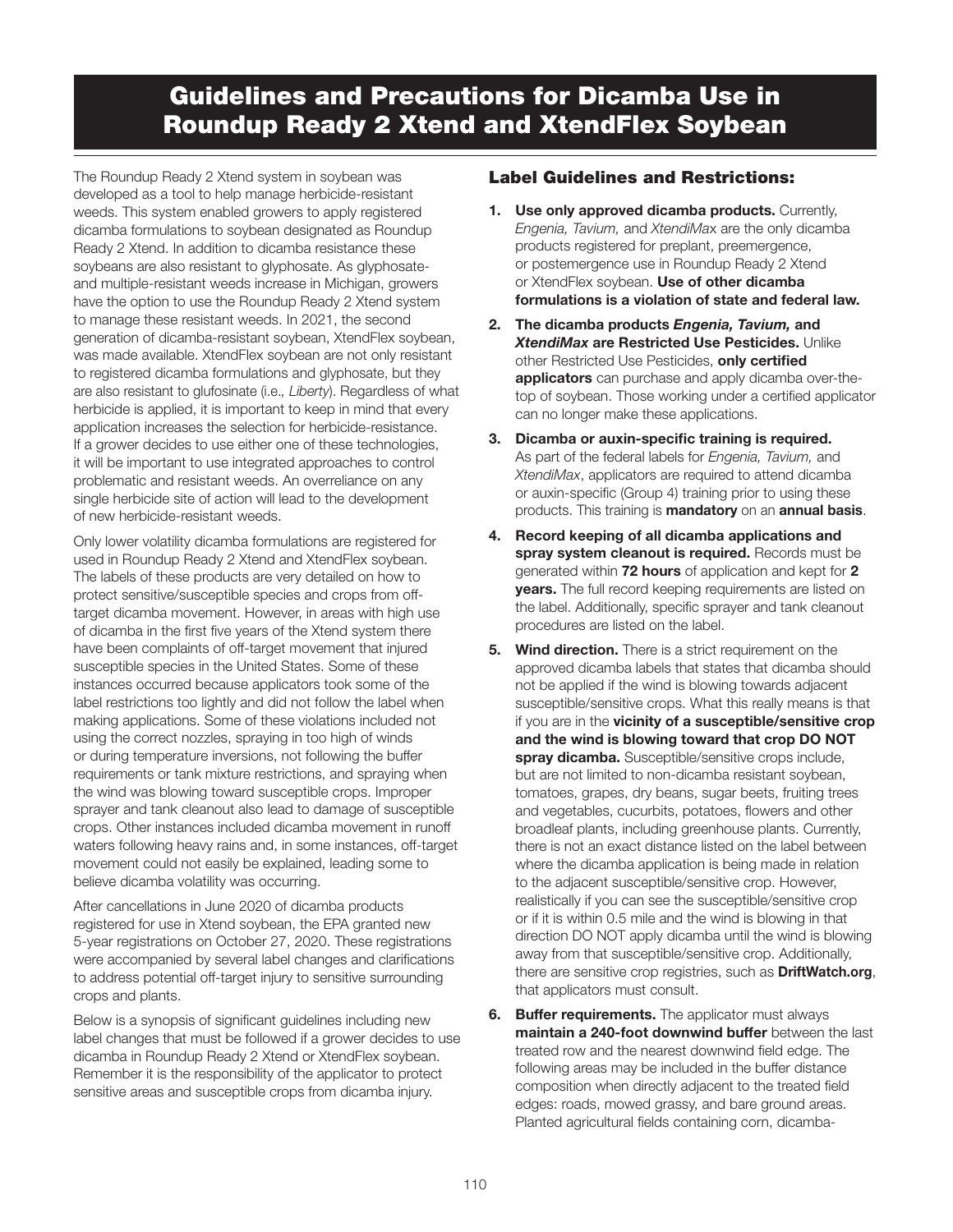resistant soybean, small grains, or crops where dicamba is approved for postemergence use. A new 310-foot downwind buffer and 57-foot omnidirectional buffer is also required in counties where endangered species exist.

- **7. Wind speed.** The label states dicamba applications can only be made when the wind speed is between 3 and 10 mph. Temperature inversions often exist when the wind speed is less than 3 mph, which can lead to unpredictable off-target movement. Wind speeds above 10 mph increase the chances for particle drift. Applicators also need to be aware of wind gusts. If wind gusts exceed 10 mph it is strongly recommended not to apply dicamba.
- 8. Temperature inversions. The labels clearly state DO NOT apply these products during a temperature **inversion**. Under a temperature inversion the atmosphere is very stable and vertical air mixing is restricted. Herbicide particles can be trapped in the stable air and then move unpredictably when wind movement finally occurs. Temperature inversions occur when the air temperature at the earth's surface begins to cool and warmer air is trapped above it. Temperature inversions often begin at sunset and continue into morning. Ground fog is often a good indicator of a temperature inversion; however, fog is not always present during an inversion. That is one reason for the wind speed and new time of day restrictions. New apps, such as Pocket Spray Smart, can be used to determine if a temperature inversion exists.
- 9. Time of day. The new labels now only allow for applications between 1 hour after sunrise and 2 hours **before sunset.** Again, this is to avoid applications during times when temperature inversions are likely to occur.
- 10. Rain free interval. Additional label restrictions include: DO NOT apply dicamba if soil is saturated with water or when rainfall that may exceed soil field capacity is forecasted to occur within 48 hours. This restriction is to help prevent the movement of dicamba in runoff water after heavy rainfall events.
- 11. Tank-mixtures and spray additives. Only approved spray additives and herbicides can be tank mixed with approved dicamba products. New requirements include the inclusion of a **volatility reduction agent (VRA**)/ buffering agent (pH modifier). The list of these approved products is found on the respective dicamba products websites and change frequently. Many tank mixtures require the addition of a drift reduction agent (DRA), these requirements can be found on the label websites. These websites are part of the label and should be read within 7 days of making the application. The tank mixing of any products not listed on the websites is a direct violation of the label. Finally, DO NOT add ammonium sulfate or any products containing ammonium sulfate. The addition of ammonium sulfate and unapproved products increases the volatility of dicamba.

#### Approved dicamba label websites: engeniatankmix.com xtendimaxapplicationrequirements.com

#### 12. Sprayer application requirements.

- **Nozzles:** Nozzle section is based on reducing offtarget movement by lowering the number of fines from the spray droplet spectrum. Only approved nozzles can be used. Consult the approved dicamba product websites for approved nozzles and spray pressures.
- Spray volume. Applications must be made at a minimum of **15 GPA** (gallons of spray solution per acre).
- **Travel speed.** The maximum travel speed when applying approved dicamba products is **15 mph**.
- **Boom height.** The requirement on the label is to keep the boom height 24 inches or less above the target pest or crop canopy. It is important to keep the boom close to this height to minimize the potential for off-target movement. Research has shown by simply reducing the boom height from 48 to 24 inches the travel distance of drift particles can be reduced by 50%. The slower travel speed mentioned above will help with keeping the boom level at this lower height.

#### Additional Recommendations:

- 1. Follow label recommendations. While the above is a synopsis of the label restrictions and guidelines, applicators of these products must read the label and check the respective label websites prior to making dicamba applications. Violations of any of these restrictions increases the chances for off-target movement and damage to susceptible species. Not following the label is a direct violation of state and federal law. Remember it is the responsibility of the applicator to protect sensitive areas and crops from off-target movement.
- 2. Consider applying dicamba only preplant, preemergence or very early postemergence. Over 90% of the off-target dicamba movement complaints occurred from postemergence applications. Postemergence applications have the greatest potential for coming into contact with susceptible vegetation. The new label **prohibits** over-the-top applications of dicamba after June 30<sup>th</sup>. This cutoff date may help reduced the number of off-target injury complaints that tend to occur from late-season applications. Additionally, applications later in the season will likely occur under higher temperatures, which may impact off-target movement. While there is not a strict temperature cutoff on the label, our recommendations are to avoid applications when temperatures exceed 80° F. If there is a possibility of volatility with some of these new lower volatility formulations it would likely increase with temperature.
- **3. Communicate with neighbors.** It is important to have conversations with your neighbors to know what crops and technologies are being planted near your Roundup Ready 2 Xtend or XtendFlex soybean fields. In the past, off-target movement of dicamba to non-Xtend soybeans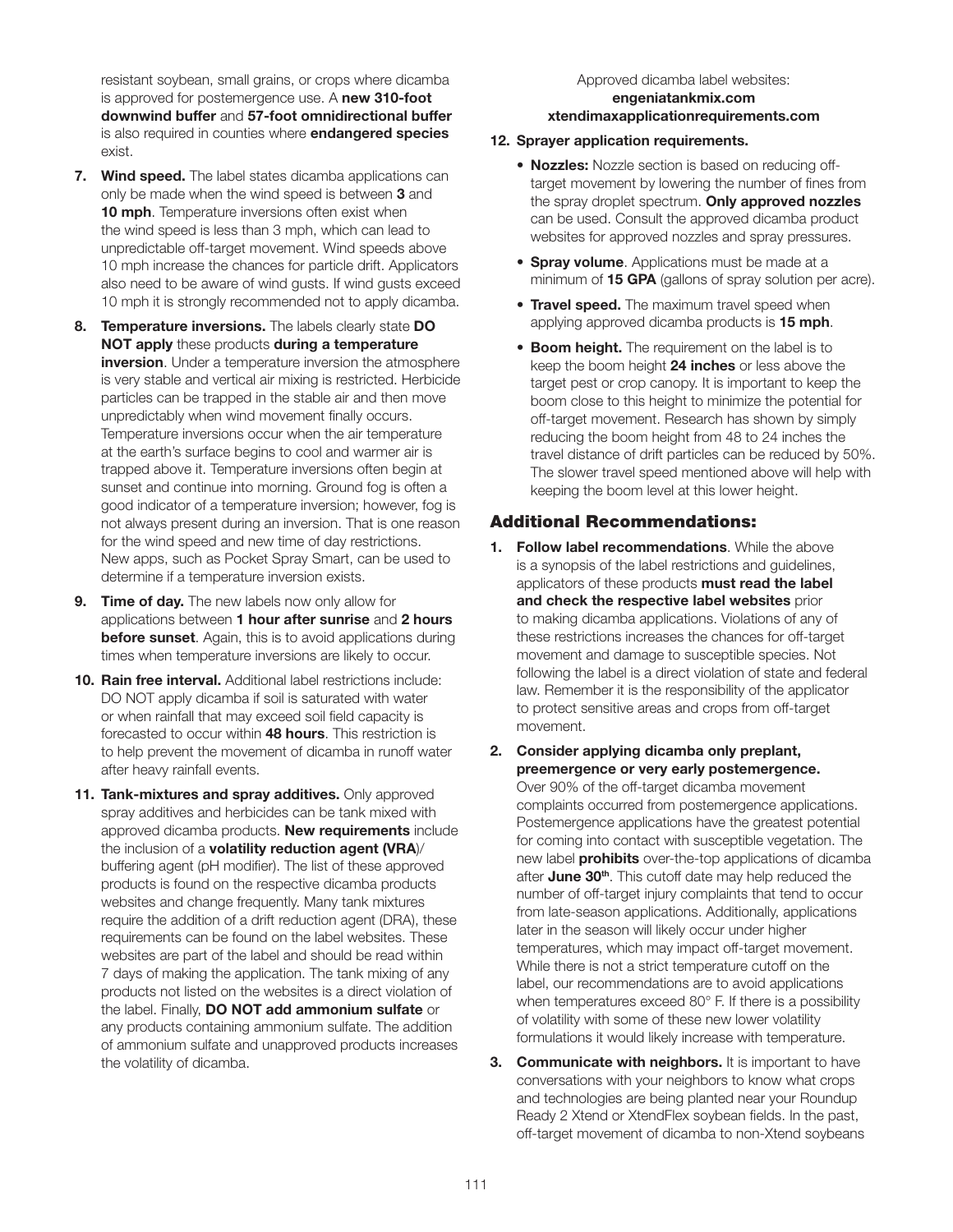most frequently happened when neighbors planted Xtend soybeans next to non-Xtend fields. Communication prior to planting may have helped resolve some of these issues. Additionally, one of Michigan's agricultural strengths is its diversity. In order to maintain this strength, we need to insure that our specialty crops are protected. Many of Michigan's specialty crops are susceptible to dicamba and do not have maximum residue limits (MRLs) established. Meaning if off-target movement occurs, these crops cannot be marketed and will need to be destroyed. The applicator will be responsible for the total loss of these crops. *This is especially serious in perennial crops, such as vineyards, fruit trees, and orchards, where damage from dicamba will result in severe economic losses.*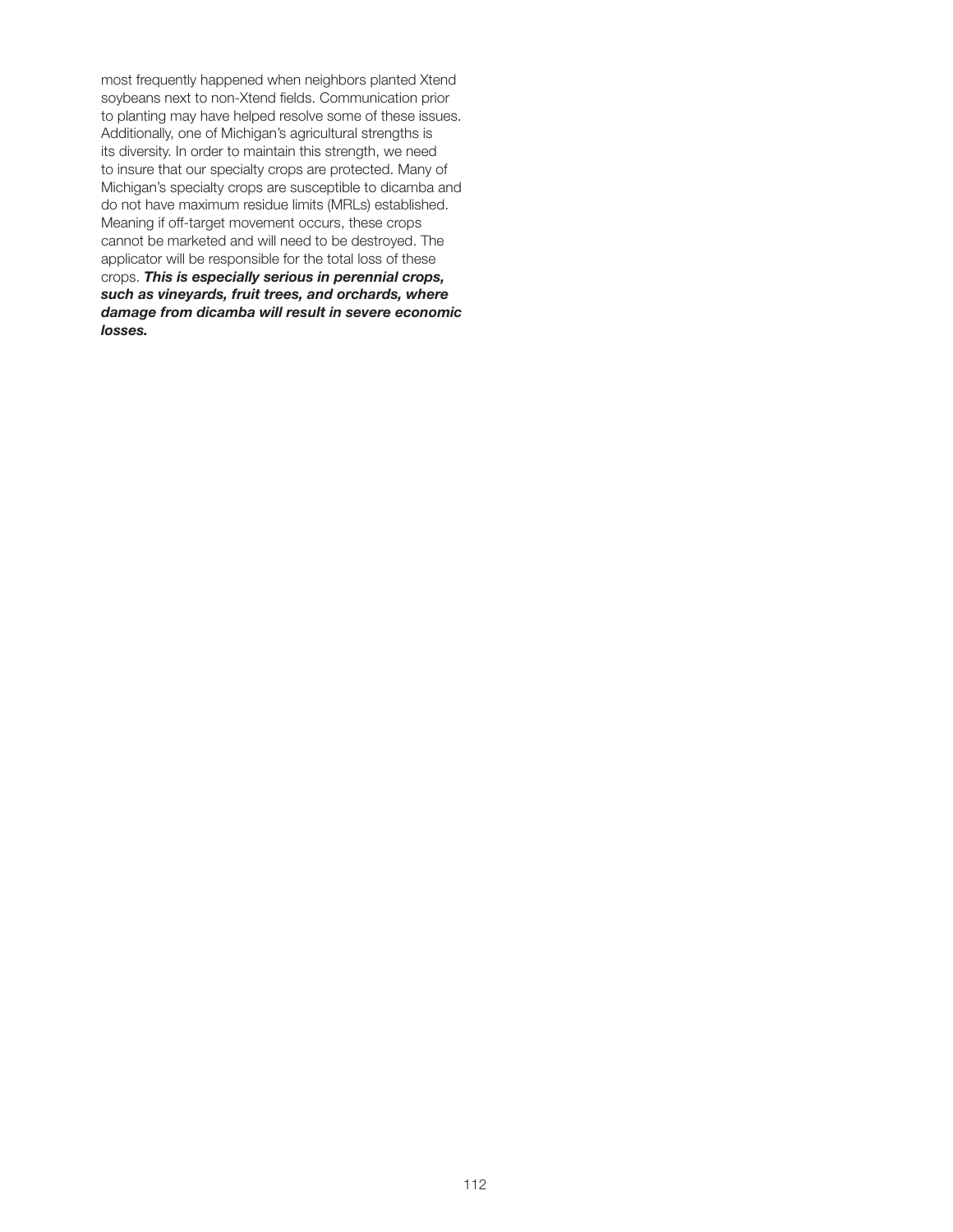# TABLE 2J – Soybean – Preharvest Applications

|                                                                                 |                                                                                    | Rate lb/A            |                                                          |                                                                                                                                                                                                                                                                                                                                                                                                                                                                                                                                                                                                                                                                                                                                      |
|---------------------------------------------------------------------------------|------------------------------------------------------------------------------------|----------------------|----------------------------------------------------------|--------------------------------------------------------------------------------------------------------------------------------------------------------------------------------------------------------------------------------------------------------------------------------------------------------------------------------------------------------------------------------------------------------------------------------------------------------------------------------------------------------------------------------------------------------------------------------------------------------------------------------------------------------------------------------------------------------------------------------------|
| <b>Weed Controlled</b>                                                          | <b>Herbicide</b>                                                                   | a.i.                 | <b>Formulation/A</b>                                     | <b>Remarks and Limitations</b>                                                                                                                                                                                                                                                                                                                                                                                                                                                                                                                                                                                                                                                                                                       |
| Annual grasses<br><b>Annual broadleaves</b><br><b>Perennial weeds</b>           | glyphosate<br>$^{+}$<br>ammonium sulfate                                           | $0.75 - 3.6$ lb a.e. | See Table 10<br>$^{+}$<br>17 lb/100 gal                  | • See Table 10 for a list of glyphosate products, formulations<br>and rates.<br>• Apply to mature soybeans once pods have lost their color.<br>. DO NOT apply to soybeans grown for seed.<br>• Roundup Ready soybean: The maximum preharvest use<br>rate is 0.75 lb a.e./A of glyphosate with a 14 day preharvest<br>interval.<br>. non-Roundup Ready soybean: The rate range is from 0.75<br>to 3.6 lb a.e./A (equivalent to 20 fl oz/A up to 3 qt/A of<br>Roundup PowerMAX 3) of glyphosate with a 7 day prehar-<br>vest interval.<br>• Apply in 10-40 gal of water.<br>• Apply 0.75 lb a.e./A for annual weeds.<br>• Consult glyphosate product label for specific rate needed<br>for perennial weeds in non-Roundup Ready crops. |
| <b>Annual grasses</b><br><b>Annual broadleaves</b><br><b>Annual broadleaves</b> | paraquat<br>(Gramoxone SL 2.0)<br>0R<br>(Gramoxone SL 3.0)<br>$^{+}$<br>surfactant | 0.25                 | 16 oz 2SL<br><b>OR</b><br>10.7 oz 3SL<br>$^{+}$<br>0.25% | • Gramoxone is a restricted-use pesticide. Certified<br>applicators are now required to complete a paraquat specific<br>training prior to use of Gramoxone. The paraquat training<br>course can be found online at: www.epa.gov/pesticide-<br>worker-safety/paraquat-dichloride-training-certified-<br>applicators.<br>• Indeterminate varieties: Apply when at least 65% of pods are<br>mature brown (seed moisture less than 30%).<br>• Always add a non-ionic surfactant at 0.25% v/v.<br>· Immature soybeans will be injured.<br>• Do not apply within 15 days of harvest.<br>• Apply Gramoxone SL in 20 gal. water (ground) or 5 gal.<br>water (air).                                                                           |
|                                                                                 | paraquat<br>(Parazone)<br>surfactant                                               | 0.25                 | 10.7 oz 3SL<br>$+$<br>0.25%                              | • Parazone is a restricted-use pesticide. Certified applicators<br>are now required to complete a paraquat specific training<br>prior to use of Parazone. The paraquat training course can<br>be found online at: www.epa.gov/pesticide-worker-saf<br>ty/paraquat-dichloride-training-certified-applicators.<br>• Parazone contains the same active ingredient as<br>Gramoxone SL (paraquat), but at a different concentration.<br>• See the Remarks and Limitations section for<br>Gramoxone SL 3.0.                                                                                                                                                                                                                                |
|                                                                                 | carfentrazone-ethyl<br>(Aim)<br>methylated seed oil                                | 0.02                 | 1.5 oz 2EC<br>1%                                         | • Apply to mature soybeans once pods have lost their color.<br>• Do not apply within 3 days of harvest.<br>• Aim is not as effective as glyphosate or Gramoxone on<br>most species.<br>• Aim at 1 oz/A can be applied with glyphosate or Gramoxone<br>to broaden the spectrum of weed control over Aim alone.<br>• Use a minimum of 10 gal of water. Higher spray volumes<br>would provide better coverage.                                                                                                                                                                                                                                                                                                                          |
|                                                                                 | dicamba<br>(Clarity)                                                               | 0.25                 | 8 oz 4L                                                  | • Apply when soybean pods have reached a mature brown<br>color and at least 75% leaf drop has occurred.<br>• Clarity can be used to suppress annual weeds, higher rates<br>up to 32 oz/A can be applied to suppress biennial, or peren-<br>nial weeds (consult label).<br>• Apply up to 7 days before harvest.<br>. DO NOT apply to soybean grown for seed.<br>• Caution should be taken to avoid vapor and particle spray drift.<br>• Clarity is not recommended as a preharvest interval if you are<br>planning on planting winter wheat.<br>· Refer to label and Table 12 for crop rotation restrictions. DO<br>NOT include time in the rotation interval when the ground is<br>frozen.                                           |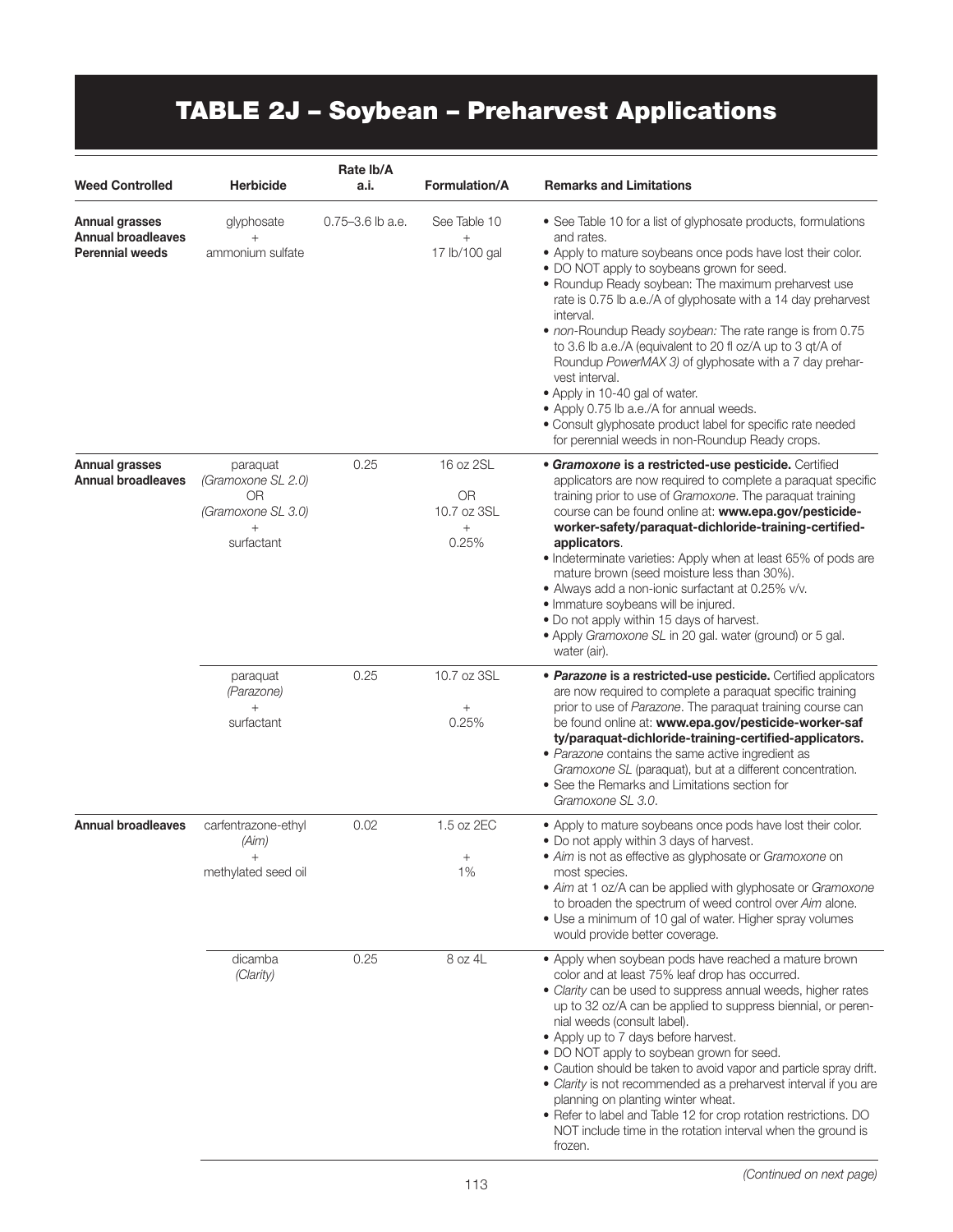|                           | <b>Soybeans - Preharvest Application (continued)</b>                 |                   |                                                       |                                                                                                                                                                                                                                                                                                                                                                                                                                                                                                                                                                                                                                                      |  |  |  |
|---------------------------|----------------------------------------------------------------------|-------------------|-------------------------------------------------------|------------------------------------------------------------------------------------------------------------------------------------------------------------------------------------------------------------------------------------------------------------------------------------------------------------------------------------------------------------------------------------------------------------------------------------------------------------------------------------------------------------------------------------------------------------------------------------------------------------------------------------------------------|--|--|--|
| <b>Weed Controlled</b>    | <b>Herbicide</b>                                                     | Rate Ib/A<br>a.i. | <b>Formulation/A</b>                                  | <b>Remarks and Limitations</b>                                                                                                                                                                                                                                                                                                                                                                                                                                                                                                                                                                                                                       |  |  |  |
| (continued)               |                                                                      |                   |                                                       |                                                                                                                                                                                                                                                                                                                                                                                                                                                                                                                                                                                                                                                      |  |  |  |
| <b>Annual broadleaves</b> | saflufenacil<br>(Sharpen)<br>methylated seed oil<br>ammonium sulfate | 0.023             | 1 oz 2.85L<br>$^{+}$<br>1%<br>$^{+}$<br>17 lb/100 gal | • Apply when crop is mature – greater than 65% brown pods<br>and greater than 70% leaf drop or when seed moisture is<br>30% or less.<br>• Sharpen can be applied at rates up to 2 oz/A.<br>• Soybeans can be harvested 3 days after application.<br>However, it generally takes 7-10 days to reach maximum<br>desiccation activity.<br>• Sharpen is an effective desiccant.<br>• DO NOT apply to soybeans grown for seed.<br>• DO NOT graze or feed desiccation-treated hay or straw to<br>livestock.<br>• Refer to label and Table 12 for crop rotation restrictions.<br>DO NOT include time in the rotation interval when the ground<br>is frozen. |  |  |  |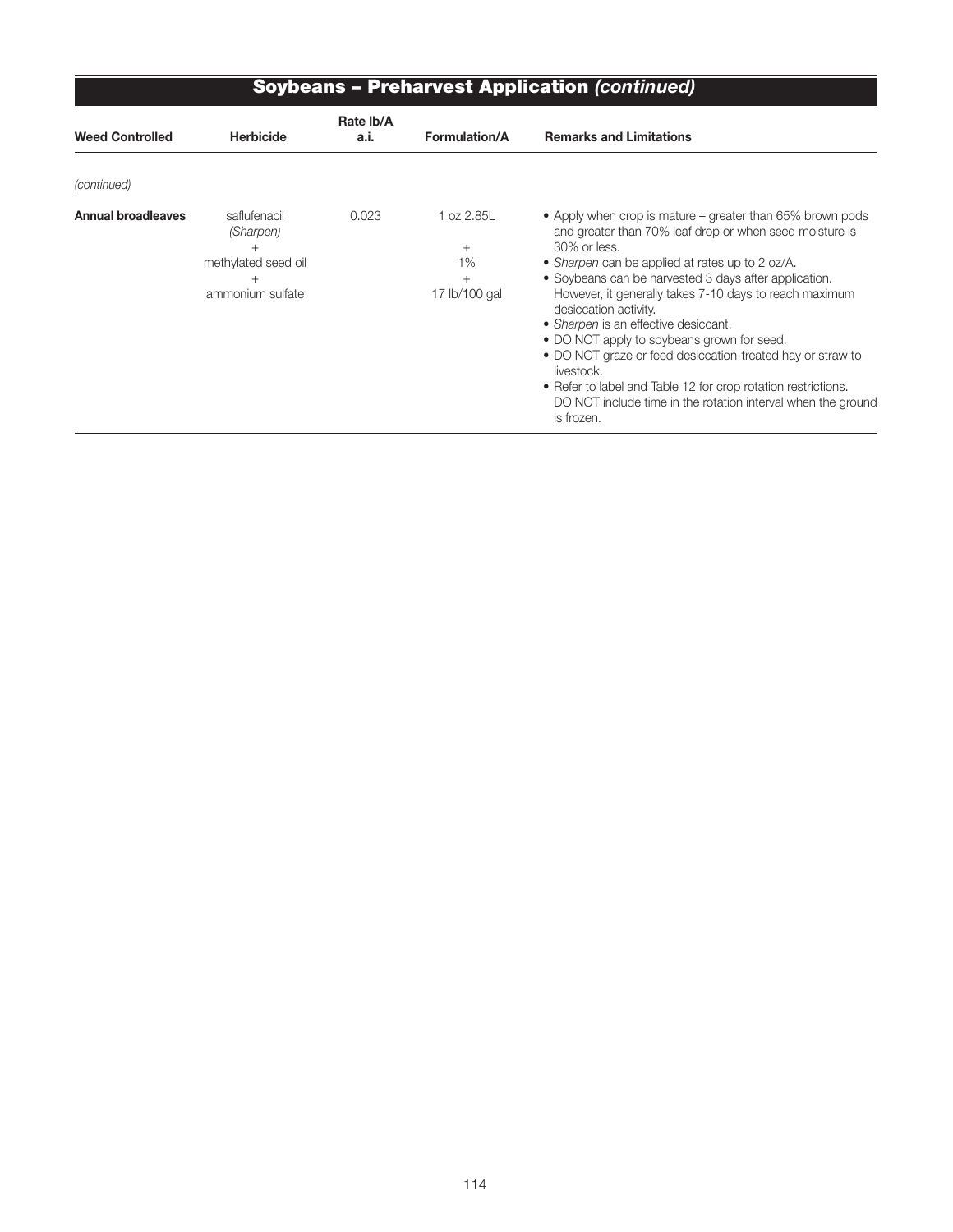### TABLE 2K – Maximum Broadleaf Weed Heights for Postemergence Control in Soybean\*

| <b>Herbicide</b>                    |                            | <b>COCKLEBUR</b>         | JIMSONWEED        | <b>LAMBSQUARTERS</b>     | NIGHTSHADE (E. BLACK)    | <b>PALMER AMARANTH<sup>d</sup></b> | PIGWEED                                 | RAGWEED (COMMON)         | RAGWEED (GIANT)           | SMARTWEED                | VELVETLEAF               | <b>WATERHEMP<sup>d</sup></b> | <b>WILD MUSTARD</b>      | HORSEWEED (MARESTAIL)     |
|-------------------------------------|----------------------------|--------------------------|-------------------|--------------------------|--------------------------|------------------------------------|-----------------------------------------|--------------------------|---------------------------|--------------------------|--------------------------|------------------------------|--------------------------|---------------------------|
|                                     | <b>RATE/A</b>              |                          |                   |                          |                          |                                    | <b>WEED HEIGHT<sup>2</sup></b> (inches) |                          |                           |                          |                          |                              |                          |                           |
| Anthem MAXX                         | 3 oz                       | $\equiv$                 | $\sqrt{2}$        | $\sqrt{2}$               | $2^{\circ}$              | $\overline{\phantom{0}}$           | $2^{\circ}$                             | $\equiv$                 | $\equiv$                  | $2^{\circ}$              | 36                       | $\sqrt{2}$                   | $\overline{\phantom{0}}$ | $\overline{\phantom{0}}$  |
| Basagran                            | 1.5 pt (4L) or 1.2 pt (5L) | 6                        | 6                 | 1.5 <sup>c</sup>         | $\qquad \qquad -$        | $\qquad \qquad -$                  | $\qquad \qquad -$                       | $\qquad \qquad -$        | $\overline{\phantom{a}}$  | 6                        | $\mathbf{2}$             | $\qquad \qquad -$            | $\overline{4}$           | $\overline{\phantom{0}}$  |
|                                     | 2 pt (4L) or 1.6 pt (5L)   | 10                       | 10                | $2^{\circ}$              | $\qquad \qquad -$        | $\overline{\phantom{a}}$           | $\equiv$                                | 3                        | 6                         | 10                       | 6                        | $\overline{\phantom{0}}$     | 8                        | $\equiv$                  |
| Cadet                               | $0.6$ oz                   | $\qquad \qquad -$        | $\mathbf{2}$      | $\sqrt{2}$               | $\mathbf{2}$             | $\overline{\phantom{0}}$           | $\mathbf{2}$                            | $\overline{\phantom{0}}$ | $\overline{\phantom{a}}$  | $\overline{\phantom{0}}$ | 36                       | $\overline{2}$               | $\overline{\phantom{0}}$ | $\overline{\phantom{a}}$  |
|                                     | 0.9 oz                     | $\qquad \qquad -$        | $\mathbf{2}$      | $\mathbf{2}$             | $\mathbf{2}$             | $\qquad \qquad -$                  | $\overline{4}$                          | $\qquad \qquad -$        | $\overline{\phantom{m}}$  | $\qquad \qquad -$        | 36                       | $\mathbf{2}$                 | $\overline{\phantom{0}}$ | $\overline{\phantom{0}}$  |
| Classic                             | 0.5 oz                     | 6                        | $\overline{4}$    | $\qquad \qquad -$        | $\overline{\phantom{a}}$ | $\overline{\phantom{a}}$           | 2                                       | $\qquad \qquad -$        | $\overline{\phantom{m}}$  | $\sqrt{2}$               | $\overline{\phantom{a}}$ | $\qquad \qquad -$            | $\overline{4}$           | $\ensuremath{\mathsf{3}}$ |
|                                     | $0.75$ oz                  | 12                       | 6                 | $\overline{\phantom{0}}$ | $\qquad \qquad -$        | $\overline{\phantom{a}}$           | $\overline{4}$                          | 4                        | 6                         | $\overline{4}$           | 6                        | $\qquad \qquad -$            | 6                        | 6                         |
|                                     | 8 oz                       | 3                        | 3                 | $\qquad \qquad -$        | 4                        | $\qquad \qquad -$                  | 3                                       | $\qquad \qquad -$        | $\qquad \qquad -$         | $\qquad \qquad -$        | $\qquad \qquad -$        | $\qquad \qquad -$            | $\qquad \qquad -$        | $\qquad \qquad -$         |
| Cobrab                              | 10 oz                      | 4                        | $\overline{4}$    | $\qquad \qquad -$        | 4                        | $\overline{2}$                     | $\overline{4}$                          | 2                        | $\equiv$                  | $\equiv$                 | $\equiv$                 | $\overline{c}$               | $\equiv$                 | $\equiv$                  |
|                                     | 12.5 oz                    | $\overline{4}$           | $\overline{4}$    | $\qquad \qquad -$        | 5                        | 3                                  | $\overline{4}$                          | 4                        | $\sqrt{2}$                | $\qquad \qquad -$        | $\qquad \qquad -$        | $\ensuremath{\mathsf{3}}$    | $\overline{\phantom{0}}$ | $\overline{\phantom{0}}$  |
| FirstRate                           | 0.3 oz                     | 10                       | $\overline{4}$    | $\qquad \qquad -$        | $\qquad \qquad -$        | $\overline{\phantom{a}}$           | $\equiv$                                | 8                        | 10                        | 6                        | 6                        | $\qquad \qquad -$            | $\overline{4}$           | 6                         |
| Flexstarb                           | 0.75 pt                    | 2L                       | 4L                | $\qquad \qquad -$        | 2L                       | 2L                                 | 2L                                      | $\qquad \qquad -$        | $\overline{\phantom{a}}$  | $\qquad \qquad -$        | $\qquad \qquad -$        | $\qquad \qquad -$            | 4L                       | $\equiv$                  |
|                                     | 1 pt                       | 4L                       | 6L                | $\qquad \qquad -$        | 4L                       | 4L                                 | 4L                                      | 4L                       | 4L                        | 4L                       | $\qquad \qquad -$        | 2L                           | 6L                       | $\overline{\phantom{0}}$  |
| Harmony SG                          | 0.12 oz                    | $\overline{\phantom{0}}$ | $\qquad \qquad -$ | 4                        | $\qquad \qquad -$        | $\overline{\phantom{m}}$           | 12                                      | $\qquad \qquad -$        | $\qquad \qquad -$         | 6                        | 6                        | $\overline{\phantom{0}}$     | 4                        | $\overline{\phantom{0}}$  |
| Marvel                              | 7.25 oz                    | $\qquad \qquad -$        | $\overline{4}$    | 4                        | 4                        | 3                                  | 4                                       | 3                        | $\overline{\phantom{a}}$  | $\overline{4}$           | 36                       | 4                            | 4                        | $\overline{\phantom{0}}$  |
| Perpetuo                            | 6 oz                       | $4L^c$                   | $4L^C$            | $3L^{\rm C}$             |                          | 4L <sup>c</sup>                    | 3L <sup>c</sup>                         | 3L <sup>c</sup>          | $\blacksquare$            | $\overline{\phantom{a}}$ | 6L                       |                              |                          | $\overline{\phantom{a}}$  |
| Prefixb                             | 2 pt                       | $\qquad \qquad -$        | 4L                | $\overline{\phantom{0}}$ | 2L                       | 4L                                 | 2L                                      | 4L                       | $\equiv$                  | 4L                       | $\qquad \qquad -$        | 2L                           | 4L                       | $\overline{\phantom{0}}$  |
| Pursuit                             | 4 oz                       | 8                        | 3                 | $<1$ <sup>C</sup>        | $\mathbf{2}$             | $\overline{\phantom{m}}$           | 6                                       | $2^\mathrm{c}$           | $3c$                      | 3                        | $\overline{c}$           | $\overline{\phantom{0}}$     | 3                        | $\overline{\phantom{0}}$  |
| Raptor                              | 5 oz                       | 8                        | 6                 | 3                        | 3                        | $\qquad \qquad -$                  | 6                                       | 3                        | 4                         | $\overline{4}$           | 4                        | $\qquad \qquad -$            | 3                        | $\overline{\phantom{0}}$  |
| Reflexb                             | 0.75 pt                    | $\overline{\phantom{0}}$ | 2L                |                          | 2L                       | $\overline{\phantom{m}}$           | 2L                                      | 2L                       | $\qquad \qquad -$         | 2L                       | $\overline{\phantom{0}}$ |                              | 2L                       | $\overline{\phantom{0}}$  |
|                                     | 1 pt                       | $\overline{\phantom{0}}$ | 4L                | $\overline{\phantom{0}}$ | 2L                       | 4L                                 | 2L                                      | 4L                       | $\overline{\phantom{a}}$  | 4L                       | $\qquad \qquad -$        | 2L                           | 4L                       | $\qquad \qquad -$         |
| Resource                            | 6 oz                       |                          |                   | 3L <sup>c</sup>          |                          |                                    | 3L <sup>c</sup>                         | 4L <sup>C</sup>          |                           |                          | 6L                       |                              |                          |                           |
| Synchrony XP                        | $0.5$ oz                   | 8                        | 5                 | $\overline{4}$           | $\qquad \qquad -$        | $\qquad \qquad -$                  | 8                                       | $\overline{4}$           | $\overline{4}$            | $\,8\,$                  | 8                        | $\qquad \qquad -$            | 5                        | 5                         |
| Ultra Blazer                        | 1 pt                       | $\qquad \qquad -$        | $\overline{4}$    | $\qquad \qquad -$        | $<$ 2                    | 4                                  | $\leq 4$                                | $\overline{c}$           | $<\!\!2$                  | $\overline{4}$           | $\qquad \qquad -$        | 4                            | <4                       |                           |
|                                     | 1.5 <sub>pt</sub>          | $\overline{2}$           | 6                 | $2^{\circ}$              | $\overline{2}$           | 4                                  | 4                                       | 3                        | $\ensuremath{\mathsf{3}}$ | 6                        | $\qquad \qquad -$        | 4                            | $\overline{4}$           | $\overline{\phantom{0}}$  |
| Varisto                             | 21 oz                      | 4                        | $\overline{4}$    | 1.5                      | 3                        | ÷,                                 | 3                                       |                          | ÷,                        | $\overline{4}$           | 3                        |                              | 3                        | $\overline{\phantom{a}}$  |
|                                     | 27 oz                      | 8                        | 6                 | 5                        | 3                        | $\overline{\phantom{a}}$           | 4                                       | 3                        | $\ensuremath{\mathsf{3}}$ | 6                        | 3                        | $\overline{\phantom{a}}$     | 3                        | $\overline{\phantom{a}}$  |
| Warrant Ultrab                      | 3 pt                       |                          | $4\mathsf{L}$     |                          | 2L                       | 4L                                 | 2L                                      | 4L                       |                           | 4L                       |                          | 2L                           | $4L$                     | $\overline{\phantom{0}}$  |
| <b>GLYPHOSATE-RESISTANT SOYBEAN</b> |                            |                          |                   |                          |                          |                                    |                                         |                          |                           |                          |                          |                              |                          |                           |
| Glyphosate                          | 1.13 lb a.e.               | $\,6\,$                  | $\,6\,$           | 6                        | 6                        | $\qquad \qquad -$                  | 6                                       | 6                        | $\,6$                     | 6                        | 6                        | $\qquad \qquad -$            | 6                        | 6                         |
| Extreme                             | 3 pt                       | 18                       | $\,6\,$           | 8                        | 12                       | $\qquad \qquad -$                  | 18                                      | 9                        | $\hbox{9}$                | $6\,$                    | $\,$ 5 $\,$              |                              | 18                       | 12                        |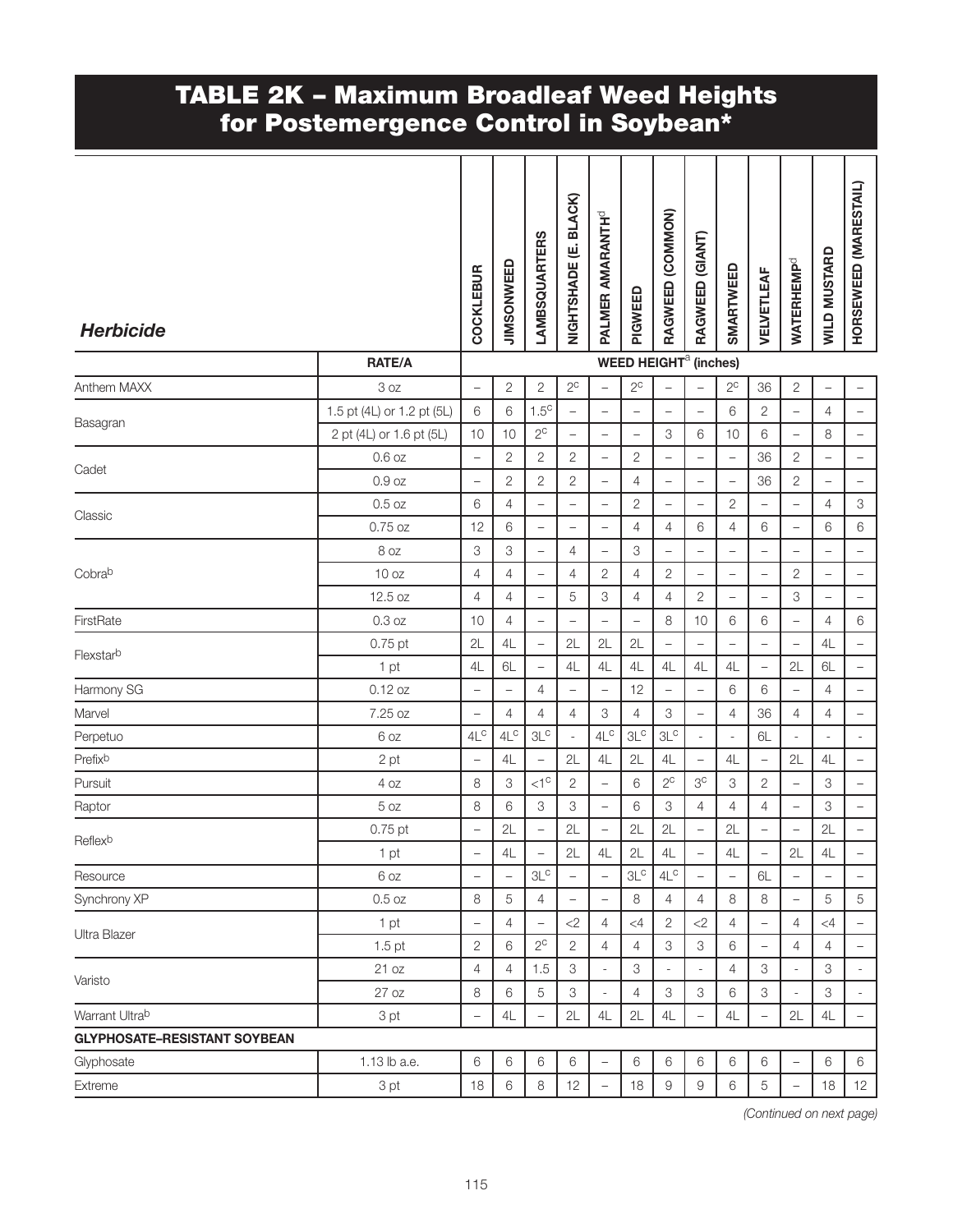## TABLE 2K – Maximum Broadleaf Weed Heights for Postemergence Control in Soybean\* *(continued)*

| <b>Herbicide</b>                                | <b>COCKLEBUR</b> | JIMSONWEED | LAMBSQUARTERS | <b>BLACK</b><br>ய்<br>NIGHTSHADE | PALMER AMARANTH <sup>d</sup> | PIGWEED                  | RAGWEED (COMMON)                        | RAGWEED (GIANT) | SMARTWEED      | <b>VELVETLEAF</b> | <b>WATERHEMP<sup>d</sup></b> | <b>WILD MUSTARD</b>      | HORSEWEED (MARESTAIL) |          |
|-------------------------------------------------|------------------|------------|---------------|----------------------------------|------------------------------|--------------------------|-----------------------------------------|-----------------|----------------|-------------------|------------------------------|--------------------------|-----------------------|----------|
|                                                 | RATE/A           |            |               |                                  |                              |                          | <b>WEED HEIGHT<sup>2</sup></b> (inches) |                 |                |                   |                              |                          |                       |          |
| Flexstar GT 3.5                                 | 3.5 pt           | 4          | 4             | 4                                | 4                            | 1                        | $\overline{4}$                          | 4               | 4              | 4                 | $\overline{4}$               | $\overline{2}$           | 6                     | $\equiv$ |
| Sequence                                        | $2.5$ pt         | 12         | 12            | 6                                | 6                            | $\overline{\phantom{0}}$ | 12                                      | 12              | 12             | 6                 | 6                            | $\overline{\phantom{0}}$ | 18                    | 12       |
| <b>GLUFOSINATE-RESISTANT (LL) SOYBEAN</b>       |                  |            |               |                                  |                              |                          |                                         |                 |                |                   |                              |                          |                       |          |
| Liberty/Cheetah/Interline/Noventa               | 32 oz            | 14         | 10            | 6                                | 8                            | $\overline{4}$           | $\overline{4}$                          | 10              | 12             | 14                | $\overline{4}$               | 5                        | 6                     | $6 - 12$ |
| Cheetah Max                                     | 1 <sub>qt</sub>  | 14         | 10            | 6                                | 8                            | $\overline{4}$           | 4                                       | 10              | 12             | 14                | 4                            | 5                        | 6                     | 6        |
| <b>ENLIST E3 SOYBEAN</b>                        |                  |            |               |                                  |                              |                          |                                         |                 |                |                   |                              |                          |                       |          |
| <b>Enlist One</b>                               | 2 pt             | 6          | 6             | 6                                | 6                            | 6                        | 6                                       | 6               | 6              | 6                 | 6                            | 6                        | 6                     | 6        |
| Enlist Duo                                      | 4.75 pt          | 6          | 6             | 6                                | 6                            | 6                        | 6                                       | 6               | 6              | 6                 | 6                            | 6                        | 6                     | 6        |
| XTEND and XTENDFLEX (DICAMBA-RESISTANT) SOYBEAN |                  |            |               |                                  |                              |                          |                                         |                 |                |                   |                              |                          |                       |          |
| Engenia                                         | 12.8 oz          | 4          | 4             | 4                                | 4                            | $\overline{4}$           | 4                                       | 4               | 4              | 4                 | $\overline{4}$               | 4                        | 4                     | 4        |
| XtendiMax                                       | 22 oz            | 4          | 4             | 4                                | 4                            | $\overline{4}$           | 4                                       | 4               | $\overline{4}$ | 4                 | 4                            | 4                        | 4                     | 4        |
| Tavium                                          | 56.5 oz          | 4          | 4             | 4                                | 4                            | 4                        | 4                                       | 4               | 4              | 4                 | 4                            | 4                        | 4                     | 4        |

\* The weed heights listed on this table are estimates of the maximum size where consistent control is expected. The maximum height for effective control in any specific situation is dependent on environmental conditions, including soil moisture, temperature, and relative humidity.

a (-) No control or weed height not listed on label.

b Weed stages are based on maximum leaf numbers.

c Suppression only.

d Almost all populations of Palmer amaranth and waterhemp found in Michigan are resistant to the ALS-inhibiting herbicides (Group 2) and glyphosate (Group 9).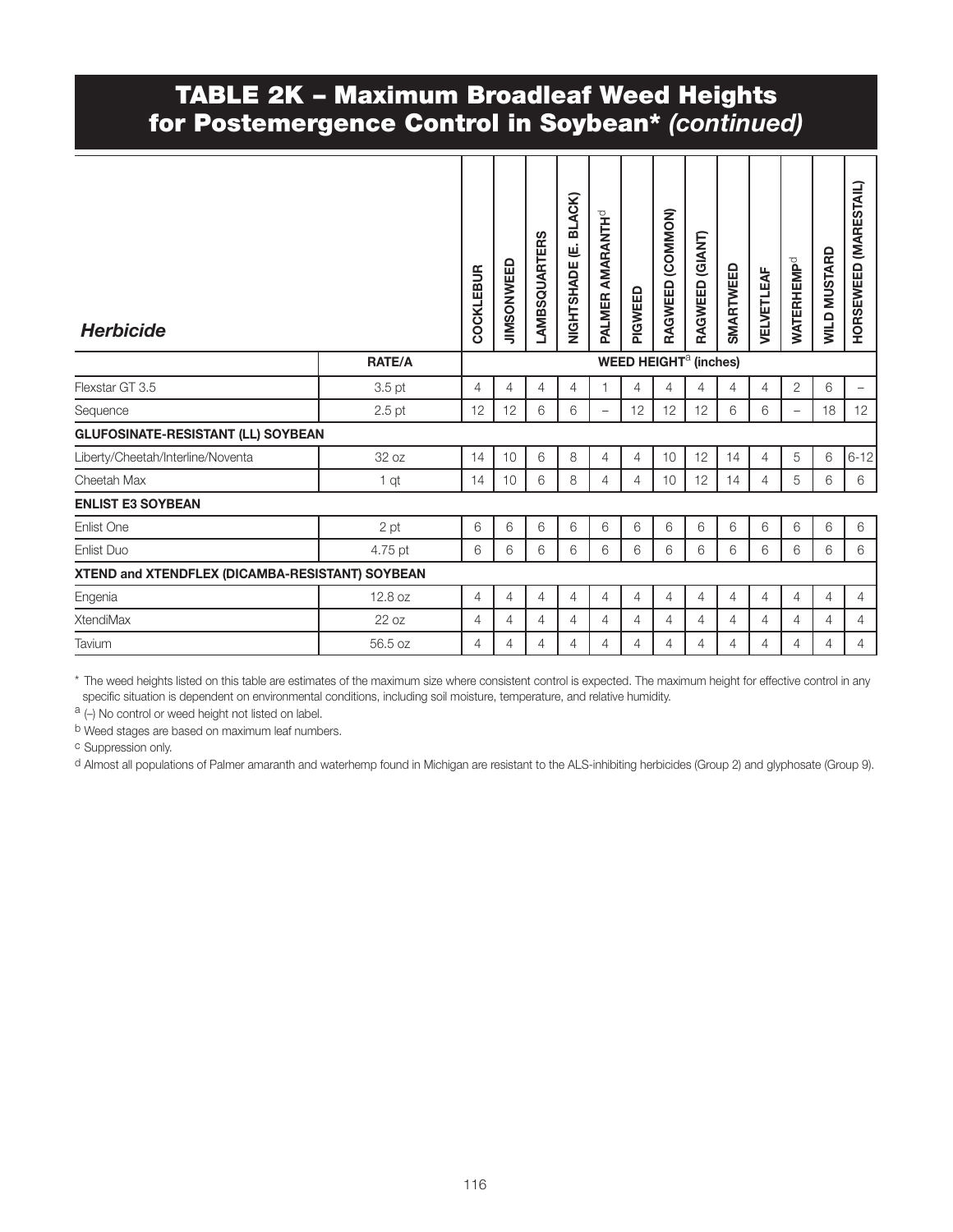## TABLE 2L – Suggested Additives for Postemergence Herbicide Applications in Soybean<sup>a</sup>

| <b>Herbicide</b>                          | <b>Crop Oil</b><br><b>OR</b><br>Concentrate (COC)              | <b>Nonionic</b><br>AND/OR<br><b>Surfactant (NIS)</b> | 28% liquid nitrogen (28%N) or<br>ammonium sulfate (AMS) |
|-------------------------------------------|----------------------------------------------------------------|------------------------------------------------------|---------------------------------------------------------|
| Anthem MAXX                               | 1%                                                             | 0.25%                                                | 28% N (1-2 gt/A) or AMS (2.5 lb/A) optional             |
| Assure II/Targa                           | 1% (2% if drought stress)                                      | 0.25%                                                | <b>NO</b>                                               |
| <b>Basagran</b> b                         | 1 $qt/A$                                                       | <b>NO</b>                                            | 28% N (2-4 qt) or AMS (2.5 lb/A) optional               |
| Cadet                                     | 1 qt/A                                                         | 0.25%                                                | 28% N (2.5%) or AMS (2 to 2.5 lb/A) optional            |
| Classic <sup>b</sup>                      | 1%                                                             | 0.25%                                                | 28% N (2-4 qt) or AMS (2-4 lb/A)                        |
| Cobra                                     | 0.5%                                                           | 0.25% if high RH                                     | 28% N (2.5%) or AMS (2-4 lb/A)                          |
| FirstRate <sup>b</sup>                    | 1.2% if dry only                                               | 0.25%                                                | Always add 28% N (2.5%) or AMS (8.5-17 lb/100 gal)      |
| Flexstar                                  | 1%                                                             | 0.25%                                                | 28% N (2.5%) or AMS (8.5 lb/100 gal) optional           |
| Fusilade DX                               | $0.5 - 1%$                                                     | $0.25 - 0.5%$                                        | 28%N (2.5%) or AMS (17 lb/100 gal) optional             |
| Harmonyb                                  | 1% if hot, dry only                                            | $0.125 - 0.25%$                                      | 28% N (2 qt/A) or AMS (2-4 lb/A) optional               |
| Marvel                                    | 1%                                                             | 0.25%                                                | 28% N (1-2 qt/A) or AMS (2.5 lb/A) optional             |
| Perpetuo                                  | 1%                                                             | <b>NO</b>                                            | 28%N (1 gal/A) or AMS (2.5 lb/A)                        |
| Poast <sup>d</sup> or Poast Plus          | 1 qt/A                                                         | <b>NO</b>                                            | 28% N (0.5-1 gal/A) or AMS (2.5 lb/A) optional          |
| Prefix                                    | <b>NO</b>                                                      | 0.25%                                                |                                                         |
| Pursuit                                   | 1%                                                             | 0.25%                                                | Always add 28% N (2.5%) or AMS (12-15 lb/100 gal)       |
| Raptore                                   | 1%                                                             | 0.25%                                                | Always add 28% N (2.5%) or AMS (12-15 lb/100 gal)       |
| Reflex                                    | $0.5 - 1\%$                                                    | $0.25 - 0.5%$                                        | 28% N (2.5%) or AMS (10 lb/100 gal) optional            |
| Resource                                  | 1 $qt/A$                                                       | <b>NO</b>                                            | 28% N (1 gal/A) or AMS (2.5 lb/A) optional              |
| Select/Arrow                              | 1%                                                             | NO.                                                  | 28% N (1-2 qt/A) or AMS (17 lb/100 gal) optional        |
| Select Max                                | 1%                                                             | 0.25%                                                | 28% N (1 to 2 qt/A) or AMS (2.5 to 4 lb/A) optional     |
| Synchrony XP                              | 1%                                                             | 0.25% non-STS beans                                  | Always add 28% N (2 gt) or AMS (2 lb/A)                 |
| Ultra Blazer                              | NO                                                             | 0.25%                                                | 28% N (2-4 gt/A) or AMS (2.5 lb/A) optional             |
| Varisto                                   | 1%                                                             | 0.25%e                                               | Always add 28%N (2.5%) or AMS (12-15 lb/100 gal)        |
| Warrant Ultra                             | $1\%9$                                                         | $0.25 - 0.5%$                                        |                                                         |
| <b>GLUFOSINATE-RESISTANT (LL) SOYBEAN</b> |                                                                |                                                      |                                                         |
| Glyphosate <sup>c</sup>                   | <b>NO</b>                                                      | Consult Table 10                                     | AMS (17 lb/100 gal)                                     |
| Extreme                                   | NO                                                             | 0.125%                                               | AMS (17 lb/100 gal)                                     |
| Flexstar GT 3.5                           | ΝO                                                             | 0.25%                                                | AMS (17 lb/100 gal)                                     |
| Sequence                                  | N <sub>O</sub>                                                 | <b>NO</b>                                            | AMS (17 lb/100 gal)                                     |
| <b>GLUFOSINATE-RESISTANT (LL) SOYBEAN</b> |                                                                |                                                      |                                                         |
| Liberty/Cheetah/Interline/Noventa NO      |                                                                | <b>NO</b>                                            | AMS (8.5 to 17 lb/100 gal) <sup>f</sup>                 |
| Cheetah Max                               | <b>NO</b>                                                      | <b>NO</b>                                            | AMS (8.5-17 lb/100 gal) <sup>f</sup>                    |
| <b>ENLIST E3 SOYBEAN</b>                  |                                                                |                                                      |                                                         |
| Enlist One                                | Consult label                                                  | Consult label                                        | Consult label                                           |
| Enlist Duo                                | Consult label                                                  | Consult label                                        | Consult label                                           |
|                                           | ROUNDUP READY 2 XTEND OR XTENDFLEX (DICAMBA-RESISTANT) SOYBEAN |                                                      |                                                         |
| Engenia                                   | Consult label                                                  | Consult label                                        | <b>NO</b>                                               |
| XtendiMax                                 | Consult label                                                  | Consult label                                        | <b>NO</b>                                               |
| Tavium                                    | Consult label                                                  | Consult label                                        | <b>NO</b>                                               |

 $a$  0.125% = 1 pt in 100 gal of spray solution; 0.25% = 1 qt in 100 gal; 1% = 1 gal in 100 gal; 4% = 4 gal in 100 gal.

<sup>b</sup> 28% N or AMS should be added for velvetleaf control.

c Consult Table 10 for glyphosate formulations and NIS requirements.

d 28% N or AMS improves control of large crabgrass, quackgrass, and volunteer corn and cereals.

<sup>e</sup> Use methylated seed oil (MSO) for improved common ragweed control.

<sup>f</sup> Use 8.5 lb/100 gal under hot, humid conditions.

<sup>g</sup> Greater crop response.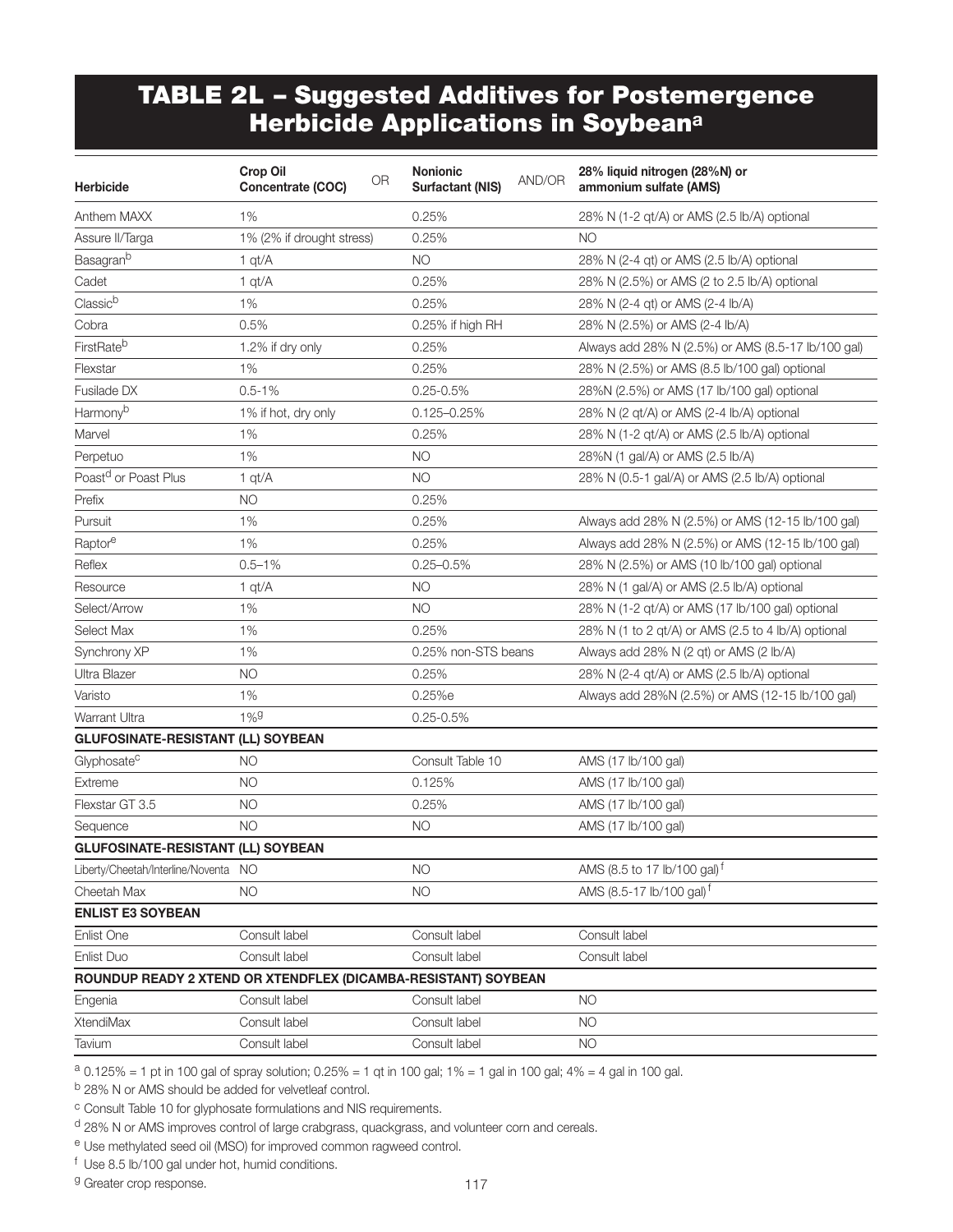## TABLE 2M – Additives for Postemergence Broadleaf Tank Mixtures in Soybean

Additives are listed for each herbicide tank mixture based on the label of the herbicide in the Primary Herbicide column. Sometimes, a tank mixture may occur on only one label. For example, *Basagran* + *Classic* is listed as a tank mixture on the *Basagran* label but is not listed as a tank mixture on the *Classic* label. To find the correct additives for a tank mixture, find the first herbicide in the Primary Herbicide column and then move across the column to the box that corresponds with the tank mix partner.

|                                    |                          |                                  |           |                  |                          |               | <b>TANK MIX PARTNER</b>  |                          |                 |                          |                          |                                  |
|------------------------------------|--------------------------|----------------------------------|-----------|------------------|--------------------------|---------------|--------------------------|--------------------------|-----------------|--------------------------|--------------------------|----------------------------------|
| <b>PRIMARY</b><br><b>HERBICIDE</b> | BASAGRAN                 | CLASSIC                          | COBRA     | <b>FIRSTRATE</b> | <b>FLEXSTAR</b>          | HARMONY       | PURSUIT                  | RAPTOR                   | REFLEX          | RESOURCE                 | SYNCHRONY XP             | ULTRA BLAZER                     |
| Basagran                           | $\overline{\phantom{0}}$ | $A+$                             | $B+$      | $A+$             | $B+$                     | $A+$          | $B+$                     | $B+$                     | $B+$            | $B+$                     | $B+$                     | $B+$                             |
| Cadet                              | $B+$                     | $B+$                             | $D-$      | $A+$             | $B+$                     | $C+$          | $B+$                     | $B+$                     | $B+$            | $B+$                     | $C+$                     | $\overline{A}$                   |
| Classic                            | NL                       | $\overbrace{\phantom{12322111}}$ | $D+$      | $B+$             | $B+$                     | $C+$          | $D+$                     | NL                       | $B+$            | NL                       | NL                       | $A+$                             |
| Cobra <sup>1</sup>                 | $D-$                     | $D-$                             |           | $D+$             | NL                       | $C-$          | D+                       | $D+$                     | NL              | $B -$                    | $D-$                     | NL                               |
| FirstRate <sup>2</sup>             | $A+$                     | $A+$                             | $A+$      | $\qquad \qquad$  | $A+$                     | $A+$          | $A+$                     | $A+$                     | $A+$            | $A+$                     | $A+$                     | $A+$                             |
| Flexstar <sup>2</sup>              | $B+$                     | $B+$                             | NL        | $A+$             | $\overline{\phantom{0}}$ | $C+$          | $B+$                     | $B+$                     | <b>NL</b>       | $B+$                     | $B+$                     | NL                               |
| Harmony                            | $A+$                     | <b>NL</b>                        | <b>NL</b> | <b>NL</b>        | <b>NL</b>                |               | <b>NL</b>                | <b>NL</b>                | <b>NL</b>       | <b>NL</b>                | <b>NL</b>                | NL                               |
| Pursuit                            | $B+$                     | <b>NL</b>                        | $D+$      | $A+$             | $B+$                     | $A+$          | $\overline{\phantom{0}}$ | NL                       | $B+$            | <b>NL</b>                | <b>NL</b>                | $A+$                             |
| Raptor                             | $B+$                     | $A-$                             | $D+$      | $A+$             | $B+$                     | <b>NL</b>     | <b>NL</b>                | $\overline{\phantom{0}}$ | $B+$            | <b>NL</b>                | <b>NL</b>                | $B+$                             |
| Reflex <sup>2</sup>                | $B+$                     | $B+$                             | <b>NL</b> | $A+$             | <b>NL</b>                | $\mathrm{C}+$ | $B+$                     | $B+$                     | $\qquad \qquad$ | $B+$                     | $B+$                     | NL                               |
| Resource                           | $B+$                     | $B+$                             | $B -$     | $B+$             | $B+$                     | $C+$          | $B+$                     | $B+$                     | <b>NL</b>       | $\overline{\phantom{0}}$ | $B+$                     | $B+$                             |
| Synchrony XP3                      | NL                       | NL                               | $D+$      | $B+$             | $B+$                     | NL            | NL                       | <b>NL</b>                | $B+$            | NL                       | $\overline{\phantom{0}}$ | $A+$                             |
| Ultra Blazer                       | $A-$                     | $A-$                             | NL        | $A+$             | NL                       | $C+$          | $A+$                     | $A+$                     | <b>NL</b>       | $B -$                    | $D+$                     | $\overbrace{\phantom{12322111}}$ |

- $A = 0.25\%$  v/v non-ionic surfactant  $= DO NOT$  add a N fertilizer source
- $B = 1.0\%$  v/v crop oil concentrate  $+ =$  Add a N fertilizer sources, AMS or 28% UAN
- $C = 0.125\%$  v/v non-ionic surfactant
- $D = 0.5\%$  v/v crop oil concentrate
- $NL = Not on label$

<sup>1</sup> *Cobra* applied at 4 to 12 oz/A.

<sup>2</sup> These tank mixtures are labeled, adjuvant selection should be based on the tank mix partner label.

3 Adjuvant selection is when *Synchrony XP* is used on STS designated soybeans.

- Adjuvant Nitrogen Source
	-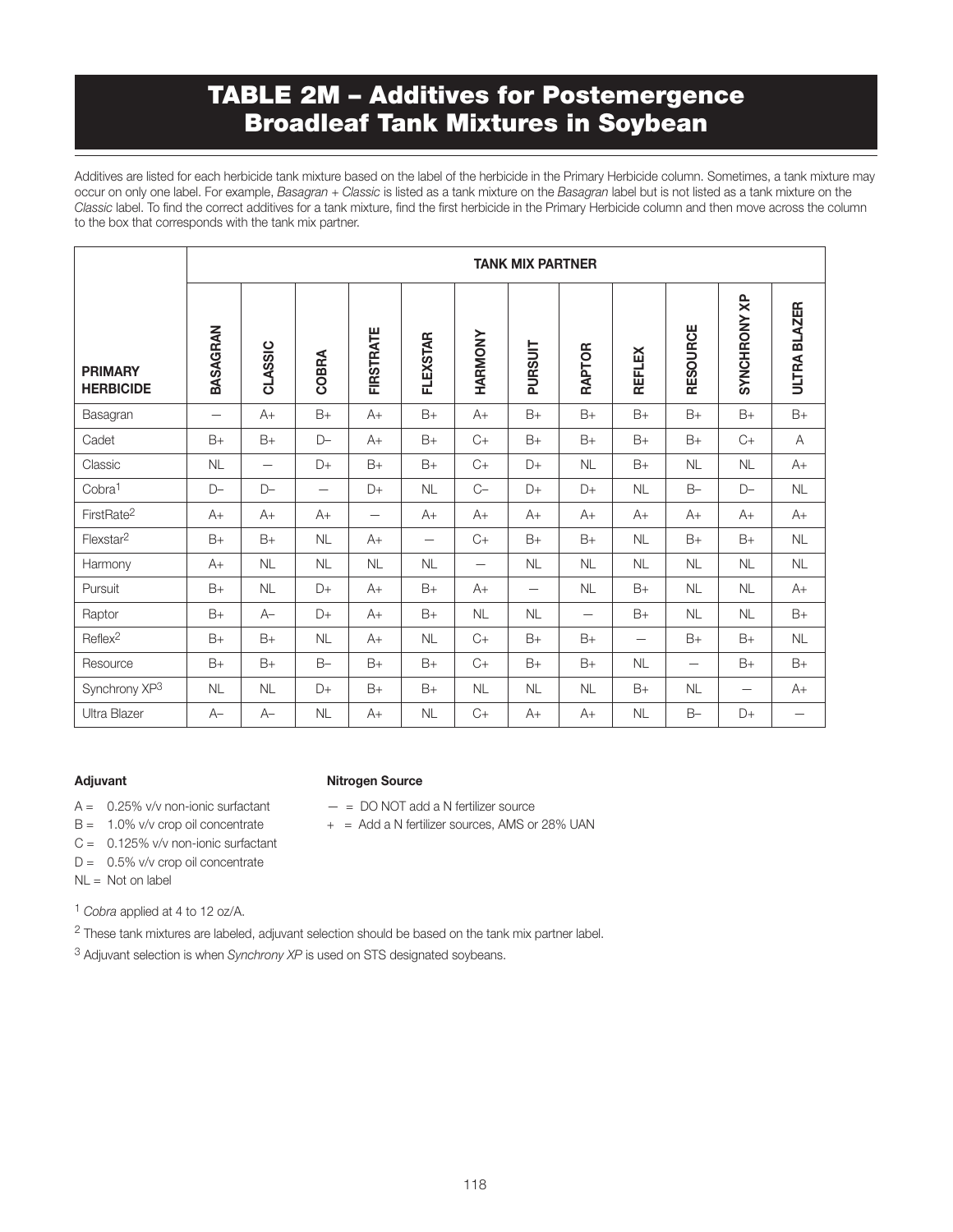# TABLE 2N – Application Rates of Postemergence Grass Herbicides for Control of Grass Species at Various Heights

|                       | Assure II/<br><b>Targa</b> | <b>Fusilade</b><br><b>DX</b> | <b>Poast</b>             | Poast<br><b>Plus</b> | Select/<br><b>Arrow</b> | <b>Select Max</b>        |
|-----------------------|----------------------------|------------------------------|--------------------------|----------------------|-------------------------|--------------------------|
|                       |                            |                              | oz/A                     |                      |                         |                          |
| <b>Barnyardgrass</b>  |                            |                              |                          |                      |                         |                          |
| $1 - 2$ "             | $\overline{\phantom{0}}$   | 10                           | 12                       | 18                   | 4                       | 6                        |
| $2 - 3"$              | 8                          | 12                           | 12                       | 18                   | 4                       | 6                        |
| $3 - 4"$              | 8                          | $\equiv$                     | 12                       | 18                   | 4                       | $\,6$                    |
| $4 - 6"$              | 8                          |                              | 16                       | 24                   | 6                       | $\hbox{9}$               |
| $6 - 8"$              | $\overline{a}$             | $\qquad \qquad -$            | 16                       | 24                   | 6                       | $\hbox{9}$               |
| <b>Crabgrass</b>      |                            |                              |                          |                      |                         |                          |
| $<$ 1 $^{\rm n}$      | —                          | $10$                         | $\overline{\phantom{0}}$ | $\qquad \qquad -$    |                         | $\overline{\phantom{0}}$ |
| $1 - 2$ "             | $\,8\,$                    | 12                           | 16                       | 24                   | 6                       | $\,$ 6 $\,$              |
| $2 - 6"$              | 8                          | $\equiv$                     | 16                       | 24                   | 6                       | 9                        |
| <b>Fall Panicum</b>   |                            |                              |                          |                      |                         |                          |
| $1 - 2"$              | -                          | 10                           | 12                       | 18                   | 4                       | $\,$ 6 $\,$              |
| $2 - 4"$              | $\overline{7}$             | 12                           | 12                       | 18                   | 4                       | $\,6$                    |
| $4 - 6"$              | $\overline{7}$             | 12                           | 16                       | 24                   | 6                       | $\hbox{9}$               |
| $6 - 8"$              | $\overline{\phantom{0}}$   | $\equiv$                     | 16                       | 24                   | 6                       | $\hbox{9}$               |
| <b>Giant Foxtail</b>  |                            |                              |                          |                      |                         |                          |
| $1 - 2$ "             | $\overline{\phantom{0}}$   | 10                           | 12                       | 18                   | 4                       | 6                        |
| $2 - 4"$              | $\overline{7}$             | 12                           | 12                       | 18                   | 4                       | 6                        |
| $4 - 6"$              | 7                          | 12                           | 16                       | 24                   | 6                       | $\hbox{9}$               |
| $6 - 8$ "             | $\overline{7}$             | $\overline{\phantom{0}}$     | 16                       | 24                   | 6                       | $\hbox{9}$               |
| $8 - 12"$             | $\equiv$                   | L.                           | $\equiv$                 | $\equiv$             |                         | $\hbox{9}$               |
|                       |                            |                              |                          |                      | 6                       |                          |
| <b>Green Foxtail</b>  |                            |                              |                          |                      |                         |                          |
| $1 - 2$ "             | -                          | 10                           | 12                       | 18                   |                         | 6                        |
| $2 - 4"$              | $\overline{7}$             | 12                           | 12                       | 18                   | $\,6$                   | 6                        |
| $4 - 6"$              |                            | $\overline{\phantom{0}}$     | 16                       | 24                   | 6                       | $\hbox{9}$               |
| $6 - 8"$              | $\equiv$                   | $\overline{\phantom{0}}$     | 16                       | 24                   | 6                       | $\hbox{9}$               |
| Quackgrass            |                            |                              |                          |                      |                         |                          |
| $4 - 6"$              |                            | $10$                         |                          |                      | $8 - 16 + 8$            | $12 + 12$                |
| $6 - 8"$              | $10 + 7$                   | $12 + 8$                     | $24 + 16$                | $36 + 24$            | $8 - 16 + 8$            | $12 + 12$                |
| $8 - 10"$             | $10 + 7$                   | $12 + 8$                     | $\equiv$                 | $\equiv$             | $\equiv$                | $12 + 12$                |
| V. Corn               |                            |                              |                          |                      |                         |                          |
| $1 - 4$ "             | -                          |                              | 12                       | 18                   |                         | $\overline{\phantom{0}}$ |
| $4 - 6"$              | $\overline{\phantom{0}}$   |                              | 12                       | 18                   | 4                       | $\,6$                    |
| $6 - 12"$             | $\mathbf 5$                |                              | 12                       | 18                   | 4                       | 6                        |
| $12 - 18"$            | 5                          | 6                            | 16                       | 24                   | 6                       | $\hbox{9}$               |
| $18 - 20"$            | 8                          | 6                            | 16                       | 24                   | 6                       | $\hbox{9}$               |
| $20 - 24"$            | 8                          | 6                            | $\equiv$                 | $-$                  | 6                       | $\hbox{9}$               |
| Witchgrass            |                            |                              |                          |                      |                         |                          |
| $1 - 2$ "             |                            | $10$                         | 16                       | 24                   |                         |                          |
| $2 - 4"$              | $\overline{7}$             | 12                           | 16                       | 24                   | 6                       | $\hbox{9}$               |
| $4 - 6"$              | 7                          | $\equiv$                     | $16$                     | 24                   | 6                       | $\hbox{9}$               |
| $6 - 8"$              | $\overline{\phantom{0}}$   | $\overline{\phantom{0}}$     | 16                       | 24                   | 6                       | $\hbox{9}$               |
| <b>Yellow Foxtail</b> |                            |                              |                          |                      |                         |                          |
| $1 - 2$ "             |                            | $10$                         | 16                       | 24                   |                         | $\,6$                    |
| $2 - 4"$              | $\overline{7}$             | 12                           | 16                       | 24                   | $\,6$                   | 6                        |
| $4 - 6"$              |                            | $\equiv$                     |                          | 24                   |                         |                          |
|                       |                            |                              | $16$                     |                      | 6                       | $\hbox{9}$               |
| $6 - 8"$              |                            | $\overline{\phantom{0}}$     | 16                       | 24                   | 6                       | $\hbox{9}$               |

 $-$  = Not labeled.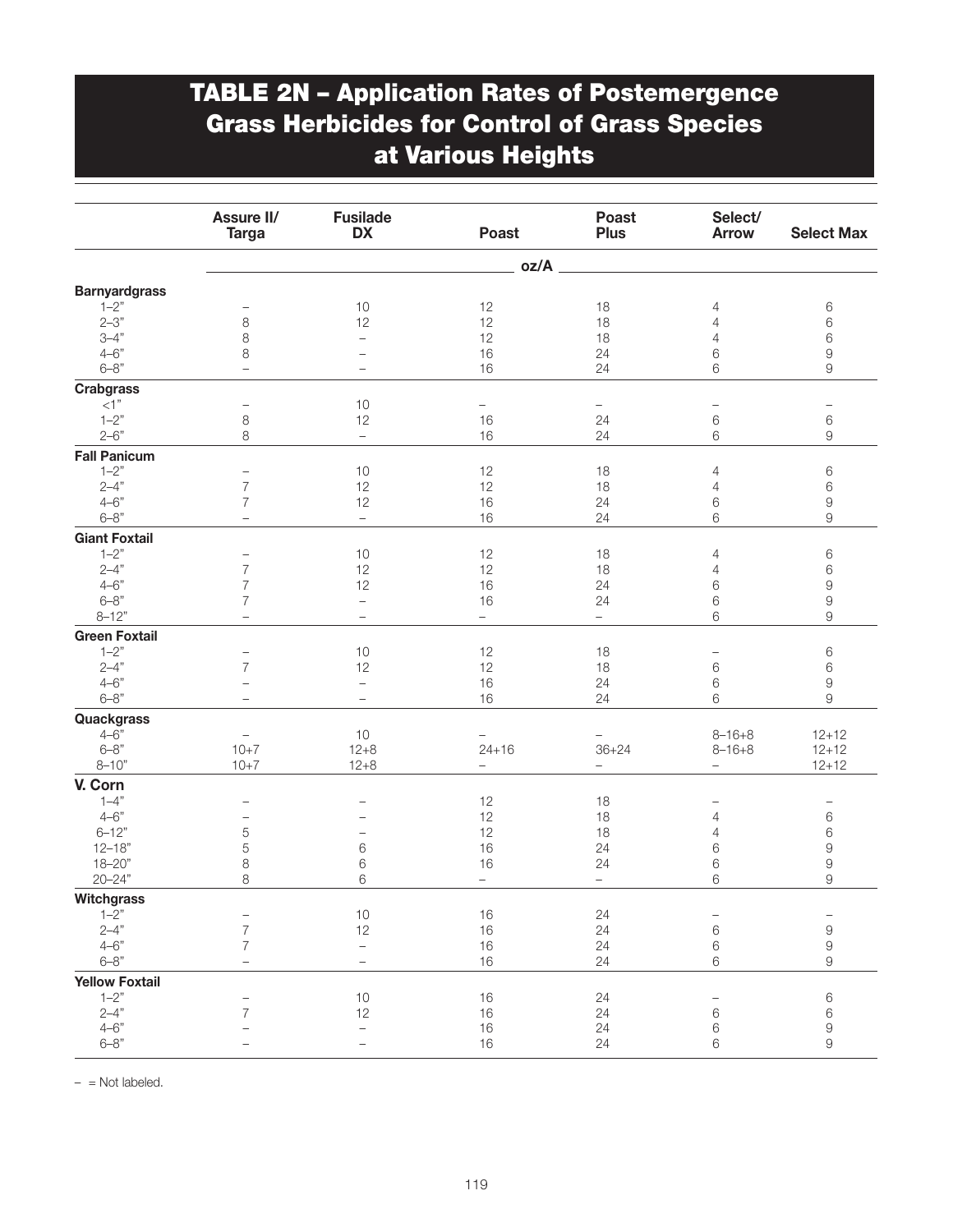# TABLE 2O – Labeled Tank Mixes With Postemergence Grass Herbicides in Soybean\*

|                                                   |                            |                              |                          | <b>GRASS HERBICIDES</b>     |                         |                   |
|---------------------------------------------------|----------------------------|------------------------------|--------------------------|-----------------------------|-------------------------|-------------------|
| <b>BROADLEAF</b><br><b>HERBICIDES<sup>1</sup></b> | Assure II/<br><b>Targa</b> | <b>Fusilade</b><br><b>DX</b> | <b>Poast</b>             | <b>Poast</b><br><b>Plus</b> | Select/<br><b>Arrow</b> | <b>Select Max</b> |
| Basagran                                          | $Y^3$                      | Y                            | $Y^4$                    | $Y^4$                       | $\mathsf{Y}^5$          | $Y^5$             |
| Cadet                                             | Y                          | Y                            | Y                        | Y                           | Y                       | Y                 |
| Classic                                           | $Y^3$                      | $Y^3$                        | Y                        | Y                           | $Y^{\overline{5}}$      | $Y^5$             |
| Cobra                                             | Y                          | Y                            | Y                        | Y                           | Y                       | Y                 |
| FirstRate                                         | $Y^5$                      | $\qquad \qquad -$            | $Y^{\overline{5}}$       | $Y^5$                       | $Y^5$                   | $Y^5$             |
| Flexstar                                          | Y                          | Y                            | Y                        | Y                           | Y                       | Y                 |
| Harmony SG                                        | $Y^5$                      | $Y^{\overline{5}}$           | $\overline{\phantom{0}}$ | $\overline{\phantom{0}}$    | $\qquad \qquad -$       | Y                 |
| Marvel                                            | Y                          | Y                            | Y                        | Y                           | Y                       | Y                 |
| Phoenix                                           | $\qquad \qquad -$          | $\overline{\phantom{0}}$     | —                        | $\qquad \qquad -$           | Y                       | Y                 |
| Pursuit                                           | $\qquad \qquad -$          | $Y^6$                        | $Y^6$                    | $Y^6$                       | $Y^6$                   | $Y^6$             |
| Raptor                                            | $\overline{\phantom{m}}$   | $\qquad \qquad -$            | $Y^6$                    | $Y^6$                       | $Y^6$                   | $Y^6$             |
| Reflex                                            | Υ                          | Y                            | Y                        | Y                           | Y                       | Y                 |
| Resource                                          | Y                          | Y                            | Y                        | Y                           | Y                       | Y                 |
| Synchrony XP                                      | $Y^3$                      | Y                            | Y                        | Y                           | $Y^5$                   | $Y^5$             |
| <b>Ultra Blazer</b>                               | Y                          | Y                            | Y                        | Y                           | Y                       | Y                 |
| <b>GLYPHOSATE-RESISTANT SOYBEAN</b>               |                            |                              |                          |                             |                         |                   |
| Glyphosate <sup>2</sup>                           | Y                          | Y                            | Y                        | Y                           | Y                       | Y                 |
| Extreme                                           | $\qquad \qquad -$          | $\overline{\phantom{0}}$     | $\overline{\phantom{0}}$ | $\overline{\phantom{0}}$    | $\qquad \qquad -$       | $\qquad \qquad -$ |
| Flexstar GT 3.5 <sup>2</sup>                      | Y                          | Y                            | Y                        | Y                           | Y                       | Y                 |
| Sequence <sup>2</sup>                             | Y                          | Y                            | Y                        | Y                           | Y                       | Y                 |
| <b>LIBERTYLINK SOYBEAN</b>                        |                            |                              |                          |                             |                         |                   |
| Liberty/Cheetah/Interline/Noventa                 | Y                          | Y                            | Y                        | Y                           | Y                       | Y                 |

 $*$  Y = the products may be tank mixed;  $-$  = tank mix is not legally labeled or recommended.

1 Tank mixing saves time and application cost but is only labeled for some herbicides and for a limited number of grasses. Consult remarks and limitations for individual products in this guide and pesticide labels for further information.

2 Volunteer glyphosate-resistant corn. Consult the POST grass herbicide and glyphosate label for correct additives.

3 DO NOT tank mix when the target grass is barnyardgrass, crabgrass, quackgrass, or yellow foxtail.

4 DO NOT tank mix if quackgrass is the target species.

5 Under certain conditions, grass antagonism may occur.

<sup>6</sup> Volunteer corn and shattercane only. Grass antagonism will occur. NOT RECOMMENDED.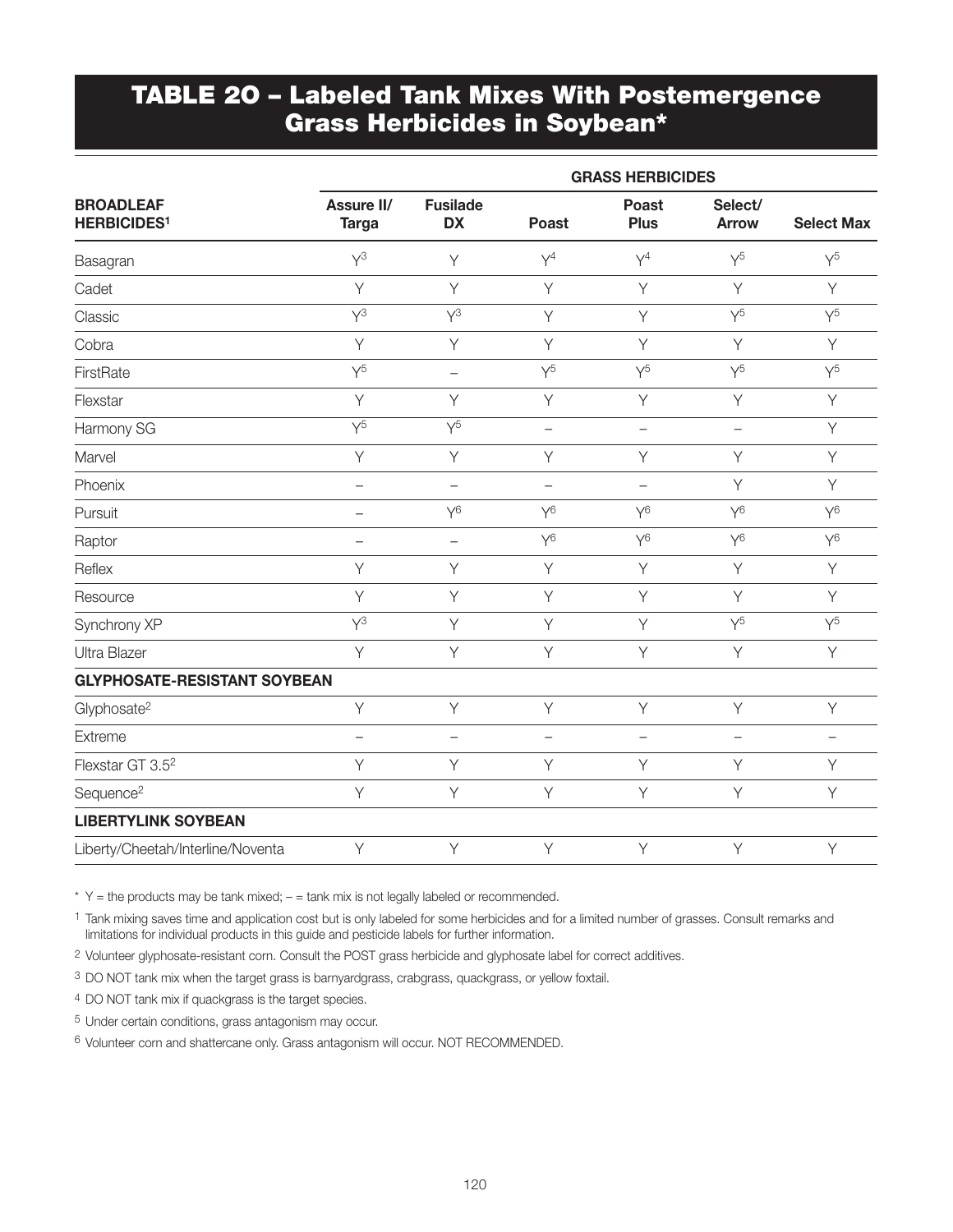## TABLE 2P – Feed and Forage Restrictions for Soybean Herbicides<sup>a</sup>

| <b>Herbicides Applied PRE</b> | Site of Action <sup>b</sup> | For Use in Feed/Forage? | <b>Preharvest Interval</b> |
|-------------------------------|-----------------------------|-------------------------|----------------------------|
| Afforia                       | 2/2/14                      | <b>No</b>               | none listed                |
| Anthem Flex                   | 14/15                       | <b>No</b>               | none listed                |
| Anthem MAXX                   | 14/15                       | <b>No</b>               | none listed                |
| <b>Authority Assist</b>       | 2/14                        | <b>No</b>               | none listed                |
| Authority Edge                | 14/15                       | <b>No</b>               | none listed                |
| Authority Elite/BroadAxe XC   | 14/15                       | <b>Yes</b>              | 30 days                    |
| Authority First/Sonic         | 2/14                        | <b>No</b>               | 65 days                    |
| Authority MAXX                | 2/14                        | <b>No</b>               | none listed                |
| Authority MTZ                 | 5/14                        | <b>No</b>               | 120 days                   |
| <b>Authority Supreme</b>      | 14/15                       | <b>No</b>               | none listed                |
| Authority XL                  | 2/14                        | <b>No</b>               | none listed                |
| Boundary                      | 5/15                        | <b>Yes</b>              | 75 days                    |
| <b>BroadAxe XC</b>            | 14/15                       | <b>Yes</b>              | 30 days                    |
| Canopy                        | 2/15                        | <b>No</b>               | none listed                |
| Canopy EX                     | 2/2                         | <b>No</b>               | none listed                |
| Command 3ME                   | 13                          | <b>No</b>               | none listed                |
| Dimetric Charged              | 14/15                       | <b>No</b>               | none listed                |
| Dual II Magnum/Parallel       | 15                          | <b>Yes</b>              | 75 days                    |
| Envive                        | 2/2/14                      | <b>No</b>               | none listed                |
| Fierce EZ                     | 14/15                       | <b>No</b>               | none listed                |
| Fierce MTZ/Kyber              | 5/14/15                     | Yes                     | 40 days                    |
| Fierce XLT                    | 2/14/15                     | <b>No</b>               | none listed                |
| FirstRate                     | $\sqrt{2}$                  | <b>Yes</b>              | 70 days                    |
| Lorox/Linex                   | $\overline{7}$              | <b>No</b>               | none listed                |
| Metribuzin                    | 5                           | <b>Yes</b>              | none listed                |
| OpTill                        | 2/14                        | <b>No</b>               | 85 days                    |
| Outlook                       | 15                          | <b>No</b>               | none listed                |
| Prefix                        | 14/15                       | <b>No</b>               | 75 days                    |
| Prowl H20/Prowl               | $\ensuremath{\mathsf{3}}$   | <b>Yes</b>              | none listed                |
| Pursuit                       | $\mathbf{2}$                | <b>No</b>               | none listed                |
| Python                        | $\overline{c}$              | <b>No</b>               | none listed                |
| Sharpen                       | 14                          | <b>Yes</b>              | 65 days                    |
| Sonalan                       | $\ensuremath{\mathsf{3}}$   | No                      | none listed                |
| Spartan                       | 14                          | No                      | none listed                |
| Spartan Charge                | 14/14                       | No                      | none listed                |
| Surveil                       | 2/14                        | No                      | none listed                |
| Trifluralin                   | $\ensuremath{\mathsf{3}}$   | <b>Yes</b>              | none listed                |
| Trivence                      | 2/5/14                      | No                      | none listed                |
| Valor/Valor EZ                | 14                          | <b>No</b>               | none listed                |
| Valor XLT                     | 2/14                        | No                      | none listed                |
| Verdict                       | 14/15                       | No                      | none listed                |
| Warrant                       | 15                          | No                      | none listed                |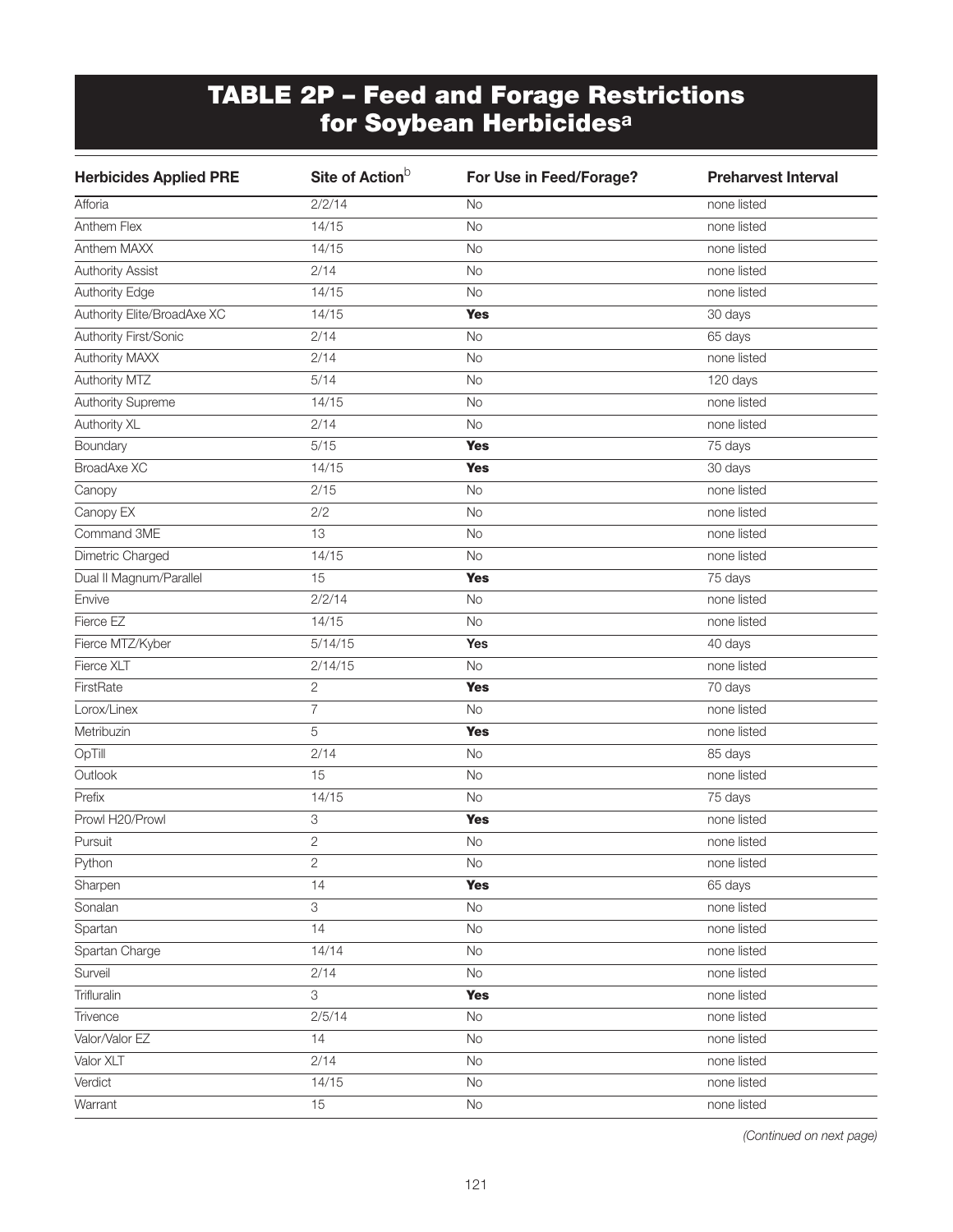# TABLE 2P – Feed and Forage Restrictions for Soybean Herbicidesa *(continued)*

| <b>Herbicides Applied PRE</b>     | Site of Action <sup>b</sup> | For Use in Feed/Forage? | <b>Preharvest Interval</b> |
|-----------------------------------|-----------------------------|-------------------------|----------------------------|
| Warrant Ultra                     | 14/15                       | <b>No</b>               | none listed                |
| Zidua                             | 15                          | <b>Yes</b>              | none listed                |
| Zidua PRO                         | 2/14/15                     | <b>No</b>               | none listed                |
| Zone Defense                      | 14/14                       | <b>No</b>               | none listed                |
| <b>Herbicides Applied POST</b>    | Site of Action <sup>b</sup> | For Use in Feed/Forage? | <b>Preharvest Interval</b> |
| Anthem MAXX                       | 14/15                       | <b>No</b>               | none listed                |
| Assure II/Targa                   | 1                           | <b>No</b>               | 80 days                    |
| Basagran                          | 6                           | <b>Yes</b>              | 30 days                    |
| Cadet                             | 14                          | <b>No</b>               | 60 days                    |
| Cheetah Max                       | 10/14                       | <b>No</b>               | 70 days                    |
| Classic                           | $\mathbf{2}$                | <b>No</b>               | 60 days                    |
| Cobra/Phoenix                     | 14                          | <b>No</b>               | $45$ days                  |
| Engenia                           | $\overline{4}$              | <b>Yes</b>              | $7/14$ days <sup>d</sup>   |
| Enlist Duo                        | 4/9                         | <b>No</b>               | 30 days                    |
| Enlist One                        | $\overline{4}$              | <b>No</b>               | 30 days                    |
| Extreme                           | 2/9                         | <b>No</b>               | 85 days                    |
| FirstRate                         | $\mathbf{2}$                | <b>Yes</b>              | 70 days                    |
| Flexstar GT                       | 9/14                        | <b>No</b>               | $\overline{45}$ days       |
| Fusilade DX                       | $\mathbf{1}$                | <b>No</b>               | Prebloom                   |
| Glyphosate <sup>c</sup>           | $\hbox{9}$                  | <b>Yes</b>              | 14 days                    |
| Harmony                           | $\overline{2}$              | <b>No</b>               | 60 days                    |
| Liberty/Cheetah/Interline/Noventa | 10                          | <b>No</b>               | 70 days                    |
| Marvel                            | 14/14                       | <b>No</b>               | 60 days                    |
| Perpetuo                          | 14/15                       | <b>No</b>               | 60 days                    |
| Poast/Poast Plus                  | $\mathbf{1}$                | <b>Yes</b>              | 75 days                    |
| Pursuit                           | $\overline{2}$              | <b>No</b>               | 85 days                    |
| Raptor                            | $\overline{2}$              | <b>No</b>               | 85 days                    |
| Reflex/Flexstar                   | 14                          | No                      | $\overline{45}$ days       |
| Resource                          | 14                          | <b>No</b>               | 60 days                    |
| Select/Arrow/Select Max           | $\mathbf{1}$                | $\rm No$                | 60 days                    |
| Sequence                          | 9/15                        | No                      | 75 days                    |
| Synchrony XP                      | 2/2                         | No                      | 75 days                    |
| Tavium                            | 4/15                        | No                      | none listed                |
| Ultra Blazer                      | 14                          | No                      | 50 days                    |
| Varisto                           | 2/14                        | <b>Yes</b>              | 30 days                    |
| Warrant                           | 15                          | No                      | none listed                |
| Warrant Ultra                     | 14/15                       | No                      | none listed                |
| XtendiMax                         | $\overline{4}$              | <b>Yes</b>              | $7/14$ days <sup>d</sup>   |

a Restrictions based on herbicide labels. Always read and follow herbicide labels.

<sup>b</sup> Herbicide Site of Action: The site of action key is located on pages 15-16.

<sup>c</sup> Consult specific glyphosate labels for feed and forage restrictions.

d Feeding and/or harvesting soybean forage/hay.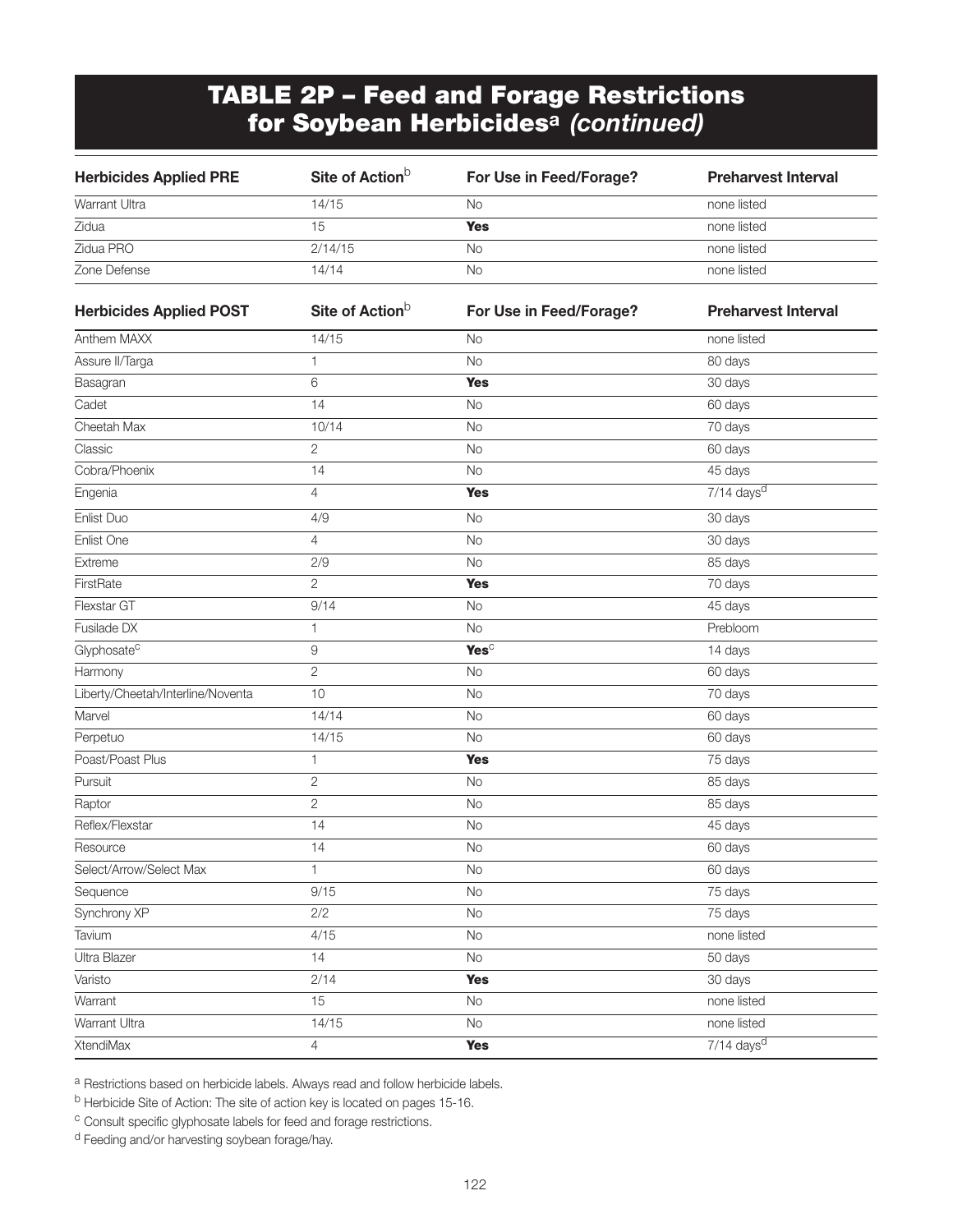## TABLE 2Q – Weed Management in No-Till Soybean

Effective weed control in no-till soybeans requires control of **all** weeds and cover crops prior to soybean emergence. This can be accomplished by:

- 1. Late fall applications prior to planting soybeans the following spring (FALL).
- 2. Early spring applications up to 30 days prior to soybean planting (EPP).
- 3. Applications at or very close to the time of planting (PRE).

Regardless of the time of herbicide application, burndown herbicide(s) must be applied to control **all** of the existing vegetation. If some plant species are not controlled prior to soybean emergence, they will be competitive with the soybean crop, ultimately leading to soybean yield loss.

Burndown herbicide options include herbicides without residual activity: glyphosate (Table 10), *Gramoxone* (paraquat), *Liberty, 2,4-D ester, Aim, Express, Vida, Sharpen,* and *Verdict*. These herbicides control only existing vegetation and **DO NOT** have residual activity to control weeds that have not yet emerged. The following table lists the effectiveness of these herbicides in burndown applications to control existing vegetation. Selection of these herbicides should be made on the basis of weed type, weed height and the speed of control. In general, *Gramoxone* and *Liberty* will provide faster control than glyphosate or 2,4-D ester, but glyphosate will provide better control of dense weeds or cover crops. Glyphosate is preferred for control of perennial weeds or grasses prior to the completion of tillering.

2,4-D ester provides effective control of several annual, biennial and perennial broadleaf weeds but does not control grasses. Each of these herbicides has one or more weed species that it does not control (e.g., 2,4-D ester does not control chickweed). Therefore, these herbicides are often tank-mixed for broad-spectrum burndown applications. Sometimes application rates of burndown herbicides need to be increased to control large weeds or dense weed infestations. Please consult the herbicide labels for information. None of these burndown herbicides have soil activity to stop new weeds from emerging. Herbicides that persist in the soil to stop new weeds from emerging may be included in the burndown application.

Certain residual herbicides have burndown activity on some weed species. Table 2Q gives the maximum weed height for burndown control of summer annual broadleaves and grasses. These herbicides are not as broad-spectrum as glyphosate, *Gramoxone, Liberty* or 2,4-D ester for burndown of existing vegetation. Therefore, the residual herbicides are always tank mixed with glyphosate, 2,4-D ester, *Gramoxone, Liberty* or combinations of glyphosate + 2,4-D ester. These residual herbicides will control germinating summer annual grasses and broadleaf weeds. The **effectiveness** of these residual herbicides on summer annual grass and broadleaf weed control is not the same. Table 2A gives the effectiveness ratings of these residual herbicides on annual weeds. The length of weed control from these residual herbicides is not the same. Some herbicides persist longer in the soil and are, therefore, more effective than

other herbicides when applied in the fall. There are fewer noticeable differences in the length of summer annual weed control when these herbicides are applied in the spring (EPP) or at planting (PRE).

Table 2Q gives the length of summer weed control  $(0 =$ no residual weed control;  $1 =$  short residual control;  $2 =$  moderate residual control; 3 = long residual control). When applying residual herbicides in the fall for summer annual weed control, choose a herbicide with a "3" rating. When applying residual herbicides in the spring, **EPP**, choose a herbicide with a "3" or "2" rating. When applying residual herbicides at or very close to the time of planting (PRE), choose a herbicide with a "3", "2" or "1" rating.

A few important comments for each herbicide are listed below.

#### Burndown Herbicides without Residual Activity

*Glyphosate:* Glyphosate can be applied in the Fall, EPP or PRE to control existing vegetation. Application rates range from 0.75 to 1.13 lb a.e./A, depending on weed size. Lower rates may be used to control smaller weeds at lower spray volumes — consult label. Consult Table 2Q for maximum weed heights and effectiveness ratings. There are many formulations of glyphosate. Consult Table 10 for a list of glyphosate products, use rates and the need for additional surfactant. Ammonium sulfate (AMS) at 17 lb/100 gal should be added to glyphosate, regardless of formulation. The addition of 2,4-D ester greatly improves control of horseweed (marestail), giant ragweed, mustards and some other key no-till weeds (see the following comments about 2,4-D ester). Herbicides with residual activity can also be tank mixed with glyphosate or glyphosate + 2,4-D ester.

*Gramoxone SL 2.0 (2 SL)* or *Gramoxone SL 3.0 (3 SL): Gramoxone SL* can be applied EPP or PRE to control existing vegetation. **Gramoxone is a restricted-use pesticide.** Certified applicators are now required to complete a paraquat specific training prior to use of *Gramoxone*. The paraquat training course can be found online at: www.epa.gov/pesticide-worker-safety/paraquat-dichloride-training-certified-applicators. Apply *Gramoxone SL 2.0* at 2 pt/A for weeds less than 3 inches tall and 3.0 pt/A for weeds from 3 to 6 inches tall or apply *Gramoxone SL 3.0* at 1.33 pt/A for weeds less than 3 inches tall and 2 pt/A for weeds from 3 to 6 inches tall. Consult Table 2Q for maximum weed heights and effectiveness ratings. Always add surfactant at 0.25% v/v or a crop oil concentrate at 1% v/v. Regrowth of rye or wheat may occur if plants are not fully tillered when treated. Burndown effectiveness is highly dependent on the environment, with better burndown in warm, sunny conditions. For improved burndown control, *Gramoxone* can be tank mixed with 2,4-D ester or with a herbicide with residual activity.

**Parazone (3 SL):** *Parazone* contains the same active ingredient as *Gramoxone SL* (paraquat). Refer to the *Gramoxone SL 3.0* section for further remarks on *Parazone*. Certified applicators are now required to complete a paraquat specific training prior to use of *Parazon*e. The paraquat training course can be found online at: www.epa.gov/pesticide-worker-safety/paraquat-dichloridetraining-certified-applicators.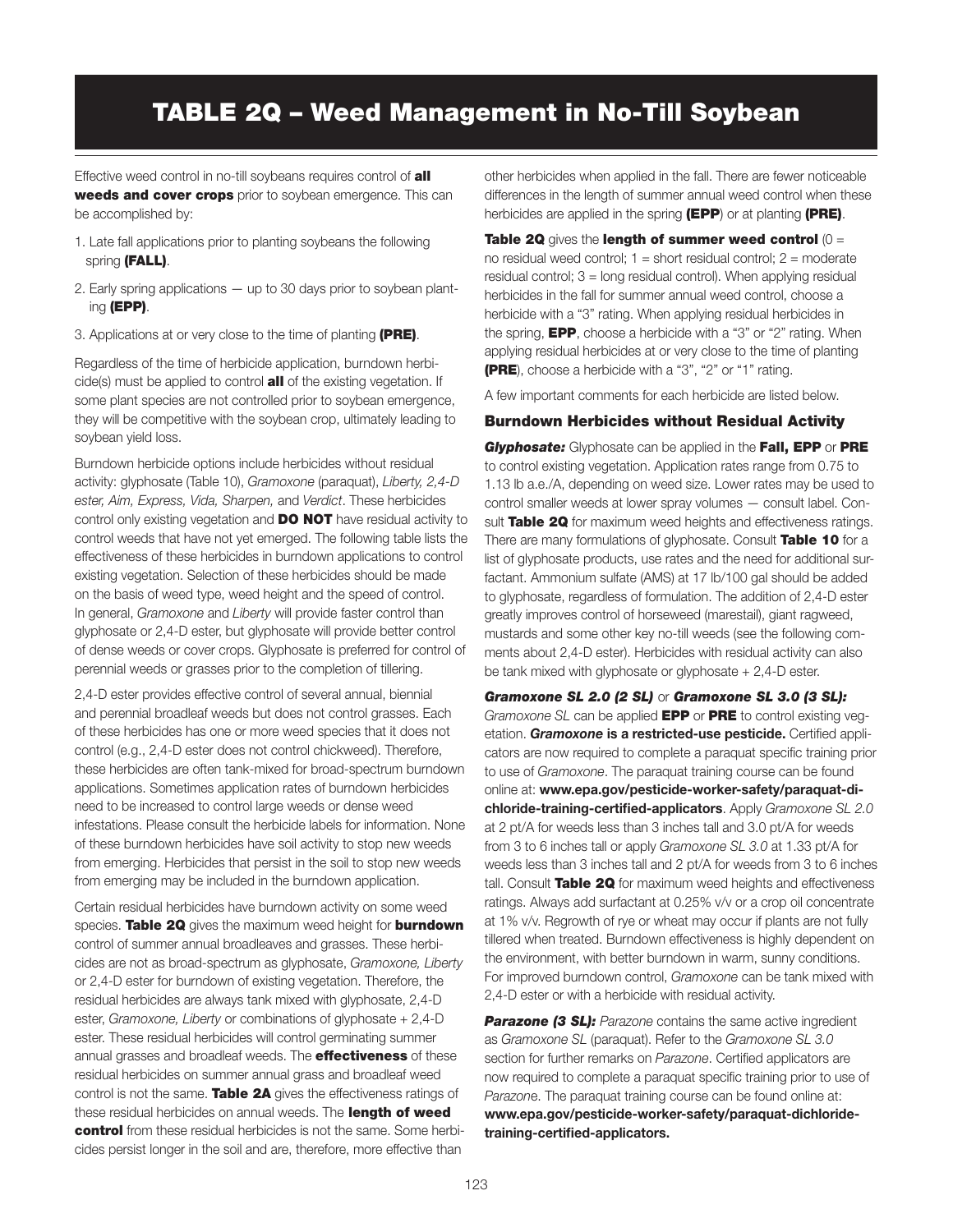*Liberty(2.34 L): Liberty* **can be applied preplant or PRE to** control existing vegetation. Apply *Liberty* at 32 to 43 oz/A with ammonium sulfate at 17 lb/100 gal. If *Liberty* is used as a burndown herbicide, one additional in-season application can be made in LibertyLink soybean, as long as the season total does not exceed 87 fl oz/A. Consult Table 2Q for maximum weed heights and effectiveness ratings for burndown applications. Burndown effectiveness is highly dependent on the environment, with better burndown activity in warm, sunny conditions. Spray coverage is extremely important. *Liberty* requires a minimum of 15 gal/A of spray solution. Consult label and Table 12 for crop rotation restrictions. Tank-mixtures with *Sharpen* or *Metribuzin* can greatly improve burndown activity. *Liberty* can also be tank-mixed with 2,4-D ester or with a herbicide with residual activity to broaden the spectrum of weed control.

*2,4-D ester:* 2,4-D-ester can be applied in the Fall or EPP to control existing annual, biennial and perennial broadleaf weeds. One qt/A of 2,4-D ester can be applied in the fall and up to 30 days prior to soybean planting; 1 pt/A of 2,4-D ester can be applied up to 7 days prior to soybean planting. Consult Table 2Q for maximum weed heights and effectiveness ratings. 2,4-D ester does not control common chickweed. 2,4-D can be tank mixed with a number of herbicides for improved weed control.

*Enlist One (3.3 L): Enlist One (2,4-D choline) can be applied in* the Fall or EPP to control existing annual, biennial and perennial broadleaf weeds. *Enlist One* at 1 qt/A can be applied in the fall and up to 14 days prior to planting soybean, 1 pt/A can be applied up to 7 days prior to soybean planting. DO NOT use on sandy soils with less than 1% organic matter. Soybean should be planted at least 1 inch deep. 2,4-D will not control common chickweed and can be tank mixed with a number of herbicides for improved control.

*Elevore (0.572 L): Elevore (halauxifen) can be applied up to 14* days prior to planting soybean to control existing vegetation i.e., glyphosate-resistant horseweed. Apply *Elevore* at 1 oz/A with either 1% v/v of methylated seed oil or crop oil concentrate. Consult Table 2Q for maximum weed heights and effectiveness ratings. *Elevore* should be tank mixed with additional products i.e., glyphosate to broaden the spectrum of weed control. At least 14 days must pass between *Elevore* application and soybean planting.

*Express (50 SG): Express* can be applied in the fall and in the spring 7 days or more prior to soybean planting. Apply *Express* at 0.25 to 0.5 oz/A — use the higher rate for denser weed populations or weeds that are only partially controlled. If *Express* is applied at 0.25 oz/A soybean can be planted 1 day after application, unless on light textured soils or soils with pH greater than 7.9. Consult Table 2Q for maximum weed heights and effectiveness ratings. Always add crop oil concentrate at 1% v/v. *Express* is very effective on common chickweed. For best burndown results, the addition of 2,4-D ester is recommended. *Express* can also be tank mixed with herbicides that have residual activity.

**Panoflex (50 WG):** *Panoflex* can be applied in the **Fall** or **preplant** (preplant application timing is rate dependent) to control existing vegetation. *Panoflex* contains *Harmony* (thifensulfuron) and *Express* (tribenuron) (see Table 2C). A minimum of 1 day

is needed between *Panoflex* application at 0.3 oz/A and soybean planting; and a minimum of 7 days is needed prior to planting at 0.6 oz/A. When *Panoflex* is used on light textured soils (sands or loamy sands) or the soil pH is >7.9 extend the time to planting by 7 additional days. The higher application rate is needed for Canada thistle control. Always add a non-ionic surfactant at 0.5% v/v or crop oil concentrate at 1% v/v and a nitrogen source urea ammonium nitrate (UAN) or ammonium sulfate (AMS) at 2-4 lb/A. Additive selection will be dependent on the tank-mix partner. Consult Table 2Q for maximum weed heights and effectiveness ratings for burndown applications. Consult label and Table 12 for crop rotation restrictions. Tank-mixtures with 2,4-D ester is recommended for control of horseweed (marestail), curly dock, and hairy vetch. Tank-mixtures with glyphosate, 2,4-D ester + glyphosate, *Gramoxone*, or *Liberty* may also be used to broaden the spectrum of burndown weed control.

*Aim (2 EC): Aim* (carfentrazone) is labeled for preplant (EPP) through PRE burndown applications. Apply *Aim* at 0.5 to 2 oz/A; use the higher rate to control larger weeds (4 inches tall). *Aim* is a contact herbicide without residual activity and is effective only on broadleaf weeds. Always add surfactant (0.25% v/v) or crop oil concentrate (1% v/v). Visual injury symptoms appear soon after *Aim* application. *Aim* can be tank mixed with glyphosate, 2,4-D ester and/ or herbicides with residual activity. Consult Table 2Q for maximum weed heights and effectiveness ratings.

*Vida (0.2 L): Vida* (pyraflufen) is labeled for preplant (EPP) burndown applications. Apply *Vida* at 0.5 to 2 oz/A; use the higher rate to control larger weeds (4 inches tall). *Vida* is a contact herbicide without residual activity and is effective only on broadleaf weeds. Always add surfactant (0.25% v/v) or crop oil concentrate (1% v/v). Visual injury symptoms appear soon after *Vida* application. *Vida* can be tank mixed with glyphosate, 2,4-D ester and/or herbicides with residual activity. The pH of the spray solution needs to be less than 7.5 or hydrolysis will occur. Consult Table 2Q for maximum weed heights and effectiveness ratings.

**Reviton (2.83 L):** *Reviton* (tiafenacil) is labeled for **preplant** burndown applications prior to soybean emergence. Apply *Reviton* at 1 to 3 oz/A. *Reviton* is a contact herbicide without residual activity. The use of a methylated seed oil  $(1\% v/v)$  + ammonium sulfate is the preferred adjuvant; however, a crop oil concentrate (1% v/v) or non-ionic surfactant (0.25%) with ammonium sulfate can be substituted. *Reviton* is best used in combination with glyphosate. Consult Table 2Q for maximum weed heights and effectiveness ratings.

**Sharpen (2.85 L):** *Sharpen* can be applied **preplant** or PRE to control existing broadleaf vegetation. Apply *Sharpen* at 1 oz/A prior to soybean emergence. For enhanced burndown activity, higher rates of *Sharpen* can be applied. However, longer intervals are required between *Sharpen* application and soybean planting; a minimum of 14 days for 1.5 oz/A and 30 days for 2 oz/A of *Sharpen*. Always add a methylated seed oil (1% v/v) and ammonium sulfate (AMS) at 17 lb/100 gal. DO NOT apply *Sharpen* after soybean emergence or severe crop injury will occur. DO NOT apply to coarse-textured soils with 2% less organic matter unless soybean is planted 1 month after application; *Sharpen* at 2 oz/A requires 44 days. Tank mixtures or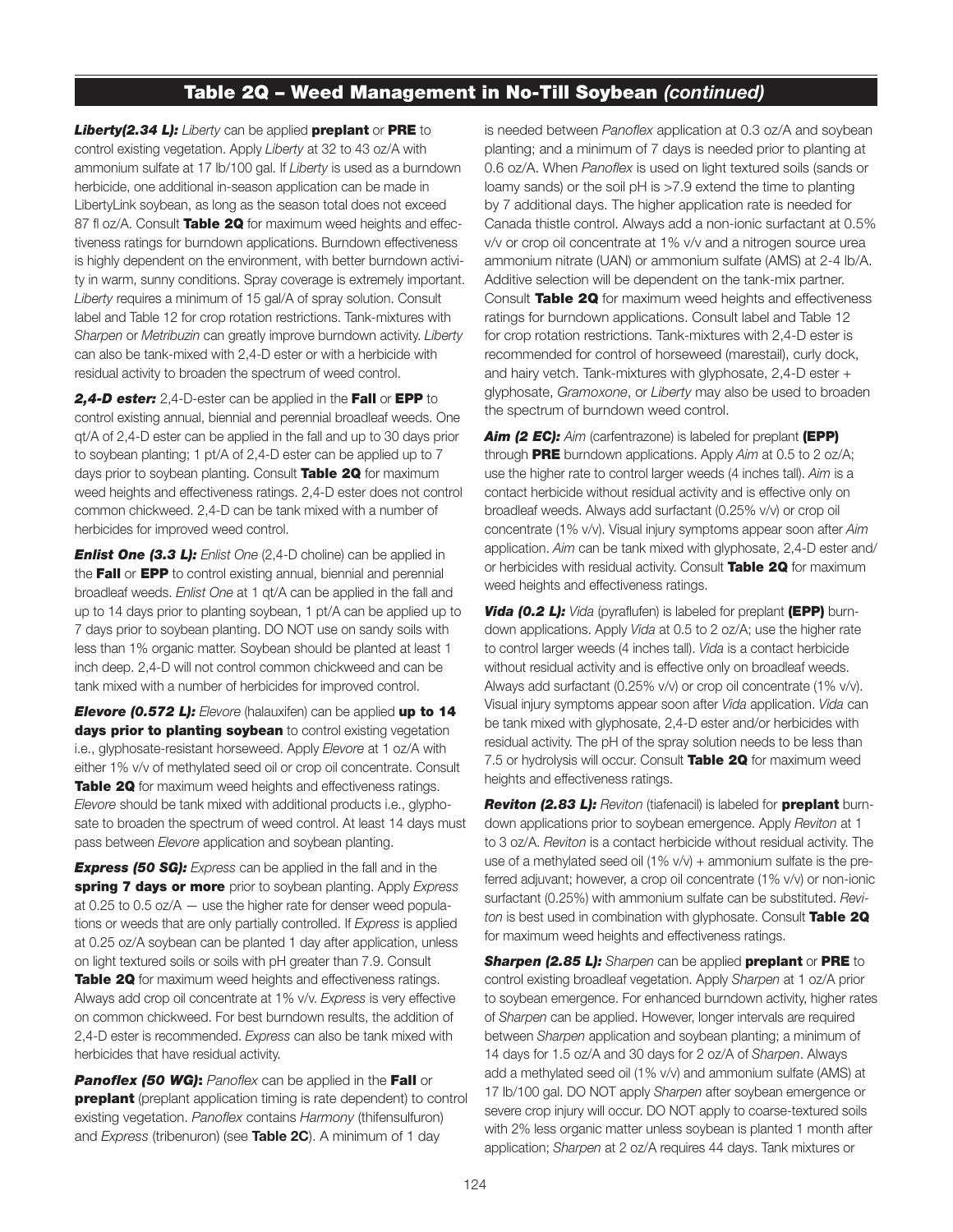sequential applications of *Sharpen* with other Group 14 containing herbicides, such as flumioxazin *(Valor)*, sulfentrazone *(Authority* or *Spartan)*, or fomesafen *(Reflex)*, require 14 days between application and soybean planting with *Sharpen* at 1 oz/A and 30 days with *Sharpen* at 1.5 to 2 oz/A in reduced and no-till soybean. Consult Table 2Q for maximum weed heights and effectiveness ratings for burndown applications. Consult label and Table 12 for crop rotation restrictions. DO NOT include time in the rotation interval when the ground is frozen. Rotation restrictions are longer for application rates greater than 1 oz/A. *Sharpen* is a very effective herbicide on horseweed (marestail) and may provide 2 to 4 weeks of residual control against this weed. *Sharpen* should be tank mixed with glyphosate or glyphosate + 2,4-D ester to broaden the spectrum of burndown weed control.

**Verdict (5.57 L):** Verdict can be applied in the Fall, preplant or PRE to control existing broadleaf vegetation. *Verdict* contains *Sharpen* (saflufenacil) and *Outlook* (dimethenamid-P) (see Table 2C). The labeled rate of *Verdict* for use in soybean is 5 to 10 oz/A. The soybean rate of 5 oz/A of *Verdict* will not provide residual weed control. For additional residual control and enhanced burndown activity, higher rates of *Verdict* can be applied. However, longer intervals are required between *Verdict* application and soybean planting; a minimum of 14 days for 7.5 oz/A and 30 days for 10 oz/A of *Verdict*. Always add a methylated seed oil (1% v/v) and ammonium sulfate (AMS) at 17 lb/100 gal. DO NOT apply *Verdict* after soybean emergence or severe crop injury will occur. DO NOT apply to coarse textured soils with less than 2% organic matter, unless soybean is planted 30 days after application. DO NOT tank-mix or apply *Verdict* within 30 days of soil-applied applications of flumioxazin *(Valor)*, sulfentrazone (*Authority* or *Spartan*), or fomesafen *(Reflex, Flexstar)* containing products. However, fomesafen *(Flexstar, Reflex)* and other POST PPO-inhibiting herbicides can be used 14 days after soybean emergence. Consult Table 2Q for maximum weed heights and effectiveness ratings for burndown applications. Consult label and Table 12 for crop rotation restrictions. Rotation restrictions are longer for *Verdict* applications rates greater than 5 oz/A. *Verdict* is a very effective herbicide on horseweed (marestail) and may provide 2 to 4 weeks of residual control against this weed. *Verdict* should be tank-mixed with glyphosate to broaden the spectrum of burndown weed control.

#### Burndown Herbicides with Residual Activity

*Afforia (50.8 WG): Afforia* can be applied in the Fall, preplant, or PRE (PRE applications are rate dependent) to control existing vegetation and to provide residual weed control. *Afforia* contains *Harmony* (thifensulfuron), *Express* (tribenuron), and *Valor* (flumioxazin) (see Table 2C). *Afforia* at 2.5 oz/A can be applied preemergence up to 3 days after planting, but prior to soybean emergence; at rates greater than 2.5 to 3.75 oz/A 7 days is needed prior to planting. Always add a crop oil concentrate at 1% v/v or unless tank-mix products do not allow the use of a crop oil concentrate than use a non-ionic surfactant at 0.25% v/v. The addition of ammonium sulfate (AMS) at 17 lb/100 gal may aid in control when tank-mixed with glyphosate. DO NOT tank mix or apply with metolachlor *(Dual)*, dimethenamid *(Outlook)* or acetochlor *(Warrant)* products within 14 days of planting, unless soybeans are planted under no-till or minimum tillage conditions on wheat stubble or no-till field corn stubble or crop injury will occur. Consult Table 2Q for maximum weed heights and effectiveness ratings for burndown applications and Table 2A for residual weed control. Consult label and Table 12 for crop rotation restrictions. Tank-mixtures with 2,4-D ester, is recommended for best burndown results. Tank-mixtures with glyphosate, 2,4-D ester + glyphosate, *Gramoxone*, or *Liberty* may also be used to broaden the spectrum of burndown weed control.

*Authority Assist (4 L): Authority Assist* can be applied in the Fall, EPP (up to 45 days) or PRE to control existing vegetation and to provide residual control. *Authority Assist* contains *Spartan* (sulfentrazone) and *Pursuit* (see Table 2C). *Authority Assist* use rates are based on soil texture, organic matter, and pH. *Authority Assist* rates range from 6 to 12 oz/A (10 oz/A). Reduced rates ranging from 4 to 6 oz/A (5 oz/A) can be applied as part of a 2-pass program in glufosinate or glyphosate-resistant soybean, unless resistant weeds are present. DO NOT apply to soils with pH of 7.5 or higher. Always add a crop oil concentrate or a methylated seed oil (1% v/v). Soybean varieties vary in their sensitivity to sulfentrazone, a component in *Authority Assist*; consult your local seed dealer for information. Consult Table 2Q for maximum weed heights and effectiveness ratings for burndown applications and Table 2A for residual weed control. Consult label and Table 12 for crop rotation restrictions. *Authority Assist* should be tank-mixed with 2,4-D ester, glyphosate, glyphosate + 2,4-D ester or *Gramoxone* to broaden the spectrum of burndown weed control.

*Authority First/Sonic (70 DF): Authority First/Sonic* can be applied **EPP** (up to 14 days) or **PRE** to control existing vegetation and to provide residual weed control. *Authority First/Sonic* contains *Spartan* (sulfentrazone) and *FirstRate* (see Table 2C). Apply *Authority First/Sonic* at 6.4 oz/A. Reduced rates ranging from 3.2 to 6 oz/A (4 oz/A) can be applied as part of a 2-pass program in glufosinate or glyphosate-resistant soybean, unless resistant weeds are present. Always add surfactant at 0.25% v/v + 28% N or ammonium sulfate (AMS) or crop oil concentrate + 28% N or AMS. Soybean varieties vary in their sensitivity to sulfentrazone, a component in *Authority First/Sonic*. Consult your local seed dealer for information. Consult Table 2Q for maximum weed heights and effectiveness ratings for burndown applications and Table 2A for residual weed control. Consult label and Table 12 for crop rotation restrictions. *Authority First/Sonic* should be tank mixed with 2,4-D ester, glyphosate, glyphosate + 2,4-D ester, or *Gramoxone* to broaden the spectrum of burndown weed control.

*Authority MAXX (66 WG): Authority MAXX* can be applied in the Fall, preplant or PRE to control existing broadleaf vegetation. *Authority MAXX* contains *Spartan* (sulfentrazone) and *Classic* (chlorimuron-ethyl) (see Table 2C). Apply *Authority MAXX* at 5 oz/A as part of a planned 2-pass program. DO NOT apply *Authority MAXX* to soils with pH greater than 7.6. Always add a crop oil concentrate or a methylated seed oil at 1% v/v or a non-ionic surfactant at 0.25% v/v. The addition of ammonium sulfate (AMS) at 17 lb/100 gal may aid in control when tank-mixed with glyphosate. Soybean varieties vary in their sensitivity to sulfentrazone a component in *Authority MAXX*; consult your local seed dealer for information. Consult Table 2Q for maximum weed heights and effectiveness ratings for burndown applications and Table 2A for residual weed control. Consult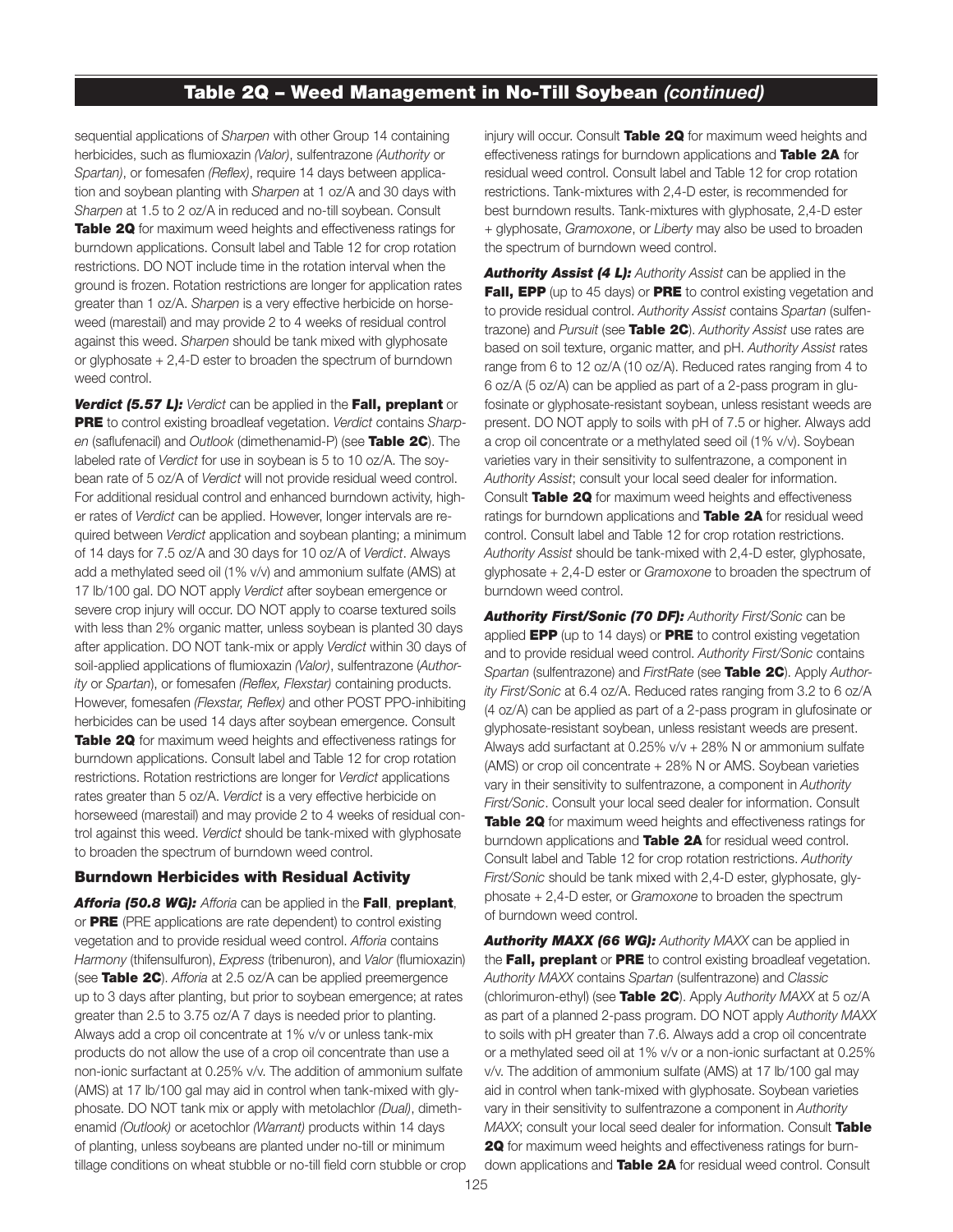label and Table 12 for crop rotation restrictions. *Authority MAXX* should be tank-mixed with 2,4-D ester, glyphosate, *Gramoxone, Sharpen, Express,* or *Express* + 2,4-D ester to broaden the spectrum of burndown weed control.

*Authority MTZ (45 DF): Authority MTZ* can be applied in the **Fall, EPP** (up to 45 days) or PRE to control existing vegetation and to provide residual weed control. *Authority MTZ* contains *Spartan* (sulfentrazone) and *Metribuzin* (see Table 2C). *Authority MTZ* use rates are based on soil texture, organic matter, and pH. *Authority MTZ* rates range from 12 to 20 oz/A (16 oz/A). Reduced rates ranging from 8 to 14 oz/A (12 oz/A) can be applied as part of a 2-pass program in glufosinate or glyphosate-resistant soybean, unless resistant weeds are present. DO NOT apply *Authority MTZ* at rates greater than 12 oz/A if the soil pH is greater than 7.5. Always add crop oil concentrate (1% v/v). Soybean varieties vary in their sensitivity to sulfentrazone and metribuzin components in *Authority MTZ*; consult your local seed dealer for information. Consult Table 2Q for maximum weed heights and effectiveness ratings for burndown applications and Table 2A for residual weed control. Consult label and Table 12 for crop rotation restrictions. *Authority MTZ* should be tank mixed with 2,4-D ester, glyphosate, glyphosate + 2,4-D ester, or *Gramoxone* to broaden the spectrum of burndown weed control.

*Authority XL (70 WG): Authority XL* can be applied in the Fall, preplant or PRE to control existing broadleaf vegetation. *Authority XL* contains *Spartan* (sulfentrazone) and *Classic* (chlorimuron-ethyl) (see Table 2C). Apply *Authority XL* at 3 to 5 oz/A as part of a planned 2-pass program. DO NOT apply *Authority XL* to soils with pH greater than 7.6. Always add a crop oil concentrate or a methylated seed oil at 1% v/v or a non-ionic surfactant at 0.25% v/v. The addition of ammonium sulfate (AMS) at 17 lb/100 gal may aid in control when tank-mixed with glyphosate. Soybean varieties vary in their sensitivity to sulfentrazone a component in *Authority XL*; consult your local seed dealer for information. Consult Table 2Q for maximum weed heights and effectiveness ratings for burndown applications and Table 2A for residual weed control. Consult label and Table 12 for crop rotation restrictions. *Authority XL* should be tank-mixed with 2,4-D ester, glyphosate, *Gramoxone, Express*, or *Express* + 2,4-D ester to broaden the spectrum of burndown weed control.

*Autumn Super 51 WDG (51 WG): Autumn Super 51 WDG* at 0.5 oz/A may be applied in the **Fall only** to control existing vegetation of certain weeds and provide some residual weed control. *Autumn Super 51 WDG* contains iodosulfuron and thiencarbazone-methyl (see Table 2C). Always add a crop oil concentrate or a methylated seed oil (1% v/v) and ammonium sulfate (2.5 lb/A). *Autumn Super 51 WDG* will not control ALS-resistant weeds. Consult Table 2Q for maximum weed heights and effectiveness ratings. For improved burndown control, tank mixes with 2,4-D ester or glyphosate are recommended. Consult label and Table 12 for crop rotation restrictions.

**Canopy (75 WG):** Canopy can be applied in the Fall, EPP (up to 45 days) or PRE to control existing vegetation and to provide residual weed control in no-till and conservational till soybean. *Canopy* contains *Classic* (chlorimuron) and metribuzin (see Table 2C). *Canopy* use rates are based on soil texture, organic matter, and pH. *Canopy*

rates range from 4 to 7 oz/A (4.5 oz/A). Reduced rates ranging from 2.25 to 4 oz/A (3 oz/A) can be applied as part of a 2-pass program in glufosinate or glyphosate-resistant soybean, unless resistant weeds are present. DO NOT apply *Canopy* at rates greater than 2.25 oz/A to soils with a composite pH greater than 7.0; use of higher rates may result in unacceptable injury to this year's crop and the following crop. DO NOT apply *Canopy* to soils with a composite pH exceeding 7.6. Always add a crop oil concentrate at 1% v/v or surfactant at 0.25% v/v. Consult Table 2Q for maximum weed heights and effectiveness ratings for burndown applications and **Table 2A** for residual weed control. Fall applications of *Canopy* provide early-season residual control of certain weeds including common lambsquarters. However, effectiveness from the residual components of *Canopy* is greater the closer it is applied to planting. Consult label and Table 12 for crop rotation restrictions. For fall applications, adjust the rotational crop intervals by basing the interval on the date of soybean planting, not herbicide application. The addition of 2,4-D ester in the fall or in EPP applications is recommended and is required for control of certain weeds. *Canopy* can be tank mixed with *Express* (fall) or glyphosate to improve common chickweed control.

*Canopy EX (29.5 WG): Canopy EX can be applied in the Fall* and to the time of soybean planting (preplant) at rates ranging from 1.1 to 1.5 oz/A. For application rates greater than 1.5 and up to 2.2 oz/A of *Canopy EX* applications need to occur at least 7 day prior to soybean planting. *Canopy EX* contains *Classic* (chlorimuron) and *Express* (see Table 2C). *Canopy EX* use rates range from 1.1 to 2.2 oz/A, depending on soil pH. DO NOT apply *Canopy EX* at rates greater than 1.1 oz/A to soils with a composite pH greater than 7.0. DO NOT apply *Canopy EX* to soils with a composite pH exceeding 7.6. Always add a crop oil concentrate at 1% v/v or surfactant at 0.25% v/v. Consult Table 2Q for maximum weed heights and effectiveness ratings for burndown applications and Table 2A for residual weed control. Consult label and Table 12 for crop rotation restrictions. For fall applications, adjust the rotational crop intervals by basing the interval on the date of soybean planting, not herbicide application. Fall applications of *Canopy EX* provide early-season residual control of certain weeds including common lambsquarters. However, effectiveness from the residual component of *Canopy EX* is greater the closer it is to planting. *Canopy EX* will not control ALS-resistant weeds. For best burndown results, the addition of 2,4-D ester is recommended.

**Dimetric Charged (3.67 L):** Dimetric Charged can be applied in the Fall, EPP, or PRE to control existing vegetation and to provide residual weed control. *Dimetric Charged* contains *Metribuzin* and *Valor* (see Table 2C). *Dimetric Charged* use rates are based on soil texture, organic matter, and pH. Use rates are 12 oz/A for coarse textured soils or calcareous soils; 15 to 18 oz/A for medium textured soils; and 18 oz/A for fine textured soils. For soils with pH of 7.5 or higher use a maximum of 12 oz/A. DO NOT apply on coarse soils with less than 2% organic matter or soils with less than 1% organic matter. Always add a crop oil concentrate at 1% v/v + AMS. Consult Table 2P for maximum burndown weed heights and effectiveness ratings and Table 2A for residual weed control. DO NOT tank mix or apply with metolachlor (*Dual*), dimethenamid (*Outlook*), or acetochlor (Warrant) products within 14 days of planting, unless soybeans are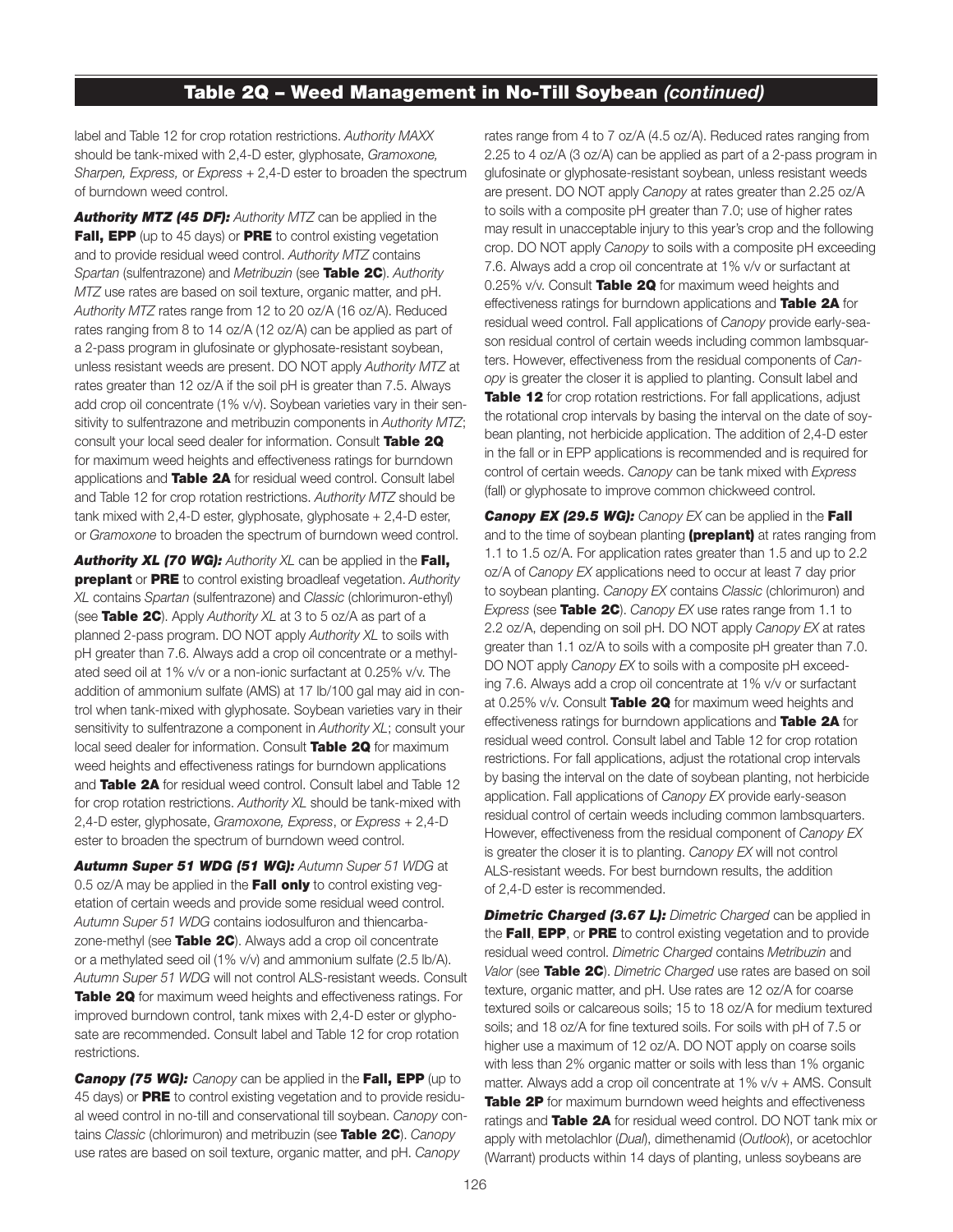planted under no-till or minimum tillage conditions on wheat stubble or no-till field corn stubble or crop injury will occur. The effectiveness of *Dimetric Charged* is greater the closer it is to planting. Consult the label and Table 12 for crop rotation restrictions. *Dimetric Charged*  should be tank mixed with 2,4-D ester, glyphosate, 2,4-D ester + glyphosate, *Gramoxone*, or *Liberty* to broaden the spectrum of burndown weed control.

*Envive (41.3 WG): Envive can be applied in the Fall, EPP or* **PRE** to control existing vegetation and to provide residual weed control. *Envive* contains *Classic* (chlorimuron), *Harmony*, and *Valor* (see Table 2C). *Envive* use rates range between 2.5 and 5.3 oz/A, for portions of Michigan south of highway I-96. The maximum use rate of *Envive* for portions of the Michigan north of I-96 is 2.5 oz/A. Soil pH also influences the maximum use rate of *Envive*. If the composite soil pH is between 7.1 and 7.6, do not apply more than 2.5 oz/A. DO NOT apply to soils with a composite pH exceeding 7.6. Always add a crop oil concentrate at 1% v/v. Consult Table 2Q for maximum weed heights and effectiveness ratings for burndown applications and Table 2A for residual weed control. DO NOT tank mix with Group 15 herbicides such as metolachlor *(Dual)*, dimethenamid *(Outlook)*, or acetochlor *(Warrant)* products within 14 days of planting, unless soybeans are planted under no-till or minimum till conditions on wheat stubble or no-till field corn stubble. Fall applications of *Envive* provide early-season residual control of certain weeds including common lambsquarters. However, effectiveness from the residual components of *Envive* is greater the closer it is applied to planting. Consult label and Table 12 for crop rotation restrictions. For best burndown results, the addition of 2,4-D ester is recommended.

*Extreme (2.17 L): Extreme can be applied in the Fall, EPP (up)* to 45 days) or PRE to control existing vegetation and to provide residual weed control. *Extreme* contains glyphosate and *Pursuit* (see Table 2C). Apply *Extreme* at 3 pt/A. Always add surfactant at 0.25% v/v + 17 lb/100 gal of ammonium sulfate (AMS). Consult Table 2Q for maximum weed heights and effectiveness ratings for burndown applications and Table 2A for residual weed control *(Pursuit)*. Effectiveness from the residual component of *Extreme* is greater the closer it is applied to planting. Consult label and Table 12 for crop rotation restrictions. For fall applications, adjust the rotational crop intervals by basing the interval on the date of soybean planting, not herbicide application. Apply with 2,4-D ester for improved horseweed (marestail) and perennial weed control.

*Fierce EZ (3.04 L): Fierce can be applied in the Fall, preplant* or PRE to control existing vegetation and to provide residual weed control. *Fierce* contains *Valor* (flumioxazin) and *Zidua* (pyroxasulfone) (see Table 2C). Apply *Fierce EZ* at 6 to 7.5 oz/A, depending on soil type and application timing. Always add a crop oil concentrate or a methylated seed oil at 1% v/v or a non-ionic surfactant at 0.25% v/v. The addition of ammonium sulfate (AMS) at 17 lb/100 gal may aid in control when tank-mixed with glyphosate. Consult Table 2Q for maximum weed heights and effectiveness ratings for burndown applications and Table 2A for residual weed control. The effectiveness of *Fierce* is greater the closer it is to planting. Consult label and Table 12 for crop rotation restrictions. *Fierce* should be tank-mixed with 2,4-D ester, glyphosate, 2,4-D ester + glyphosate, *Gramoxone*, or *Liberty* to broaden the spectrum of burndown weed control.

*Fierce MTZ/Kyber (2.64 L): Fierce MTZ/Kyber* can be applied in the Fall, preplant or PRE to control existing vegetation and to provide residual weed control. *Fierce MTZ/Kyber* contains *Valor* (flumioxazin), *Metribuzin*, and *Zidua* (pyroxasulfone) (see Table 2C). Apply *Fierce MTZ/Kyber* at 1 to 1.5 pt/A, depending on soil type and organic matter. Always add a crop oil concentrate or a methylated seed oil at 1% v/v or a non-ionic surfactant at 0.25% v/v. The addition of ammonium sulfate (AMS) at 17 lb/100 gal may aid in control when tank-mixed with glyphosate. Consult Table 2Q for maximum weed heights and effectiveness ratings for burndown applications and Table 2A for residual weed control. The effectiveness of *Fierce MTZ/Kyber* is greater the closer it is to planting. DO NOT apply on coarse soils with less than 2% organic matter or soils with less than 1% organic matter. Crop injury may occur from applications made to poorly drained soils, under cool, wet conditions or when soils with a pH of 7.5 or higher. DO NOT apply after soybean emergence – severe injury or death may occur. Consult label and Table 12 for crop rotation restrictions. *Fierce MTZ/Kyber* should be tank-mixed with 2,4-D ester, glyphosate, 2,4-D ester + glyphosate, *Gramoxone*, or *Liberty* to broaden the spectrum of burndown weed control.

**Fierce XLT (62.41 WG):** Fierce XLT can be applied in the Fall, preplant or PRE to control existing vegetation and to provide residual weed control. *Fierce XLT* contains *Valor* (flumioxazin), *Classic* (chlorimuron) and *Zidua* (pyroxasulfone) (see Table 2C). Apply *Fierce XLT*  at 4 oz/A as part of a 2-pass program. Always add a crop oil concentrate or a methylated seed oil at 1% v/v or a non-ionic surfactant at 0.25% v/v. The addition of ammonium sulfate (AMS) at 17 lb/100 gal may aid in control when tank-mixed with glyphosate. Consult Table 2Q for maximum weed heights and effectiveness ratings for burndown applications and Table 2A for residual weed control. DO NOT apply *Fierce XLT* to soils with a composite pH greater than 6.8. Crop injury may occur when *Fierce XLT* is applied to poorly drained soils and/or under cool, wet conditions. Consult label and Table 12 for crop rotation restrictions. *Fierce XLT* should be tank-mixed with 2,4-D ester, glyphosate, 2,4-D ester + glyphosate, *Gramoxone*, or *Liberty* to broaden the spectrum of burndown weed control.

**FirstRate (84 WG):** FirstRate can be applied **EPP** (up to 14 days) or PRE for control of existing vegetation and to provide residual weed control. Apply *FirstRate* at 0.3 to 0.6 oz/A, use the 0.6 oz/A rate for improved residual control. Always add crop oil concentrate at 1% v/v and 28% N at 2.5% v/v. Consult **Table 2Q** for maximum weed heights and effectiveness ratings for burndown applications and Table 2A for residual weed control. *FirstRate* will not control ALS-resistant weeds. To broaden the spectrum of weed control, tank mix with glyphosate, *Gramoxone* or 2,4-D ester. More effective burndown occurs when conditions are warm and sunny.

*Flexstar 3.5 GT (2.82 L): Flexstar GT 3.5* can be applied pre**plant** or PRE to control existing vegetation and to provide some residual weed control. *Flexstar GT 3.5* contains glyphosate and *Flexstar* (see Table 2C). Apply *Flexstar GT 3.5* at 3 pt/A. Crop oil concentrate at 1% v/v and ammonium sulfate (AMS) at 17 lb/100 gal. should be added to *Flexstar GT 3.5*. DO NOT apply products containing fomesafen (*Flexstar, Flexstar GT 3.5, Prefix* or *Reflex*) to the same field in CONSECUTIVE years. Consult Table 2Q for maximum weed heights and effectiveness ratings for burndown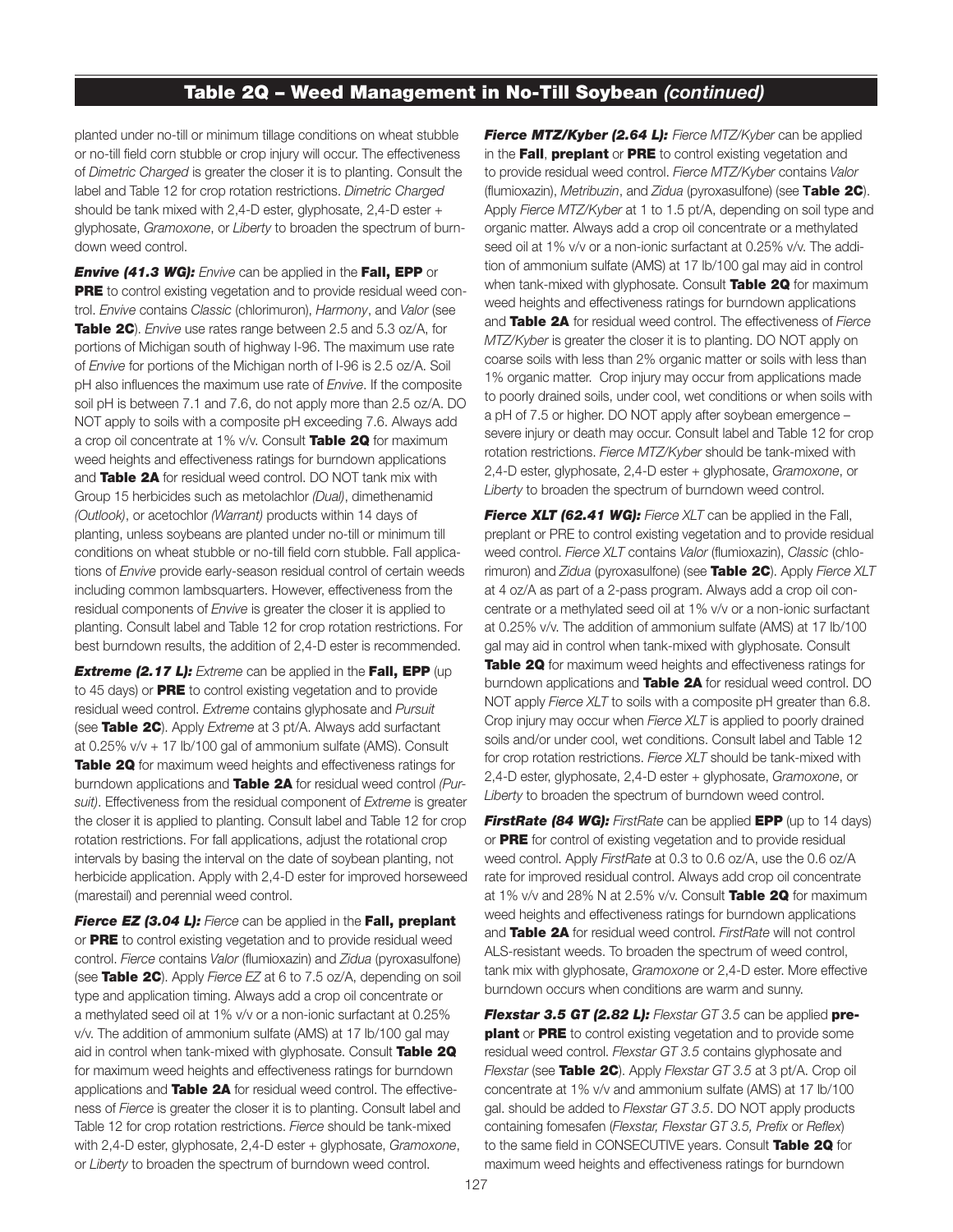applications. Consult label and Table 12 for crop rotation restrictions. The addition of 2,4-D ester may enhance horseweed (marestail) and perennial weed control.

*Linex/Lorox (4 L): Linex/Lorox* can be applied EPP (up to 30 days) or PRE for control of existing vegetation and to provide residual weed control. Apply *Linex/Lorox* at 1 pt/A. Always add crop oil concentrate at 1% v/v (preferred) or 0.25% v/v surfactant. Consult Table 2Q for maximum weed heights and effectiveness ratings for burndown applications and Table 2A for residual weed control. Effectiveness from *Linex/Lorox* is greater the closer it is applied to planting. To broaden the spectrum of weed control, tankmix with glyphosate or 2,4-D ester.

*Metribuzin (75 DF): Metribuzin* can be applied EPP (up to 30 days) or PRE for control of existing vegetation and to provide residual weed control. *Metribuzin* use rates are dependent on soil texture, organic matter, and pH. Apply *Metribuzin* at 8 oz/A. A lower rate of 5.33 oz/A can be applied in tank mixtures or as part of a 2-pass program in glufosinate or glyphosate-resistant soybean. Always add crop oil concentrate at 1% v/v. *Metribuzin* can also be applied in the fall for burndown activity of winter annual weeds, but it is not likely to provide extended residual control in the spring. Consult Table 2Q for maximum weed heights and effectiveness ratings for burndown applications and Table 2A for residual weed control. Effectiveness from *Metribuzin* is greater the closer it is applied to planting. *Metribuzin* will not control triazine-resistant weeds. To broaden the spectrum of weed control, tank mix with glyphosate, *Gramoxone*, 2,4-D ester, *Liberty* or *Sharpen*.

*OpTill (68 WG): OpTill can be applied preplant or PRE to control* existing vegetation and to provide residual control. *OpTill* contains *Sharpen* (saflufenacil) and *Pursuit* (see Table 2C). Apply *OpTill* at 2 oz/A. Always add a methylated seed oil (1% v/v) and ammonium sulfate (AMS) at 17 lb/100 gal. DO NOT apply *OpTill* after soybean emergence or severe crop injury will occur. DO NOT apply to coarse-textured soils with less than 2% organic matter unless soybean is planted 1 month after application. DO NOT tank mix or apply *OpTill* within 30 days of products containing flumioxazin *(Valor)*, sulfentrazone *(Authority or Spartan)*, or fomesafen *(Reflex)*. Consult Table 2Q for maximum weed heights and effectiveness ratings for burndown applications and Table 2A for residual weed control. Consult label and Table 12 for crop rotation restrictions. *Optill* should be tank mixed with glyphosate or glyphosate  $+ 2,4$ -D ester to broaden the spectrum of burndown weed control.

**Python (80 WG):** *Python* can be applied **EPP** (up to 30 days) or PRE for control of existing vegetation and to provide residual weed control. Apply at 1.14 oz/A. Always add crop oil concentrate at 1% v/v. Can also be applied in the Fall for burndown activity of winter annual weeds, but it is not likely to provide extended residual control in the spring. Consult Table 2Q for maximum weed heights and effectiveness ratings for burndown applications and Table 2A for residual weed control. Effectiveness is greater the closer it is applied to planting. *Python/Accolade* will not control ALS-resistant weeds. To broaden the spectrum of weed control, tank-mix with glyphosate, *Gramoxone* or 2,4-D ester. More effective burndown occurs when conditions are warm and sunny.

**Sequence (5.25 L):** Sequence can be applied EPP (up to 30 days) or PRE to control existing vegetation and to provide residual weed control. *Sequence* contains glyphosate and *Dual Magnum* (see Table 2C). Apply *Sequence* at 2.5 pt/A. Ammonium sulfate (AMS) at 17 lb/100 gal should be added. Consult Table 2Q for maximum weed heights and effectiveness ratings for burndown applications and Table 2A for residual weed control *(Dual Magnum)*. The addition of 2,4-D ester may enhance horseweed (marestail) and perennial weed control.

*Spartan Charge (3.5 SC): Spartan Charge* can be applied in the Fall, EPP or PRE to control existing vegetation and to provide residual control. *Spartan Charge* contains *Spartan* (sulfentrazone) and *Aim* (see Table 2C). *Spartan Charge* use rates are based on soil texture, organic matter, and pH. *Spartan Charge* rates range from 5.75 to 8.5 oz/A (8 oz/A). A reduced rate of 6 oz/A can be applied as part of a 2-pass program in glufosinate or glyphosateresistant soybean, unless resistant weeds are present. Use the lower end of the rate range when the pH is greater than 7.0. DO NOT apply *Spartan Charge* to soils with pH of 7.5 or higher or on sands with less than 1% organic matter. Always add a 0.5% v/v of a nonionic surfactant and 17 lb/100 gal of ammonium sulfate. Soybean varieties vary in their sensitivity to sulfentrazone, a component in *Spartan Charge*; consult your local seed dealer for information. Consult Table 2Q for maximum weed heights and effectiveness ratings for burndown applications and Table 2A for residual weed control. Consult label and Table 12 for crop rotation restrictions. For improved burndown control, tank mixes with 2,4-D ester or glyphosate are recommended.

**Surveil (48 WG):** Surveil can be applied in the Fall, EPP or PRE to control existing vegetation and to provide residual weed control. *Surveil* contains *FirstRate* (cloransulam) and *Valor* (flumioxazin) (see Table 2C). Use rates range from 2.1-4.2 oz/A, 3.5 oz/A is a typical rate, unless *Surveil* is part of a 2-pass program in glufosinate or glyphosate-resistant soybean, a lower rate of 2.8 oz/A can be applied. Always add crop oil concentrate at 1% v/v; ammonium sulfate is also recommended. Consult Table 2Q for maximum weed heights and effectiveness ratings and Table 2A for residual weed control. DO NOT tank mix with Group 15 herbicides such as metolachlor *(Dual)*, dimethenamid *(Outlook)*, acetochlor *(Warrant)*, or pyroxasulfone *(Zidua)* products within 14 days of planting, unless soybeans are planted under no-till or minimum till conditions on wheat stubble or no-till field corn stubble. Refer to label and Table 12 for crop rotation restrictions. For best burndown results, the addition of  $2,4$ -D ester, glyphosate, or glyphosate  $+2,4$ -D ester is recommended. *Gramoxone* or *Liberty* may also be used to broaden the spectrum of burndown weed control.

*Synchrony XP (28.4 WG): Synchrony XP can be applied EPP* (up to 45 days) or **PRE** to control existing vegetation and to provide residual weed control. *Synchrony XP* contains *Classic* (chlorimuron) and *Harmony* (see Table 2C). *Synchrony XP* use rates range between 1 and 3 oz/A, depending on soil pH. If the composite soil pH is between 7.1 and 7.6, do not apply more than 1 oz/A. DO NOT apply to soils with a composite pH exceeding 7.6. Use a minimum of 1 oz/A of *Synchrony XP* for burndown activity and a minimum of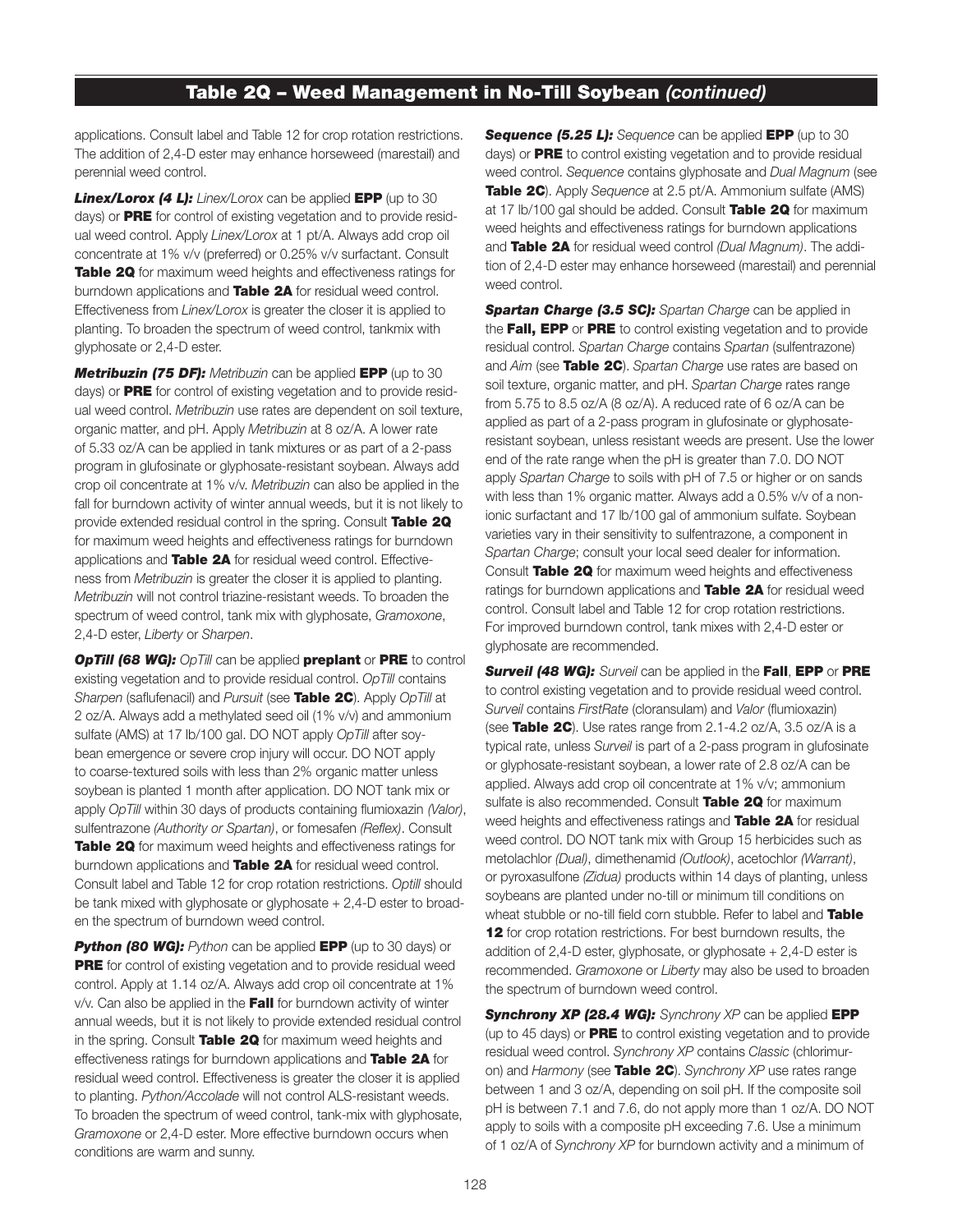1.25 oz/A for residual control of labeled weeds. Always add a crop oil concentrate at 1% v/v. Consult Table 2Q for maximum weed heights and effectiveness ratings for burndown applications and Table 2A for residual weed control. Fall applications of *Synchrony XP* provide early-season residual control of certain weeds including common lambsquarters. However, effectiveness from the residual components of *Synchrony XP* is greater the closer it is applied to planting. Consult label and Table 12 for crop rotation restrictions. *Synchrony XP* will not control ALS-resistant weeds. For best burndown results, the addition of 2,4-D ester is recommended.

*Trivence (61.3 WG): Trivence can be applied in the Fall, EPP.* or PRE to control existing vegetation and to provide residual weed control. *Trivence* contains *Classic* (chlorimuron), *Metribuzin*, and *Valor* (flumioxazin) (see Table 2C). *Trivence* use rates range from 6 and 8 oz/A for portions of Michigan south of State Road 46. The maximum use rate of *Trivence* for portions north of State Road 46 is 6 oz/A. If soil pH is greater than 7, do not exceed 6 oz/A of *Trivence*. DO NOT use *Trivence* if soil pH exceeds 7.6. Always add a crop oil concentrate at 1% v/v. DO NOT tank mix or apply with metolachlor *(Dual)*, dimethenamid *(Outlook)* or acetochlor *(Warrant)* products within 14 days of planting, unless soybeans are planted under no-till or minimum tillage conditions on wheat stubble or no-till field corn stubble or crop injury will occur. Consult Table 2Q for maximum weed heights and effectiveness ratings for burndown applications and Table 2A for residual weed control. Consult label and Table 12 for crop rotation restrictions. For best burndown results, the addition of 2,4-D ester is recommended. Tank-mixtures with glyphosate, 2,4-D ester + glyphosate, *Gramoxone*, or *Liberty* may also be used to broaden the spectrum of burndown weed control.

*Valor (51 WG)* or *Valor EZ (4 L): Valor/Valor EZ* can be applied EPP (up to 14 days) or PRE for control of existing vegetation and to provide residual weed control. Apply at 2 to 3 oz/A, 2.5 oz/A is the typical use rate. Always add crop oil concentrate at 1% v/v; for burndown activity. Can also be applied in the Fall for burndown activity of winter annual weeds, but it is not likely to provide extended residual control in the spring. Consult Table 2Q for maximum weed heights and effectiveness ratings for burndown applications and Table 2A for residual weed control. DO NOT tank mix or apply with metolachlor *(Dual)*, dimethenamid *(Outlook)* or acetochlor *(Warrant)*  products – crop injury will occur. These tank mixtures can be made if there is 14 days between application and planting or if there is 14 days between application of *Valor/Valor EZ* and applications of these other products. Effectiveness is greater the closer it is applied to planting. More effective burndown occurs when conditions are warm and sunny. *Valor/Valor EZ* has poor postemergence activity on horseweed (marestail), but it had good preemergence activity. Tank-mix with 2,4-D ester, glyphosate, glyphosate + 2,4-D ester, or *Gramoxone* to broaden the spectrum of burndown weed control.

**Valor XLT (40.3 WG):** Valor XLT can be applied in the Fall, EPP or PRE to control existing vegetation and to provide residual weed control. *Valor XLT* contains *Classic* (chlorimuron) and *Valor/Rowel* (flumioxazin) (see Table  $2C$ ). Use rates range between 3 and 5 oz/A (4 oz/A), depending on soil pH. If the composite soil pH is greater

than 6.8, do not apply more than 2.5 oz/A. Weeds will only be suppressed at this rate. DO NOT apply to soils with a composite pH exceeding 7.6. Always add a crop oil concentrate at 1% v/v; ammonium sulfate is also recommended. Consult Table 2Q for maximum weed heights and effectiveness ratings for burndown applications and Table 2A for residual weed control. DO NOT tank mix or apply with metolachlor *(Dual)*, dimethenamid *(Outlook)* or acetochlor *(Warrant)* products – crop injury will occur. These tank mixtures can be made if there is 14 days between application and planting or if there is 14 days between application of *Valor XLT* and applications of these other products. Fall applications provide early-season residual control of certain weeds including common lambsquarters. However, effectiveness from the residual components of *Valor XLT*is greater the closer it is applied to planting. Consult label and Table 12 for crop rotation restrictions. For best burndown results, the addition of 2,4-D ester, glyphosate, or glyphosate + 2,4-D ester is recommended.

*Zidua PRO (4.09 L): Zidua PRO* can be applied in the Fall, pre**plant** or PRE to control existing vegetation and to provide residual control. *Zidua PRO* is a premixture of *OpTill* (*Sharpen* + *Pursuit*) and *Zidua* (see Table 2C). Apply *Zidua PRO* at 6 oz/A. Always add a methylated seed oil (1% v/v) and ammonium sulfate (AMS) at 17 lb/100 gal. DO NOT apply *Zidua PRO* after soybean emergence or severe crop injury will occur. DO NOT apply to coarse textured soils with less than or equal to 2% organic matter, unless soybean is planted 1 month after application. DO NOT tank-mix or apply *Zidua PRO* within 30 days of preemergence applications of flumioxazin (*Valor*), sulfentrazone (*Authority* or *Spartan*), fomesafen (*Reflex*), or clomazone (*Command*) containing products. Consult Table 2Q for maximum weed heights and effectiveness ratings for burndown applications and Table 2A for residual weed control. Consult label and Table 12 for crop rotation restrictions. *Zidua PRO* should be tank-mixed with glyphosate, or glyphosate + 2,4-D ester to broaden the spectrum of burndown weed control.

*Zone Defense (77.2 WG): Zone Defense* can be applied in the **Fall, EPP, or PRE** to control existing vegetation and to provide residual weed control. *Zone Defense* contains *Spartan* (sulfentrazone) and *Valor* (see Table 2C). *Zone Defense* use rates are based on soil texture, organic matter, and pH. Use rates range from 3.5 to 5 oz/A for course textured soils; 4.5 to 6 oz/A for medium textured soils; and 5 to 6.6 oz/A for fine textured soils. For soils with less than 2% organic matter use the lowest rate for that specific soil texture. DO NOT use on coarse soils classified as sand which have less than 1% organic matter. Always add a crop oil concentrate at 1% v/v + ammonium sulfate. A methylated seed oil or non-ionic surfactant can also be substituted. Consult Table 2P for maximum burndown weed heights and effectiveness ratings and Table 2A for residual weed control. DO NOT tank mix or apply with dimethenamid (*Outlook*), or acetochlor (*Warrant*) products. Z*one Defense* at 5 oz/A or less can be tank-mixed with metolachlor (*Dual*). The effectiveness of *Zone Defense* is greater the closer it is to planting. Consult the label and Table 12 for crop rotation restrictions. *Zone Defense* should be tank mixed with 2,4-D ester, glyphosate, 2,4-D ester + glyphosate, *Gramoxone*, or *Liberty* to broaden the spectrum of burndown weed control.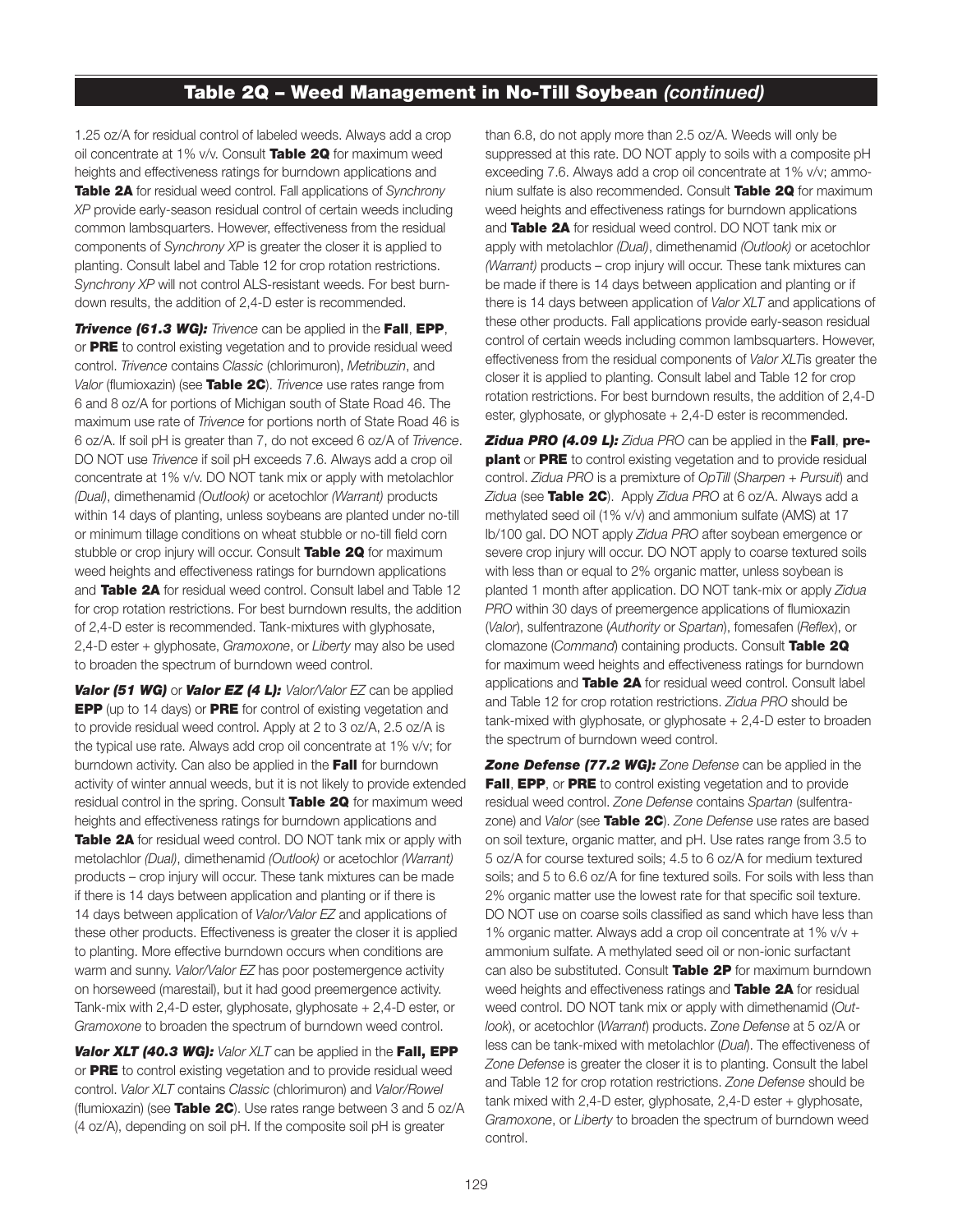#### Burndown Herbicides in Enlist E3 Soybean

*Enlist One (3.3 L): Enlist One (2,4-D choline) can be applied* in the Fall, EPP or PRE in Enlist E3 soybean to control existing annual, biennial and perennial broadleaf weeds. Apply *Enlist One*  at 1.5 to 2 pt/A to actively growing broadleaf weeds. *Enlist One* is effective at controlling several broadleaf weed species, including glyphosate-resistant horseweed. Consult the label and Table 2H for application requirements and precautions. Only labeled nozzles and tank-mixtures can be applied with *Enlist One.* Applicators must consult the label website: **EnlistTankmix.com** prior to tank mixing and application. Consult Table 2Q for maximum weed heights and effectiveness ratings for burndown applications.

*Enlist Duo (3.8 L): Enlist Duo can be applied in the Fall, EPP* or PRE in Enlist E3 soybean to control existing vegetation. *En*list Duo contains 2,4-D choline and glyphosate (see Table 2C). Apply *Enlist Duo* at 3.5 to 4.75 pt/A to actively growing weeds. *Enlist Duo* is effective at controlling several weed species, including glyphosate-resistant horseweed. Consult the label and Table 2H for application requirements and precautions. Only labeled nozzles and tank-mixtures can be applied with *Enlist Duo.* Applicators must consult the label website: **EnlistTankmix.com** prior to tank mixing and application. Consult Table 2Q for maximum weed heights and effectiveness ratings for burndown applications.

#### Burndown Herbicides in Roundup Ready 2 Xtend or XtendFlex Soybean

*Engenia (5 L): Engenia* (dicamba) can be applied in the Fall, **EPP** or PRE to Roundup Ready 2 Xtend or XtendFlex soybean to control existing vegetation. A short period of residual activity on certain small seeded broadleaf weeds is possible, but is dependent on weather conditions. Apply *Engenia* at 12.8 oz/A to actively growing broadleaf weeds. *Engenia* is effective at controlling several broadleaf weed species, including glyphosateresistant horseweed. *Engenia* is a Restricted Use Pesticide and has several restrictions for use. Consult the label and Table 2I for application requirements and precautions. Only labeled nozzles and tank-mixtures can be applied with *Engenia*. Applicators must consult the label website: **engeniatankmix.** com prior to tank mixing and application. Consult Table 2Q for maximum weed heights and effectiveness ratings for burndown applications.

*XtendiMax (2.9 L): XtendiMax* (dicamba) can be applied in the Fall, EPP or PRE to Roundup Ready 2 Xtend or XtendFlex soybean to control existing vegetation. A short period of residual activity on certain small seeded broadleaf weeds is possible, but is dependent on weather conditions. Apply *XtendiMax* at 22 oz/A to actively growing broadleaf weeds. *XtendiMax* is effective at controlling several broadleaf weed species, including glyphosate-resistant horseweed. *XtendiMax* is a Restricted Use Pesticide and have several restrictions for use. Consult the labels and Table 2I for application requirements and precautions. Only labeled nozzles and tank-mixtures can be applied with *XtendiMax*. Applicators must consult the label website: xtendimaxapplicationrequirements.com prior to tank mixing and application. Consult Table 2Q for maximum weed heights and effectiveness ratings for burndown applications.

*Tavium (3.4 L):* Tavium can be applied EPP or PRE to Roundup Ready 2 Xtend or XtendFlex soybean to control existing vegetation. *Tavium* contains *XtendiMax* (dicamba) and *Dual* (s-metolachlor) (see Table 2C). This combination provides additional residual activity on grasses and certain small seeded broadleaf weeds. Apply *Tavium* at 56.5 oz/A to actively growing broadleaf weeds. *Tavium* is effective at controlling several broadleaf weed species, including glyphosate-resistant horseweed. *Tavium* is a Restricted Use Pesticide and has several restrictions for use. Consult the label and Table 2I for application requirements and precautions. Only labeled nozzles and tankmixtures can be applied with *Tavium.* Applicators must consult the label website: TaviumTankMix.com prior to tank mixing and application. Consult Table 2Q for maximum weed heights and effectiveness ratings for burndown applications.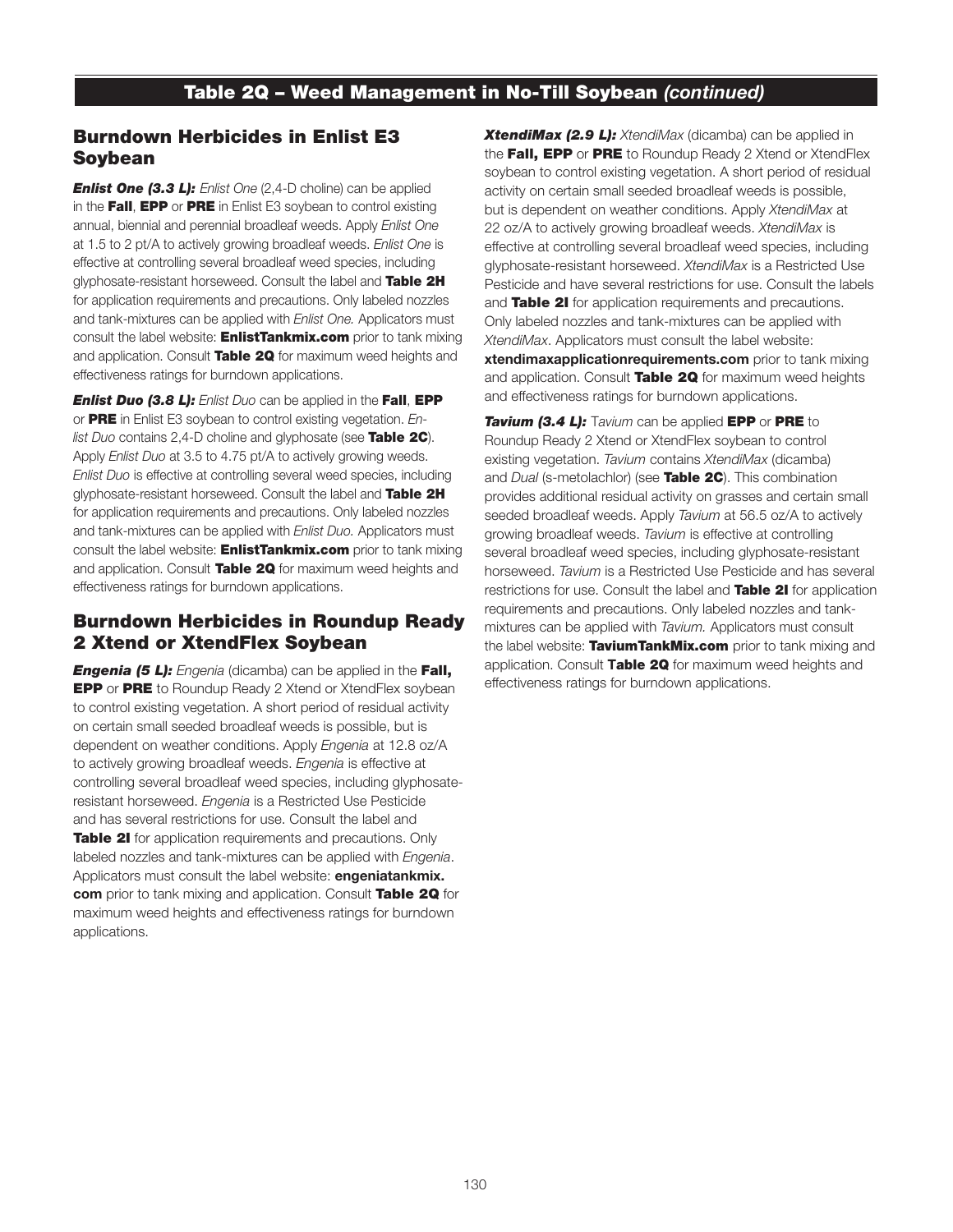#### Effectiveness of Herbicides for No-Till Soybean

|                                                                   |                                          |                          |                          |               | <b>ANNUAL BROADLEAVES/ GRASSES</b>  |                          |                          |                          |                          |                          |                            |                          |                          |                       |             |                          | <b>WINTER ANNUALS/</b>   | <b>PERENNIALS</b> |                   |                                |                          |              |              |                          | <b>COVER CROPS</b>       |              |
|-------------------------------------------------------------------|------------------------------------------|--------------------------|--------------------------|---------------|-------------------------------------|--------------------------|--------------------------|--------------------------|--------------------------|--------------------------|----------------------------|--------------------------|--------------------------|-----------------------|-------------|--------------------------|--------------------------|-------------------|-------------------|--------------------------------|--------------------------|--------------|--------------|--------------------------|--------------------------|--------------|
| <b>Fall or Spring</b>                                             | <b>CONTROL</b> <sup>d</sup><br>LENGTH OF | <b>COCKLEBUR</b>         | JIMSONWEED               | LAMBSQUARTERS | BLACK)<br>e<br>NIGHTSHADE           | PIGWEED                  | RAGWEED (COMMON)         | RAGWEED (GIANT)          | SMARTWEED                | VELVETLEAF               | <b><i>NILD MUSTARD</i></b> | <b>BARNYARDGRASS</b>     | <b>FOXTAILS</b>          | (COMMON)<br>CHICKWEED | DEADNETTLE  | <b>HENBIT</b>            | HORSEWEED (MARESTAIL)    | <b>PENNYCRESS</b> | SHEPHERD'S-PURSE  | YELLOW ROCKET                  | DANDELION                | QUACKGRASS   | RYE          | <b>WHEAT</b>             | <b>CLOVER</b>            | HAIRY VETCH  |
| <b>Burndown</b>                                                   |                                          |                          |                          |               | <b>Maximum Weed Height (inches)</b> |                          |                          |                          |                          |                          |                            |                          |                          |                       |             |                          |                          |                   |                   | <b>Herbicide Effectiveness</b> |                          |              |              |                          |                          |              |
| Glyphosate<br>$(0.75 \text{ lb} \text{ ae/A})^{\text{a}}$         | 0                                        | 6                        | 6                        | 6             | 6                                   | 6                        | 6                        | 6                        | 6                        | 6                        | 6                          | 6                        | 6                        | E                     | F           | G                        | N                        | Е                 | Е                 | Е                              | $\mathbf{G}^{\ominus}$   | G            | Е            | Е                        | F                        | $\mathsf F$  |
| Glyphosate<br>$(1.13 \text{ lb} \text{ ae/A})^{\text{a}}$         | $\Omega$                                 | 12                       | 12                       | 12            | 12                                  | 12                       | 12                       | 12                       | 12                       | 12                       | 12                         | 12                       | 12                       | Е                     | G           | G                        | N                        | Е                 | Е                 | Е                              | $\mathbf{G}^{\ominus}$   | G            | Е            | Е                        | F                        | F            |
| Gramoxone SL 2.0<br>(2 pt/A) or Gramoxone SL 0<br>3.0 (1.33 pt/A) |                                          | 3                        | 3                        | 3             | 3                                   | 3                        | 3                        | 3                        |                          | 3                        | 3                          | 3                        | 3                        | Е                     | P           | G                        | P                        | G                 | G                 | G                              | $\mathsf{P}$             | $\mathsf{P}$ | F            | F                        | P                        | $\mathsf{P}$ |
| Gramoxone SL 2.0<br>(3 pt/A) or Gramoxone SL 0<br>3.0 (2 pt/A)    |                                          | 6                        | 6                        | 6             | 6                                   | 6                        | 6                        | 6                        |                          | 6                        | 6                          | 6                        | 6                        | Е                     | F           | G                        | P                        | Е                 | Е                 | Е                              | P                        | $\mathsf{P}$ | G            | G                        | F                        | F            |
| Liberty<br>(32 oz/A)                                              | $\Omega$                                 | 14                       | 10                       | 6             | 8                                   | 4                        | 10                       | 12                       | 14                       | $\overline{4}$           | 6                          | 5                        | 12                       | Е                     | F           | F                        | G                        | G                 | G                 | G                              | F                        | N            | P            | F                        | P                        | G            |
| 2,4-D ester <sup>b</sup><br>(1 pt/A)                              | 0                                        | 3                        | $\qquad \qquad -$        | 3             | 3                                   | 3                        | 3                        | 3                        |                          | $\overline{2}$           | 3                          | $\qquad \qquad -$        | $\qquad \qquad -$        | P                     | P           | P                        | Е                        | G                 | G                 | G                              | $\mathsf{P}$             | N            | N            | N                        | F                        | $\mathsf F$  |
| 2,4-D ester <sup>c</sup><br>$(1$ qt/A)                            | 1                                        | 6                        | 3                        | 6             | 6                                   | 6                        | 6                        | 6                        | 3                        | 5                        | 6                          | $\overline{\phantom{0}}$ | $\equiv$                 | P                     | F           | F                        | Е                        | Е                 | Е                 | Е                              | F                        | N            | N            | N                        | G                        | G            |
| Elevore<br>(1 oz/A)                                               | $\Omega$                                 |                          | ÷,                       | 4             | $\sim$                              | 4                        | 4                        | $\overline{\phantom{a}}$ | $\sim$                   | $\overline{\phantom{a}}$ | $\sim$                     | ÷,                       | $\overline{\phantom{a}}$ |                       | G           | G                        | G                        | ä,                | $\sim$            | ÷,                             | $\sim$                   |              | ÷,           | $\overline{\phantom{a}}$ |                          | ä,           |
| Express<br>(0.25 oz/A)                                            | 0                                        | $\overline{\phantom{0}}$ | $\overline{\phantom{0}}$ | 3             | $\overline{\phantom{0}}$            | $\qquad \qquad$          | $\overline{\phantom{0}}$ | $\overline{\phantom{m}}$ | $\overline{\phantom{0}}$ | $\qquad \qquad -$        | 3                          | $\overline{\phantom{0}}$ | $\qquad \qquad -$        | Е                     | G           | G                        | P                        | G                 | F                 | P                              | F                        | N            | N            | N                        | N                        | $\mathsf{N}$ |
| Panoflex<br>$(0.3 - 0.6)$ oz/A)                                   | 0                                        |                          | $\qquad \qquad -$        | 3             | $\overline{\phantom{0}}$            | $\overline{\phantom{0}}$ | $\qquad \qquad$          | $\qquad \qquad -$        | $\overline{\phantom{0}}$ | 3                        | 3                          | $\overline{\phantom{0}}$ | $\qquad \qquad -$        | Е                     | G           | G                        | P                        | G                 | G                 | G                              | G                        | N            | N            | N                        | $\overline{\phantom{a}}$ | $\mathsf{P}$ |
| Aim + glyphosate<br>$(1 oz + 0.75 lb ae/A)$                       | 0                                        | 4                        | 4                        | 4             | 4                                   | 4                        | 4                        | 4                        | 4                        | 4                        | 4                          | 4                        | $\overline{4}$           | G                     | F           | G                        | P                        | Е                 | Е                 | Е                              | F                        | G            | Е            | Е                        | F                        | F            |
| Reviton + glyphosate<br>$(2 oz + 0.75 lb ae/A)$                   | $\Omega$                                 | 6                        | 6                        | 6             | 6                                   | 6                        | 6                        | 6                        | 6                        | 6                        | 6                          | 6                        | 6                        | Е                     | G           | G                        | P                        | Е                 | Е                 | Е                              | G                        | G            | Е            | Е                        | F                        | F            |
| Sharpen<br>(1 oz/A)                                               | $\mathsf O$                              | 6                        |                          | 6             | 6                                   | 6                        | 6                        | 6                        | 6                        | 6                        | 6                          |                          |                          | F                     | $\mathsf P$ | P                        | E                        | G                 | G                 | G                              | $\mathsf{P}$             | $\mathsf{N}$ | $\mathsf N$  | $\mathsf{N}$             | F                        | $\mathsf{N}$ |
| Sharpen + glyphosate<br>$(1 oz + 0.75 lb ae/A)$                   | $\mathbf 0$                              | 6                        | 6                        | 6             | 6                                   | 6                        | 6                        | 6                        | 6                        | 6                        | 6                          | 6                        | 6                        | G                     | F           | G                        | E.                       | Е                 | Е                 | Е                              | $\mathsf{F}$             | G            | Е            | Е                        | $\mathsf F$              | $\mathsf F$  |
| Verdict + glyphosate<br>$(5 oz + 0.75 lb ae/A)$                   | 0                                        | 6                        | 6                        | 6             | 6                                   | 6                        | 6                        | 6                        | 6                        | 6                        | 6                          | 6                        | $6\,$                    | G                     | F           | G                        | Е                        | Е                 | Е                 | Е                              | $\overline{F}$           | G            | Е            | Е                        | F                        | F            |
| Vida + glyphosate<br>$(1 oz + 0.75 lb ae/A)$                      | 0                                        | 4                        | $\overline{\phantom{a}}$ | 4             | $\overline{4}$                      | 4                        | $\overline{4}$           | 4                        | 4                        | 4                        | $\overline{\phantom{m}}$   | $\overline{\phantom{m}}$ | $\overline{\phantom{a}}$ | E.                    | F           | G                        | F                        | Е                 | Е                 | Е                              | $\overline{F}$           | G            | Е            | Е                        | F                        | F            |
| Afforia<br>(2.5 oz/A)                                             | 2                                        |                          | $\overline{\phantom{m}}$ | 3             | $\qquad \qquad -$                   | 3                        | $\overline{\phantom{m}}$ | $\qquad \qquad -$        | 3                        | $\overline{\phantom{0}}$ | $\overline{\phantom{m}}$   | $\overline{\phantom{m}}$ | $\overline{\phantom{a}}$ | E.                    | G           | G                        | P                        | G                 | Е                 | G                              | F                        | N            | N            | N                        | P                        | P            |
| <b>Authority Assist</b><br>(10 oz/A)                              | $\mathbf{2}$                             |                          | $\qquad \qquad -$        |               | $\qquad \qquad -$                   | $\qquad \qquad -$        | $\qquad \qquad -$        | $\qquad \qquad -$        |                          | $\qquad \qquad -$        | $\overline{\phantom{0}}$   | $\qquad \qquad -$        | $\qquad \qquad -$        |                       |             | $\overline{\phantom{m}}$ | $\overline{\phantom{0}}$ | $\qquad \qquad -$ | $\qquad \qquad -$ | $\overline{\phantom{m}}$       | $\overline{\phantom{m}}$ | N            | $\mathsf{N}$ | N                        | $\mathsf{N}$             | N            |

*(Continued on next page)*

 $P = Poor; F = Fair; G = Good; E = Excellent; N = None; - = Not labeled or recommended.$ 

a See Table 10 for glyphosate products, formulations and rates. Lower glyphosate rates may be used for smaller weeds at lower spray volumes. Consult label.

b Wait a minimum of 7 days before planting soybean.

<sup>c</sup> Wait a minimum of 30 days before planting soybean.

<sup>d</sup> Length of summer weed control:  $0 =$  no residual control; 1 = short residual control; 2 = moderate residual control; 3 = long residual control.

<sup>e</sup> Dandelion control from fall applications.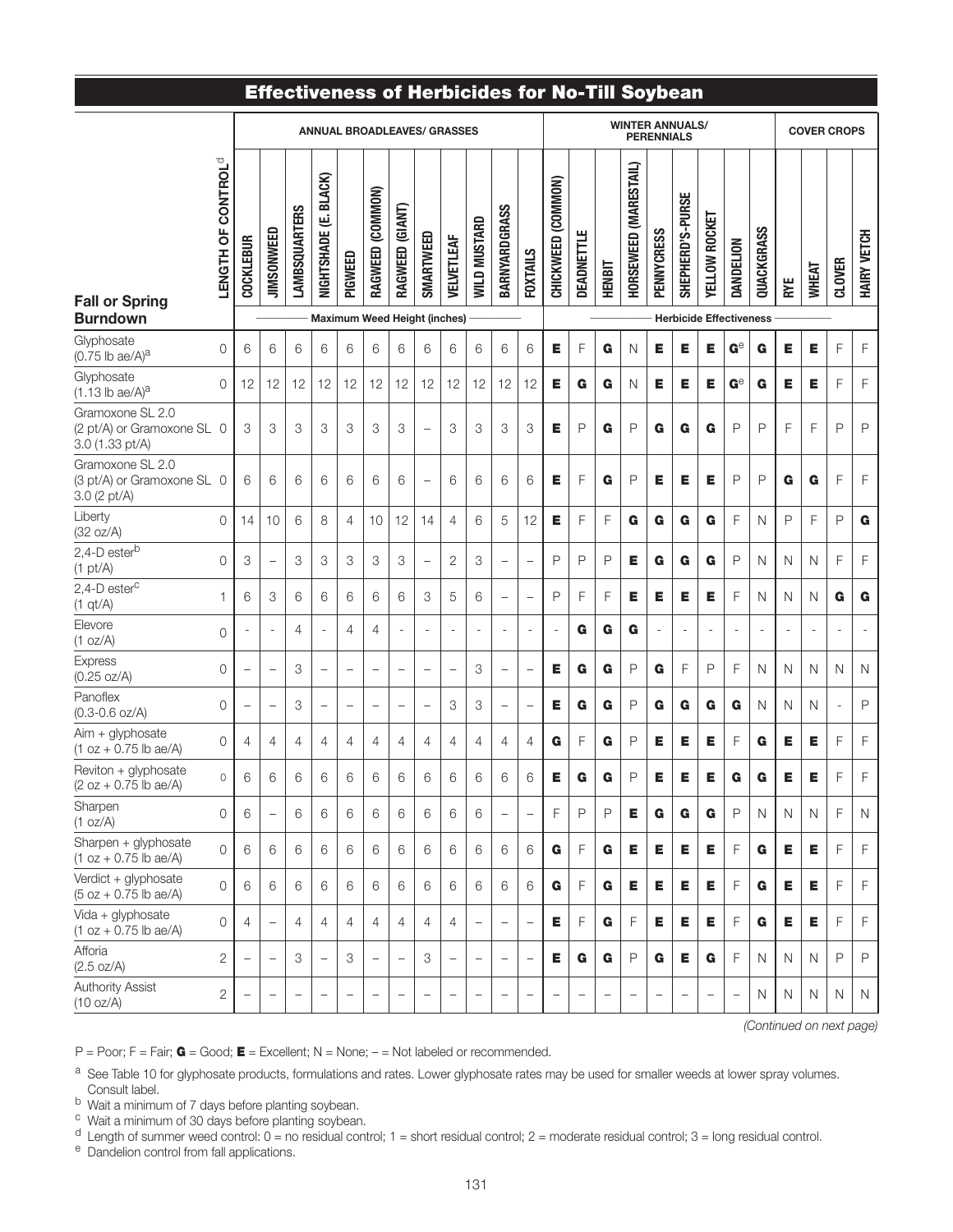#### Effectiveness of Herbicides for No-Till Soybean *(continued)*

|                                         |                                |                          |                          |                          | <b>ANNUAL BROADLEAVES/ GRASSES</b>  |                          |                          |                          |                          |                          |                          |                          |                          |                       |              |               | <b>WINTER ANNUALS/</b> | <b>PERENNIALS</b> |                  |                                |                        |            |                   |                   | <b>COVER CROPS</b> |              |
|-----------------------------------------|--------------------------------|--------------------------|--------------------------|--------------------------|-------------------------------------|--------------------------|--------------------------|--------------------------|--------------------------|--------------------------|--------------------------|--------------------------|--------------------------|-----------------------|--------------|---------------|------------------------|-------------------|------------------|--------------------------------|------------------------|------------|-------------------|-------------------|--------------------|--------------|
| <b>Fall or Spring</b>                   | LENGTH OF CONTROL <sup>d</sup> | <b>COCKLEBUR</b>         | <b>JIMSONWEED</b>        | LAMBSQUARTERS            | <b>BLACK</b><br>۳Ī<br>NIGHTSHADE    | PIGWEED                  | RAGWEED (COMMON)         | RAGWEED (GIANT)          | SMARTWEED                | VELVETLEAF               | <b>WILD MUSTARD</b>      | BARNYARDGRASS            | <b>FOXTAILS</b>          | (COMMON)<br>CHICKWEED | DEADNETTLE   | <b>HENBIT</b> | HORSEWEED (MARESTAIL)  | <b>PENNYCRESS</b> | SHEPHERD'S-PURSE | YELLOW ROCKET                  | DANDELION              | QUACKGRASS | RYE               | <b>WHEAT</b>      | <b>CLOVER</b>      | HAIRY VETCH  |
| <b>Burndown</b>                         |                                |                          |                          |                          | <b>Maximum Weed Height (inches)</b> |                          |                          |                          |                          |                          |                          |                          |                          |                       |              |               |                        |                   |                  | <b>Herbicide Effectiveness</b> |                        |            |                   |                   |                    |              |
| Authority First/Sonic<br>(6.4 oz/A)     | $\overline{c}$                 | 10                       | 4                        | $\qquad \qquad -$        | $\overline{\phantom{0}}$            | $\qquad \qquad -$        | 8                        | 10                       | 6                        | 6                        | 2                        | $\qquad \qquad -$        | $\overline{\phantom{0}}$ | P                     | P            | P             | N                      | G                 | F                | F                              | P                      | N          | $\mathsf{N}$      | N                 | P                  | $\mathsf{P}$ |
| <b>Authority MAXX</b><br>(5 oz/A)       | $\mathbf{2}$                   | $\overline{\phantom{0}}$ | $\overline{\phantom{a}}$ | $\overline{\phantom{0}}$ | $\overline{\phantom{0}}$            | $\overline{\phantom{0}}$ | $\overline{\phantom{0}}$ | $\overline{\phantom{0}}$ | $\overline{\phantom{0}}$ | $\overline{\phantom{0}}$ | $\overline{\phantom{0}}$ | $\overline{\phantom{0}}$ | $\overline{\phantom{0}}$ | F                     | F            | G             | Ν                      | G                 | G                | G                              | F <sup>e</sup>         | N          | P                 | $\mathsf{P}$      | P                  | $\mathsf{P}$ |
| Authority MTZ<br>(16 oz/A)              | $\mathbf{2}$                   | L,                       | $\overline{\phantom{0}}$ | $\qquad \qquad$          | $\qquad \qquad -$                   | $\qquad \qquad -$        | $\overline{\phantom{0}}$ | $\overline{\phantom{0}}$ | $\qquad \qquad -$        | $\overline{\phantom{0}}$ | $\overline{\phantom{0}}$ | $\qquad \qquad -$        | $\qquad \qquad -$        | G                     | G            | G             | F                      | G                 | G                | G                              | P                      | N          | N                 | N                 | P                  | $\mathsf{P}$ |
| Authority XL<br>(4 oz/A)                | 3                              | $\overline{\phantom{0}}$ | $\overline{\phantom{a}}$ | 3                        | 3                                   | 3                        | 3                        | 3                        | 3                        | $\overline{\phantom{0}}$ | 3                        | $\mathbf{1}$             | $\mathbf{1}$             | F                     | F            | G             | N                      | G                 | G                | G                              | $\mathbf{G}^{\ominus}$ | N          | P                 | P                 | P                  | $\mathsf{P}$ |
| Autumn Super<br>(0.5 oz/A)              | $\mathbf{2}$                   | L,                       | $\overline{\phantom{0}}$ | $\overline{\phantom{0}}$ | $\qquad \qquad -$                   | 3                        | $\overline{\phantom{0}}$ | $\overline{\phantom{0}}$ | $\overline{\phantom{0}}$ | $\overline{\phantom{0}}$ | 3                        | $\qquad \qquad -$        | $\qquad \qquad -$        | G                     | G            | G             | N                      | G                 | G                | G                              | G                      | N          | $\qquad \qquad -$ | $\qquad \qquad -$ | G                  | G            |
| Canopy<br>(4.5 oz/A)                    | 3                              | ÷,                       | $\sim$                   | 3                        | $\sim$                              | 3                        | 3                        | 3                        | 3                        | $\sim$                   | 3                        | $\overline{2}$           | $\mathbf{2}$             | G                     | G            | G             | F                      | Е                 | Е                | Е                              | $\mathbf{G}^{\ominus}$ | N          | P                 | $\mathsf{P}$      | P                  | $\mathsf{P}$ |
| Canopy EX<br>(1.65 oz/A)                | c3                             | $\qquad \qquad -$        | $\qquad \qquad -$        | $\overline{\phantom{0}}$ | $\qquad \qquad -$                   | 3                        | 3                        | 3                        | 3                        | 3                        | 3                        | $\overline{\phantom{m}}$ | $\equiv$                 | Е                     | G            | G             | N                      | Е                 | Е                | Е                              | $\mathbf{G}^{\ominus}$ | N          | $\mathsf{P}$      | P                 | P                  | $\mathsf{P}$ |
| Dimetric Charged<br>(12 oz/A)           | $\mathbf{2}$                   | 3                        | 3                        | 3                        | $\qquad \qquad -$                   | 3                        | $\qquad \qquad -$        | $\overline{\phantom{m}}$ | 3                        | 3                        | 3                        | $\qquad \qquad -$        | $\overline{\phantom{0}}$ | G                     | G            | G             | F                      | G                 | Е                | G                              | F                      | N          | N                 | N                 | P                  | $\mathsf{P}$ |
| Envive<br>(3.5 oz/A)                    | 3                              | $\qquad \qquad -$        |                          | $\qquad \qquad -$        | $\qquad \qquad -$                   | 3                        | 3                        | 3                        | 3                        | 3                        | 3                        | $\qquad \qquad -$        | $\qquad \qquad -$        | P                     | G            | G             | F                      | Е                 | Е                | Е                              | $\mathbf{G}^{\ominus}$ | N          | P                 | P                 | P                  | $\mathsf{P}$ |
| Extreme<br>(3 pt/A)                     | $\mathbf{2}$                   | 18                       | 6                        | 8                        | 12                                  | 18                       | 9                        | 9                        | 6                        | 5                        | 18                       | 6                        | 18                       | Е                     | F            | G             | N                      | G                 | Е                | G                              | F                      | G          | G                 | G                 | P                  | $\mathsf{P}$ |
| Fierce EZ<br>(6 oz/A)                   | $\mathbf{2}$                   | L,                       |                          | $\qquad \qquad -$        | $\overline{\phantom{0}}$            | $\overline{\phantom{0}}$ | $\overline{\phantom{0}}$ | $\overline{\phantom{0}}$ | $\overline{\phantom{0}}$ | $\overline{\phantom{0}}$ | $\overline{\phantom{0}}$ | $\qquad \qquad -$        | $\qquad \qquad -$        | P                     | F            | F             | P                      | G                 | Е                | G                              | F                      | N          | N                 | N                 | P                  | $\mathsf{P}$ |
| Fierce MTZ/Kyber<br>(1 pt/A)            | 3                              |                          | $\overline{\phantom{a}}$ | $\overline{\phantom{0}}$ | $\overline{\phantom{0}}$            |                          | $\overline{\phantom{0}}$ | $\overline{\phantom{a}}$ |                          | $\overline{\phantom{0}}$ | $\overline{\phantom{a}}$ | $\overline{\phantom{0}}$ | $\qquad \qquad -$        | G                     | G            | G             | F                      | G                 | Е                | G                              | F                      | N          | N                 | N                 | P                  | $\mathsf{P}$ |
| Fierce XLT<br>(4 oz/A)                  | 3                              |                          |                          |                          |                                     |                          |                          | $\qquad \qquad$          |                          |                          |                          |                          | $\overline{\phantom{a}}$ | P                     | G            | G             | F                      | Е                 | Е                | Е                              | $\mathbf{G}^{\ominus}$ | N          | P                 | P                 | P                  | $\mathsf{P}$ |
| FirstRate<br>(0.6 oz/A)                 | $\overline{c}$                 | 10                       | 4                        | $\qquad \qquad$          | $\overline{\phantom{0}}$            | $\qquad \qquad -$        | 8                        | 10                       | 6                        | 6                        | 2                        |                          | $\overline{\phantom{0}}$ | P                     | P            | $\mathsf{P}$  | N                      | G                 | F                | F                              | P                      | N          | N                 | N                 | $\mathsf{P}$       | $\mathsf{P}$ |
| Flexstar GT 3.5<br>$(3.5 \text{ pt/A})$ | 1.                             | $\overline{4}$           | 4                        | $\overline{4}$           | 4                                   | 4                        | $\overline{4}$           | $\overline{4}$           | $\overline{4}$           | $\overline{4}$           | 6                        | 6                        | 18                       | Е.                    | G            | G             | N.                     | Е.                | Е                | Е                              | F                      | G          | Е                 | Е                 | F                  | F            |
| Linex/Lorox<br>(1 pt/A)                 | $\overline{c}$                 | 6                        | $\overline{\phantom{m}}$ | 6                        | $\overline{\phantom{0}}$            |                          | 6                        | $\overline{\phantom{m}}$ | 6                        | 6                        | 6                        | 2                        | $\mathbf{2}$             | G                     | P            | P             | P                      | P                 | P                | P                              | P                      | P          | P                 | P                 | P                  | $\mathsf{P}$ |
| Metribuzin<br>(8 oz/A)                  | 1                              | 1                        | $\qquad \qquad -$        | 1.                       | $\overline{\phantom{0}}$            | 1                        | $\mathbf{1}$             | $\overline{\phantom{m}}$ |                          | $\qquad \qquad -$        |                          | $\overline{\phantom{0}}$ | $\qquad \qquad -$        | G                     | G            | G             | F                      | G                 | G                | G                              | P                      | N.         | N                 | N                 | P                  | P            |
| OpTill<br>(2 oz/A)                      | $\overline{2}$                 | 8                        | 3                        | 6                        | 6                                   | 6                        | 6                        | 6                        | 6                        | 6                        | 6                        | 3                        | $3-6$                    | F                     | P            | P             | Е                      | G                 | G                | G                              | $\mathsf{P}$           | N          | N                 | P                 | F                  | N            |
| Python<br>(1.14 oz/A)                   | $\mathbf{2}$                   |                          | $\qquad \qquad -$        |                          | $\qquad \qquad -$                   |                          | $\qquad \qquad -$        | $\overline{\phantom{a}}$ |                          | $\overline{\phantom{a}}$ |                          |                          | $\qquad \qquad -$        | G                     | $\mathsf{P}$ | P             | N                      | G                 | F                | G                              | $\mathsf{P}$           | N          | N                 | $\mathsf{N}$      | $\mathsf{P}$       | P            |

*(Continued on next page)*

 $P = Poor; F = Fair; G = Good; E = Excellent; N = None; - = Not labeled or recommended.$ 

a See Table 10 for glyphosate products, formulations and rates. Lower glyphosate rates may be used for smaller weeds at lower spray volumes. Consult label.

<sup>b</sup> Wait a minimum of 7 days before planting soybean.

<sup>c</sup> Wait a minimum of 30 days before planting soybean.

 $d$  Length of summer weed control:  $0 =$  no residual control; 1 = short residual control; 2 = moderate residual control; 3 = long residual control.

<sup>e</sup> Dandelion control from fall applications.